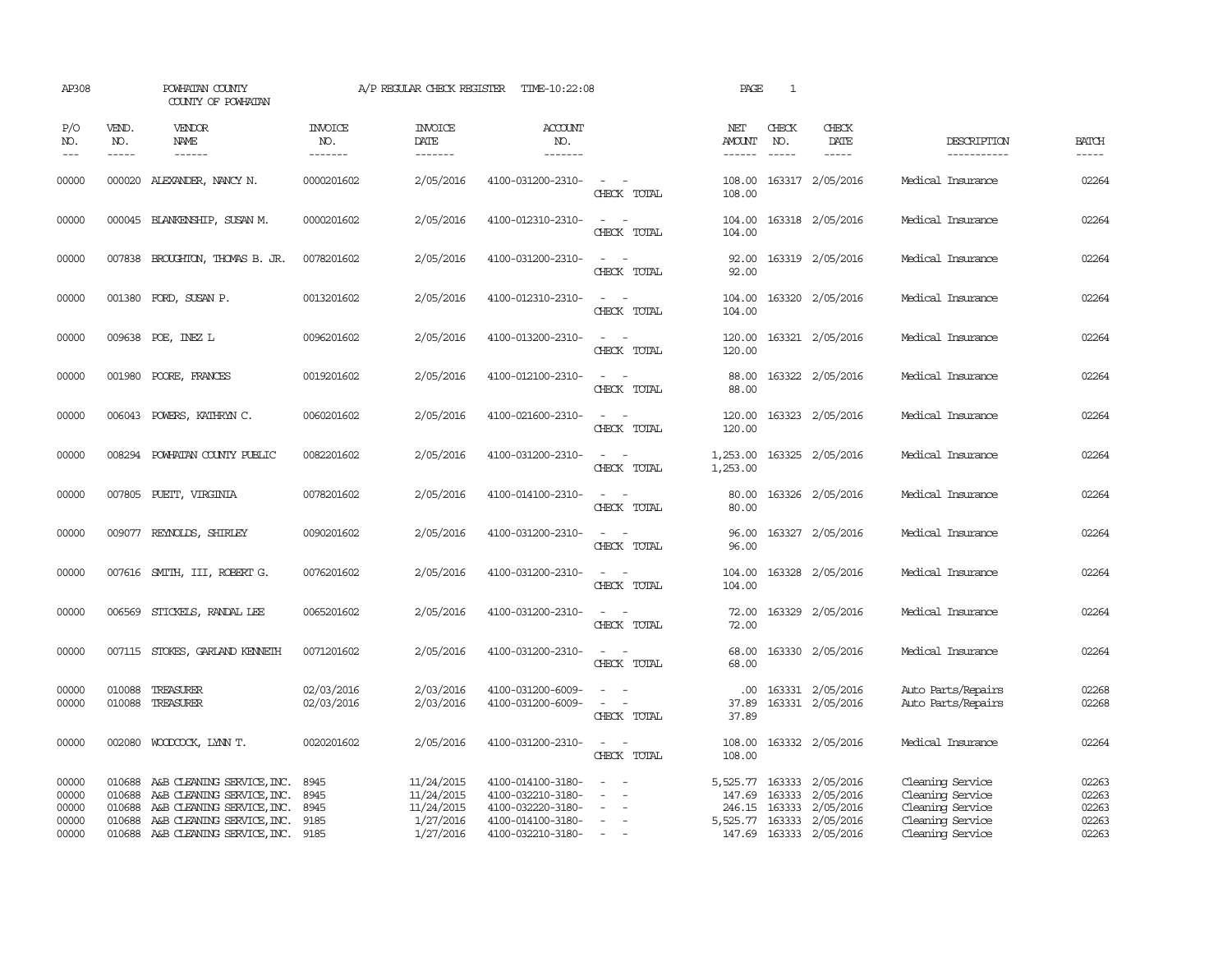| AP308                                                                         |                                                                    | POWHATAN COUNTY<br>COUNTY OF POWHATAN                                                                                                                                                                            |                                                                                                                                                       | A/P REGULAR CHECK REGISTER                                                                                                | TIME-10:22:08                                                                                                                                                                             |                                                                                            | PAGE                                                                              | $\mathbf{2}$                |                                                                                                                                                                    |                                                                                                                                                                |                                                                               |
|-------------------------------------------------------------------------------|--------------------------------------------------------------------|------------------------------------------------------------------------------------------------------------------------------------------------------------------------------------------------------------------|-------------------------------------------------------------------------------------------------------------------------------------------------------|---------------------------------------------------------------------------------------------------------------------------|-------------------------------------------------------------------------------------------------------------------------------------------------------------------------------------------|--------------------------------------------------------------------------------------------|-----------------------------------------------------------------------------------|-----------------------------|--------------------------------------------------------------------------------------------------------------------------------------------------------------------|----------------------------------------------------------------------------------------------------------------------------------------------------------------|-------------------------------------------------------------------------------|
| P/O<br>NO.<br>$---$                                                           | VEND.<br>NO.<br>$- - - - -$                                        | <b>VENDOR</b><br><b>NAME</b>                                                                                                                                                                                     | <b>INVOICE</b><br>NO.<br>-------                                                                                                                      | <b>INVOICE</b><br><b>DATE</b><br>-------                                                                                  | <b>ACCOUNT</b><br>NO.<br>-------                                                                                                                                                          |                                                                                            | NET<br>AMOUNT                                                                     | CHECK<br>NO.<br>$- - - - -$ | CHECK<br><b>DATE</b><br>-----                                                                                                                                      | DESCRIPTION<br>-----------                                                                                                                                     | <b>BATCH</b><br>$- - - - -$                                                   |
| 00000                                                                         |                                                                    | 010688 A&B CLEANING SERVICE, INC.                                                                                                                                                                                | 9185                                                                                                                                                  | 1/27/2016                                                                                                                 | 4100-032220-3180-                                                                                                                                                                         | $\sim$<br>CHECK TOTAL                                                                      | 246.15<br>11,839.22                                                               |                             | 163333 2/05/2016                                                                                                                                                   | Cleaning Service                                                                                                                                               | 02263                                                                         |
| 00000                                                                         |                                                                    | 006175 ADAMS OIL COMPANY, INC.                                                                                                                                                                                   | 97263                                                                                                                                                 | 1/21/2016                                                                                                                 | 4100-014500-6008-                                                                                                                                                                         | $\overline{\phantom{a}}$<br>CHECK TOTAL                                                    | 21.76<br>21.76                                                                    |                             | 163334 2/05/2016                                                                                                                                                   | Gas/Grease/Oil                                                                                                                                                 | 02263                                                                         |
| 00000<br>00000<br>00000<br>00000<br>00000<br>00000<br>00000<br>00000<br>00000 | 007758<br>007758<br>007758<br>007758<br>007758<br>007758<br>007758 | ADVANCE AUTO PARTS<br>ADVANCE AUTO PARTS<br>ADVANCE AUTO PARTS<br>ADVANCE AUTO PARTS<br>007758 ADVANCE AUTO PARTS<br>ADVANCE AUTO PARTS<br>ADVANCE AUTO PARTS<br>ADVANCE AUTO PARTS<br>007758 ADVANCE AUTO PARTS | 6819533754575<br>6819533854627<br>6819534154928<br>6819534537029<br>6819534537032<br>6819535856336<br>6819536256549<br>6819536268992<br>6819536338077 | 12/03/2015<br>12/04/2015<br>12/07/2015<br>12/11/2015<br>12/11/2015<br>12/24/2015<br>12/28/2015<br>1/31/2016<br>12/29/2015 | 4100-032200-6008-<br>4100-032200-6008-<br>4100-032200-6008-<br>4100-032200-6008-<br>4100-032200-6008-<br>4100-032200-6008-<br>4100-032200-6008-<br>4100-032200-6008-<br>4100-032200-6008- | $\overline{\phantom{a}}$<br>$\overline{\phantom{a}}$<br>$\overline{\phantom{a}}$<br>$\sim$ | 58.25<br>257.98<br>112.08<br>102.94<br>13.97<br>6.09<br>442.97<br>39.27<br>103.89 | 163335<br>163335            | 163335 2/05/2016<br>2/05/2016<br>163335 2/05/2016<br>163335 2/05/2016<br>163335 2/05/2016<br>2/05/2016<br>163335 2/05/2016<br>163335 2/05/2016<br>163335 2/05/2016 | Gas/Grease/0il<br>Gas/Grease/Oil<br>Gas/Grease/Oil<br>Gas/Grease/Oil<br>Gas/Grease/Oil<br>Gas/Grease/Oil<br>Gas/Grease/Oil<br>Gas/Grease/Oil<br>Gas/Grease/Oil | 02266<br>02266<br>02266<br>02266<br>02266<br>02266<br>02266<br>02266<br>02266 |
| 00000                                                                         |                                                                    | 007941 BAKER & TAYLOR                                                                                                                                                                                            | 5013973025                                                                                                                                            | 1/27/2016                                                                                                                 | 4100-073100-6012-                                                                                                                                                                         | CHECK TOTAL                                                                                | 1,137.44<br>98.47                                                                 |                             | 163336 2/05/2016                                                                                                                                                   | Books & Subscriptions                                                                                                                                          | 02265                                                                         |
| 00000                                                                         |                                                                    | 010533 BANK OF NEW YORK MELLON                                                                                                                                                                                   | 252-1924357                                                                                                                                           | 2/02/2016                                                                                                                 | 4100-095101-9150-                                                                                                                                                                         | CHECK TOTAL<br>CHECK TOTAL                                                                 | 98.47<br>1,850.00<br>1,850.00                                                     |                             | 163337 2/05/2016                                                                                                                                                   | Bond Trustee Fees/Arbitrage                                                                                                                                    | 02266                                                                         |
| 00000                                                                         |                                                                    | 008793 BENEFITS SOLUTIONS, INC.                                                                                                                                                                                  | 24048                                                                                                                                                 | 2/01/2016                                                                                                                 | 4100-012220-2311-                                                                                                                                                                         | CHECK TOTAL                                                                                | 65.00<br>65.00                                                                    |                             | 163338 2/05/2016                                                                                                                                                   | Cobra Fees                                                                                                                                                     | 02263                                                                         |
| 00000                                                                         |                                                                    | 009984 BRAME SPECIALITY CO., INC.                                                                                                                                                                                | 7035854                                                                                                                                               | 1/20/2016                                                                                                                 | 4100-014100-6005-                                                                                                                                                                         | CHECK TOTAL                                                                                | 1,228.09<br>1,228.09                                                              |                             | 163339 2/05/2016                                                                                                                                                   | Cleaning Supplies                                                                                                                                              | 02263                                                                         |
| 00000                                                                         |                                                                    | 008651 C & L AUTOMOTIVE                                                                                                                                                                                          | 8164                                                                                                                                                  | 1/13/2016                                                                                                                 | 4100-031200-6008-                                                                                                                                                                         | $\overline{\phantom{a}}$<br>CHECK TOTAL                                                    | 42.78<br>42.78                                                                    |                             | 163340 2/05/2016                                                                                                                                                   | Gas/Grease/0il                                                                                                                                                 | 02266                                                                         |
| 00000                                                                         |                                                                    | 008686 C.W. WILLIAMS & CO., INC. 590043                                                                                                                                                                          |                                                                                                                                                       | 1/26/2016                                                                                                                 | 4100-032200-6011-                                                                                                                                                                         | $\sim$<br>CHECK TOTAL                                                                      | 305.03<br>305.03                                                                  |                             | 163341 2/05/2016                                                                                                                                                   | Protective Gear/Uniforms                                                                                                                                       | 02266                                                                         |
| 00000<br>00000<br>00000                                                       | 000540<br>000540<br>000540                                         | CENTRAL VIRGINIA WASTE<br>CENTRAL VIRGINIA WASTE<br>CENTRAL VIRGINIA WASTE                                                                                                                                       | 20848<br>20848<br>20848                                                                                                                               | 1/20/2016<br>1/20/2016<br>1/20/2016                                                                                       | 4100-014300-3176-<br>4100-014300-3176-<br>4100-014300-3176-                                                                                                                               | $\equiv$<br>CHECK TOTAL                                                                    | 495.00<br>5,830.00<br>4,885.83                                                    | 163342<br>163342            | 2/05/2016<br>2/05/2016<br>1,439.17-163342 2/05/2016                                                                                                                | Recycling Pulls<br>Recycling Pulls<br>Recycling Pulls                                                                                                          | 02263<br>02263<br>02263                                                       |
| 00000<br>00000<br>00000<br>00000<br>00000<br>00000                            | 006965<br>006965<br>006965<br>006965<br>006965<br>006965           | CINIAS CORPORATION<br>CINIAS CORPORATION<br>CINIAS CORPORATION<br>CINIAS CORPORATION<br>CINIAS CORPORATION<br>CINIAS CORPORATION                                                                                 | 143683159<br>143683159<br>143683160<br>143686843<br>143686843<br>143686844                                                                            | 1/20/2016<br>1/20/2016<br>1/20/2016<br>1/27/2016<br>1/27/2016<br>1/27/2016                                                | 4100-014500-6011-<br>4100-014100-6011-<br>4100-014300-6011-<br>4100-014500-6011-<br>4100-014100-6011-<br>4100-014300-6011-                                                                | $\overline{\phantom{a}}$<br>$\sim$<br>$\overline{\phantom{a}}$<br>$\sim$<br>CHECK TOTAL    | 86.84<br>86.84<br>114.22<br>63.84<br>63.84<br>111.48<br>527.06                    | 163343<br>163343<br>163343  | 163343 2/05/2016<br>2/05/2016<br>2/05/2016<br>2/05/2016<br>163343 2/05/2016<br>163343 2/05/2016                                                                    | Uniforms<br>Uniforms<br>Uniforms<br>Uniforms<br>Uniforms<br>Uniforms                                                                                           | 02263<br>02263<br>02263<br>02263<br>02263<br>02263                            |
| 00000<br>00000<br>00000                                                       | 011177<br>011177<br>011177                                         | COSSITT-MANICA, CANDICE<br>COSSITT-MANICA, CANDICE<br>COSSITT-MANICA, CANDICE                                                                                                                                    | REFUND FEES<br><b>REFUND FEES</b><br>REFUND FEES                                                                                                      | 1/30/2016<br>1/30/2016<br>1/30/2016                                                                                       | 3100-016010-0012-<br>3100-016010-0011-<br>3100-014010-0004-                                                                                                                               | $\sim$                                                                                     | 25.00<br>12.50<br>5.00                                                            |                             | 163344 2/05/2016<br>163344 2/05/2016<br>163344 2/05/2016                                                                                                           | Blood Test/DNA Fee<br>Jail Admission Fee<br>E-Summons Fee                                                                                                      | 02265<br>02265<br>02265                                                       |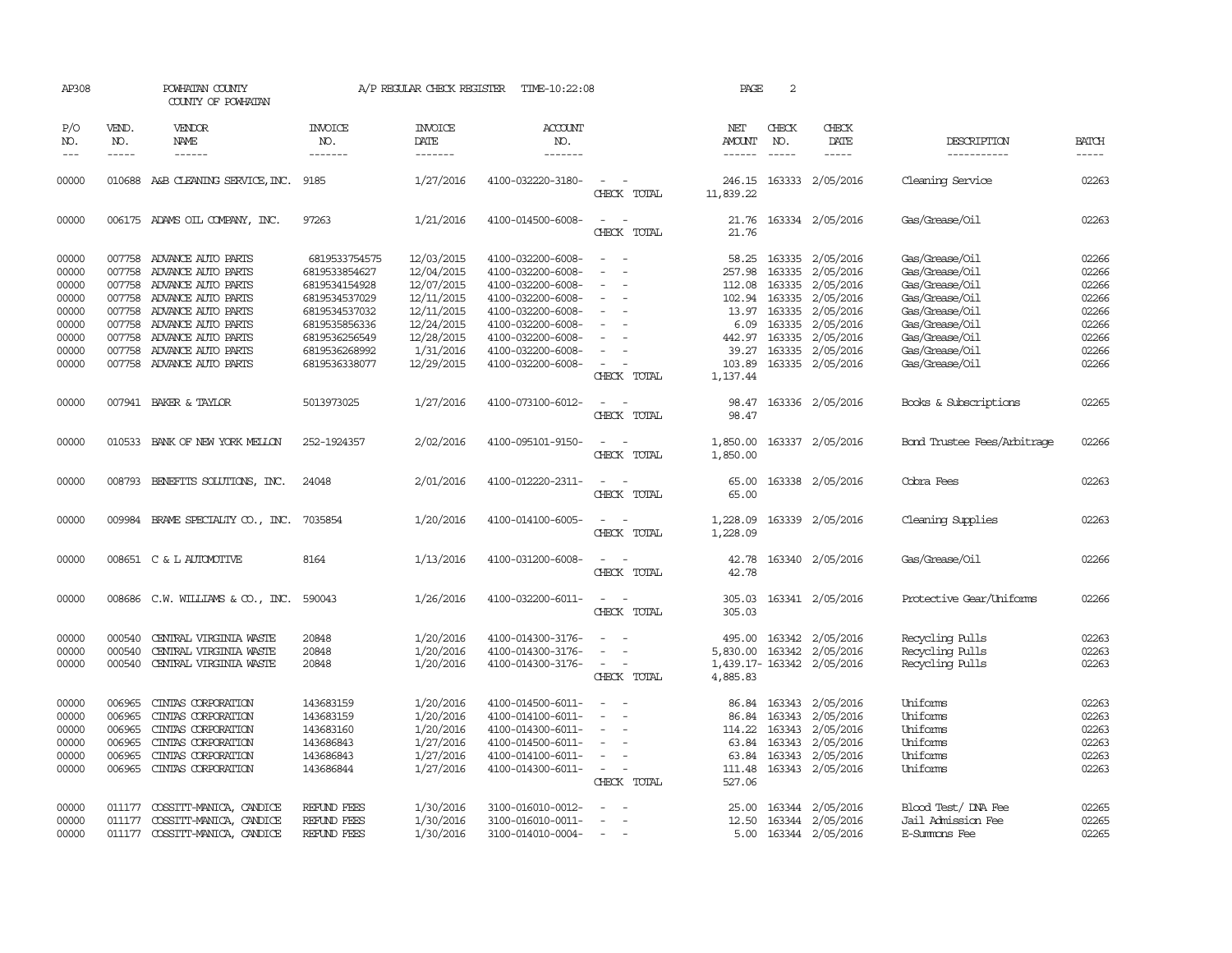| AP308                   |                             | POWHATAN COUNTY<br>COUNTY OF POWHATAN                                             |                                   | A/P REGULAR CHECK REGISTER                | TIME-10:22:08                                               |                                                                             | PAGE                               | 3                             |                                                          |                                                                  |                             |
|-------------------------|-----------------------------|-----------------------------------------------------------------------------------|-----------------------------------|-------------------------------------------|-------------------------------------------------------------|-----------------------------------------------------------------------------|------------------------------------|-------------------------------|----------------------------------------------------------|------------------------------------------------------------------|-----------------------------|
| P/O<br>NO.<br>$---$     | VEND.<br>NO.<br>$- - - - -$ | <b>VENDOR</b><br>NAME<br>$- - - - - -$                                            | <b>INVOICE</b><br>NO.<br>-------- | <b>INVOICE</b><br>DATE<br>$- - - - - - -$ | ACCOUNT<br>NO.<br>--------                                  |                                                                             | NET<br>AMOUNT<br>$- - - - - -$     | CHECK<br>NO.<br>$\frac{1}{2}$ | CHECK<br>DATE<br>$- - - - -$                             | DESCRIPTION<br>-----------                                       | <b>BATCH</b><br>$- - - - -$ |
| 00000<br>00000          | 011177<br>011177            | COSSITT-MANICA, CANDICE<br>COSSITT-MANICA, CANDICE                                | <b>REFUND FEES</b><br>REFUND FEES | 1/30/2016<br>1/30/2016                    | 3100-016010-0010-<br>3100-014010-0003-                      | $\sim$ $ \sim$<br>$\overline{\phantom{a}}$<br>CHECK TOTAL                   | 10.00<br>1.65<br>54.15             |                               | 163344 2/05/2016<br>163344 2/05/2016                     | Courthouse Security Fund<br>Interest on Court Fines/Forfei       | 02265<br>02265              |
| 00000<br>00000          | 001760<br>001760            | COURTOIS SIGNS, GRAPHICS,<br>COURTOIS SIGNS, GRAPHICS,                            | 17030<br>17033                    | 1/18/2016<br>1/20/2016                    | 4100-031200-6001-<br>4100-031200-6001-                      | $\overline{\phantom{a}}$<br>CHECK TOTAL                                     | 60.00<br>19.95<br>79.95            |                               | 163345 2/05/2016<br>163345 2/05/2016                     | Office Supplies<br>Office Supplies                               | 02266<br>02266              |
| 00000<br>00000<br>00000 | 007294<br>007294            | CUMBERLAND FARM & AUTO<br>CUMBERLAND FARM & AUTO<br>007294 CUMBERLAND FARM & AUTO | 894010<br>895536<br>895636        | 1/05/2016<br>1/20/2016<br>1/21/2016       | 4100-032200-3310-<br>4100-032200-3310-<br>4100-032200-3310- | $\overline{\phantom{a}}$<br>CHECK TOTAL                                     | 157.98<br>67.32<br>63.51<br>288.81 |                               | 163346 2/05/2016<br>163346 2/05/2016<br>163346 2/05/2016 | Equipment Repair<br>Equipment Repair<br>Equipment Repair         | 02266<br>02266<br>02266     |
| 00000                   |                             | 010079 DEAL & LACHENEY P.C.                                                       | <b>JANUARY 2016</b>               | 2/01/2016                                 | 4100-012210-3150-                                           | CHECK TOTAL                                                                 | 10,000.00<br>10,000.00             |                               | 163347 2/05/2016                                         | Contracted County Attomey                                        | 02265                       |
| 00000<br>00000          | 006240                      | DIAMOND SPRINGS WATER, INC<br>006240 DIAMOND SPRINGS WATER, INC 2763458           | 1214070110                        | 12/14/2015<br>1/01/2016                   | 4100-014100-5130-<br>4100-014100-5130-                      | - 11<br>$\overline{\phantom{a}}$<br>$\overline{\phantom{a}}$<br>CHECK TOTAL | 6.25<br>8.95<br>15.20              |                               | 163348 2/05/2016<br>163348 2/05/2016                     | Water<br>Water                                                   | 02263<br>02263              |
| 00000                   |                             | 000860 DOMINION VIRGINIA POWER                                                    | 2322252509 1/16                   | 1/05/2016                                 | 4100-031200-5110-                                           | $\sim$<br>$\sim$<br>CHECK TOTAL                                             | 182.38<br>182.38                   |                               | 163349 2/05/2016                                         | Electricity                                                      | 02266                       |
| 00000                   |                             | 008750 DOMINION VIRGINIA POWER                                                    | 0803659895 1/16                   | 1/05/2016                                 | 4100-053910-5642-                                           | $\sim$<br>$\sim$<br>CHECK TOTAL                                             | 530.74<br>530.74                   |                               | 163350 2/05/2016                                         | PCCAA Services - TANF                                            | 02265                       |
| 00000                   |                             | 007509 ECK SUPPLY CO.                                                             | 14253191                          | 1/05/2016                                 | 4100-032220-3310-                                           | $\sim$ $ \sim$<br>CHECK TOTAL                                               | 18.29<br>18.29                     |                               | 163351 2/05/2016                                         | Repairs & Maintenance                                            | 02263                       |
| 00000                   |                             | 008336 FERGUSON ENTERPRISES INC. 3420472                                          |                                   | 1/05/2016                                 | 4100-035100-3310-                                           | $\sim$ $ -$<br>CHECK TOTAL                                                  | 43.51                              |                               | 43.51 163352 2/05/2016                                   | Repairs & Maintenance                                            | 02266                       |
| 00000<br>00000          |                             | 006666 FINE CREEK FIRE DEPT<br>006666 FINE CREEK FIRE DEPT                        | STORM JONAS<br>STORM JONAS #2     | 1/26/2016<br>1/28/2016                    | 4100-032200-5540-<br>4100-032200-5540-                      | CHECK TOTAL                                                                 | 50.00<br>445.70                    |                               | 395.70 163353 2/05/2016<br>163353 2/05/2016              | Travel - Convention & Educatio<br>Travel - Convention & Educatio | 02266<br>02266              |
| 00000                   |                             | 000338 FIRE PROTECTION EQUIP. CO                                                  | 62567                             | 1/11/2016                                 | 4100-032200-6010-                                           | CHECK TOTAL                                                                 | 4,375.00<br>4,375.00               |                               | 163354 2/05/2016                                         | Breathing Apparatus                                              | 02266                       |
| 00000<br>00000          | 000690                      | FLATROCK TIRE & AUTO<br>000690 FLATROCK TIRE & AUTO                               | 14270<br>14483                    | 12/30/2015<br>1/13/2016                   | 4100-035100-6009-<br>4100-031200-6008-                      | $\sim$ $ \sim$<br>CHECK TOTAL                                               | 43.20<br>444.97<br>488.17          |                               | 163355 2/05/2016<br>163355 2/05/2016                     | Auto Parts/Repairs<br>Gas/Grease/Oil                             | 02266<br>02266              |
| 00000<br>00000          | 011158                      | HANOVER LEATHER COMPANY<br>011158 HANOVER LEATHER COMPANY                         | 151249<br>160103                  | 12/22/2015<br>1/19/2016                   | 4100-032200-6011-<br>4100-032200-6011-                      | $\sim$<br>$\overline{\phantom{a}}$<br>CHECK TOTAL                           | 141.00<br>310.00<br>451.00         |                               | 163356 2/05/2016<br>163356 2/05/2016                     | Protective Gear/Uniforms<br>Protective Gear/Uniforms             | 02263<br>02263              |
| 00000                   |                             | 010677 HEINTZELMAN, MICHAEL                                                       | KING'S TAYLOR                     | 1/29/2016                                 | 4100-031200-6011-                                           | $\overline{\phantom{a}}$<br>CHECK TOTAL                                     | 32.00<br>32.00                     |                               | 163357 2/05/2016                                         | Uniforms                                                         | 02266                       |
| 00000                   |                             | 008400 HEROES APPAREL, LLC                                                        | 1661640                           | 12/22/2015                                | 4100-035100-6011-                                           | $\sim$ $-$                                                                  |                                    |                               | 117.00 163358 2/05/2016                                  | Uniforms                                                         | 02266                       |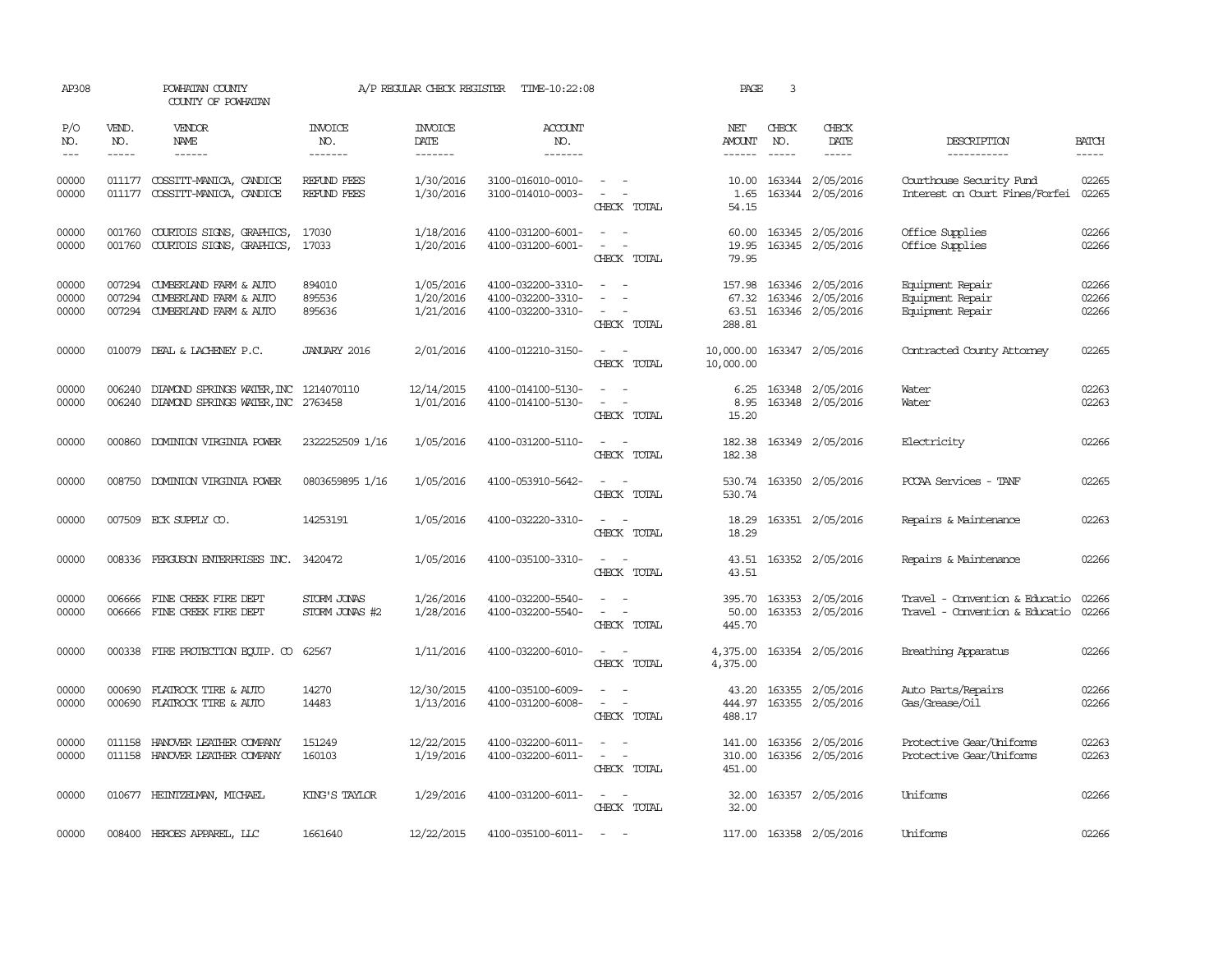| AP308                   |                             | POWHATAN COUNTY<br>COUNTY OF POWHATAN                                            |                                  | A/P REGULAR CHECK REGISTER               | TIME-10:22:08                                               |                                                                                                                             | PAGE                                     | $\overline{4}$ |                                                   |                                                                      |                         |
|-------------------------|-----------------------------|----------------------------------------------------------------------------------|----------------------------------|------------------------------------------|-------------------------------------------------------------|-----------------------------------------------------------------------------------------------------------------------------|------------------------------------------|----------------|---------------------------------------------------|----------------------------------------------------------------------|-------------------------|
| P/O<br>NO.<br>$---$     | VEND.<br>NO.<br>$- - - - -$ | VENDOR<br><b>NAME</b><br>------                                                  | <b>INVOICE</b><br>NO.<br>------- | <b>INVOICE</b><br><b>DATE</b><br>------- | <b>ACCOUNT</b><br>NO.<br>-------                            |                                                                                                                             | NET<br>AMOUNT<br>------                  | CHECK<br>NO.   | CHECK<br>DATE<br>$- - - - -$                      | DESCRIPTION<br>-----------                                           | <b>BATCH</b><br>-----   |
| 00000<br>00000          | 008400<br>008400            | HEROES APPAREL, LLC<br>HEROES APPAREL, LLC                                       | 1665969<br>1672939               | 1/19/2016<br>1/21/2016                   | 4100-031200-6011-<br>4100-031200-6011-                      | $\sim$ $-$<br>$\sim$<br>CHECK TOTAL                                                                                         | 150.00<br>59.98<br>326.98                |                | 163358 2/05/2016<br>163358 2/05/2016              | Uniforms<br>Uniforms                                                 | 02266<br>02266          |
| 00000                   |                             | 006626 HUGUENOT VOLUNTEER FIRE                                                   | STORM JONAS                      | 1/30/2016                                | 4100-032200-5540-                                           | $\sim$<br>$\overline{\phantom{a}}$<br>CHECK TOTAL                                                                           | 204.59<br>204.59                         |                | 163359 2/05/2016                                  | Travel - Convention & Educatio                                       | 02266                   |
| 00000<br>00000          | 010487<br>010487            | IBM CORPORATION<br>IBM CORPORATION                                               | <b>06623F5</b><br><b>06623F5</b> | 2/01/2016<br>2/01/2016                   | 4100-095101-9300-<br>4100-095101-9301-                      | CHECK TOTAL                                                                                                                 | 781.86<br>72.71<br>854.57                |                | 163360 2/05/2016<br>163360 2/05/2016              | AS400 Lease - Principal<br>AS400 Lease - Interest                    | 02265<br>02265          |
| 00000                   | 000120                      | JAMES RIVER AIR                                                                  | S63810                           | 1/20/2016                                | 4100-014100-3308-                                           | $\frac{1}{2} \left( \frac{1}{2} \right) \left( \frac{1}{2} \right) = \frac{1}{2} \left( \frac{1}{2} \right)$<br>CHECK TOTAL | 370.00<br>370.00                         |                | 163361 2/05/2016                                  | HVAC Service and Repairs                                             | 02263                   |
| 00000                   |                             | 006629 LANDSCAPE SUPPLY, INC.                                                    | 0092919-IN                       | 1/13/2016                                | 4100-014500-3321-                                           | CHECK TOTAL                                                                                                                 | 486.20<br>486.20                         |                | 163362 2/05/2016                                  | Snow Removal                                                         | 02263                   |
| 00000                   |                             | 011175 LUCK STONE CORPORATION                                                    | REFD PERMIT FEE                  | 8/26/2015                                | 3100-013030-0014-                                           | CHECK TOTAL                                                                                                                 | 273.00<br>273.00                         |                | 163363 2/05/2016                                  | Mechanical Permits                                                   | 02265                   |
| 00000                   |                             | 006672 MACON FIRE DEPARTMENT                                                     | STORM JONAS                      | 1/25/2016                                | 4100-032200-5540-                                           | $\overline{\phantom{a}}$<br>CHECK TOTAL                                                                                     | 164.18<br>164.18                         |                | 163364 2/05/2016                                  | Travel - Convention & Educatio                                       | 02266                   |
| 00000<br>00000<br>00000 |                             | 011176 MAIN STREET HOMES<br>011176 MAIN STREET HOMES<br>011176 MAIN STREET HOMES | 376-2015<br>376-2015<br>376-2015 | 7/27/2015<br>7/27/2015<br>7/27/2015      | 3100-013030-0008-<br>3100-013030-0007-<br>3100-013030-0024- | $\equiv$<br>$\equiv$<br>$\overline{\phantom{a}}$<br>CHECK TOTAL                                                             | 7,864.50<br>187.50<br>375.00<br>8,427.00 | 163365         | 163365 2/05/2016<br>2/05/2016<br>163365 2/05/2016 | Building Permits<br>Zoning Permits<br>Erosion/Sediment Control Permi | 02265<br>02265<br>02265 |
| 00000<br>00000          | 009552                      | MANSFIELD OIL COMPANY<br>009552 MANSFIELD OIL COMPANY                            | IW #136750<br>136962             | 1/15/2016<br>1/31/2016                   | 4100-032200-5120-<br>4100-032200-5120-                      | $\sim$<br>CHECK TOTAL                                                                                                       | 304.83<br>162.53<br>467.36               | 163366         | 2/05/2016<br>163366 2/05/2016                     | Apparatus Fuel<br>Apparatus Fuel                                     | 02266<br>02266          |
| 00000                   |                             | 006146 MCCLELLAN, WENDY SUSAN                                                    | MILEAGE JAN 16                   | 1/31/2016                                | 4100-031710-5510-                                           | $\sim$<br>$\sim$<br>CHECK TOTAL                                                                                             | 90.39<br>90.39                           |                | 163367 2/05/2016                                  | Travel/Mileage/Parking/Tolls                                         | 02266                   |
| 00000                   |                             | 009666 MID-ATLANTIC CONTROLS                                                     | 19781                            | 1/05/2016                                | 4100-032220-3310-                                           | $\sim$ $\sim$<br>CHECK TOTAL                                                                                                | 900.00<br>900.00                         |                | 163368 2/05/2016                                  | Repairs & Maintenance                                                | 02263                   |
| 00000                   |                             | 010924 MITCHELL PEST                                                             | 94034                            | 1/26/2016                                | 4100-035100-3320-                                           | $\sim$<br>CHECK TOTAL                                                                                                       | 65.00<br>65.00                           |                | 163369 2/05/2016                                  | Landscaping - Animal Control                                         | 02266                   |
| 00000                   |                             | 007524 MOTOROLA                                                                  | 13096938                         | 1/22/2016                                | 4100-032200-3310-                                           | $\sim$ $\sim$<br>CHECK TOTAL                                                                                                | 1,356.34                                 |                | 1,356.34 163370 2/05/2016                         | Equipment Repair                                                     | 02266                   |
| 00000                   |                             | 009281 OVER DRIVE, INC.                                                          | 1369164057427                    | 1/21/2016                                | 4100-073100-6012-                                           | $\sim$<br>CHECK TOTAL                                                                                                       | 184.78<br>184.78                         |                | 163371 2/05/2016                                  | Books & Subscriptions                                                | 02265                   |
| 00000<br>00000          | 008079<br>008079            | PAETEC/CAVALIER BUSINESS<br>PAETEC/CAVALIER BUSINESS                             | 4237625 1/16<br>3802785 1/16     | 1/10/2016<br>1/22/2016                   | 4100-073100-5230-<br>4100-012510-5230-                      | CHECK TOTAL                                                                                                                 | 455.07<br>1,226.11                       |                | 163372 2/05/2016<br>771.04 163372 2/05/2016       | Telephone Services<br>Telephone Services                             | 02263<br>02267          |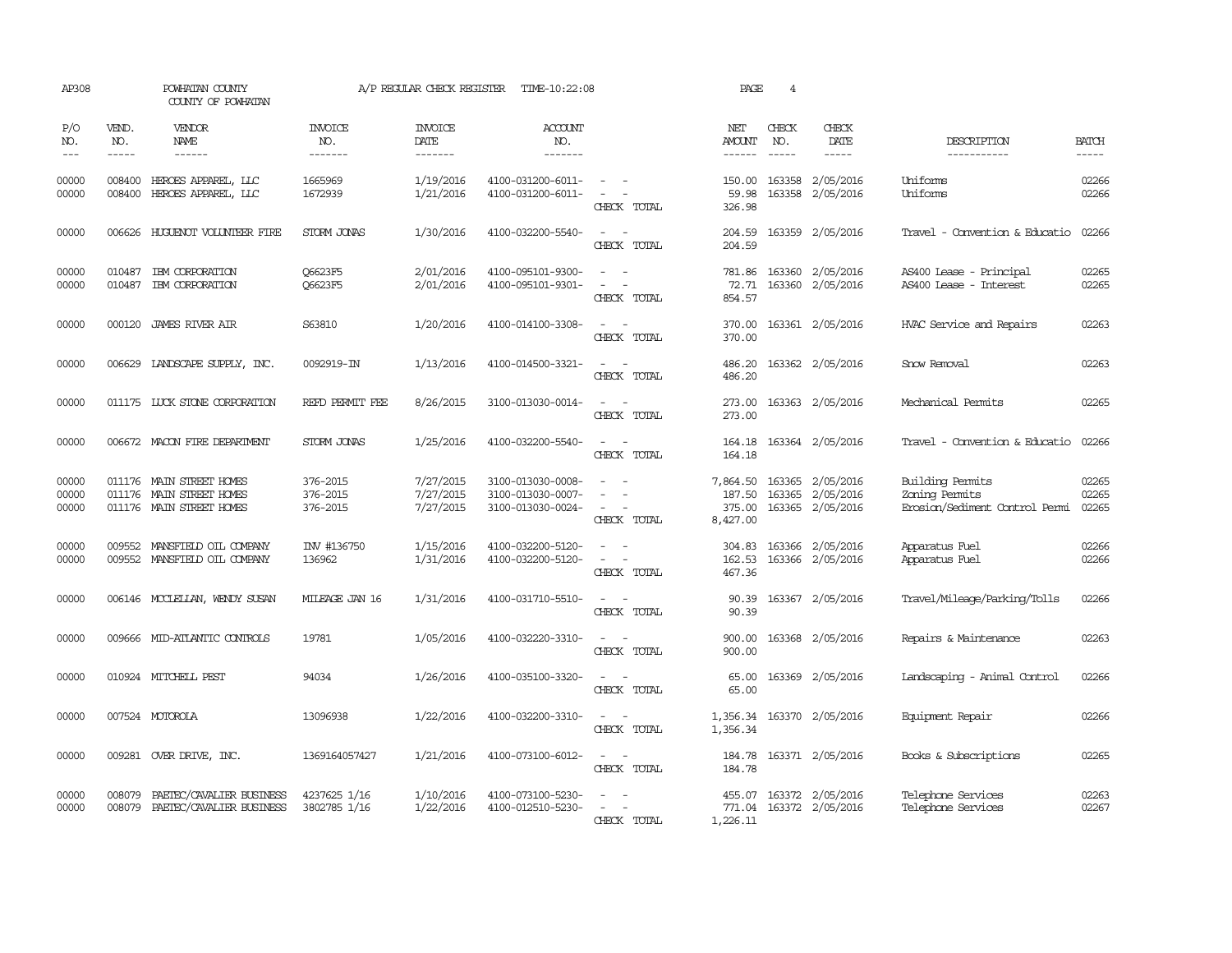| AP308                                                                                                                                                                            |                                                                                                                                                                                                      | POWHATAN COUNTY<br>COUNTY OF POWHATAN                                                                                                                                                                                                                                                                                                                                                                                                                                                                                                |                                                                                                                                                                                                                                                                                                                                                                                                                                                      | A/P REGULAR CHECK REGISTER                                                                                                                                                                                                                                       | TIME-10:22:08                                                                                                                                                                                                                                                                                                                                                                                                                    |                                                                                                                                                                                                                                           | PAGE                                                                                                                                                | 5                                                                                                                                                                                                            |                                                                                                                                                                                                                                                                         |                                                                                                                                                                                                                                                                                                                                                                                                                                |                                                                                                                                                                                  |
|----------------------------------------------------------------------------------------------------------------------------------------------------------------------------------|------------------------------------------------------------------------------------------------------------------------------------------------------------------------------------------------------|--------------------------------------------------------------------------------------------------------------------------------------------------------------------------------------------------------------------------------------------------------------------------------------------------------------------------------------------------------------------------------------------------------------------------------------------------------------------------------------------------------------------------------------|------------------------------------------------------------------------------------------------------------------------------------------------------------------------------------------------------------------------------------------------------------------------------------------------------------------------------------------------------------------------------------------------------------------------------------------------------|------------------------------------------------------------------------------------------------------------------------------------------------------------------------------------------------------------------------------------------------------------------|----------------------------------------------------------------------------------------------------------------------------------------------------------------------------------------------------------------------------------------------------------------------------------------------------------------------------------------------------------------------------------------------------------------------------------|-------------------------------------------------------------------------------------------------------------------------------------------------------------------------------------------------------------------------------------------|-----------------------------------------------------------------------------------------------------------------------------------------------------|--------------------------------------------------------------------------------------------------------------------------------------------------------------------------------------------------------------|-------------------------------------------------------------------------------------------------------------------------------------------------------------------------------------------------------------------------------------------------------------------------|--------------------------------------------------------------------------------------------------------------------------------------------------------------------------------------------------------------------------------------------------------------------------------------------------------------------------------------------------------------------------------------------------------------------------------|----------------------------------------------------------------------------------------------------------------------------------------------------------------------------------|
| P/O<br>NO.<br>$---$                                                                                                                                                              | VEND.<br>NO.<br>$- - - - -$                                                                                                                                                                          | VENDOR<br>NAME<br>$- - - - - -$                                                                                                                                                                                                                                                                                                                                                                                                                                                                                                      | <b>INVOICE</b><br>NO.<br>-------                                                                                                                                                                                                                                                                                                                                                                                                                     | <b>INVOICE</b><br>DATE<br>-------                                                                                                                                                                                                                                | <b>ACCOUNT</b><br>NO.<br>-------                                                                                                                                                                                                                                                                                                                                                                                                 |                                                                                                                                                                                                                                           | NET<br>AMOUNT<br>------                                                                                                                             | CHECK<br>NO.<br>$- - - - -$                                                                                                                                                                                  | CHECK<br>DATE<br>$- - - - -$                                                                                                                                                                                                                                            | DESCRIPTION<br>-----------                                                                                                                                                                                                                                                                                                                                                                                                     | <b>BATCH</b><br>-----                                                                                                                                                            |
| 00000                                                                                                                                                                            | 011179                                                                                                                                                                                               | PERKINS, DANIEL                                                                                                                                                                                                                                                                                                                                                                                                                                                                                                                      | STORM JONAS                                                                                                                                                                                                                                                                                                                                                                                                                                          | 1/27/2016                                                                                                                                                                                                                                                        | 4100-032200-5540-                                                                                                                                                                                                                                                                                                                                                                                                                | CHECK TOTAL                                                                                                                                                                                                                               | 78.51<br>78.51                                                                                                                                      |                                                                                                                                                                                                              | 163373 2/05/2016                                                                                                                                                                                                                                                        | Travel - Convention & Educatio 02266                                                                                                                                                                                                                                                                                                                                                                                           |                                                                                                                                                                                  |
| 00000                                                                                                                                                                            |                                                                                                                                                                                                      | 008404 PEST MASTERS, INC.                                                                                                                                                                                                                                                                                                                                                                                                                                                                                                            | 302932                                                                                                                                                                                                                                                                                                                                                                                                                                               | 1/02/2016                                                                                                                                                                                                                                                        | 4100-032210-3320-                                                                                                                                                                                                                                                                                                                                                                                                                | $\overline{\phantom{a}}$<br>CHECK TOTAL                                                                                                                                                                                                   | 110.00<br>110.00                                                                                                                                    |                                                                                                                                                                                                              | 163374 2/05/2016                                                                                                                                                                                                                                                        | Maintenance & Service Contract                                                                                                                                                                                                                                                                                                                                                                                                 | 02263                                                                                                                                                                            |
| 00000                                                                                                                                                                            |                                                                                                                                                                                                      | 000375 PIEDMONT REGIONAL JAIL                                                                                                                                                                                                                                                                                                                                                                                                                                                                                                        | 2686                                                                                                                                                                                                                                                                                                                                                                                                                                                 | 1/21/2016                                                                                                                                                                                                                                                        | 4100-033400-3845-                                                                                                                                                                                                                                                                                                                                                                                                                | $\equiv$<br>CHECK TOTAL                                                                                                                                                                                                                   | 3,528.56<br>3,528.56                                                                                                                                |                                                                                                                                                                                                              | 163375 2/05/2016                                                                                                                                                                                                                                                        | Detention of Adults - Health C 02266                                                                                                                                                                                                                                                                                                                                                                                           |                                                                                                                                                                                  |
| 00000<br>00000<br>00000<br>00000                                                                                                                                                 | 001250<br>001250<br>001250<br>001250                                                                                                                                                                 | POWHATAN AUTO & TRACTOR<br>POWHATAN AUTO & TRACTOR<br>POWHATAN AUTO & TRACTOR<br>POWHATAN AUTO & TRACTOR                                                                                                                                                                                                                                                                                                                                                                                                                             | 383944<br>384100<br>384120<br>384455                                                                                                                                                                                                                                                                                                                                                                                                                 | 1/27/2016<br>1/28/2016<br>1/28/2016<br>1/30/2016                                                                                                                                                                                                                 | 4100-031200-6009-<br>4100-031200-6009-<br>4100-031200-6009-<br>4100-031200-6009-                                                                                                                                                                                                                                                                                                                                                 | $\equiv$<br>$\sim$<br>CHECK TOTAL                                                                                                                                                                                                         | 25.98<br>47.96<br>33.47<br>5.69<br>113.10                                                                                                           | 163376                                                                                                                                                                                                       | 163376 2/05/2016<br>2/05/2016<br>163376 2/05/2016<br>163376 2/05/2016                                                                                                                                                                                                   | Auto Parts/Repairs<br>Auto Parts/Repairs<br>Auto Parts/Repairs<br>Auto Parts/Repairs                                                                                                                                                                                                                                                                                                                                           | 02266<br>02266<br>02266<br>02266                                                                                                                                                 |
| 00000<br>00000<br>00000<br>00000                                                                                                                                                 | 006914<br>006914                                                                                                                                                                                     | POWHATAN AUTO REPAIR<br>POWHATAN AUTO REPAIR<br>006914 POWHATAN AUTO REPAIR<br>006914 POWHATAN AUTO REPAIR                                                                                                                                                                                                                                                                                                                                                                                                                           | 763<br>766<br>768<br>770                                                                                                                                                                                                                                                                                                                                                                                                                             | 1/21/2016<br>1/11/2016<br>1/13/2016<br>1/14/2016                                                                                                                                                                                                                 | 4100-014500-6009-<br>4100-014500-6009-<br>4100-014500-6009-<br>4100-014500-6009-                                                                                                                                                                                                                                                                                                                                                 | $\overline{\phantom{a}}$<br>CHECK TOTAL                                                                                                                                                                                                   | 354.39<br>347.88<br>16.00<br>33.12<br>751.39                                                                                                        | 163377                                                                                                                                                                                                       | 163377 2/05/2016<br>2/05/2016<br>163377 2/05/2016<br>163377 2/05/2016                                                                                                                                                                                                   | Auto Parts & Repairs<br>Auto Parts & Repairs<br>Auto Parts & Repairs<br>Auto Parts & Repairs                                                                                                                                                                                                                                                                                                                                   | 02263<br>02263<br>02263<br>02263                                                                                                                                                 |
| 00000<br>00000<br>00000<br>00000<br>00000<br>00000<br>00000<br>00000<br>00000<br>00000<br>00000<br>00000<br>00000<br>00000<br>00000<br>00000<br>00000<br>00000<br>00000<br>00000 | 008294<br>008294<br>008294<br>008294<br>008294<br>008294<br>008294<br>008294<br>008294<br>008294<br>008294<br>008294<br>008294<br>008294<br>008294<br>008294<br>008294<br>008294<br>008294<br>008294 | POWHATAN COUNTY PUBLIC<br>POWHATAN COUNTY PUBLIC<br>POWHATAN COUNTY PUBLIC<br>POWHATAN COUNTY PUBLIC<br>POWHATAN COUNTY PUBLIC<br>POWHATAN COUNTY PUBLIC<br>POWHATAN COUNTY PUBLIC<br>POWHATAN COUNTY PUBLIC<br>POWHATAN COUNTY PUBLIC<br>POWHATAN COUNTY PUBLIC<br>POWHATAN COUNTY PUBLIC<br>POWHATAN COUNTY PUBLIC<br>POWHATAN COUNTY PUBLIC<br>POWHATAN COUNTY PUBLIC<br>POWHATAN COUNTY PUBLIC<br>POWHATAN COUNTY PUBLIC<br>POWHATAN COUNTY PUBLIC<br>POWHATAN COUNTY PUBLIC<br>POWHATAN COUNTY PUBLIC<br>POWHATAN COUNTY PUBLIC | <b>JAN15 PAPER</b><br><b>JAN15 PAPER</b><br><b>JAN15 PAPER</b><br><b>JAN15 PAPER</b><br><b>JAN15 PAPER</b><br><b>JAN15 PAPER</b><br><b>JAN15 PAPER</b><br><b>JAN15 PAPER</b><br><b>JAN15 PAPER</b><br><b>JAN15 PAPER</b><br><b>JAN15 PAPER</b><br><b>JAN15 PAPER</b><br><b>JAN15 PAPER</b><br><b>JAN15 PAPER</b><br><b>JAN15 PAPER</b><br><b>JAN15 PAPER</b><br><b>JAN15 PAPER</b><br><b>JAN15 PAPER</b><br><b>JAN15 PAPER</b><br><b>JAN15 PAPER</b> | 1/20/2016<br>1/20/2016<br>1/20/2016<br>1/20/2016<br>1/20/2016<br>1/20/2016<br>1/20/2016<br>1/20/2016<br>1/20/2016<br>1/20/2016<br>1/20/2016<br>1/20/2016<br>1/20/2016<br>1/20/2016<br>1/20/2016<br>1/20/2016<br>1/20/2016<br>1/20/2016<br>1/20/2016<br>1/20/2016 | 4100-034100-6001-<br>4100-012310-6001-<br>4100-012100-6001-<br>4100-014100-6001-<br>4100-012200-6001-<br>4100-032200-6001-<br>4100-053120-3320-<br>4100-081100-6001-<br>4100-012320-6014-<br>4100-012410-6001-<br>4100-034100-6001-<br>4100-021600-6001-<br>4100-012310-6001-<br>4100-022100-6001-<br>4100-012100-6001-<br>4100-035500-3500-<br>4100-081100-6001-<br>4100-013200-6001-<br>4100-031200-6001-<br>4100-012410-6001- | $\equiv$<br>$\equiv$<br>$\sim$<br>$\overline{\phantom{a}}$<br>$\sim$<br>$\overline{\phantom{a}}$<br>$\overline{\phantom{a}}$<br>$\overline{\phantom{a}}$<br>$\overline{\phantom{a}}$<br>$\overline{\phantom{a}}$<br>$\sim$<br>CHECK TOTAL | 2.59<br>1.05<br>3.38<br>.01<br>4.67<br>7.89<br>.92<br>1.49<br>.98<br>.16<br>11.57<br>115.70<br>23.14<br>23.14<br>11.57<br>46.28<br>138.84<br>462.80 | 163378<br>163378<br>163378<br>163378<br>163378<br>163378<br>163378<br>163378<br>163378<br>163378<br>163378<br>163378<br>23.14 163378<br>163378<br>163378<br>23.14 163378<br>163378<br>23.14 163378<br>163378 | 2/05/2016<br>2/05/2016<br>2/05/2016<br>2/05/2016<br>2/05/2016<br>2/05/2016<br>2/05/2016<br>2/05/2016<br>2/05/2016<br>2/05/2016<br>2/05/2016<br>2/05/2016<br>2/05/2016<br>2/05/2016<br>2/05/2016<br>2/05/2016<br>2/05/2016<br>2/05/2016<br>2/05/2016<br>163378 2/05/2016 | Office Supplies<br>Office Supplies<br>Office Supplies<br>Office Supplies<br>Office Supplies<br>Stationery/Office Supplies<br>Maint/Service Contract/Copying<br>Office Supplies<br>Other Operating Supplies<br>Office Supplies<br>Office Supplies<br>Office Supplies<br>Office Supplies<br>Office Supplies<br>Office Supplies<br>Printing & Binding<br>Office Supplies<br>Office Supplies<br>Office Supplies<br>Office Supplies | 02263<br>02263<br>02263<br>02263<br>02263<br>02263<br>02263<br>02263<br>02263<br>02263<br>02263<br>02263<br>02263<br>02263<br>02263<br>02263<br>02263<br>02263<br>02263<br>02263 |
| 00000<br>00000<br>00000<br>00000                                                                                                                                                 | 005050<br>006474<br>006474                                                                                                                                                                           | POWHATAN LOCK SERVICES<br>PROGRESSIVE AUTO WORKS<br>PROGRESSIVE AUTO WORKS<br>006474 PROGRESSIVE AUTO WORKS                                                                                                                                                                                                                                                                                                                                                                                                                          | 1015 1/16<br>29965<br>29992<br>30058                                                                                                                                                                                                                                                                                                                                                                                                                 | 1/27/2016<br>1/29/2016<br>1/14/2016<br>1/21/2016                                                                                                                                                                                                                 | 4100-012510-6014-<br>4100-031200-6009-<br>4100-031200-6009-<br>4100-031200-6009-                                                                                                                                                                                                                                                                                                                                                 | CHECK TOTAL<br>$\overline{\phantom{a}}$                                                                                                                                                                                                   | 95.00<br>95.00<br>612.36<br>138.62<br>175.45                                                                                                        | 163380<br>163380<br>163380                                                                                                                                                                                   | 163379 2/05/2016<br>2/05/2016<br>2/05/2016<br>2/05/2016                                                                                                                                                                                                                 | Other Operating Supplies<br>Auto Parts/Repairs<br>Auto Parts/Repairs<br>Auto Parts/Repairs                                                                                                                                                                                                                                                                                                                                     | 02267<br>02266<br>02266<br>02266                                                                                                                                                 |
|                                                                                                                                                                                  |                                                                                                                                                                                                      |                                                                                                                                                                                                                                                                                                                                                                                                                                                                                                                                      |                                                                                                                                                                                                                                                                                                                                                                                                                                                      |                                                                                                                                                                                                                                                                  |                                                                                                                                                                                                                                                                                                                                                                                                                                  | CHECK TOTAL                                                                                                                                                                                                                               | 926.43                                                                                                                                              |                                                                                                                                                                                                              |                                                                                                                                                                                                                                                                         |                                                                                                                                                                                                                                                                                                                                                                                                                                |                                                                                                                                                                                  |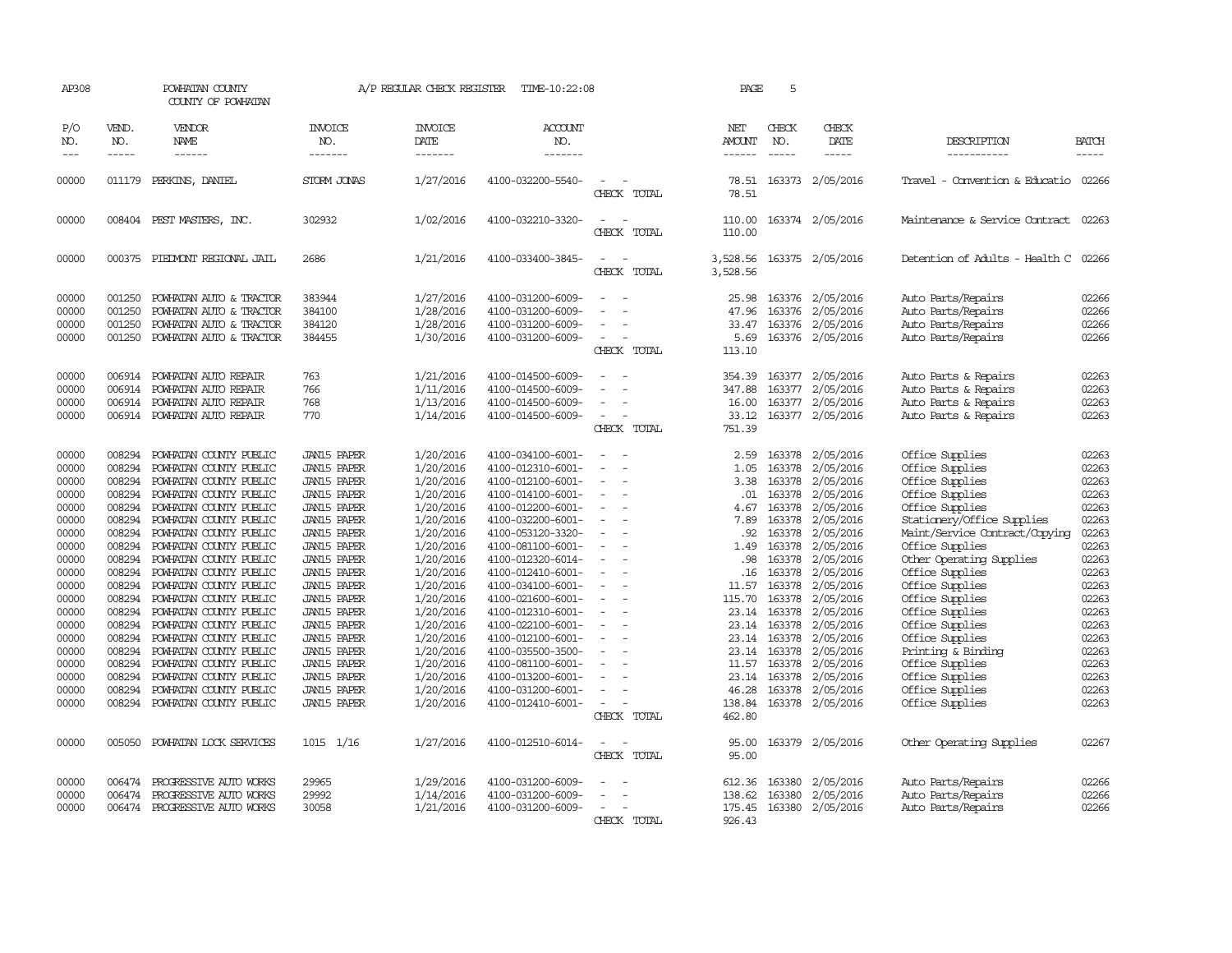| AP308                       |                             | POWHATAN COUNTY<br>COUNTY OF POWHATAN |                                  | A/P REGULAR CHECK REGISTER               | TIME-10:22:08                    |                                                                     | PAGE                           | 6                           |                               |                                |                             |
|-----------------------------|-----------------------------|---------------------------------------|----------------------------------|------------------------------------------|----------------------------------|---------------------------------------------------------------------|--------------------------------|-----------------------------|-------------------------------|--------------------------------|-----------------------------|
| P/O<br>NO.<br>$\frac{1}{2}$ | VEND.<br>NO.<br>$- - - - -$ | VENDOR<br><b>NAME</b><br>------       | <b>INVOICE</b><br>NO.<br>------- | <b>INVOICE</b><br><b>DATE</b><br>------- | <b>ACCOUNT</b><br>NO.<br>------- |                                                                     | NET<br>AMOUNT<br>$- - - - - -$ | CHECK<br>NO.<br>$- - - - -$ | CHECK<br><b>DATE</b><br>----- | DESCRIPTION<br>-----------     | <b>BATCH</b><br>$- - - - -$ |
|                             |                             |                                       |                                  |                                          |                                  |                                                                     |                                |                             |                               |                                |                             |
| 00000                       |                             | 009518 CUARLES PETROLEUM, INC.        | CT-0710291                       | 1/31/2016                                | 4100-031200-6008-                | CHECK TOTAL                                                         | 2,942.89<br>2,942.89           |                             | 163381 2/05/2016              | Gas/Grease/Oil                 | 02266                       |
| 00000                       |                             | 000780 CUILL CORPORATION              | 2321247                          | 1/14/2016                                | 4100-031200-6001-                | $\sim$<br>$\sim$<br>CHECK TOTAL                                     | 249.88<br>249.88               |                             | 163382 2/05/2016              | Office Supplies                | 02266                       |
| 00000                       |                             | 000620 R. C. GOODWYN & SONS, INC      | 0701191                          | 1/04/2016                                | 4100-014500-6009-                |                                                                     | 4.00                           |                             | 163383 2/05/2016              | Auto Parts & Repairs           | 02263                       |
| 00000                       | 000620                      | R. C. GOODWYN & SONS, INC             | 0701317                          | 1/05/2016                                | 4100-014100-6004-                |                                                                     | 39.98                          | 163383                      | 2/05/2016                     | Tools and Equipment            | 02263                       |
| 00000                       | 000620                      | R. C. GOODWYN & SONS, INC             | 0701493                          | 1/06/2016                                | 4100-014100-3310-                | $\sim$                                                              | 6.99                           | 163383                      | 2/05/2016                     | Repairs & Maintenance          | 02263                       |
| 00000                       |                             | 000620 R.C. GOODWYN & SONS, INC       | 0701493                          | 1/06/2016                                | 4100-014300-3310-                |                                                                     | 5.39                           | 163383                      | 2/05/2016                     | Repairs & Maintenance          | 02263                       |
| 00000                       | 000620                      | R. C. GOODWYN & SONS, INC             | 0702120                          | 1/12/2016                                | 4100-032210-3310-                |                                                                     | 72.23                          | 163383                      | 2/05/2016                     | Repairs & Maintenance          | 02263                       |
| 00000                       |                             | 000620 R. C. GOODWYN & SONS, INC      | 0702240                          | 1/12/2016                                | 4100-014300-3310-                | $\sim$                                                              | 31.68                          | 163383                      | 2/05/2016                     | Repairs & Maintenance          | 02263                       |
| 00000                       |                             | 000620 R. C. GOODWYN & SONS, INC      | 0702541                          | 1/14/2016                                | 4100-014100-3310-                | $\sim$<br>CHECK TOTAL                                               | 8.99<br>169.26                 |                             | 163383 2/05/2016              | Repairs & Maintenance          | 02263                       |
| 00000                       | 006945                      | RECORDED BOOKS, LLC                   | 75269517                         | 1/25/2016                                | 4100-073100-6012-                |                                                                     | 198.00                         |                             | 163384 2/05/2016              | Books & Subscriptions          | 02265                       |
| 00000                       | 006945                      | RECORDED BOOKS, LLC                   | 75278559                         | 1/28/2016                                | 4100-073100-6012-                | $\sim$<br>$\overline{a}$                                            | 99.00                          |                             | 163384 2/05/2016              | Books & Subscriptions          | 02265                       |
|                             |                             |                                       |                                  |                                          |                                  | CHECK TOTAL                                                         | 297.00                         |                             |                               |                                |                             |
| 00000                       |                             | 009037 REYNOLDS LIGHTING SUPPLY       | 114084                           | 12/28/2015                               | 4100-014100-3310-                | $\overline{\phantom{a}}$<br>$\overline{\phantom{a}}$<br>CHECK TOTAL | 173.40<br>173.40               |                             | 163385 2/05/2016              | Repairs & Maintenance          | 02263                       |
|                             |                             |                                       |                                  |                                          |                                  |                                                                     |                                |                             |                               |                                |                             |
| 00000                       |                             | 007054 RITT, MICHAEL E.               | UTILITY KNIFE                    | 1/27/2016                                | 4100-014300-3310-                | $\sim$<br>CHECK TOTAL                                               | 25.57<br>25.57                 |                             | 163386 2/05/2016              | Repairs & Maintenance          | 02263                       |
|                             |                             |                                       |                                  |                                          |                                  |                                                                     |                                |                             |                               |                                |                             |
| 00000                       |                             | 008641 SCHOLASTIC SPORTS, INC.        | R672622340                       | 1/28/2016                                | 4100-032200-5540-                | $\sim$<br>CHECK TOTAL                                               | 175.00<br>175.00               |                             | 163387 2/05/2016              | Travel - Convention & Educatio | 02266                       |
| 00000                       | 011170                      | SHRED-IT USA - NEW YORK               | 9409114337                       | 1/21/2016                                | 4100-021200-6001-                | $\sim$                                                              | 133.75                         |                             | 163388 2/05/2016              | Office Supplies                | 02263                       |
|                             |                             |                                       |                                  |                                          |                                  | CHECK TOTAL                                                         | 133.75                         |                             |                               |                                |                             |
| 00000                       |                             | 008097 SIGNS@WORK, INC.               | 3188                             | 12/14/2015                               | 4100-031200-6009-                |                                                                     | 720.00                         |                             | 163389 2/05/2016              | Auto Parts/Repairs             | 02266                       |
|                             |                             |                                       |                                  |                                          |                                  | CHECK TOTAL                                                         | 720.00                         |                             |                               |                                |                             |
| 00000                       | 001320                      | SOUTHERN POLICE                       | 183548                           | 1/21/2016                                | 4100-031200-6011-                |                                                                     | 136.27                         | 163390                      | 2/05/2016                     | Uniforms                       | 02266                       |
| 00000                       | 001320                      | SOUTHERN POLICE                       | 183576                           | 1/25/2016                                | 4100-031200-6011-                | $\sim$<br>$\overline{\phantom{a}}$                                  | 685.00                         | 163390                      | 2/05/2016                     | Uniforms                       | 02266                       |
| 00000                       | 001320                      | SOUTHERN POLICE                       | 183632                           | 1/28/2016                                | 4100-031200-6011-                |                                                                     | 332.91                         | 163390                      | 2/05/2016                     | Uniforms                       | 02266                       |
| 00000                       | 001320                      | SOUTHERN POLICE                       | 183640                           | 1/28/2016                                | 4100-031200-6011-                | $\overline{\phantom{a}}$                                            | 108.00                         | 163390                      | 2/05/2016                     | Uniforms                       | 02266                       |
| 00000                       |                             | 001320 SOUTHERN POLICE                | 183652                           | 1/29/2016                                | 4100-031200-6011-                | $\sim$                                                              | 95.99                          |                             | 163390 2/05/2016              | Uniforms                       | 02266                       |
|                             |                             |                                       |                                  |                                          |                                  | CHECK TOTAL                                                         | 1,358.17                       |                             |                               |                                |                             |
| 00000                       | 006594                      | SOUTHSIDE ELECTRIC COOP               | 63504006 1/16                    | 1/18/2016                                | 4100-014600-5110-                |                                                                     | 291.53                         |                             | 163391 2/05/2016              | Electricity                    | 02263                       |
| 00000                       | 006594                      | SOUTHSIDE ELECTRIC COOP               | 63504008 1/16                    | 1/18/2016                                | 4100-014600-5110-                | $\sim$                                                              | 20.00                          | 163391                      | 2/05/2016                     | Electricity                    | 02263                       |
| 00000                       | 006594                      | SOUTHSIDE ELECTRIC COOP               | 63504009 1/16                    | 1/18/2016                                | 4100-014600-5110-                |                                                                     | 1,823.84                       | 163391                      | 2/05/2016                     | Electricity                    | 02263                       |
| 00000                       | 006594                      | SOUTHSIDE ELECTRIC COOP               | 63504010 1/16                    | 1/18/2016                                | 4100-014600-5110-                |                                                                     | 20.24                          | 163391                      | 2/05/2016                     | Electricity                    | 02263                       |
| 00000                       | 006594                      | SOUTHSIDE ELECTRIC COOP               | 63504011 1/16                    | 1/18/2016                                | 4100-014100-5110-                | $\overline{\phantom{a}}$                                            | 124.30                         | 163391                      | 2/05/2016                     | Electricity                    | 02263                       |
| 00000                       |                             | 006594 SOUTHSIDE ELECTRIC COOP        | 63504004 1/16                    | 1/18/2016                                | 4100-035100-5110-                | $\sim$                                                              | 402.20                         |                             | 163391 2/05/2016              | Electricity                    | 02266                       |
|                             |                             |                                       |                                  |                                          |                                  | CHECK TOTAL                                                         | 2,682.11                       |                             |                               |                                |                             |
| 00000                       | 006565                      | SPRINT                                | 920018241 12/15                  | 12/31/2015                               | 4100-012510-5240-                |                                                                     | 17.04                          |                             | 163392 2/05/2016              | Long Distance                  | 02263                       |
| 00000                       | 006565 SPRINT               |                                       | 920018276 12/15                  | 12/31/2015                               | 4100-012510-5240-                | $\overline{\phantom{a}}$                                            | 12.89                          |                             | 163392 2/05/2016              | Long Distance                  | 02263                       |
|                             |                             |                                       |                                  |                                          |                                  | CHECK TOTAL                                                         | 29.93                          |                             |                               |                                |                             |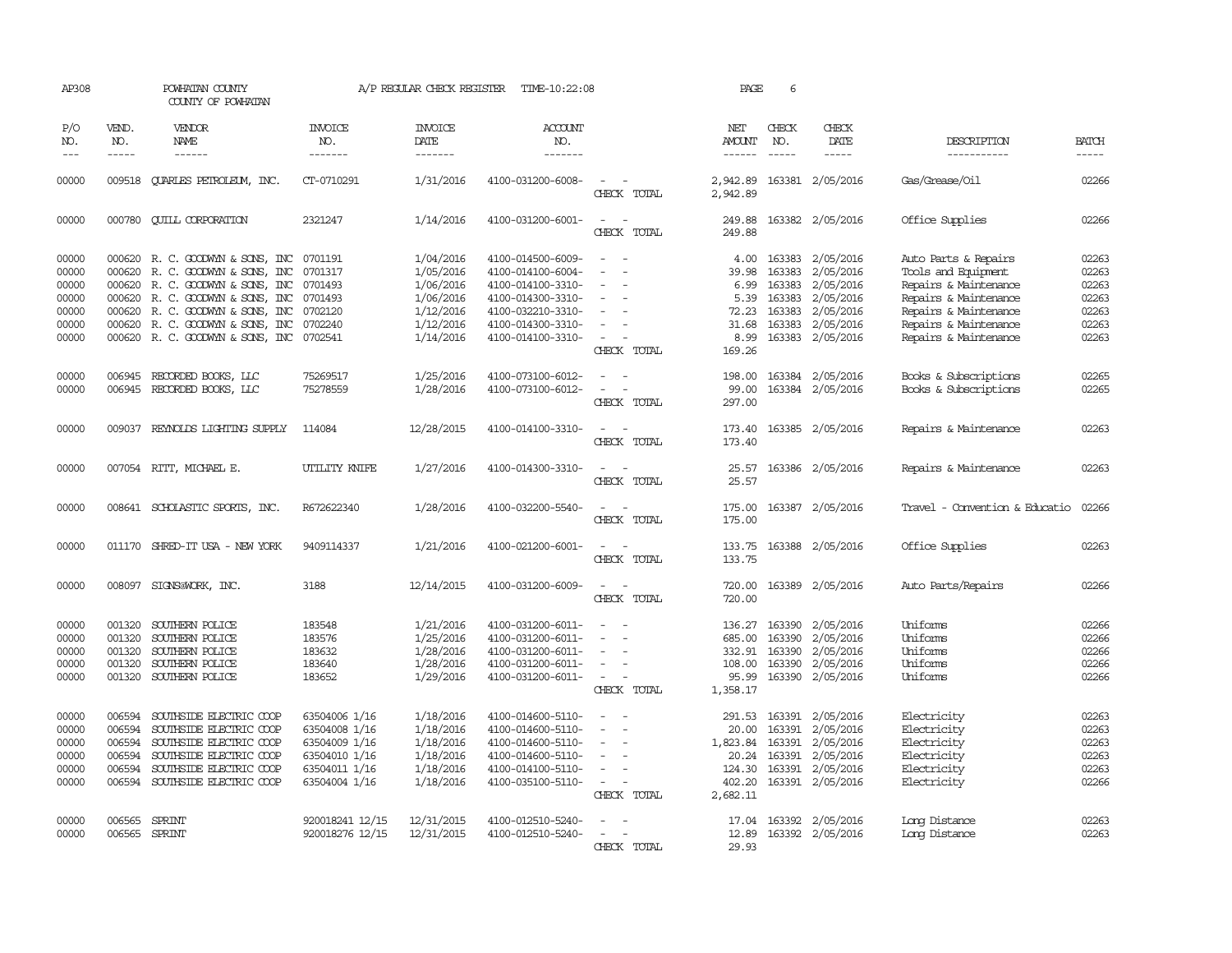| AP308          |              | POWHATAN COUNTY<br>COUNTY OF POWHATAN                                                                                                                                                                                                                                                                                                                                                                                   |                       | A/P REGULAR CHECK REGISTER | TIME-10:22:08                          |                                                      | PAGE             | 7                       |                                                                                                                                                                                                                                                                                                                                                                                                                                                                                     |                                                |                |
|----------------|--------------|-------------------------------------------------------------------------------------------------------------------------------------------------------------------------------------------------------------------------------------------------------------------------------------------------------------------------------------------------------------------------------------------------------------------------|-----------------------|----------------------------|----------------------------------------|------------------------------------------------------|------------------|-------------------------|-------------------------------------------------------------------------------------------------------------------------------------------------------------------------------------------------------------------------------------------------------------------------------------------------------------------------------------------------------------------------------------------------------------------------------------------------------------------------------------|------------------------------------------------|----------------|
| P/O<br>NO.     | VEND.<br>NO. | <b>VENDOR</b><br>NAME                                                                                                                                                                                                                                                                                                                                                                                                   | <b>INVOICE</b><br>NO. | <b>INVOICE</b><br>DATE     | <b>ACCOUNT</b><br>NO.                  |                                                      | NET<br>AMOUNT    | CHECK<br>NO.            | CHECK<br>DATE                                                                                                                                                                                                                                                                                                                                                                                                                                                                       | DESCRIPTION                                    | <b>BATCH</b>   |
| $---$          | $- - - - -$  | $\begin{tabular}{ccccc} \multicolumn{2}{c }{\multicolumn{2}{c }{\multicolumn{2}{c }{\multicolumn{2}{c}}}{\multicolumn{2}{c }{\multicolumn{2}{c}}}\end{tabular} \end{tabular} \begin{tabular}{c c }{\multicolumn{2}{c }{\multicolumn{2}{c }{\multicolumn{2}{c}}}{\multicolumn{2}{c }{\multicolumn{2}{c}}}{\multicolumn{2}{c }{\multicolumn{2}{c}}}{\multicolumn{2}{c }{\multicolumn{2}{c}}}{\end{tabular} \end{tabular}$ | -------               | -------                    | -------                                |                                                      |                  | $- - - - -$             | $\begin{tabular}{ccccc} \multicolumn{2}{c}{} & \multicolumn{2}{c}{} & \multicolumn{2}{c}{} & \multicolumn{2}{c}{} & \multicolumn{2}{c}{} & \multicolumn{2}{c}{} & \multicolumn{2}{c}{} & \multicolumn{2}{c}{} & \multicolumn{2}{c}{} & \multicolumn{2}{c}{} & \multicolumn{2}{c}{} & \multicolumn{2}{c}{} & \multicolumn{2}{c}{} & \multicolumn{2}{c}{} & \multicolumn{2}{c}{} & \multicolumn{2}{c}{} & \multicolumn{2}{c}{} & \multicolumn{2}{c}{} & \multicolumn{2}{c}{} & \mult$ | -----------                                    | $- - - - -$    |
| 00000<br>00000 | 001940       | 001940 STANDBY SYSTEMS, INC.<br>STANDBY SYSTEMS, INC.                                                                                                                                                                                                                                                                                                                                                                   | 01160005<br>01160066  | 1/06/2015<br>1/19/2016     | 4100-014100-3310-<br>4100-014100-3310- | $\overline{\phantom{a}}$                             | 113.63           | 615.93 163393<br>163393 | 2/05/2016<br>2/05/2016                                                                                                                                                                                                                                                                                                                                                                                                                                                              | Repairs & Maintenance<br>Repairs & Maintenance | 02263<br>02263 |
| 00000          |              | 001940 STANDBY SYSTEMS, INC.                                                                                                                                                                                                                                                                                                                                                                                            | 12152881              | 12/31/2015                 | 4100-032220-3310-                      | $\sim$                                               | 1,725.85         |                         | 163393 2/05/2016                                                                                                                                                                                                                                                                                                                                                                                                                                                                    | Repairs & Maintenance                          | 02263          |
|                |              |                                                                                                                                                                                                                                                                                                                                                                                                                         |                       |                            |                                        | CHECK TOTAL                                          | 2,455.41         |                         |                                                                                                                                                                                                                                                                                                                                                                                                                                                                                     |                                                |                |
| 00000          |              | 008578 STAPLES BUSINESS AD-                                                                                                                                                                                                                                                                                                                                                                                             | 3289546994            | 1/12/2016                  | 4100-012200-6001-                      | $\overline{\phantom{a}}$                             |                  |                         | 8.47 163394 2/05/2016                                                                                                                                                                                                                                                                                                                                                                                                                                                               | Office Supplies                                | 02263          |
| 00000          | 008578       | STAPLES BUSINESS AD-                                                                                                                                                                                                                                                                                                                                                                                                    | 3289789782            | 1/14/2016                  | 4100-012200-6001-                      |                                                      | 149.00           | 163394                  | 2/05/2016                                                                                                                                                                                                                                                                                                                                                                                                                                                                           | Office Supplies                                | 02263          |
| 00000          | 008578       | STAPLES BUSINESS AD-                                                                                                                                                                                                                                                                                                                                                                                                    | 3289959631            | 1/16/2016                  | 4100-083500-6001-                      | $\overline{\phantom{a}}$                             | 36.28            | 163394                  | 2/05/2016                                                                                                                                                                                                                                                                                                                                                                                                                                                                           | Office Supplies                                | 02265          |
| 00000          | 008578       | STAPLES BUSINESS AD-                                                                                                                                                                                                                                                                                                                                                                                                    | 3289959644            | 1/16/2016                  | 4100-083500-6001-                      | $\overline{\phantom{a}}$                             | 7.98             | 163394                  | 2/05/2016                                                                                                                                                                                                                                                                                                                                                                                                                                                                           | Office Supplies                                | 02265          |
| 00000          | 008578       | STAPLES BUSINESS AD-                                                                                                                                                                                                                                                                                                                                                                                                    | 3289959655            | 1/16/2016                  | 4100-083500-6001-                      | $\overline{\phantom{a}}$                             | 8.79             | 163394                  | 2/05/2016                                                                                                                                                                                                                                                                                                                                                                                                                                                                           | Office Supplies                                | 02265          |
| 00000          | 008578       | STAPLES BUSINESS AD-                                                                                                                                                                                                                                                                                                                                                                                                    | 3289959665            | 1/16/2016                  | 4100-083500-6001-                      |                                                      | 5.00             |                         | 163394 2/05/2016                                                                                                                                                                                                                                                                                                                                                                                                                                                                    | Office Supplies                                | 02265          |
| 00000          | 008578       | STAPLES BUSINESS AD-                                                                                                                                                                                                                                                                                                                                                                                                    | 3290201630            | 1/19/2016                  | 4100-073100-6014-                      | $\equiv$                                             | 20.00            |                         | 163394 2/05/2016                                                                                                                                                                                                                                                                                                                                                                                                                                                                    | Library Supplies                               | 02265          |
| 00000          | 008578       | STAPLES BUSINESS AD-                                                                                                                                                                                                                                                                                                                                                                                                    | 3291058058            | 1/29/2016                  | 4100-022100-6001-                      | $\sim$                                               | 23.28            |                         | 163394 2/05/2016                                                                                                                                                                                                                                                                                                                                                                                                                                                                    | Office Supplies                                | 02267          |
|                |              |                                                                                                                                                                                                                                                                                                                                                                                                                         |                       |                            |                                        | CHECK TOTAL                                          | 258.80           |                         |                                                                                                                                                                                                                                                                                                                                                                                                                                                                                     |                                                |                |
| 00000          |              | 011174 STIEFFENHOFER, JENNIFER                                                                                                                                                                                                                                                                                                                                                                                          | 111                   | 1/28/2016                  | 4100-012200-3140-                      | $\sim$<br>$\overline{\phantom{a}}$<br>CHECK TOTAL    | 112.50<br>112.50 |                         | 163395 2/05/2016                                                                                                                                                                                                                                                                                                                                                                                                                                                                    | Professional Services                          | 02265          |
| 00000          | 000845       | TOWN POLICE SUPPLY OF                                                                                                                                                                                                                                                                                                                                                                                                   | 7710                  | 1/28/2016                  | 4100-031200-6011-                      | $\overline{\phantom{a}}$<br>$\overline{\phantom{a}}$ | 50.39            |                         | 163396 2/05/2016                                                                                                                                                                                                                                                                                                                                                                                                                                                                    | Uniforms                                       | 02266          |
| 00000          | 000845       | TOWN POLICE SUPPLY OF                                                                                                                                                                                                                                                                                                                                                                                                   | 7721                  | 2/01/2016                  | 4100-031200-6011-                      | $\sim$<br>$\sim$                                     | 98.98            |                         | 163396 2/05/2016                                                                                                                                                                                                                                                                                                                                                                                                                                                                    | Uniforms                                       | 02266          |
|                |              |                                                                                                                                                                                                                                                                                                                                                                                                                         |                       |                            |                                        | CHECK TOTAL                                          | 149.37           |                         |                                                                                                                                                                                                                                                                                                                                                                                                                                                                                     |                                                |                |
| 00000          | 001930       | TREASURER, VIRGINIA TECH                                                                                                                                                                                                                                                                                                                                                                                                | 2ND OTR FY16          | 1/08/2016                  | 4100-083500-3140-                      | $\sim$<br>$\sim$                                     | 12,952.57        |                         | 163397 2/05/2016                                                                                                                                                                                                                                                                                                                                                                                                                                                                    | Professional Services                          | 02265          |
| 00000          | 001930       | TREASURER, VIRGINIA TECH                                                                                                                                                                                                                                                                                                                                                                                                | 2ND QTR FY16          | 1/08/2016                  | 4100-083500-3140-                      | $\sim$<br>$\overline{\phantom{a}}$                   | 4,241.97         |                         | 163397 2/05/2016                                                                                                                                                                                                                                                                                                                                                                                                                                                                    | Professional Services                          | 02265          |
|                |              |                                                                                                                                                                                                                                                                                                                                                                                                                         |                       |                            |                                        | CHECK TOTAL                                          | 17, 194.54       |                         |                                                                                                                                                                                                                                                                                                                                                                                                                                                                                     |                                                |                |
| 00000          |              | 011172 V.A.A.O.                                                                                                                                                                                                                                                                                                                                                                                                         | 105 FY16 DUES         | 1/05/2016                  | 4100-012310-5810-                      | $\sim$                                               | 30.00            |                         | 163398 2/05/2016                                                                                                                                                                                                                                                                                                                                                                                                                                                                    | Dues/Association Memberships                   | 02263          |
|                |              |                                                                                                                                                                                                                                                                                                                                                                                                                         |                       |                            |                                        | CHECK TOTAL                                          | 30.00            |                         |                                                                                                                                                                                                                                                                                                                                                                                                                                                                                     |                                                |                |
| 00000          | 008140       | VERIZON                                                                                                                                                                                                                                                                                                                                                                                                                 | 1357471455Y1/16       | 1/28/2016                  | 100-000100-0006-                       |                                                      | 62.62            | 163399                  | 2/05/2016                                                                                                                                                                                                                                                                                                                                                                                                                                                                           | Due from Other Agencies                        | 02267          |
| 00000          | 008140       | VERIZON                                                                                                                                                                                                                                                                                                                                                                                                                 | 1357471455Y1/16       | 1/28/2016                  | 100-000100-0006-                       | $\equiv$                                             | 62.63            | 163399                  | 2/05/2016                                                                                                                                                                                                                                                                                                                                                                                                                                                                           | Due from Other Agencies                        | 02267          |
| 00000          | 008140       | VERIZON                                                                                                                                                                                                                                                                                                                                                                                                                 | 1357471455Y1/16       | 1/28/2016                  | 4100-012510-5230-                      |                                                      | 1,341.00         | 163399                  | 2/05/2016                                                                                                                                                                                                                                                                                                                                                                                                                                                                           | Telephone Services                             | 02267          |
| 00000          |              | 008140 VERIZON                                                                                                                                                                                                                                                                                                                                                                                                          | 1357471455Y1/16       | 1/28/2016                  | 4100-012510-5260-                      |                                                      | 482.10           | 163399                  | 2/05/2016                                                                                                                                                                                                                                                                                                                                                                                                                                                                           | Internet Usage                                 | 02267          |
| 00000          |              | 008140 VERIZON                                                                                                                                                                                                                                                                                                                                                                                                          | 1357471455Y1/16       | 1/28/2016                  | 4100-012510-5270-                      | $\sim$                                               |                  | 673.71 163399           | 2/05/2016                                                                                                                                                                                                                                                                                                                                                                                                                                                                           | Network Service Connection                     | 02267          |
|                |              |                                                                                                                                                                                                                                                                                                                                                                                                                         |                       |                            |                                        | CHECK TOTAL                                          | 2,622.06         |                         |                                                                                                                                                                                                                                                                                                                                                                                                                                                                                     |                                                |                |
| 00000          |              | 011169 VERIZON                                                                                                                                                                                                                                                                                                                                                                                                          | 8045983715 1/16       | 1/28/2016                  | 4100-031210-5232-                      |                                                      |                  | 183.16 163400           | 2/05/2016                                                                                                                                                                                                                                                                                                                                                                                                                                                                           | Wireline 911                                   | 02263          |
| 00000          | 011169       | VERIZON                                                                                                                                                                                                                                                                                                                                                                                                                 | 8043780915 1/16       | 1/25/2016                  | 4100-012510-5230-                      | $\sim$<br>$\overline{\phantom{a}}$                   | 174.30           | 163400                  | 2/05/2016                                                                                                                                                                                                                                                                                                                                                                                                                                                                           | Telephone Services                             | 02265          |
| 00000          | 011169       | VERIZON                                                                                                                                                                                                                                                                                                                                                                                                                 | 8045985532 1/16       | 1/22/2016                  | 4100-073100-5260-                      | $\sim$                                               | 192.46           | 163400                  | 2/05/2016                                                                                                                                                                                                                                                                                                                                                                                                                                                                           | <b>Internet</b>                                | 02265          |
|                |              |                                                                                                                                                                                                                                                                                                                                                                                                                         |                       |                            |                                        | CHECK TOTAL                                          | 549.92           |                         |                                                                                                                                                                                                                                                                                                                                                                                                                                                                                     |                                                |                |
| 00000          |              | 008785 VERIZON CABS                                                                                                                                                                                                                                                                                                                                                                                                     | M55049170616025       | 1/25/2016                  | 4100-031210-5232-                      |                                                      | 480.66           |                         | 163401 2/05/2016                                                                                                                                                                                                                                                                                                                                                                                                                                                                    | Wireline 911                                   | 02263          |
|                |              |                                                                                                                                                                                                                                                                                                                                                                                                                         |                       |                            |                                        | CHECK TOTAL                                          | 480.66           |                         |                                                                                                                                                                                                                                                                                                                                                                                                                                                                                     |                                                |                |
| 00000          |              | 009304 VIRGINIA BUSINESS SYSTEMS 2126664                                                                                                                                                                                                                                                                                                                                                                                |                       | 1/12/2016                  | 4100-031200-3320-                      | $\sim$<br>$\overline{\phantom{a}}$                   | 86.08            |                         | 163402 2/05/2016                                                                                                                                                                                                                                                                                                                                                                                                                                                                    | Maintenance & Service Contract                 | 02266          |
|                |              |                                                                                                                                                                                                                                                                                                                                                                                                                         |                       |                            |                                        | CHECK TOTAL                                          | 86.08            |                         |                                                                                                                                                                                                                                                                                                                                                                                                                                                                                     |                                                |                |
| 00000          |              | 007300 VIRGINIA TRUCK CENTER OF                                                                                                                                                                                                                                                                                                                                                                                         | 10248962              | 1/20/2016                  | 4100-032200-6009-                      | $\overline{\phantom{a}}$                             | 358.79           |                         | 163403 2/05/2016                                                                                                                                                                                                                                                                                                                                                                                                                                                                    | Auto Repairs and Parts                         | 02266          |
|                |              |                                                                                                                                                                                                                                                                                                                                                                                                                         |                       |                            |                                        | CHECK TOTAL                                          | 358.79           |                         |                                                                                                                                                                                                                                                                                                                                                                                                                                                                                     |                                                |                |
| 00000          |              | 009768 WAMPLER EANES APPRAISAL                                                                                                                                                                                                                                                                                                                                                                                          | 2016 RETAINAGE        | 1/19/2016                  | 100-000200-0009-                       | $\sim$<br>$\overline{\phantom{a}}$                   |                  |                         | 21,596.78 163404 2/05/2016                                                                                                                                                                                                                                                                                                                                                                                                                                                          | Retainage Payable                              | 02263          |
|                |              |                                                                                                                                                                                                                                                                                                                                                                                                                         |                       |                            |                                        | CHECK TOTAL                                          | 21,596.78        |                         |                                                                                                                                                                                                                                                                                                                                                                                                                                                                                     |                                                |                |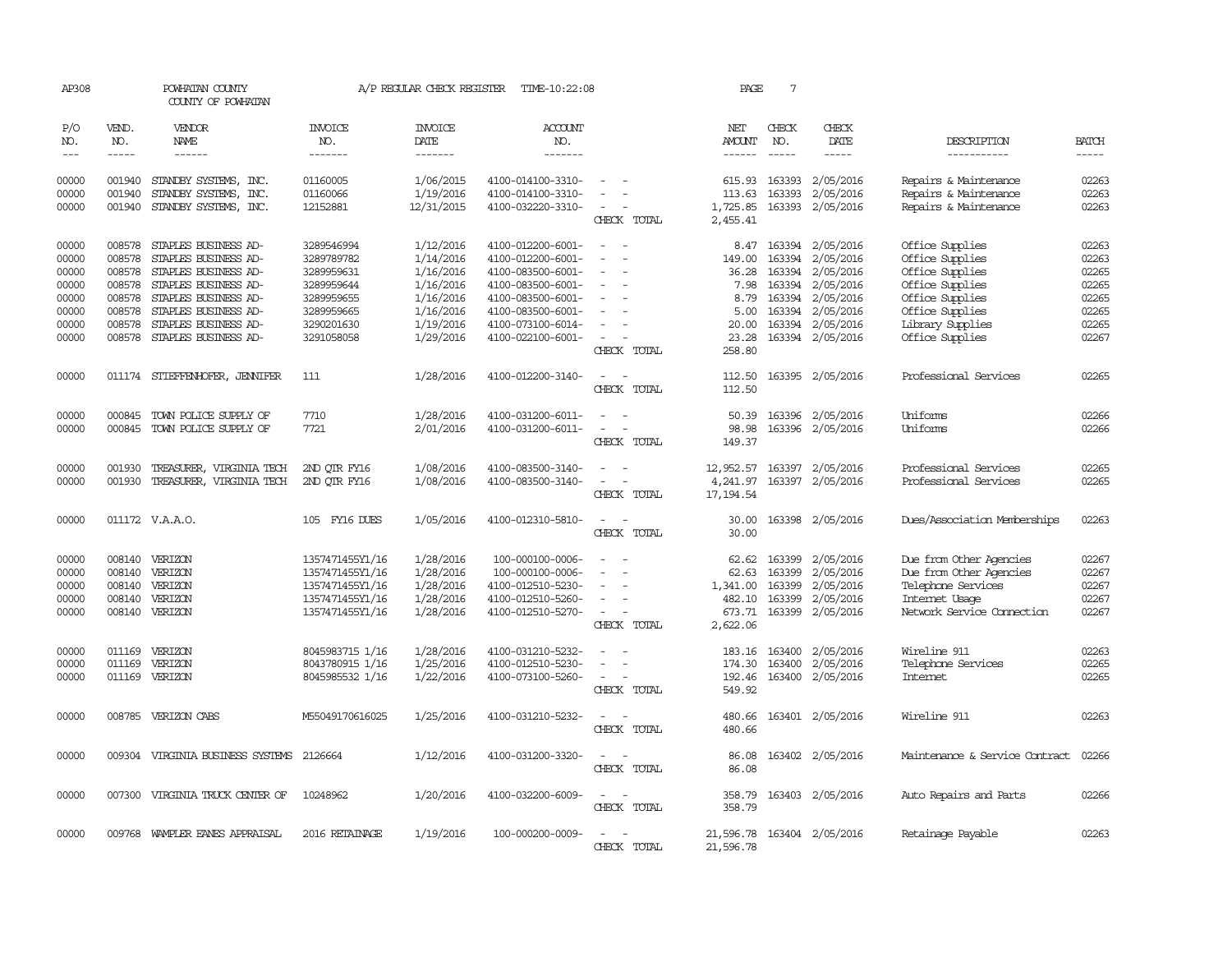| AP308               |                       | POWHATAN COUNTY<br>COUNTY OF POWHATAN |                                  |                                   | A/P REGULAR CHECK REGISTER TIME-10:22:08 |                                    | PAGE                           | 8            |                        |                                |                |
|---------------------|-----------------------|---------------------------------------|----------------------------------|-----------------------------------|------------------------------------------|------------------------------------|--------------------------------|--------------|------------------------|--------------------------------|----------------|
| P/O<br>NO.<br>$---$ | VEND.<br>NO.<br>----- | VENDOR<br>NAME<br>------              | <b>INVOICE</b><br>NO.<br>------- | <b>INVOICE</b><br>DATE<br>------- | <b>ACCOUNT</b><br>NO.<br>-------         |                                    | NET<br><b>AMOUNT</b><br>------ | CHECK<br>NO. | CHECK<br>DATE<br>----- | DESCRIPTION<br>-----------     | BATCH<br>----- |
| 00000               | 011178                | WOODFIN ELECTRICAL                    | 45-2016                          | 2/02/2016                         | 3100-013030-0010-                        | $\equiv$                           | 11.22                          | 163405       | 2/05/2016              | Electrical Permits             | 02266          |
| 00000               | 011178                | WOODFIN ELECTRICAL                    | 47-2016                          | 2/02/2016                         | 3100-013030-0010-                        | $\equiv$<br>CHECK TOTAL            | 23.46<br>34.68                 | 163405       | 2/05/2016              | Electrical Permits             | 02266          |
| 00000               | 008668                | BANK OF AMERICA                       | 02/01/2016                       | 2/01/2016                         | 4100-083500-6012-                        | $\equiv$<br>$\sim$                 |                                |              | .00 163422 2/12/2016   | Books and Subscriptions        | 02274          |
| 00000               | 008668                | BANK OF AMERICA                       | 02/01/2016                       | 2/01/2016                         | 4100-083500-6012-                        |                                    |                                | 28.56-163422 | 2/12/2016              | Books and Subscriptions        | 02274          |
| 00000               | 008668                | BANK OF AMERICA                       | 02/01/2016                       | 2/01/2016                         | 4100-012100-5810-                        |                                    | 250.00                         | 163422       | 2/12/2016              | Dues/Association Memberships   | 02274          |
| 00000               | 008668                | BANK OF AMERICA                       | 02/01/2016                       | 2/01/2016                         | 4100-012220-5540-                        | $\overline{\phantom{a}}$           | 1,320.00                       | 163422       | 2/12/2016              | Travel and Education           | 02274          |
| 00000               | 008668                | BANK OF AMERICA                       | 02/01/2016                       | 2/01/2016                         | 4100-012410-3321-                        |                                    | 19.95                          | 163422       | 2/12/2016              | BAI.NET Credit Card Fees       | 02274          |
| 00000               | 008668                | BANK OF AMERICA                       | 02/01/2016                       | 2/01/2016                         | 4100-032200-5815-                        | $\overline{\phantom{a}}$           | 320.89                         | 163422       | 2/12/2016              | Training/Seminars              | 02274          |
| 00000               | 008668                | BANK OF AMERICA                       | 02/01/2016                       | 2/01/2016                         | 4100-032200-6012-                        |                                    | 24.95                          | 163422       | 2/12/2016              | Books & Subscriptions          | 02274          |
| 00000               | 008668                | BANK OF AMERICA                       | 02/01/2016                       | 2/01/2016                         | 4100-012200-5210-                        | $\sim$<br>$\overline{\phantom{0}}$ | 6.74                           | 163422       | 2/12/2016              | Postage                        | 02274          |
| 00000               | 008668                | BANK OF AMERICA                       | 02/01/2016                       | 2/01/2016                         | 4100-013200-5210-                        |                                    | 77.40                          | 163422       | 2/12/2016              | Postage                        | 02274          |
| 00000               | 008668                | BANK OF AMERICA                       | 02/01/2016                       | 2/01/2016                         | 4100-014400-5210-                        |                                    | 6.74                           | 163422       | 2/12/2016              | Postage                        | 02274          |
| 00000               | 008668                | BANK OF AMERICA                       | 02/01/2016                       | 2/01/2016                         | 4100-073100-5210-                        |                                    | 4.03                           | 163422       | 2/12/2016              | Postage                        | 02274          |
| 00000               | 008668                | BANK OF AMERICA                       | 02/01/2016                       | 2/01/2016                         | 4100-073100-5210-                        | $\overline{\phantom{a}}$           | 2.59                           | 163422       | 2/12/2016              | Postage                        | 02274          |
| 00000               | 008668                | BANK OF AMERICA                       | 02/01/2016                       | 2/01/2016                         | 4100-073100-5210-                        |                                    | 13.24                          | 163422       | 2/12/2016              | Postage                        | 02274          |
| 00000               | 008668                | BANK OF AMERICA                       | 02/01/2016                       | 2/01/2016                         | 4100-073100-5210-                        |                                    | 7.58                           |              | 163422 2/12/2016       | Postage                        | 02274          |
| 00000               | 008668                | BANK OF AMERICA                       | 02/01/2016                       | 2/01/2016                         | 4100-032200-5130-                        | $\sim$                             | 30.63                          | 163422       | 2/12/2016              | Water                          | 02274          |
| 00000               | 008668                | BANK OF AMERICA                       | 02/01/2016                       | 2/01/2016                         | 4100-032200-5815-                        |                                    | 48.92                          | 163422       | 2/12/2016              | Training/Seminars              | 02274          |
| 00000               | 008668                | BANK OF AMERICA                       | 02/01/2016                       | 2/01/2016                         | 4100-014100-3400-                        |                                    | 48.50                          | 163422       | 2/12/2016              | Misc. Meetings - Set Up        | 02274          |
| 00000               | 008668                | BANK OF AMERICA                       | 02/01/2016                       | 2/01/2016                         | 4100-032200-5540-                        |                                    | 10.61                          | 163422       | 2/12/2016              | Travel - Convention & Educatio | 02274          |
| 00000               | 008668                | BANK OF AMERICA                       | 02/01/2016                       | 2/01/2016                         | 4100-012510-6002-                        | $\overline{\phantom{a}}$           | 32.35                          | 163422       | 2/12/2016              | Computer Equipment-non-capital | 02274          |
| 00000               | 008668                | BANK OF AMERICA                       | 02/01/2016                       | 2/01/2016                         | 4100-012510-6002-                        |                                    | 339.99                         | 163422       | 2/12/2016              | Computer Equipment-non-capital | 02274          |
| 00000               | 008668                | BANK OF AMERICA                       | 02/01/2016                       | 2/01/2016                         | 4100-032200-3310-                        |                                    | 105.29                         |              | 163422 2/12/2016       | Equipment Repair               | 02274          |
| 00000               | 008668                | BANK OF AMERICA                       | 02/01/2016                       | 2/01/2016                         | 4100-032200-3310-                        | $\overline{\phantom{a}}$           | 105.29                         | 163422       | 2/12/2016              | Equipment Repair               | 02274          |
| 00000               | 008668                | BANK OF AMERICA                       |                                  | 2/01/2016                         | 4100-032200-3310-                        | $\overline{\phantom{a}}$           | 105.29                         | 163422       |                        |                                | 02274          |
|                     | 008668                | BANK OF AMERICA                       | 02/01/2016                       | 2/01/2016                         |                                          |                                    |                                | 163422       | 2/12/2016              | Equipment Repair               | 02274          |
| 00000<br>00000      | 008668                |                                       | 02/01/2016                       |                                   | 4100-073100-6012-                        |                                    | 52.98                          |              | 2/12/2016              | Books & Subscriptions          |                |
|                     |                       | BANK OF AMERICA                       | 02/01/2016                       | 2/01/2016                         | 4100-073100-6012-                        |                                    | 30.74                          |              | 163422 2/12/2016       | Books & Subscriptions          | 02274          |
| 00000               |                       | 008668 BANK OF AMERICA                | 02/01/2016                       | 2/01/2016                         | 4100-073100-6012-                        | $\equiv$                           | 30.95                          | 163422       | 2/12/2016              | Books & Subscriptions          | 02274          |
| 00000               | 008668                | BANK OF AMERICA                       | 02/01/2016                       | 2/01/2016                         | 4100-073100-6012-                        |                                    | 26.36                          | 163422       | 2/12/2016              | Books & Subscriptions          | 02274          |
| 00000               | 008668                | BANK OF AMERICA                       | 02/01/2016                       | 2/01/2016                         | 4100-073100-6012-                        | $\equiv$                           | 33.04                          | 163422       | 2/12/2016              | Books & Subscriptions          | 02274          |
| 00000               | 008668                | BANK OF AMERICA                       | 02/01/2016                       | 2/01/2016                         | 4100-073100-6015-                        |                                    | 100.94                         | 163422       | 2/12/2016              | Summer Reading Program         | 02274          |
| 00000               | 008668                | BANK OF AMERICA                       | 02/01/2016                       | 2/01/2016                         | 4100-073100-6015-                        | $\overline{\phantom{a}}$           | 15.23                          | 163422       | 2/12/2016              | Summer Reading Program         | 02274          |
| 00000               | 008668                | BANK OF AMERICA                       | 02/01/2016                       | 2/01/2016                         | 4100-032200-5540-                        |                                    | 94.77                          | 163422       | 2/12/2016              | Travel - Convention & Educatio | 02274          |
| 00000               | 008668                | BANK OF AMERICA                       | 02/01/2016                       | 2/01/2016                         | 4100-032200-5815-                        |                                    | 26.31                          | 163422       | 2/12/2016              | Training/Seminars              | 02274          |
| 00000               | 008668                | BANK OF AMERICA                       | 02/01/2016                       | 2/01/2016                         | 4100-032200-5815-                        | $\overline{\phantom{a}}$           |                                | 1.32-163422  | 2/12/2016              | Training/Seminars              | 02274          |
| 00000               | 008668                | BANK OF AMERICA                       | 02/01/2016                       | 2/01/2016                         | 4100-013200-6001-                        |                                    | 194.90                         | 163422       | 2/12/2016              | Office Supplies                | 02274          |
| 00000               | 008668                | BANK OF AMERICA                       | 02/01/2016                       | 2/01/2016                         | 4100-011010-5540-                        |                                    | 590.00                         | 163422       | 2/12/2016              | Travel - Convention & Educatio | 02274          |
| 00000               | 008668                | BANK OF AMERICA                       | 02/01/2016                       | 2/01/2016                         | 4100-011010-5540-                        |                                    | 350.00                         |              | 163422 2/12/2016       | Travel - Convention & Educatio | 02274          |
| 00000               | 008668                | BANK OF AMERICA                       | 02/01/2016                       | 2/01/2016                         | 4100-012200-5540-                        | $\sim$                             | 195.00                         | 163422       | 2/12/2016              | Conferences & Training         | 02274          |
| 00000               | 008668                | BANK OF AMERICA                       | 02/01/2016                       | 2/01/2016                         | 4100-012200-5540-                        |                                    | 65.00                          | 163422       | 2/12/2016              | Conferences & Training         | 02274          |
| 00000               | 008668                | BANK OF AMERICA                       | 02/01/2016                       | 2/01/2016                         | 4100-032200-5540-                        |                                    | 275.00                         | 163422       | 2/12/2016              | Travel - Convention & Educatio | 02274          |
| 00000               | 008668                | BANK OF AMERICA                       | 02/01/2016                       | 2/01/2016                         | 4100-032200-6009-                        | $\equiv$                           | 107.64                         | 163422       | 2/12/2016              | Auto Repairs and Parts         | 02274          |
| 00000               | 008668                | BANK OF AMERICA                       | 02/01/2016                       | 2/01/2016                         | 4100-014400-5540-                        | $\overline{\phantom{a}}$           | 30.00                          | 163422       | 2/12/2016              | Travel - Convention & Educatio | 02274          |
| 00000               | 008668                | BANK OF AMERICA                       | 02/01/2016                       | 2/01/2016                         | 4100-012510-8205-                        |                                    | 17.49                          | 163422       | 2/12/2016              | Hosting Fees                   | 02274          |
| 00000               | 008668                | BANK OF AMERICA                       | 02/01/2016                       | 2/01/2016                         | 4100-012510-8205-                        |                                    | 5.99                           | 163422       | 2/12/2016              | Hosting Fees                   | 02274          |
| 00000               | 008668                | BANK OF AMERICA                       | 02/01/2016                       | 2/01/2016                         | 4100-034100-5540-                        | $\equiv$                           | 138.00                         | 163422       | 2/12/2016              | Conferences & Training         | 02274          |
| 00000               | 008668                | BANK OF AMERICA                       | 02/01/2016                       | 2/01/2016                         | 4100-034100-6012-                        |                                    | 285.95                         | 163422       | 2/12/2016              | Books & Subscriptions          | 02274          |
| 00000               | 008668                | BANK OF AMERICA                       | 02/01/2016                       | 2/01/2016                         | 4100-032200-5540-                        | $\equiv$                           | 126.40                         | 163422       | 2/12/2016              | Travel - Convention & Educatio | 02274          |
| 00000               | 008668                | BANK OF AMERICA                       | 02/01/2016                       | 2/01/2016                         | 4100-073100-6012-                        | $\sim$                             | 15.00                          |              | 163422 2/12/2016       | Books & Subscriptions          | 02274          |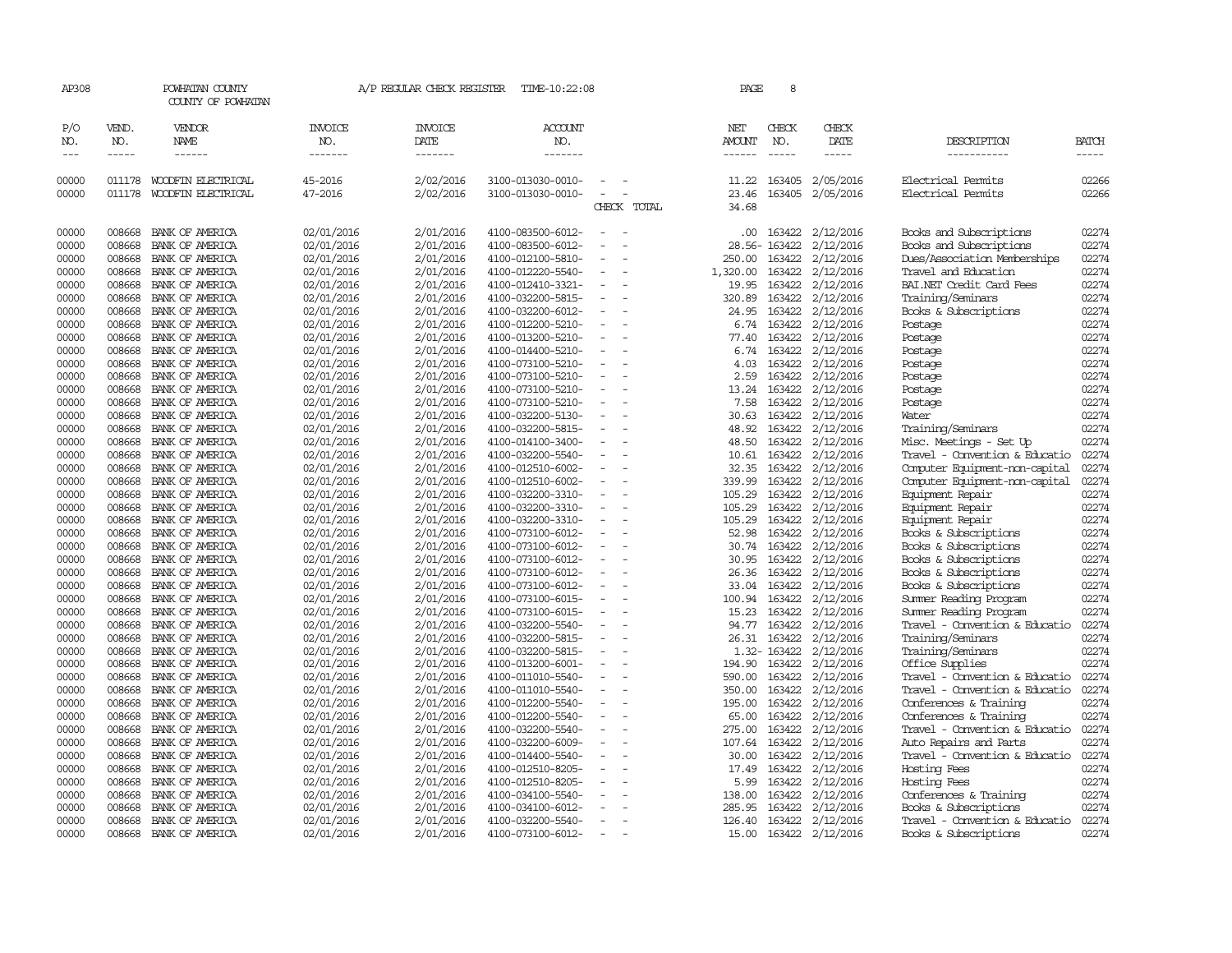| AP308         |             | POWHATAN COUNTY<br>COUNTY OF POWHATAN |               | A/P REGULAR CHECK REGISTER | TIME-10:22:08     |                                      | PAGE          | 9             |                  |                                |              |
|---------------|-------------|---------------------------------------|---------------|----------------------------|-------------------|--------------------------------------|---------------|---------------|------------------|--------------------------------|--------------|
| P/O           | VEND.       | VENDOR                                | INVOICE       | <b>INVOICE</b>             | <b>ACCOUNT</b>    |                                      | NET           | CHECK         | CHECK            |                                |              |
| NO.           | NO.         | NAME                                  | NO.           | DATE                       | NO.               |                                      | <b>AMOUNT</b> | NO.           | DATE             | DESCRIPTION                    | <b>BATCH</b> |
| $\frac{1}{2}$ | $- - - - -$ | ------                                | -------       | -------                    | -------           |                                      | $- - - - - -$ | $- - - - -$   | -----            | -----------                    | $- - - - -$  |
| 00000         | 008668      | BANK OF AMERICA                       | 02/01/2016    | 2/01/2016                  | 4100-012220-5540- |                                      | 30.00         | 163422        | 2/12/2016        | Travel and Education           | 02274        |
| 00000         | 008668      | BANK OF AMERICA                       | 02/01/2016    | 2/01/2016                  | 4100-081100-6009- | $\equiv$<br>$\overline{\phantom{a}}$ | 13.74         | 163422        | 2/12/2016        | Auto Parts/Repair              | 02274        |
| 00000         | 008668      | BANK OF AMERICA                       | 02/01/2016    | 2/01/2016                  | 4100-034100-6001- |                                      | 49.00         | 163422        | 2/12/2016        | Office Supplies                | 02274        |
| 00000         | 008668      | BANK OF AMERICA                       | 02/01/2016    | 2/01/2016                  | 4100-012310-5540- |                                      | 70.00         | 163422        | 2/12/2016        | Conferences & Training         | 02274        |
| 00000         | 008668      | BANK OF AMERICA                       | 02/01/2016    | 2/01/2016                  | 4100-012100-5810- | $\equiv$                             | 250.00        | 163422        | 2/12/2016        | Dues/Association Memberships   | 02274        |
| 00000         | 008668      | BANK OF AMERICA                       | 02/01/2016    | 2/01/2016                  | 4100-012220-5810- |                                      | 30.00         | 163422        | 2/12/2016        | Dues/Association Membership    | 02274        |
| 00000         | 008668      | BANK OF AMERICA                       | 02/01/2016    | 2/01/2016                  | 4100-032200-3310- |                                      | 415.00        | 163422        | 2/12/2016        | Equipment Repair               | 02274        |
| 00000         | 008668      | BANK OF AMERICA                       | 02/01/2016    | 2/01/2016                  | 4100-012510-5230- |                                      | 20.00         | 163422        | 2/12/2016        | Telephone Services             | 02274        |
| 00000         | 008668      | BANK OF AMERICA                       | 02/01/2016    | 2/01/2016                  | 4100-035500-3500- | $\overline{\phantom{a}}$             | 105.00        | 163422        | 2/12/2016        | Printing & Binding             | 02274        |
| 00000         | 008668      | BANK OF AMERICA                       | 02/01/2016    | 2/01/2016                  | 4100-032200-5815- |                                      | 150.00        | 163422        | 2/12/2016        | Training/Seminars              | 02274        |
| 00000         | 008668      | BANK OF AMERICA                       | 02/01/2016    | 2/01/2016                  | 4100-014500-3321- |                                      | 130.52        | 163422        | 2/12/2016        | Snow Removal                   | 02274        |
| 00000         | 008668      | BANK OF AMERICA                       | 02/01/2016    | 2/01/2016                  | 4100-014500-3321- | $\overline{\phantom{a}}$             | 120.23        | 163422        | 2/12/2016        | Snow Removal                   | 02274        |
| 00000         | 008668      | BANK OF AMERICA                       | 02/01/2016    | 2/01/2016                  | 4100-014500-3321- | $\equiv$                             |               | 130.52-163422 | 2/12/2016        | Snow Removal                   | 02274        |
| 00000         | 008668      | BANK OF AMERICA                       | 02/01/2016    | 2/01/2016                  | 4100-073100-6015- |                                      | 61.06         | 163422        | 2/12/2016        | Summer Reading Program         | 02274        |
| 00000         | 008668      | BANK OF AMERICA                       | 02/01/2016    | 2/01/2016                  | 4100-073100-6015- |                                      | 60.16         | 163422        | 2/12/2016        | Summer Reading Program         | 02274        |
| 00000         | 008668      | BANK OF AMERICA                       | 02/01/2016    | 2/01/2016                  | 4100-073100-6015- | $\equiv$<br>$\sim$                   | 21.28         | 163422        | 2/12/2016        | Summer Reading Program         | 02274        |
| 00000         | 008668      | BANK OF AMERICA                       | 02/01/2016    | 2/01/2016                  | 4100-073100-8102- |                                      | 171.34        | 163422        | 2/12/2016        | Fumiture                       | 02274        |
| 00000         | 008668      | BANK OF AMERICA                       | 02/01/2016    | 2/01/2016                  | 4100-011010-5540- |                                      | 165.00        | 163422        | 2/12/2016        | Travel - Convention & Educatio | 02274        |
| 00000         | 008668      | BANK OF AMERICA                       | 02/01/2016    | 2/01/2016                  | 4100-011010-5540- |                                      | 55.00         | 163422        | 2/12/2016        | Travel - Convention & Educatio | 02274        |
| 00000         | 008668      | BANK OF AMERICA                       | 02/01/2016    | 2/01/2016                  | 4100-011010-5840- | $\sim$                               | 48.18         | 163422        | 2/12/2016        | Meeting Expense                | 02274        |
| 00000         | 008668      | BANK OF AMERICA                       | 02/01/2016    | 2/01/2016                  | 4100-012220-3140- | $\overline{\phantom{a}}$             | 89.44         | 163422        | 2/12/2016        | Professional Services          | 02274        |
|               |             |                                       |               |                            |                   | CHECK TOTAL                          | 7,583.22      |               |                  |                                |              |
|               |             |                                       |               |                            |                   |                                      |               |               |                  |                                |              |
| 00000         | 001340      | BUSINESS CARD                         | 01/27/2016    | 1/27/2016                  | 4100-031200-5210- |                                      | .00.          | 163423        | 2/12/2016        | Postage                        | 02273        |
| 00000         | 001340      | <b>BUSINESS CARD</b>                  | 01/27/2016    | 1/27/2016                  | 4100-031200-5210- |                                      | 100.00        | 163423        | 2/12/2016        | Postage                        | 02273        |
| 00000         | 001340      | BUSINESS CARD                         | 01/27/2016    | 1/27/2016                  | 4100-031200-5210- |                                      | 15.99         | 163423        | 2/12/2016        | Postage                        | 02273        |
| 00000         |             | 001340 BUSINESS CARD                  | 01/27/2016    | 1/27/2016                  | 4100-031710-5210- | $\equiv$<br>$\equiv$                 | 15.99         | 163423        | 2/12/2016        | Postage                        | 02273        |
| 00000         | 001340      | <b>BUSINESS CARD</b>                  | 01/27/2016    | 1/27/2016                  | 4100-031200-6014- | $\overline{\phantom{a}}$             | 184.53        | 163423        | 2/12/2016        | Other Operating Supplies       | 02273        |
| 00000         | 001340      | <b>BUSINESS CARD</b>                  | 01/27/2016    | 1/27/2016                  | 4100-031200-6014- |                                      | 130.18        | 163423        | 2/12/2016        | Other Operating Supplies       | 02273        |
| 00000         | 001340      | <b>BUSINESS CARD</b>                  | 01/27/2016    | 1/27/2016                  | 4100-035100-6022- |                                      | 31.92         | 163423        | 2/12/2016        | Dog Food/Supplies              | 02273        |
| 00000         |             | 001340 BUSINESS CARD                  | 01/27/2016    | 1/27/2016                  | 4100-031200-5540- | $\overline{\phantom{a}}$             | 8.69          | 163423        | 2/12/2016        | Conferences & Training         | 02273        |
| 00000         | 001340      | <b>BUSINESS CARD</b>                  | 01/27/2016    | 1/27/2016                  | 4100-031200-5540- | $\overline{\phantom{a}}$             | 13.12         | 163423        | 2/12/2016        | Conferences & Training         | 02273        |
| 00000         | 001340      | <b>BUSINESS CARD</b>                  | 01/27/2016    | 1/27/2016                  | 4100-031200-5540- |                                      | 4.78          | 163423        | 2/12/2016        | Conferences & Training         | 02273        |
| 00000         | 001340      | <b>BUSINESS CARD</b>                  | 01/27/2016    | 1/27/2016                  | 4100-031200-5540- | $\overline{\phantom{a}}$             | 30.00         | 163423        | 2/12/2016        | Conferences & Training         | 02273        |
| 00000         |             | 001340 BUSINESS CARD                  | 01/27/2016    | 1/27/2016                  | 4100-031200-5540- |                                      | 22.73         | 163423        | 2/12/2016        | Conferences & Training         | 02273        |
| 00000         | 001340      | BUSINESS CARD                         | 01/27/2016    | 1/27/2016                  | 4100-031200-5540- |                                      | 19.68         | 163423        | 2/12/2016        | Conferences & Training         | 02273        |
| 00000         | 001340      | <b>BUSINESS CARD</b>                  | 01/27/2016    | 1/27/2016                  | 4100-031200-5540- |                                      | 435.00        | 163423        | 2/12/2016        | Conferences & Training         | 02273        |
| 00000         |             | 001340 BUSINESS CARD                  | 01/27/2016    | 1/27/2016                  | 4100-031200-5540- | $\equiv$                             | 435.00        | 163423        | 2/12/2016        | Conferences & Training         | 02273        |
| 00000         | 001340      | <b>BUSINESS CARD</b>                  | 01/27/2016    | 1/27/2016                  | 4100-031200-5810- |                                      | 2,460.00      | 163423        | 2/12/2016        | Dues/Association Memberships   | 02273        |
| 00000         | 001340      | <b>BUSINESS CARD</b>                  | 01/27/2016    | 1/27/2016                  | 4100-031200-6014- |                                      | 175.89        | 163423        | 2/12/2016        | Other Operating Supplies       | 02273        |
| 00000         |             | 001340 BUSINESS CARD                  | 01/27/2016    | 1/27/2016                  | 4100-035100-6014- | $\overline{\phantom{a}}$             | 110.95        |               | 163423 2/12/2016 | Other Operating Supplies       | 02273        |
|               |             |                                       |               |                            |                   | CHECK TOTAL                          | 4,194.45      |               |                  |                                |              |
|               |             |                                       |               |                            |                   |                                      |               |               |                  |                                |              |
| 00000         |             | 006175 ADAMS OIL COMPANY, INC.        | 93179         | 1/19/2016                  | 4100-031210-5120- |                                      | 127.63        |               | 163424 2/12/2016 | Fuel - Towers                  | 02269        |
|               |             |                                       |               |                            |                   | CHECK TOTAL                          | 127.63        |               |                  |                                |              |
|               |             |                                       |               |                            |                   |                                      |               |               |                  |                                |              |
| 00000         | 007758      | ADVANCE AUTO PARTS                    | 6819600238374 | 1/02/2016                  | 4100-032200-6009- |                                      | 99.98         | 163425        | 2/12/2016        | Auto Repairs and Parts         | 02271        |
| 00000         | 007758      | ADVANCE AUTO PARTS                    | 6819600457098 | 1/04/2016                  | 4100-032200-6009- |                                      | 55.71         | 163425        | 2/12/2016        | Auto Repairs and Parts         | 02271        |
| 00000         | 007758      | ADVANCE AUTO PARTS                    | 6819600469298 | 1/04/2016                  | 4100-032200-6009- |                                      | 17.98         | 163425        | 2/12/2016        | Auto Repairs and Parts         | 02271        |
| 00000         | 007758      | ADVANCE AUTO PARTS                    | 6819601339053 | 1/13/2016                  | 4100-032200-6009- |                                      | 76.66         | 163425        | 2/12/2016        | Auto Repairs and Parts         | 02271        |
| 00000         |             | 007758 ADVANCE AUTO PARTS             | 6819601869820 | 1/18/2016                  | 4100-032200-6009- | $\sim$                               | 29.96         |               | 163425 2/12/2016 | Auto Repairs and Parts         | 02271        |
|               |             |                                       |               |                            |                   | CHECK TOTAL                          | 280.29        |               |                  |                                |              |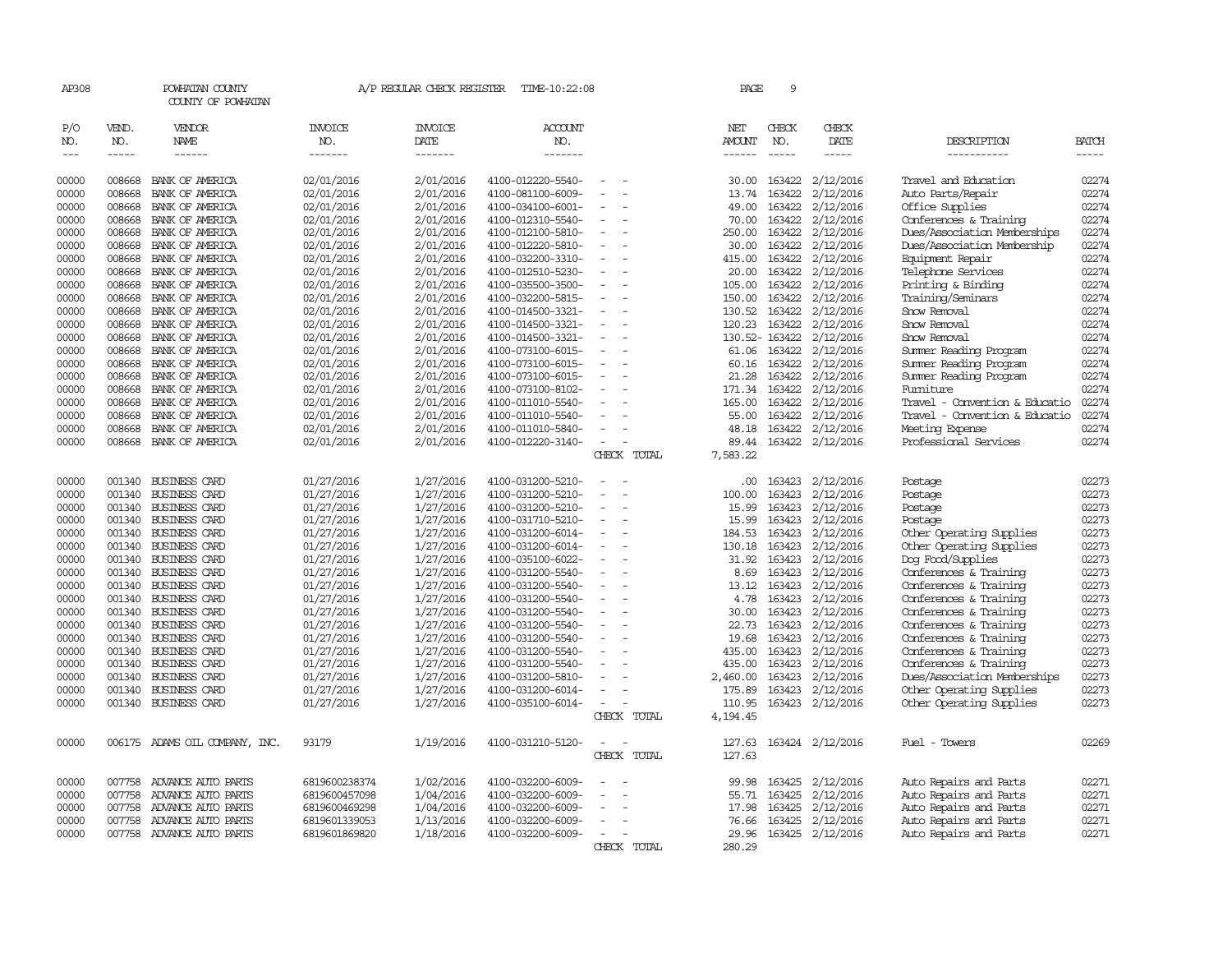| AP308                                                       |                                                                    | POWHATAN COUNTY<br>COUNTY OF POWHATAN                                                                                                                                              |                                                                                                                | A/P REGULAR CHECK REGISTER                                                              | TIME-10:22:08                                                                                                                                   |                                                                                                                                             | PAGE                              | 10                            |                                                                                                                                                        |                                                                                                                                                                                                     |                                                             |
|-------------------------------------------------------------|--------------------------------------------------------------------|------------------------------------------------------------------------------------------------------------------------------------------------------------------------------------|----------------------------------------------------------------------------------------------------------------|-----------------------------------------------------------------------------------------|-------------------------------------------------------------------------------------------------------------------------------------------------|---------------------------------------------------------------------------------------------------------------------------------------------|-----------------------------------|-------------------------------|--------------------------------------------------------------------------------------------------------------------------------------------------------|-----------------------------------------------------------------------------------------------------------------------------------------------------------------------------------------------------|-------------------------------------------------------------|
| P/O<br>NO.<br>$---$                                         | VEND.<br>NO.<br>$- - - - -$                                        | VENDOR<br>NAME<br>$- - - - - -$                                                                                                                                                    | INVOICE<br>NO.<br>-------                                                                                      | <b>INVOICE</b><br>DATE<br>$- - - - - - -$                                               | ACCOUNT<br>NO.<br>$- - - - - - -$                                                                                                               |                                                                                                                                             | NET<br>AMOUNT<br>-------          | CHECK<br>NO.<br>$\frac{1}{2}$ | CHECK<br>DATE<br>$- - - - -$                                                                                                                           | DESCRIPTION<br>-----------                                                                                                                                                                          | <b>BATCH</b><br>-----                                       |
| 00000                                                       |                                                                    | 008774 ALLEN, SUSAN E.                                                                                                                                                             | 7722013                                                                                                        | 1/11/2016                                                                               | 4100-021200-3150-                                                                                                                               | CHECK TOTAL                                                                                                                                 | 279.60<br>279.60                  |                               | 163426 2/12/2016                                                                                                                                       | Outside Counsel                                                                                                                                                                                     | 02269                                                       |
| 00000                                                       |                                                                    | 007941 BAKER & TAYLOR                                                                                                                                                              | 5013985239                                                                                                     | 2/05/2016                                                                               | 4100-073100-6012-                                                                                                                               | $\sim$<br>$\sim$<br>CHECK TOTAL                                                                                                             | 60.99<br>60.99                    |                               | 163427 2/12/2016                                                                                                                                       | Books & Subscriptions                                                                                                                                                                               | 02271                                                       |
| 00000<br>00000                                              |                                                                    | 006655 BLOSSMAN GAS COMPANIES,<br>006655 BLOSSMAN GAS COMPANIES,                                                                                                                   | 307805<br>506715                                                                                               | 1/13/2016<br>1/26/2016                                                                  | 4100-032220-5120-<br>4100-014100-5120-                                                                                                          | $\omega_{\rm{max}}$ and $\omega_{\rm{max}}$<br>$\omega_{\rm{max}}$ and $\omega_{\rm{max}}$<br>CHECK TOTAL                                   | 680.34                            |                               | 472.02 163428 2/12/2016<br>208.32 163428 2/12/2016                                                                                                     | Fuel<br>Fuel                                                                                                                                                                                        | 02269<br>02269                                              |
| 00000                                                       |                                                                    | 010665 BROWN, EDWARDS & COMPANY                                                                                                                                                    | 1146340 REPLACE                                                                                                | 11/13/2015                                                                              | 4100-012200-3120-                                                                                                                               | $\sim$<br>$\sim$<br>CHECK TOTAL                                                                                                             | 5,000.00<br>5,000.00              |                               | 163429 2/12/2016                                                                                                                                       | External Audit                                                                                                                                                                                      | 02269                                                       |
| 00000<br>00000<br>00000<br>00000<br>00000<br>00000<br>00000 | 000540<br>000540<br>000540<br>000540<br>000540<br>000540<br>000540 | CENTRAL VIRGINIA WASTE<br>CENTRAL VIRGINIA WASTE<br>CENTRAL VIRGINIA WASTE<br>CENTRAL VIRGINIA WASTE<br>CENTRAL VIRGINIA WASTE<br>CENTRAL VIRGINIA WASTE<br>CENTRAL VIRGINIA WASTE | 20854<br>20875<br>20875<br>20875<br>20875<br>20875<br>20875                                                    | 1/26/2016<br>1/29/2016<br>1/29/2016<br>1/29/2016<br>1/29/2016<br>1/29/2016<br>1/29/2016 | 4100-014300-3175-<br>4100-014600-3185-<br>4100-014100-3185-<br>4100-035100-3185-<br>4100-073100-3185-<br>4100-032210-3185-<br>4100-032220-3185- | $\sim$<br>$\overline{\phantom{a}}$<br>$\sim$<br>$\overline{\phantom{a}}$<br>$\sim$<br>$\sim$<br>CHECK TOTAL                                 | 270.00<br>7.40<br>16.02<br>838.12 | 32.04 163430                  | 163430 2/12/2016<br>288.37 163430 2/12/2016<br>192.25 163430 2/12/2016<br>2/12/2016<br>32.04 163430 2/12/2016<br>163430 2/12/2016<br>163430 2/12/2016  | Waste Disposal<br>Trash Removal<br>Trash Removal<br>Trash Removal<br>Trash Removal<br>Trash Removal<br>Trash Removal                                                                                | 02269<br>02269<br>02269<br>02269<br>02269<br>02269<br>02269 |
| 00000                                                       | 006965                                                             | CINIAS CORPORATION                                                                                                                                                                 | 143690498                                                                                                      | 2/03/2016                                                                               | 4100-014300-6011-                                                                                                                               | $\sim$ $\sim$<br>CHECK TOTAL                                                                                                                | 111.47                            |                               | 111.47 163431 2/12/2016                                                                                                                                | Uniforms                                                                                                                                                                                            | 02269                                                       |
| 00000<br>00000                                              | 007341                                                             | CLAWS & PAWS ANIMAL CARE<br>007341 CLAWS & PAWS ANIMAL CARE                                                                                                                        | 72140<br>JAKE<br>72141 JAKE                                                                                    | 1/29/2016<br>2/01/2016                                                                  | 4100-031200-3111-<br>4100-031200-3110-                                                                                                          | $\overline{\phantom{a}}$<br>$\sim$<br>$\overline{\phantom{a}}$<br>CHECK TOTAL                                                               | 253.00<br>113.00<br>366.00        |                               | 163432 2/12/2016<br>163432 2/12/2016                                                                                                                   | Professional Health Services K<br>Professional Health Services                                                                                                                                      | 02271<br>02271                                              |
| 00000                                                       |                                                                    | 009178 COMCAST                                                                                                                                                                     | 1684141566011 1                                                                                                | 1/21/2016                                                                               | 4100-032210-5260-                                                                                                                               | $\sim$<br>CHECK TOTAL                                                                                                                       | 89.87<br>89.87                    |                               | 163433 2/12/2016                                                                                                                                       | <b>Internet</b>                                                                                                                                                                                     | 02269                                                       |
| 00000                                                       |                                                                    | 007288 DOMINION ENERGY                                                                                                                                                             | 105809                                                                                                         | 2/01/2016                                                                               | 4100-014100-3320-                                                                                                                               | $\frac{1}{2} \left( \frac{1}{2} \right) \left( \frac{1}{2} \right) = \frac{1}{2} \left( \frac{1}{2} \right)$<br>CHECK TOTAL                 | 1,757.25                          |                               | 1,757.25 163434 2/12/2016                                                                                                                              | Maintenance & Service Contract 02269                                                                                                                                                                |                                                             |
| 00000<br>00000<br>00000<br>00000<br>00000<br>00000          | 000860<br>000860<br>000860<br>000860                               | 000860 DOMINION VIRGINIA POWER<br>DOMINION VIRGINIA POWER<br>DOMINION VIRGINIA POWER<br>DOMINION VIRGINIA POWER<br>DOMINION VIRGINIA POWER<br>000860 DOMINION VIRGINIA POWER       | 1221667833 2/16<br>4062035391 2/16<br>6211789810 2/16<br>7765134072 1/16<br>4165680929 2/16<br>8009370571 2/16 | 2/03/2016<br>2/03/2016<br>2/03/2016<br>1/29/2016<br>2/04/2016<br>2/04/2016              | 4100-031210-5110-<br>4100-031210-5110-<br>4100-031210-5110-<br>4100-014100-5110-<br>4100-031210-5110-<br>4100-031210-5110-                      | $\sim$ $-$<br>$\sim$<br>$\overline{\phantom{a}}$<br>$\overline{\phantom{a}}$<br>$\overline{\phantom{a}}$<br>$\sim$ 100 $\mu$<br>CHECK TOTAL | 135.07<br>1,314.28                |                               | 243.07 163435 2/12/2016<br>163435 2/12/2016<br>127.01 163435 2/12/2016<br>645.91 163435 2/12/2016<br>134.80 163435 2/12/2016<br>28.42 163435 2/12/2016 | Electricity - Comunications H 02269<br>Electricity - Comunications H<br>Electricity - Communications H 02269<br>Electricity<br>Electricity - Comunications H 02271<br>Electricity - Comunications H | 02269<br>02269<br>02271                                     |
| 00000<br>00000<br>00000                                     | 011160                                                             | 011160 DUNIVAN, DAVID<br>DUNIVAN, DAVID<br>011160 DUNIVAN, DAVID                                                                                                                   | DUNIVAN 1/28/16<br>DUNIVAN 2/5/16<br>ICC EXAM                                                                  | 1/28/2016<br>2/05/2016<br>2/09/2016                                                     | 4100-034100-5540-<br>4100-034100-5540-<br>4100-034100-5540-                                                                                     | $\sim$<br>CHECK TOTAL                                                                                                                       | 60.79<br>70.02<br>329.81          |                               | 163436 2/12/2016<br>163436 2/12/2016<br>199.00 163436 2/12/2016                                                                                        | Conferences & Training<br>Conferences & Training<br>Conferences & Training                                                                                                                          | 02269<br>02269<br>02271                                     |
| 00000                                                       |                                                                    | 001910 DUNN GAS COMPANY                                                                                                                                                            | 65529                                                                                                          | 1/18/2016                                                                               | 4100-014100-5120-                                                                                                                               | CHECK TOTAL                                                                                                                                 | 2,441.57                          |                               | 2,441.57 163437 2/12/2016                                                                                                                              | Fuel                                                                                                                                                                                                | 02269                                                       |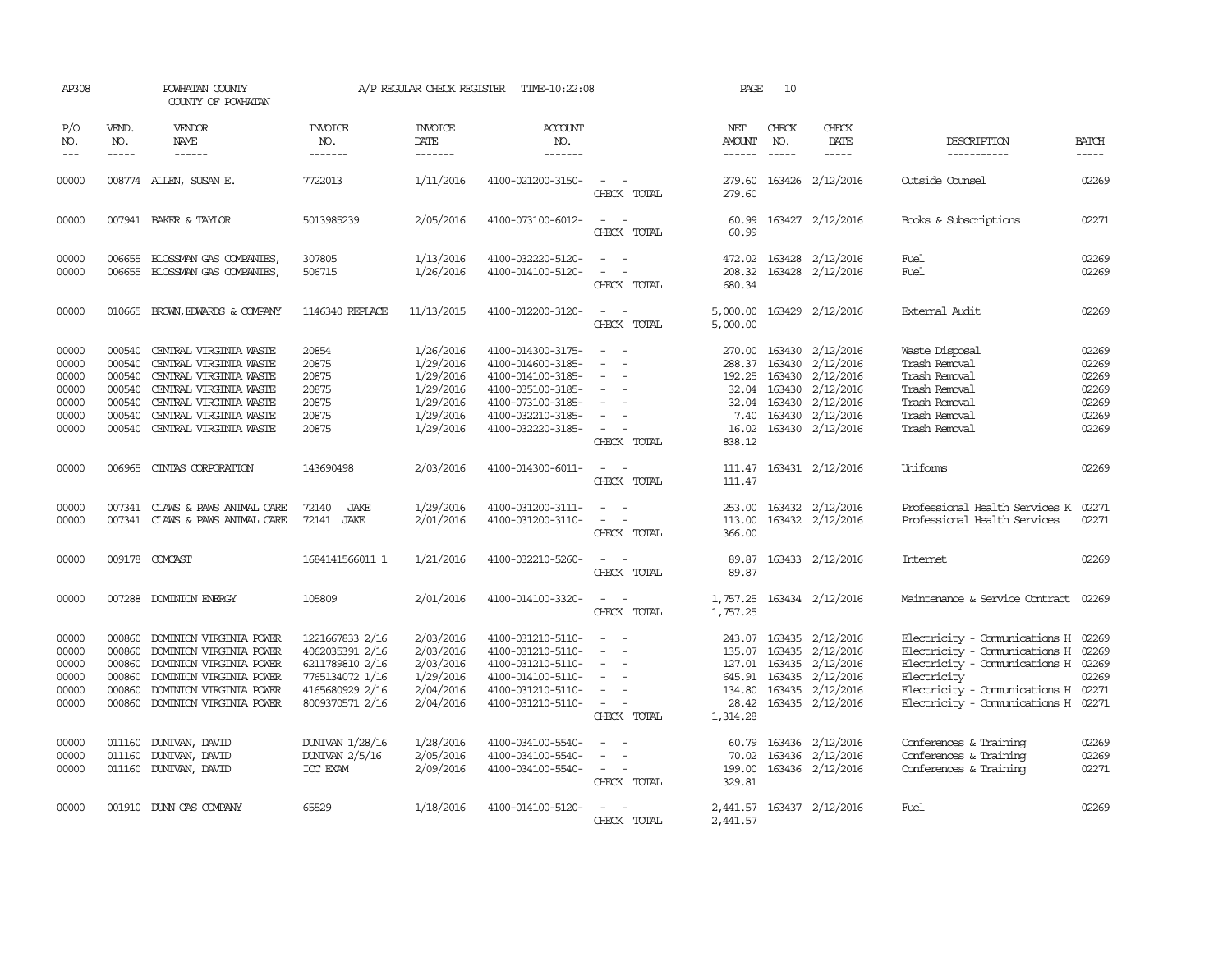| AP308                                                                         |                                                                              | POWHATAN COUNTY<br>COUNTY OF POWHATAN                                                                                                                                                                                                |                                                           | A/P REGULAR CHECK REGISTER                                                                                        | TIME-10:22:08                                                                                                                                                                             |                                         | PAGE                                                                                         | 11                                                                                  |                                                                                                                          |                                                                                                                                                                |                                                                               |
|-------------------------------------------------------------------------------|------------------------------------------------------------------------------|--------------------------------------------------------------------------------------------------------------------------------------------------------------------------------------------------------------------------------------|-----------------------------------------------------------|-------------------------------------------------------------------------------------------------------------------|-------------------------------------------------------------------------------------------------------------------------------------------------------------------------------------------|-----------------------------------------|----------------------------------------------------------------------------------------------|-------------------------------------------------------------------------------------|--------------------------------------------------------------------------------------------------------------------------|----------------------------------------------------------------------------------------------------------------------------------------------------------------|-------------------------------------------------------------------------------|
| P/O<br>NO.<br>$- - -$                                                         | VEND.<br>NO.<br>$- - - - -$                                                  | <b>VENDOR</b><br><b>NAME</b><br>------                                                                                                                                                                                               | <b>INVOICE</b><br>NO.<br>-------                          | <b>INVOICE</b><br>DATE<br>-------                                                                                 | ACCOUNT<br>NO.<br>-------                                                                                                                                                                 |                                         | NET<br>AMOUNT<br>------                                                                      | CHECK<br>NO.<br>$- - - - -$                                                         | CHECK<br>DATE<br>$- - - - -$                                                                                             | DESCRIPTION<br>-----------                                                                                                                                     | <b>BATCH</b><br>-----                                                         |
| 00000                                                                         |                                                                              | 006842 EAGLE FIRE INC.                                                                                                                                                                                                               | <b>SRVCE092887</b>                                        | 1/15/2016                                                                                                         | 4100-032220-3310-                                                                                                                                                                         | $\sim$<br>CHECK TOTAL                   | 849.00<br>849.00                                                                             |                                                                                     | 163438 2/12/2016                                                                                                         | Repairs & Maintenance                                                                                                                                          | 02269                                                                         |
| 00000<br>00000                                                                | 000338<br>000338                                                             | FIRE PROTECTION EQUIP. CO<br>FIRE PROTECTION EQUIP. CO                                                                                                                                                                               | 62664<br>69289                                            | 1/11/2016<br>1/15/2016                                                                                            | 4100-032200-3310-<br>4100-032200-3310-                                                                                                                                                    | $\sim$<br>CHECK TOTAL                   | 61.70<br>454.50<br>516.20                                                                    |                                                                                     | 163439 2/12/2016<br>163439 2/12/2016                                                                                     | Equipment Repair<br>Equipment Repair                                                                                                                           | 02271<br>02271                                                                |
| 00000                                                                         |                                                                              | 000690 FLATROCK TIRE & AUTO                                                                                                                                                                                                          | 14912                                                     | 2/03/2016                                                                                                         | 4100-031200-6009-                                                                                                                                                                         | CHECK TOTAL                             | 59.20<br>59.20                                                                               |                                                                                     | 163440 2/12/2016                                                                                                         | Auto Parts/Repairs                                                                                                                                             | 02271                                                                         |
| 00000                                                                         |                                                                              | 006522 FOOD LION                                                                                                                                                                                                                     | 23                                                        | 1/29/2016                                                                                                         | 4100-035100-6022-                                                                                                                                                                         | CHECK TOTAL                             | 137.93<br>137.93                                                                             |                                                                                     | 163441 2/12/2016                                                                                                         | Dog Food/Supplies                                                                                                                                              | 02271                                                                         |
| 00000                                                                         | 000570                                                                       | GOOCHLAND-POWHATAN                                                                                                                                                                                                                   | 3RD OTR FY16                                              | 1/01/2016                                                                                                         | 4100-052100-5699-                                                                                                                                                                         | CHECK TOTAL                             | 64,682.50<br>64,682.50                                                                       |                                                                                     | 163442 2/12/2016                                                                                                         | County Contribution-CSB                                                                                                                                        | 02272                                                                         |
| 00000<br>00000<br>00000                                                       | 006013                                                                       | 006013 GRAINGER<br><b>GRAINGER</b><br>006013 GRAINGER                                                                                                                                                                                | 9011167922<br>9934369845<br>9934907891                    | 1/28/2016<br>1/08/2016<br>1/08/2016                                                                               | 4100-014100-3310-<br>4100-014300-3310-<br>4100-032220-3310-                                                                                                                               | $\sim$<br>CHECK TOTAL                   | 41.00<br>8.10<br>354.96<br>404.06                                                            |                                                                                     | 163443 2/12/2016<br>163443 2/12/2016<br>163443 2/12/2016                                                                 | Repairs & Maintenance<br>Repairs & Maintenance<br>Repairs & Maintenance                                                                                        | 02269<br>02269<br>02269                                                       |
| 00000                                                                         |                                                                              | 011192 GREEN, DENNIS                                                                                                                                                                                                                 | COLD                                                      | 2/02/2016                                                                                                         | 4100-073100-6012-                                                                                                                                                                         | CHECK TOTAL                             | 27.07<br>27.07                                                                               |                                                                                     | 163444 2/12/2016                                                                                                         | Books & Subscriptions                                                                                                                                          | 02271                                                                         |
| 00000<br>00000                                                                | 007985                                                                       | HANOVER COMPANY, THE<br>007985 HANOVER COMPANY, THE                                                                                                                                                                                  | 17773<br>FLARES<br>17774                                  | 2/08/2016<br>2/08/2016                                                                                            | 4100-032200-6009-<br>4100-031200-6014-                                                                                                                                                    | $\overline{\phantom{a}}$<br>CHECK TOTAL | 1,079.00<br>4,365.75<br>5,444.75                                                             |                                                                                     | 163445 2/12/2016<br>163445 2/12/2016                                                                                     | Auto Repairs and Parts<br>Other Operating Supplies                                                                                                             | 02271<br>02271                                                                |
| 00000                                                                         |                                                                              | 007563 HASTINGS, THOMAS G.                                                                                                                                                                                                           | 318-336197                                                | 2/07/2016                                                                                                         | 4100-031200-6014-                                                                                                                                                                         | CHECK TOTAL                             | 105.57<br>105.57                                                                             |                                                                                     | 163446 2/12/2016                                                                                                         | Other Operating Supplies                                                                                                                                       | 02271                                                                         |
| 00000<br>00000<br>00000                                                       | 000120<br>000120                                                             | <b>JAMES RIVER AIR</b><br><b>JAMES RIVER AIR</b><br>000120 JAMES RIVER AIR                                                                                                                                                           | S63475<br>S63799<br>S64392                                | 1/28/2016<br>1/20/2016<br>1/28/2016                                                                               | 4100-014100-3308-<br>4100-014100-3308-<br>4100-014100-3308-                                                                                                                               | $\equiv$<br>CHECK TOTAL                 | 1,075.00<br>516.00<br>430.00<br>2,021.00                                                     |                                                                                     | 163447 2/12/2016<br>163447 2/12/2016<br>163447 2/12/2016                                                                 | HVAC Service and Repairs<br>HVAC Service and Repairs<br>HVAC Service and Repairs                                                                               | 02269<br>02269<br>02269                                                       |
| 00000<br>00000<br>00000<br>00000<br>00000<br>00000<br>00000<br>00000<br>00000 | 008381<br>008381<br>008381<br>008381<br>008381<br>008381<br>008381<br>008381 | JAMES RIVER PETROLEUM<br>JAMES RIVER PETROLEUM<br>JAMES RIVER PETROLEUM<br>JAMES RIVER PETROLEUM<br>JAMES RIVER PETROLEUM<br>JAMES RIVER PETROLEUM<br>JAMES RIVER PETROLEUM<br>JAMES RIVER PETROLEUM<br>008381 JAMES RIVER PETROLEUM | 84<br>84<br>84A<br>84A<br>84C<br>84E<br>84F<br>84G<br>84I | 1/31/2016<br>1/31/2016<br>1/31/2016<br>1/31/2016<br>2/02/2016<br>1/31/2016<br>1/31/2016<br>1/31/2016<br>1/31/2016 | 4100-031200-6008-<br>4100-035100-6008-<br>4100-032200-6008-<br>4100-032200-5120-<br>4100-014100-6008-<br>4100-034100-6008-<br>4100-012510-6008-<br>4100-081100-6008-<br>4100-014300-6008- | $\overline{\phantom{a}}$<br>CHECK TOTAL | 5,503.98<br>447.30<br>2,305.14<br>970.56<br>232.40<br>29.62<br>111.33<br>102.22<br>10,475.27 | 163448<br>163448<br>163448<br>163448<br>772.72 163448<br>163448<br>163448<br>163448 | 2/12/2016<br>2/12/2016<br>2/12/2016<br>2/12/2016<br>2/12/2016<br>2/12/2016<br>2/12/2016<br>2/12/2016<br>163448 2/12/2016 | Gas/Grease/Oil<br>Gas/Grease/Oil<br>Gas/Grease/Oil<br>Apparatus Fuel<br>Gas/Grease/Oil<br>Gas/Grease/Oil<br>Gas/Grease/Oil<br>Gas/Grease/Oil<br>Gas/Grease/Oil | 02270<br>02270<br>02270<br>02270<br>02270<br>02270<br>02270<br>02270<br>02270 |
| 00000                                                                         |                                                                              | 010960 K&K CHEMICALS                                                                                                                                                                                                                 | 8738                                                      | 1/29/2016                                                                                                         | 4100-031200-6014-                                                                                                                                                                         | CHECK TOTAL                             | 251.00<br>251.00                                                                             |                                                                                     | 163449 2/12/2016                                                                                                         | Other Operating Supplies                                                                                                                                       | 02271                                                                         |
| 00000                                                                         |                                                                              | 010811 IAND AND COATES, INC                                                                                                                                                                                                          | 645320                                                    | 2/01/2016                                                                                                         | 4100-014500-3319-                                                                                                                                                                         | CHECK<br>TOTAL                          | 85.00<br>85.00                                                                               |                                                                                     | 163450 2/12/2016                                                                                                         | Equipment Repairs and Maintena 02269                                                                                                                           |                                                                               |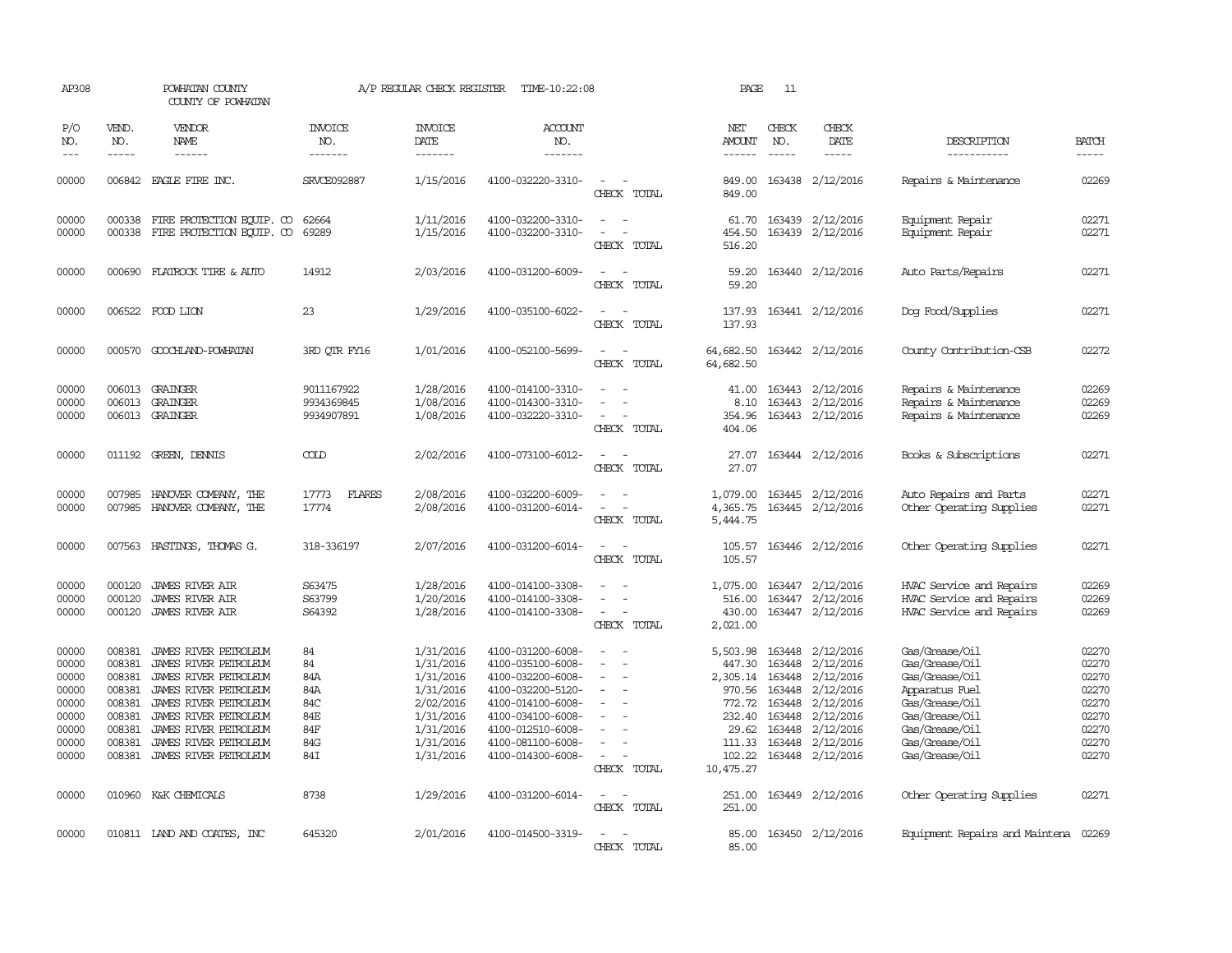| AP308                                                       |                                                                    | POWHATAN COUNTY<br>COUNTY OF POWHATAN                                                                                                                                                     |                                                                    | A/P REGULAR CHECK REGISTER                                                              | TIME-10:22:08                                                                                                                                   |                                                                     | PAGE                                                      | 12                                                            |                                                                                                |                                                                                                                                                                                |                                                             |
|-------------------------------------------------------------|--------------------------------------------------------------------|-------------------------------------------------------------------------------------------------------------------------------------------------------------------------------------------|--------------------------------------------------------------------|-----------------------------------------------------------------------------------------|-------------------------------------------------------------------------------------------------------------------------------------------------|---------------------------------------------------------------------|-----------------------------------------------------------|---------------------------------------------------------------|------------------------------------------------------------------------------------------------|--------------------------------------------------------------------------------------------------------------------------------------------------------------------------------|-------------------------------------------------------------|
| P/O<br>NO.                                                  | VEND.<br>NO.                                                       | VENDOR<br>NAME                                                                                                                                                                            | <b>INVOICE</b><br>NO.                                              | <b>INVOICE</b><br><b>DATE</b>                                                           | <b>ACCOUNT</b><br>NO.                                                                                                                           |                                                                     | NET<br>AMOUNT                                             | CHECK<br>NO.                                                  | CHECK<br>DATE                                                                                  | DESCRIPTION                                                                                                                                                                    | <b>BATCH</b>                                                |
| $\qquad \qquad - -$                                         | $- - - - -$                                                        | ------                                                                                                                                                                                    | -------                                                            | -------                                                                                 | -------                                                                                                                                         |                                                                     | ------                                                    | $\frac{1}{2}$                                                 | -----                                                                                          | -----------                                                                                                                                                                    | -----                                                       |
| 00000                                                       |                                                                    | 000166 LUCK STONE CORP.                                                                                                                                                                   | 100486973                                                          | 1/15/2016                                                                               | 4100-014500-3190-                                                                                                                               | $\equiv$<br>CHECK TOTAL                                             | 101.22<br>101.22                                          |                                                               | 163451 2/12/2016                                                                               | Grounds Maintenance                                                                                                                                                            | 02269                                                       |
| 00000                                                       |                                                                    | 008348 LUXFORD, BRAD                                                                                                                                                                      | 6818                                                               | 2/03/2016                                                                               | 4100-031200-6001-                                                                                                                               | $\sim$<br>CHECK TOTAL                                               | 62.10<br>62.10                                            |                                                               | 163452 2/12/2016                                                                               | Office Supplies                                                                                                                                                                | 02271                                                       |
| 00000                                                       |                                                                    | 006520 MCDONALD'S OFFICE                                                                                                                                                                  | 2016002                                                            | 2/04/2016                                                                               | 4100-033400-3846-                                                                                                                               | $\sim$<br>CHECK TOTAL                                               | 196.45<br>196.45                                          |                                                               | 163453 2/12/2016                                                                               | Detention of Adults-Other Expe                                                                                                                                                 | 02271                                                       |
| 00000                                                       |                                                                    | 006490 MORRIS INDUSTRIES, INC.                                                                                                                                                            | 210158                                                             | 1/18/2016                                                                               | 4100-032200-5815-                                                                                                                               | $\sim$ 100 $\mu$<br>CHECK TOTAL                                     | 250.00<br>250.00                                          |                                                               | 163454 2/12/2016                                                                               | Training/Seminars                                                                                                                                                              | 02271                                                       |
| 00000                                                       |                                                                    | 006923 POPULAR SUBSCRIPTION                                                                                                                                                               | SH-04584                                                           | 2/05/2016                                                                               | 4100-073100-6012-                                                                                                                               | $\sim$<br>$\sim$<br>CHECK TOTAL                                     | 50.00<br>50.00                                            |                                                               | 163455 2/12/2016                                                                               | Books & Subscriptions                                                                                                                                                          | 02271                                                       |
| 00000<br>00000<br>00000<br>00000<br>00000<br>00000<br>00000 | 001250<br>001250<br>001250<br>001250<br>001250<br>001250<br>001250 | POWHATAN AUTO & TRACTOR<br>POWHATAN AUTO & TRACTOR<br>POWHATAN AUTO & TRACTOR<br>POWHATAN AUTO & TRACTOR<br>POWHATAN AUTO & TRACTOR<br>POWHATAN AUTO & TRACTOR<br>POWHATAN AUTO & TRACTOR | 380873<br>380972<br>382930<br>382991<br>383486<br>384346<br>384574 | 1/02/2016<br>1/04/2016<br>1/19/2016<br>1/19/2016<br>1/21/2016<br>1/29/2016<br>2/01/2016 | 4100-032200-6009-<br>4100-032200-6009-<br>4100-032200-6009-<br>4100-032200-6009-<br>4100-032200-6009-<br>4100-032200-6009-<br>4100-031200-6009- | $\equiv$<br>$\equiv$<br>$\equiv$<br>CHECK TOTAL                     | 5.49<br>80.52<br>9.98<br>83.17<br>9.49<br>23.98<br>207.14 | 5.49-163456<br>163456<br>163456<br>163456<br>163456<br>163456 | 163456 2/12/2016<br>2/12/2016<br>2/12/2016<br>2/12/2016<br>2/12/2016<br>2/12/2016<br>2/12/2016 | Auto Repairs and Parts<br>Auto Repairs and Parts<br>Auto Repairs and Parts<br>Auto Repairs and Parts<br>Auto Repairs and Parts<br>Auto Repairs and Parts<br>Auto Parts/Repairs | 02271<br>02271<br>02271<br>02271<br>02271<br>02271<br>02271 |
| 00000<br>00000<br>00000                                     | 006914<br>006914                                                   | POWHATAN AUTO REPAIR<br>POWHATAN AUTO REPAIR<br>006914 POWHATAN AUTO REPAIR                                                                                                               | 765<br>774<br>775                                                  | 1/06/2016<br>1/28/2016<br>2/03/2016                                                     | 4100-014400-6009-<br>4100-031200-6009-<br>4100-031200-6009-                                                                                     | $\equiv$<br>$\equiv$<br>$\overline{\phantom{a}}$<br>CHECK TOTAL     | 195.88<br>129.93<br>42.50<br>368.31                       | 163457<br>163457                                              | 2/12/2016<br>2/12/2016<br>163457 2/12/2016                                                     | Auto Parts & Repairs<br>Auto Parts/Repairs<br>Auto Parts/Repairs                                                                                                               | 02269<br>02271<br>02271                                     |
| 00000                                                       | 005050                                                             | POWHATAN LOCK SERVICES                                                                                                                                                                    | 1016                                                               | 1/30/2016                                                                               | 4100-021200-6001-                                                                                                                               | $\sim$ $-$<br>$\overline{\phantom{a}}$<br>CHECK TOTAL               | 407.66<br>407.66                                          |                                                               | 163458 2/12/2016                                                                               | Office Supplies                                                                                                                                                                | 02269                                                       |
| 00000                                                       | 007186                                                             | POWHATAN TIRE AND SERVICE                                                                                                                                                                 | 157675                                                             | 1/20/2016                                                                               | 4100-031200-6009-                                                                                                                               | CHECK TOTAL                                                         | 1,441.16<br>1,441.16                                      |                                                               | 163459 2/12/2016                                                                               | Auto Parts/Repairs                                                                                                                                                             | 02271                                                       |
| 00000                                                       | 010777                                                             | PRESEARCH BACKGROUND                                                                                                                                                                      | 57042-85                                                           | 2/01/2016                                                                               | 4100-083500-7002-                                                                                                                               | $\sim$<br>CHECK TOTAL                                               | 159.20<br>159.20                                          |                                                               | 163460 2/12/2016                                                                               | Criminal History/Background Ch                                                                                                                                                 | 02271                                                       |
| 00000<br>00000                                              | 006474<br>006474                                                   | PROGRESSIVE AUTO WORKS<br>PROGRESSIVE AUTO WORKS                                                                                                                                          | 30164<br>30179                                                     | 2/03/2016<br>2/05/2016                                                                  | 4100-031200-6008-<br>4100-031200-6009-                                                                                                          | $\overline{\phantom{a}}$<br>$\overline{\phantom{a}}$<br>CHECK TOTAL | 55.14<br>650.67<br>705.81                                 | 163461                                                        | 2/12/2016<br>163461 2/12/2016                                                                  | Gas/Grease/Oil<br>Auto Parts/Repairs                                                                                                                                           | 02271<br>02271                                              |
| 00000<br>00000<br>00000                                     | 000780<br>000780<br>000780                                         | <b>QUILL CORPORATION</b><br><b>QUILL CORPORATION</b><br><b>CUILL CORPORATION</b>                                                                                                          | 2892846<br>2905803<br>2778959                                      | 2/01/2016<br>2/01/2016<br>1/28/2016                                                     | 4100-012310-6001-<br>4100-012310-6001-<br>4100-031200-6001-                                                                                     | $\overline{\phantom{a}}$<br>CHECK TOTAL                             | 9.69<br>36.33<br>160.18<br>206.20                         | 163462                                                        | 163462 2/12/2016<br>2/12/2016<br>163462 2/12/2016                                              | Office Supplies<br>Office Supplies<br>Office Supplies                                                                                                                          | 02269<br>02269<br>02271                                     |
| 00000<br>00000<br>00000<br>00000                            | 000620<br>000620                                                   | R. C. GOODWYN & SONS, INC<br>R. C. GOODWYN & SONS, INC<br>000620 R. C. GOODWYN & SONS, INC<br>000620 R. C. GOODWYN & SONS, INC                                                            | 701363<br>702594<br>703067<br>703146                               | 1/05/2016<br>1/14/2016<br>1/19/2016<br>1/19/2016                                        | 4100-014100-3310-<br>4100-014100-3310-<br>4100-014100-3310-<br>4100-014100-3310-                                                                | $\equiv$<br>$\overline{\phantom{a}}$<br>$\sim$                      | 7.59<br>59.16<br>10.57<br>35.20                           | 163463<br>163463<br>163463                                    | 2/12/2016<br>2/12/2016<br>2/12/2016<br>163463 2/12/2016                                        | Repairs & Maintenance<br>Repairs & Maintenance<br>Repairs & Maintenance<br>Repairs & Maintenance                                                                               | 02269<br>02269<br>02269<br>02269                            |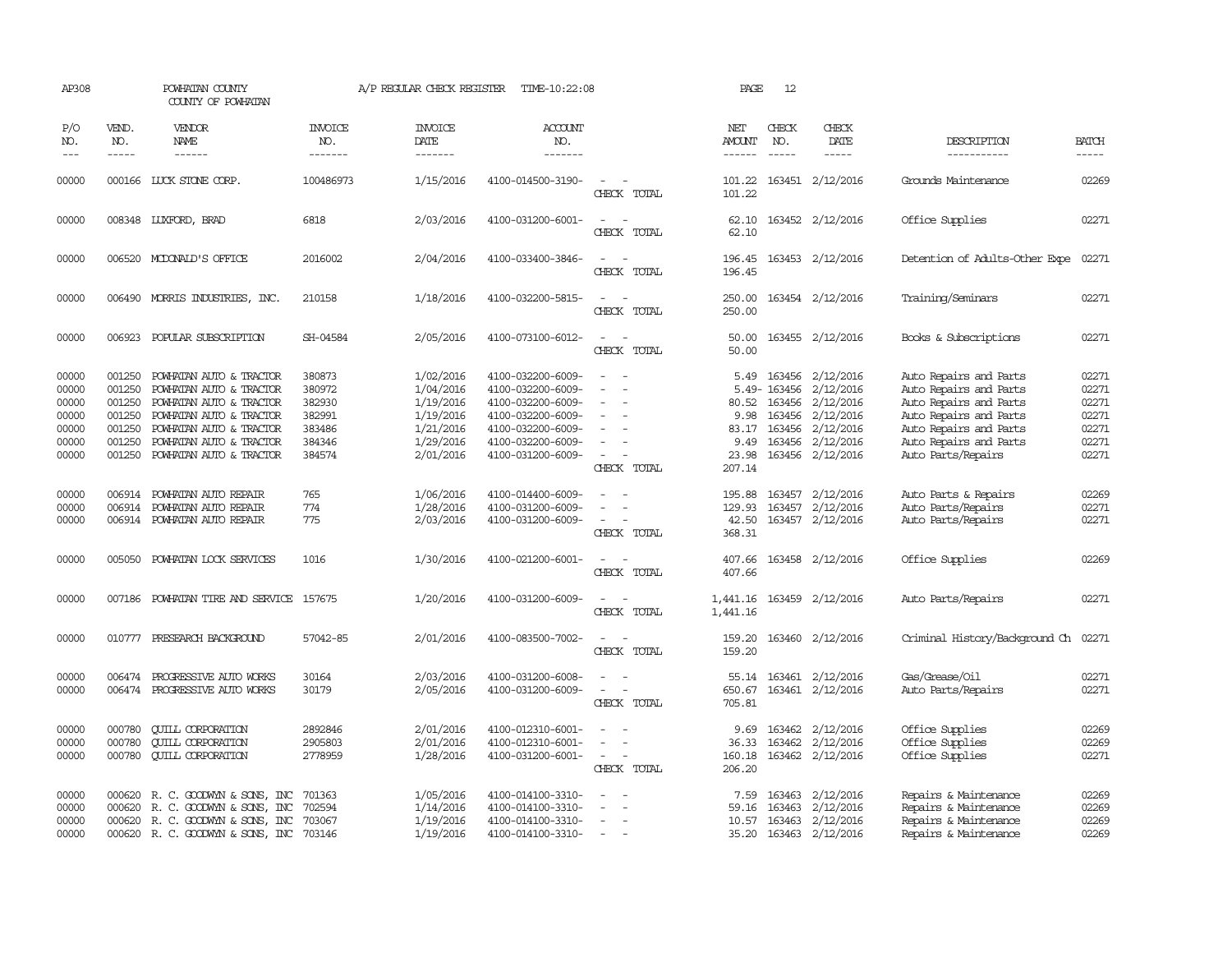| AP308                                                                                  |                                                                                                                                                                                                                                                                                                                                                                                                                                                                         | POWHATAN COUNTY<br>COUNTY OF POWHATAN                                                                                                                                                                                                               |                                                                                                                                          | A/P REGULAR CHECK REGISTER                                                                                                     | TIME-10:22:08                                                                                                                                                                                                  |                                                                                                                             | PAGE                                                                                        | 13           |                                                                                                                                                                                                     |                                                                                                                                                                                            |                                                                                        |
|----------------------------------------------------------------------------------------|-------------------------------------------------------------------------------------------------------------------------------------------------------------------------------------------------------------------------------------------------------------------------------------------------------------------------------------------------------------------------------------------------------------------------------------------------------------------------|-----------------------------------------------------------------------------------------------------------------------------------------------------------------------------------------------------------------------------------------------------|------------------------------------------------------------------------------------------------------------------------------------------|--------------------------------------------------------------------------------------------------------------------------------|----------------------------------------------------------------------------------------------------------------------------------------------------------------------------------------------------------------|-----------------------------------------------------------------------------------------------------------------------------|---------------------------------------------------------------------------------------------|--------------|-----------------------------------------------------------------------------------------------------------------------------------------------------------------------------------------------------|--------------------------------------------------------------------------------------------------------------------------------------------------------------------------------------------|----------------------------------------------------------------------------------------|
| P/O<br>NO.<br>$---$                                                                    | VEND.<br>NO.<br>$\begin{tabular}{ccccc} \multicolumn{2}{c }{\multicolumn{2}{c }{\multicolumn{2}{c }{\multicolumn{2}{c}}{\hspace{-2.2cm}}}} \multicolumn{2}{c }{\multicolumn{2}{c }{\hspace{-2.2cm}}\hline} \multicolumn{2}{c }{\hspace{-2.2cm}}\hline \multicolumn{2}{c }{\hspace{-2.2cm}}\hline \multicolumn{2}{c }{\hspace{-2.2cm}}\hline \multicolumn{2}{c }{\hspace{-2.2cm}}\hline \multicolumn{2}{c }{\hspace{-2.2cm}}\hline \multicolumn{2}{c }{\hspace{-2.2cm}}$ | VENDOR<br>NAME<br>------                                                                                                                                                                                                                            | <b>INVOICE</b><br>NO.<br>-------                                                                                                         | <b>INVOICE</b><br>DATE<br>-------                                                                                              | <b>ACCOUNT</b><br>NO.<br>-------                                                                                                                                                                               |                                                                                                                             | NET<br>AMOUNT<br>------                                                                     | CHECK<br>NO. | CHECK<br>DATE<br>$\cdots \cdots \cdots$                                                                                                                                                             | DESCRIPTION<br>-----------                                                                                                                                                                 | <b>BATCH</b><br>$- - - - -$                                                            |
| 00000                                                                                  |                                                                                                                                                                                                                                                                                                                                                                                                                                                                         | 000620 R. C. GOODWYN & SONS, INC 703473                                                                                                                                                                                                             |                                                                                                                                          | 1/21/2016                                                                                                                      | 4100-014500-3321-                                                                                                                                                                                              | $\sim$<br>CHECK TOTAL                                                                                                       | 17.50<br>130.02                                                                             |              | 163463 2/12/2016                                                                                                                                                                                    | Snow Removal                                                                                                                                                                               | 02269                                                                                  |
| 00000                                                                                  |                                                                                                                                                                                                                                                                                                                                                                                                                                                                         | 006466 RADIO COMMUNICATION OF VA 700000940-1                                                                                                                                                                                                        |                                                                                                                                          | 2/05/2016                                                                                                                      | 4100-031200-3310-                                                                                                                                                                                              | $\sim$<br>CHECK TOTAL                                                                                                       | 54.00<br>54.00                                                                              |              | 163464 2/12/2016                                                                                                                                                                                    | Repairs & Maintenance                                                                                                                                                                      | 02271                                                                                  |
| 00000                                                                                  |                                                                                                                                                                                                                                                                                                                                                                                                                                                                         | 009047 RED WING SHOES                                                                                                                                                                                                                               | 260503                                                                                                                                   | 1/29/2016                                                                                                                      | 4100-031200-6011-                                                                                                                                                                                              | $\sim$<br>CHECK TOTAL                                                                                                       | 192.49<br>192.49                                                                            |              | 163465 2/12/2016                                                                                                                                                                                    | Uniforms                                                                                                                                                                                   | 02271                                                                                  |
| 00000                                                                                  |                                                                                                                                                                                                                                                                                                                                                                                                                                                                         | 008089 RUBLE-MULVANEY ASSOC., INC 2360                                                                                                                                                                                                              |                                                                                                                                          | 10/26/2015                                                                                                                     | 4100-073100-3140-                                                                                                                                                                                              | $\sim$ $\sim$<br>CHECK TOTAL                                                                                                | 1,100.00<br>1,100.00                                                                        |              | 163466 2/12/2016                                                                                                                                                                                    | Professional Services                                                                                                                                                                      | 02271                                                                                  |
| 00000                                                                                  |                                                                                                                                                                                                                                                                                                                                                                                                                                                                         | 009460 SETON IDENTIFICATION                                                                                                                                                                                                                         | 9329763876                                                                                                                               | 1/03/2016                                                                                                                      | 4100-014100-3310-                                                                                                                                                                                              | $\sim$ $\sim$<br>CHECK TOTAL                                                                                                | 97.49<br>97.49                                                                              |              | 163467 2/12/2016                                                                                                                                                                                    | Repairs & Maintenance                                                                                                                                                                      | 02269                                                                                  |
| 00000<br>00000                                                                         | 006593<br>006593                                                                                                                                                                                                                                                                                                                                                                                                                                                        | SHEEHY FORD<br>SHEEHY FORD                                                                                                                                                                                                                          | NOHB301180<br>NOHB301188                                                                                                                 | 1/28/2016<br>1/28/2016                                                                                                         | 4100-035100-6009-<br>4100-031200-6009-                                                                                                                                                                         | $\sim$<br>$\equiv$<br>CHECK TOTAL                                                                                           | 281.72<br>276.00<br>557.72                                                                  |              | 163468 2/12/2016<br>163468 2/12/2016                                                                                                                                                                | Auto Parts/Repairs<br>Auto Parts/Repairs                                                                                                                                                   | 02271<br>02271                                                                         |
| 00000                                                                                  |                                                                                                                                                                                                                                                                                                                                                                                                                                                                         | 007157 SHORES COLLISION, INC.                                                                                                                                                                                                                       | 16-10240                                                                                                                                 | 2/04/2016                                                                                                                      | 4100-031200-6009-                                                                                                                                                                                              | $\sim$ $\sim$<br>CHECK TOTAL                                                                                                | 388.20<br>388.20                                                                            |              | 163469 2/12/2016                                                                                                                                                                                    | Auto Parts/Repairs                                                                                                                                                                         | 02271                                                                                  |
| 00000<br>00000                                                                         | 001320                                                                                                                                                                                                                                                                                                                                                                                                                                                                  | SOUTHERN POLICE<br>001320 SOUTHERN POLICE                                                                                                                                                                                                           | 183738<br>183739                                                                                                                         | 2/05/2016<br>2/05/2016                                                                                                         | 4100-031200-6011-<br>4100-031200-6011-                                                                                                                                                                         | $\equiv$<br>CHECK TOTAL                                                                                                     | 685.00<br>685.00<br>1,370.00                                                                |              | 163470 2/12/2016<br>163470 2/12/2016                                                                                                                                                                | Uniforms<br>Uniforms                                                                                                                                                                       | 02271<br>02271                                                                         |
| 00000                                                                                  |                                                                                                                                                                                                                                                                                                                                                                                                                                                                         | 006594 SOUTHSIDE ELECTRIC COOP                                                                                                                                                                                                                      | 99960002 1/16                                                                                                                            | 1/18/2016                                                                                                                      | 4100-053910-5643-                                                                                                                                                                                              | $\frac{1}{2} \left( \frac{1}{2} \right) \left( \frac{1}{2} \right) = \frac{1}{2} \left( \frac{1}{2} \right)$<br>CHECK TOTAL | 100.92<br>100.92                                                                            |              | 163471 2/12/2016                                                                                                                                                                                    | PCCAA Services - Federal CSBG                                                                                                                                                              | 02271                                                                                  |
| 00000                                                                                  |                                                                                                                                                                                                                                                                                                                                                                                                                                                                         | 010756 SPECIATOR ENTERPRISES                                                                                                                                                                                                                        | 493                                                                                                                                      | 1/25/2016                                                                                                                      | 4100-014500-3321-                                                                                                                                                                                              | $\frac{1}{2} \left( \frac{1}{2} \right) \left( \frac{1}{2} \right) = \frac{1}{2} \left( \frac{1}{2} \right)$<br>CHECK TOTAL | 1,870.00<br>1,870.00                                                                        |              | 163472 2/12/2016                                                                                                                                                                                    | Snow Removal                                                                                                                                                                               | 02269                                                                                  |
| 00000                                                                                  |                                                                                                                                                                                                                                                                                                                                                                                                                                                                         | 007937 SPRINT                                                                                                                                                                                                                                       | 678582480 1/16                                                                                                                           | 2/01/2016                                                                                                                      | 4100-031200-5240-                                                                                                                                                                                              | $ -$<br>CHECK TOTAL                                                                                                         | 43.41                                                                                       |              | 43.41 163473 2/12/2016                                                                                                                                                                              | Long Distance                                                                                                                                                                              | 02271                                                                                  |
| 00000                                                                                  |                                                                                                                                                                                                                                                                                                                                                                                                                                                                         | 001940 STANDBY SYSTEMS, INC.                                                                                                                                                                                                                        | 01160102                                                                                                                                 | 1/22/2016                                                                                                                      | 4100-032200-3320-                                                                                                                                                                                              | $\equiv$<br>CHECK TOTAL                                                                                                     | 314.16<br>314.16                                                                            |              | 163474 2/12/2016                                                                                                                                                                                    | Maintenance & Service Contract                                                                                                                                                             | 02269                                                                                  |
| 00000<br>00000<br>00000<br>00000<br>00000<br>00000<br>00000<br>00000<br>00000<br>00000 | 008578<br>008578<br>008578<br>008578<br>008578<br>008578<br>008578<br>008578<br>008578                                                                                                                                                                                                                                                                                                                                                                                  | STAPLES BUSINESS AD-<br>STAPLES BUSINESS AD-<br>STAPLES BUSINESS AD-<br>STAPLES BUSINESS AD-<br>STAPLES BUSINESS AD-<br>STAPLES BUSINESS AD-<br>STAPLES BUSINESS AD-<br>STAPLES BUSINESS AD-<br>STAPLES BUSINESS AD-<br>008578 STAPLES BUSINESS AD- | 3289608917<br>3289608918<br>3290411182<br>3290411184<br>3290972059<br>3290277460<br>3290830457<br>3290972061<br>3290972062<br>3290972063 | 1/13/2016<br>1/13/2016<br>1/22/2016<br>1/22/2016<br>1/28/2016<br>1/20/2016<br>1/26/2016<br>1/28/2016<br>1/28/2016<br>1/28/2016 | 4100-012100-6001-<br>4100-012100-6001-<br>4100-021200-6001-<br>4100-021200-6001-<br>4100-013200-6001-<br>4100-083500-6001-<br>4100-083500-6001-<br>4100-031200-6001-<br>4100-031200-6001-<br>4100-031200-6001- | $\sim$<br>$\overline{\phantom{a}}$<br>$\overline{\phantom{a}}$<br>$\equiv$<br>$\sim$<br>$\sim$<br>CHECK TOTAL               | 27.89<br>609.98<br>725.48<br>26.99<br>29.19<br>10.39<br>140.41<br>39.19<br>6.29<br>1,643.80 | 163475       | 163475 2/12/2016<br>27.99 163475 2/12/2016<br>163475 2/12/2016<br>163475 2/12/2016<br>163475 2/12/2016<br>163475 2/12/2016<br>163475 2/12/2016<br>2/12/2016<br>163475 2/12/2016<br>163475 2/12/2016 | Office Supplies<br>Office Supplies<br>Office Supplies<br>Office Supplies<br>Office Supplies<br>Office Supplies<br>Office Supplies<br>Office Supplies<br>Office Supplies<br>Office Supplies | 02269<br>02269<br>02269<br>02269<br>02269<br>02271<br>02271<br>02271<br>02271<br>02271 |
| 00000                                                                                  |                                                                                                                                                                                                                                                                                                                                                                                                                                                                         | 011188 TECH FIRE & SAFETY                                                                                                                                                                                                                           | 1060<br><b>BOOTS</b>                                                                                                                     | 10/21/2015                                                                                                                     | 4100-032200-6011-                                                                                                                                                                                              | $\sim$ $-$                                                                                                                  |                                                                                             |              | 862.00 163476 2/12/2016                                                                                                                                                                             | Protective Gear/Uniforms                                                                                                                                                                   | 02269                                                                                  |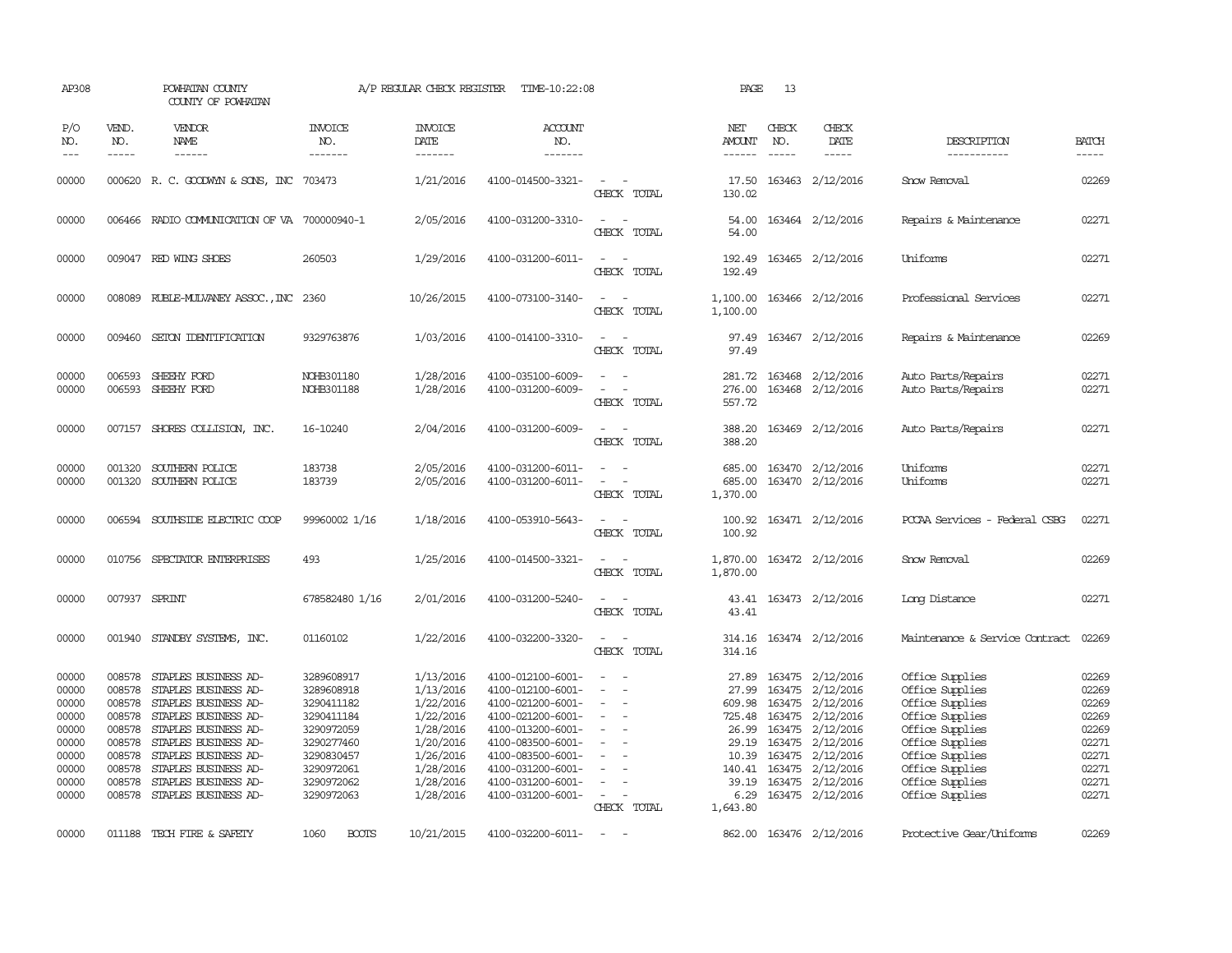| AP308                                                                                                                               |                                                                                                                                                                                                                                                                                                                                                                                                                                                                                                     | POWHATAN COUNTY<br>COUNTY OF POWHATAN                                                                                                                                                                                                                               |                                                                                                                                                                                                                     | A/P REGULAR CHECK REGISTER                                                                                                                                                                      | TIME-10:22:08                                                                                                                                                                                                                                                                                                           |                                                                                                                                                                                                  | PAGE                    | 14                            |                                                                                                                                                                                                                                                                                                                                                                                     |                                                                                                                                                                                                                                                |                                                                                                                                     |
|-------------------------------------------------------------------------------------------------------------------------------------|-----------------------------------------------------------------------------------------------------------------------------------------------------------------------------------------------------------------------------------------------------------------------------------------------------------------------------------------------------------------------------------------------------------------------------------------------------------------------------------------------------|---------------------------------------------------------------------------------------------------------------------------------------------------------------------------------------------------------------------------------------------------------------------|---------------------------------------------------------------------------------------------------------------------------------------------------------------------------------------------------------------------|-------------------------------------------------------------------------------------------------------------------------------------------------------------------------------------------------|-------------------------------------------------------------------------------------------------------------------------------------------------------------------------------------------------------------------------------------------------------------------------------------------------------------------------|--------------------------------------------------------------------------------------------------------------------------------------------------------------------------------------------------|-------------------------|-------------------------------|-------------------------------------------------------------------------------------------------------------------------------------------------------------------------------------------------------------------------------------------------------------------------------------------------------------------------------------------------------------------------------------|------------------------------------------------------------------------------------------------------------------------------------------------------------------------------------------------------------------------------------------------|-------------------------------------------------------------------------------------------------------------------------------------|
| P/O<br>NO.<br>$---$                                                                                                                 | VEND.<br>NO.<br>$\begin{tabular}{ccccc} \multicolumn{2}{c}{} & \multicolumn{2}{c}{} & \multicolumn{2}{c}{} & \multicolumn{2}{c}{} & \multicolumn{2}{c}{} & \multicolumn{2}{c}{} & \multicolumn{2}{c}{} & \multicolumn{2}{c}{} & \multicolumn{2}{c}{} & \multicolumn{2}{c}{} & \multicolumn{2}{c}{} & \multicolumn{2}{c}{} & \multicolumn{2}{c}{} & \multicolumn{2}{c}{} & \multicolumn{2}{c}{} & \multicolumn{2}{c}{} & \multicolumn{2}{c}{} & \multicolumn{2}{c}{} & \multicolumn{2}{c}{} & \mult$ | VENDOR<br>NAME                                                                                                                                                                                                                                                      | <b>INVOICE</b><br>NO.<br>-------                                                                                                                                                                                    | <b>INVOICE</b><br>DATE<br>-------                                                                                                                                                               | <b>ACCOUNT</b><br>NO.<br>-------                                                                                                                                                                                                                                                                                        |                                                                                                                                                                                                  | NET<br>AMOUNT<br>------ | CHECK<br>NO.<br>$\frac{1}{2}$ | CHECK<br>DATE<br>$- - - - -$                                                                                                                                                                                                                                                                                                                                                        | DESCRIPTION<br>-----------                                                                                                                                                                                                                     | <b>BATCH</b><br>-----                                                                                                               |
| 00000<br>00000                                                                                                                      |                                                                                                                                                                                                                                                                                                                                                                                                                                                                                                     | 011188 TECH FIRE & SAFETY<br>011188 TECH FIRE & SAFETY                                                                                                                                                                                                              | 1102<br>1112<br><b>BOOTS</b>                                                                                                                                                                                        | 10/02/2015<br>2/09/2016                                                                                                                                                                         | 4100-032200-6011-<br>4100-032200-6011-                                                                                                                                                                                                                                                                                  | $\sim$ $\sim$<br>$\omega_{\rm{max}}$ and $\omega_{\rm{max}}$<br>CHECK TOTAL                                                                                                                      | 1,763.00                |                               | 40.00 163476 2/12/2016<br>861.00 163476 2/12/2016                                                                                                                                                                                                                                                                                                                                   | Protective Gear/Uniforms<br>Protective Gear/Uniforms                                                                                                                                                                                           | 02269<br>02271                                                                                                                      |
| 00000                                                                                                                               |                                                                                                                                                                                                                                                                                                                                                                                                                                                                                                     | 000410 THOMAS, PETE                                                                                                                                                                                                                                                 | 13003                                                                                                                                                                                                               | 1/30/2016                                                                                                                                                                                       | 4100-014100-3180-                                                                                                                                                                                                                                                                                                       | $\sim$<br>$\sim$<br>CHECK TOTAL                                                                                                                                                                  | 965.00<br>965.00        |                               | 163477 2/12/2016                                                                                                                                                                                                                                                                                                                                                                    | Cleaning Service                                                                                                                                                                                                                               | 02269                                                                                                                               |
| 00000                                                                                                                               | 006506                                                                                                                                                                                                                                                                                                                                                                                                                                                                                              | THYSSENKRUPP ELEVATOR                                                                                                                                                                                                                                               | 3002321048                                                                                                                                                                                                          | 1/01/2016                                                                                                                                                                                       | 4100-014100-3320-                                                                                                                                                                                                                                                                                                       | $\overline{\phantom{a}}$<br>$\sim$<br>CHECK TOTAL                                                                                                                                                | 1,446.36<br>1,446.36    |                               | 163478 2/12/2016                                                                                                                                                                                                                                                                                                                                                                    | Maintenance & Service Contract                                                                                                                                                                                                                 | 02269                                                                                                                               |
| 00000                                                                                                                               |                                                                                                                                                                                                                                                                                                                                                                                                                                                                                                     | 000845 TOWN POLICE SUPPLY OF                                                                                                                                                                                                                                        | R79713                                                                                                                                                                                                              | 1/18/2016                                                                                                                                                                                       | 4100-031200-6011-                                                                                                                                                                                                                                                                                                       | $\overline{\phantom{a}}$<br>CHECK TOTAL                                                                                                                                                          | 345.66<br>345.66        |                               | 163479 2/12/2016                                                                                                                                                                                                                                                                                                                                                                    | Uniforms                                                                                                                                                                                                                                       | 02271                                                                                                                               |
| 00000                                                                                                                               |                                                                                                                                                                                                                                                                                                                                                                                                                                                                                                     | 009574 UNIQUE MANAGEMENT                                                                                                                                                                                                                                            | 420659                                                                                                                                                                                                              | 2/01/2016                                                                                                                                                                                       | 4100-073100-6012-                                                                                                                                                                                                                                                                                                       | $ -$<br>CHECK TOTAL                                                                                                                                                                              | 119.40<br>119.40        |                               | 163480 2/12/2016                                                                                                                                                                                                                                                                                                                                                                    | Books & Subscriptions                                                                                                                                                                                                                          | 02271                                                                                                                               |
| 00000<br>00000<br>00000<br>00000<br>00000<br>00000<br>00000<br>00000<br>00000<br>00000<br>00000<br>00000<br>00000<br>00000<br>00000 | 011169                                                                                                                                                                                                                                                                                                                                                                                                                                                                                              | 008126 VERIZON<br>008126 VERIZON<br>008126 VERIZON<br>008126 VERIZON<br>008126 VERIZON<br>008126 VERIZON<br>008126 VERIZON<br>008126 VERIZON<br>008126 VERIZON<br>008126 VERIZON<br>008126 VERIZON<br>008126 VERIZON<br>008126 VERIZON<br>VERIZON<br>011169 VERIZON | 9759428626<br>9758139841<br>9758139841<br>9758139841<br>9758139841<br>9758139841<br>9758139841<br>9758139841<br>9758139841<br>9758139841<br>9758139841<br>9759681841<br>9759767622<br>0401357783 2/16<br>8047061627 | 1/23/2016<br>1/01/2016<br>1/01/2016<br>1/01/2016<br>1/01/2016<br>1/01/2016<br>1/01/2016<br>1/01/2016<br>1/01/2016<br>1/01/2016<br>1/01/2016<br>2/01/2016<br>2/01/2016<br>2/01/2016<br>2/01/2016 | 4100-032200-5250-<br>4100-012100-5250-<br>4100-012510-5250-<br>4100-012510-5270-<br>4100-014100-5250-<br>4100-032200-5250-<br>4100-033300-5250-<br>4100-034100-5250-<br>4100-071110-5250-<br>4100-073100-5250-<br>4100-081100-5250-<br>4100-032200-5250-<br>4100-031200-5250-<br>4100-031210-5232-<br>4100-031210-5232- | $\equiv$<br>$\sim$<br>$\overline{\phantom{a}}$<br>$\overline{\phantom{a}}$<br>$\sim$<br>$\sim$<br>$\overline{\phantom{a}}$<br>$\sim$<br>CHECK TOTAL<br>$\overline{\phantom{a}}$<br>$\sim$ $\sim$ | 49.81<br>5,531.97       | 163481<br>363.97 163481       | 360.09 163481 2/12/2016<br>2/12/2016<br>49.81 163481 2/12/2016<br>196.01 163481 2/12/2016<br>2/12/2016<br>199.48 163481 2/12/2016<br>28.11 163481 2/12/2016<br>149.43 163481 2/12/2016<br>49.81 163481 2/12/2016<br>99.62 163481 2/12/2016<br>51.97 163481 2/12/2016<br>238.90 163481 2/12/2016<br>3,694.96 163481 2/12/2016<br>13.52 163482 2/12/2016<br>1,497.59 163482 2/12/2016 | Cell Phones<br>Cell Phones<br>Cell Phones<br>Network Service Connection<br>Cell Phones<br>Cell Phones<br>Cell Phones<br>Cell Phones<br>Cell Phones<br>Cell Phones<br>Cell Phones<br>Cell Phones<br>Cell Phones<br>Wireline 911<br>Wireline 911 | 02269<br>02271<br>02271<br>02271<br>02271<br>02271<br>02271<br>02271<br>02271<br>02271<br>02271<br>02271<br>02271<br>02269<br>02269 |
| 00000                                                                                                                               |                                                                                                                                                                                                                                                                                                                                                                                                                                                                                                     | 011193 VERIZON                                                                                                                                                                                                                                                      | 152046977000123                                                                                                                                                                                                     | 1/31/2016                                                                                                                                                                                       | 4100-073100-5260-                                                                                                                                                                                                                                                                                                       | CHECK TOTAL<br>$\frac{1}{2} \left( \frac{1}{2} \right) \left( \frac{1}{2} \right) = \frac{1}{2} \left( \frac{1}{2} \right)$<br>CHECK TOTAL                                                       | 1,511.11<br>139.98      |                               | 139.98 163483 2/12/2016                                                                                                                                                                                                                                                                                                                                                             | <b>Internet</b>                                                                                                                                                                                                                                | 02271                                                                                                                               |
| 00000                                                                                                                               |                                                                                                                                                                                                                                                                                                                                                                                                                                                                                                     | 011194 WOODY, NORMA                                                                                                                                                                                                                                                 | <b>IMPRESSIONS</b>                                                                                                                                                                                                  | 2/05/2016                                                                                                                                                                                       | 4100-073100-6012-                                                                                                                                                                                                                                                                                                       | $\sim$<br>CHECK TOTAL                                                                                                                                                                            | 23.95                   |                               | 23.95 163484 2/12/2016                                                                                                                                                                                                                                                                                                                                                              | Books & Subscriptions                                                                                                                                                                                                                          | 02271                                                                                                                               |
| 00000<br>00000                                                                                                                      | 008133                                                                                                                                                                                                                                                                                                                                                                                                                                                                                              | ANDERSON, KATE<br>008133 ANDERSON, KATE                                                                                                                                                                                                                             | DEO WETLAND SEM<br>FEBRUARY TERM                                                                                                                                                                                    | 2/03/2016<br>2/16/2016                                                                                                                                                                          | 4100-081100-5510-<br>4100-021100-1700-                                                                                                                                                                                                                                                                                  | CHECK TOTAL                                                                                                                                                                                      | 35.54<br>65.54          |                               | 163498 2/22/2016<br>30.00 163498 2/22/2016                                                                                                                                                                                                                                                                                                                                          | Travel/Mileage/Parking/Tolls<br>COMP: Jurors & Witnesses                                                                                                                                                                                       | 02275<br>02275                                                                                                                      |
| 00000<br>00000                                                                                                                      |                                                                                                                                                                                                                                                                                                                                                                                                                                                                                                     | 007941 BAKER & TAYLOR<br>007941 BAKER & TAYLOR                                                                                                                                                                                                                      | K60815520<br>5013986015                                                                                                                                                                                             | 2/08/2016<br>2/08/2016                                                                                                                                                                          | 4100-073100-6012-<br>4100-073100-6012-                                                                                                                                                                                                                                                                                  | $\sim$ $-$<br>$\overline{\phantom{a}}$<br>CHECK TOTAL                                                                                                                                            | 266.60<br>298.02        |                               | 31.42 163499 2/22/2016<br>163499 2/22/2016                                                                                                                                                                                                                                                                                                                                          | Books & Subscriptions<br>Books & Subscriptions                                                                                                                                                                                                 | 02275<br>02275                                                                                                                      |
| 00000                                                                                                                               |                                                                                                                                                                                                                                                                                                                                                                                                                                                                                                     | 011212 BEATTIE, JR., HAROLD W.                                                                                                                                                                                                                                      | FEBRUARY TERM                                                                                                                                                                                                       | 2/16/2016                                                                                                                                                                                       | 4100-021100-1700-                                                                                                                                                                                                                                                                                                       | $\overline{\phantom{a}}$<br>CHECK TOTAL                                                                                                                                                          | 30.00                   |                               | 30.00 163500 2/22/2016                                                                                                                                                                                                                                                                                                                                                              | COMP: Jurors & Witnesses                                                                                                                                                                                                                       | 02275                                                                                                                               |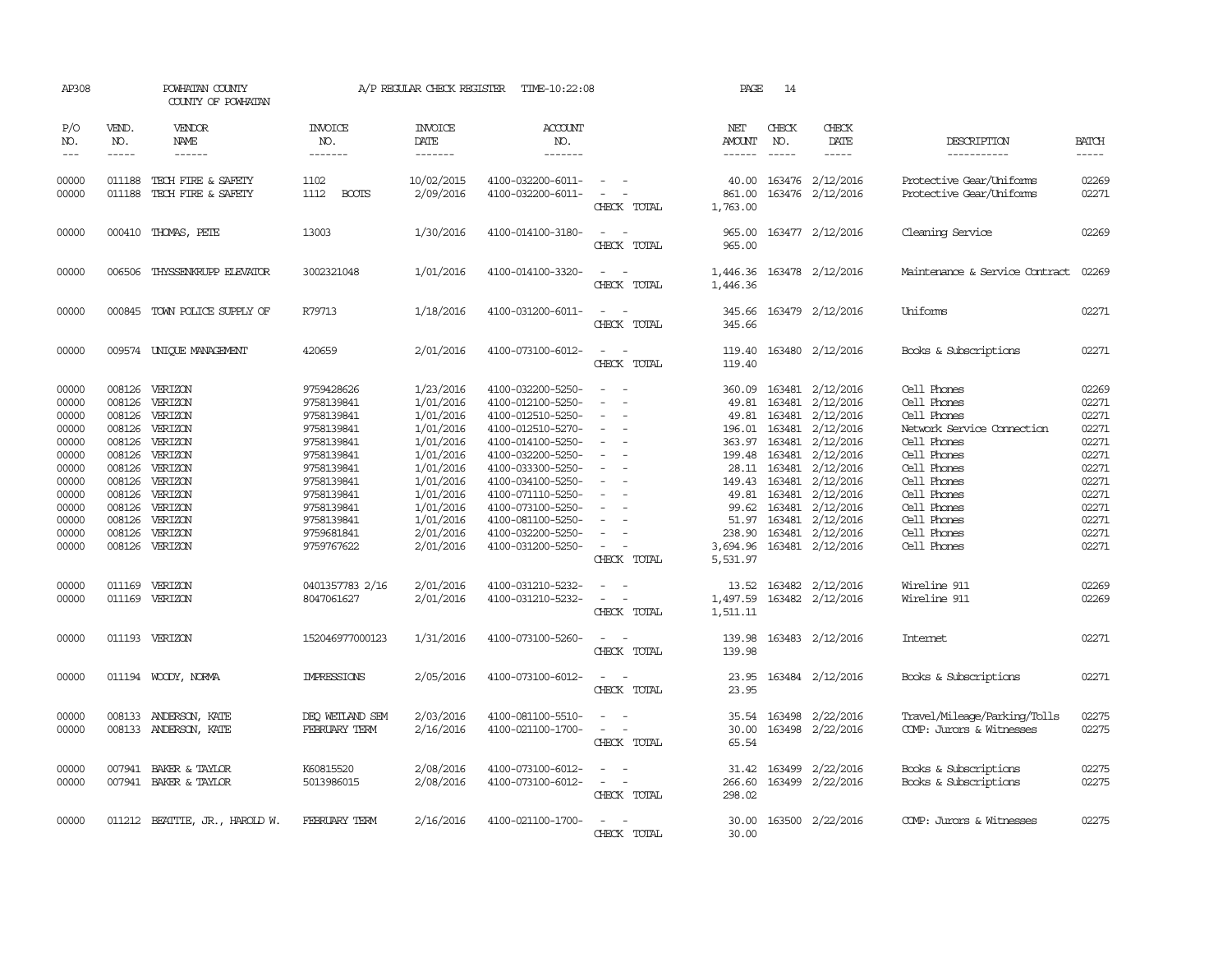| AP308                                                                                                                                                                                                                                                                                                                                                                                                      |                                                | POWHATAN COUNTY<br>COUNTY OF POWHATAN                                                                                                                             |                                                               | A/P REGULAR CHECK REGISTER                                    | TIME-10:22:08                                                                                         |                                                                         | PAGE                              | 15                            |                                                                                                                     |                                                          |                                           |
|------------------------------------------------------------------------------------------------------------------------------------------------------------------------------------------------------------------------------------------------------------------------------------------------------------------------------------------------------------------------------------------------------------|------------------------------------------------|-------------------------------------------------------------------------------------------------------------------------------------------------------------------|---------------------------------------------------------------|---------------------------------------------------------------|-------------------------------------------------------------------------------------------------------|-------------------------------------------------------------------------|-----------------------------------|-------------------------------|---------------------------------------------------------------------------------------------------------------------|----------------------------------------------------------|-------------------------------------------|
| P/O<br>NO.<br>$\frac{1}{2} \frac{1}{2} \frac{1}{2} \frac{1}{2} \frac{1}{2} \frac{1}{2} \frac{1}{2} \frac{1}{2} \frac{1}{2} \frac{1}{2} \frac{1}{2} \frac{1}{2} \frac{1}{2} \frac{1}{2} \frac{1}{2} \frac{1}{2} \frac{1}{2} \frac{1}{2} \frac{1}{2} \frac{1}{2} \frac{1}{2} \frac{1}{2} \frac{1}{2} \frac{1}{2} \frac{1}{2} \frac{1}{2} \frac{1}{2} \frac{1}{2} \frac{1}{2} \frac{1}{2} \frac{1}{2} \frac{$ | VEND.<br>NO.<br>$- - - - -$                    | <b>VENDOR</b><br>NAME<br>$- - - - - -$                                                                                                                            | INVOICE<br>NO.<br>-------                                     | <b>INVOICE</b><br>DATE<br>-------                             | ACCOUNT<br>NO.<br>-------                                                                             |                                                                         | NET<br>AMOUNT<br>$- - - - - -$    | CHECK<br>NO.<br>$\frac{1}{2}$ | CHECK<br>DATE                                                                                                       | DESCRIPTION<br>-----------                               | <b>BATCH</b><br>$- - - - -$               |
| 00000                                                                                                                                                                                                                                                                                                                                                                                                      |                                                | 006655 BLOSSMAN GAS COMPANIES,                                                                                                                                    | 287835 TANKRENT                                               | 2/01/2016                                                     | 4100-032220-5120-                                                                                     | $\sim$ $ \sim$<br>CHECK TOTAL                                           | 12.00<br>12.00                    |                               | 163501 2/22/2016                                                                                                    | Fuel                                                     | 02278                                     |
| 00000                                                                                                                                                                                                                                                                                                                                                                                                      |                                                | 008713 BLUE RIDGE RESCUE                                                                                                                                          | 37554                                                         | 2/05/2016                                                     | 4100-032200-6011-                                                                                     | $\omega_{\rm{max}}$ and $\omega_{\rm{max}}$<br>CHECK TOTAL              | 3,237.00                          |                               | 3,237.00 163502 2/22/2016                                                                                           | Protective Gear/Uniforms                                 | 02275                                     |
| 00000                                                                                                                                                                                                                                                                                                                                                                                                      |                                                | 009984 BRAME SPECIALITY CO., INC.                                                                                                                                 | 7037910                                                       | 2/23/2016                                                     | 4100-014100-6005-                                                                                     | $\sim$ $\sim$<br>CHECK TOTAL                                            | 157.20<br>157.20                  |                               | 163503 2/22/2016                                                                                                    | Cleaning Supplies                                        | 02275                                     |
| 00000                                                                                                                                                                                                                                                                                                                                                                                                      |                                                | 011210 BREEN, JAMES R.                                                                                                                                            | FEBRUARY TERM                                                 | 2/16/2016                                                     | 4100-021100-1700-                                                                                     | $\sim$ $ \sim$<br>CHECK TOTAL                                           | 30.00                             |                               | 30.00 163504 2/22/2016                                                                                              | COMP: Jurors & Witnesses                                 | 02275                                     |
| 00000<br>00000<br>00000<br>00000<br>00000                                                                                                                                                                                                                                                                                                                                                                  | 006965<br>006965<br>006965<br>006965<br>006965 | CINIAS CORPORATION<br>CINIAS CORPORATION<br>CINIAS CORPORATION<br>CINIAS CORPORATION<br>CINIAS CORPORATION                                                        | 143690497<br>143690497<br>143694108<br>143694108<br>143694109 | 2/03/2016<br>2/03/2016<br>2/10/2016<br>2/10/2016<br>2/10/2016 | 4100-014100-6011-<br>4100-014500-6011-<br>4100-014500-6011-<br>4100-014100-6011-<br>4100-014300-6011- | $\sim$<br>$\equiv$<br>$\sim$<br>$\overline{\phantom{a}}$<br>CHECK TOTAL | 63.85<br>70.83<br>366.85          |                               | 63.84 163505 2/22/2016<br>163505 2/22/2016<br>163505 2/22/2016<br>56.86 163505 2/22/2016<br>111.47 163505 2/22/2016 | Uniforms<br>Uniforms<br>Uniforms<br>Uniforms<br>Uniforms | 02275<br>02275<br>02278<br>02278<br>02278 |
| 00000                                                                                                                                                                                                                                                                                                                                                                                                      |                                                | 010857 CMG IMPRESSIONS, INC.                                                                                                                                      | 3503                                                          | 2/17/2016                                                     | 4100-081100-6001-                                                                                     | $\sim$ 10 $\,$<br>CHECK TOTAL                                           | 204.50                            |                               | 204.50 163506 2/22/2016                                                                                             | Office Supplies                                          | 02278                                     |
| 00000                                                                                                                                                                                                                                                                                                                                                                                                      |                                                | 007282 COBB TECHNOLOGIES, INC.                                                                                                                                    | 738492                                                        | 2/11/2016                                                     | 4100-032200-3320-                                                                                     | $\sim$<br>CHECK TOTAL                                                   | 373.45<br>373.45                  |                               | 163507 2/22/2016                                                                                                    | Maintenance & Service Contract                           | 02275                                     |
| 00000                                                                                                                                                                                                                                                                                                                                                                                                      |                                                | 009899 COMCAST                                                                                                                                                    | 141177-02-4 216                                               | 2/01/2016                                                     | 4100-014300-5260-                                                                                     | $\sim$<br>$\sim$<br>CHECK TOTAL                                         | 74.90<br>74.90                    |                               | 163508 2/22/2016                                                                                                    | <b>Internet</b>                                          | 02275                                     |
| 00000                                                                                                                                                                                                                                                                                                                                                                                                      |                                                | 010949 COMCAST                                                                                                                                                    | 40944927                                                      | 2/01/2016                                                     | 4100-012510-8205-                                                                                     | $\omega_{\rm{max}}$ and $\omega_{\rm{max}}$<br>CHECK TOTAL              | 892.50<br>892.50                  |                               | 163509 2/22/2016                                                                                                    | Hosting Fees                                             | 02275                                     |
| 00000                                                                                                                                                                                                                                                                                                                                                                                                      |                                                | 008258 COMPUTER PROJECTS OF I1., 16-02-28ME                                                                                                                       |                                                               | 2/11/2016                                                     | 4100-031200-3320-                                                                                     | $\sim$ $\sim$<br>CHECK TOTAL                                            | 86.70<br>86.70                    |                               | 163510 2/22/2016                                                                                                    | Maintenance & Service Contract                           | 02277                                     |
| 00000                                                                                                                                                                                                                                                                                                                                                                                                      |                                                | 033130 COUNTY OF HENRICO                                                                                                                                          | 125756                                                        | 2/01/2016                                                     | 4100-033400-3840-                                                                                     | $\omega_{\rm{max}}$ and $\omega_{\rm{max}}$<br>CHECK TOTAL              | 18, 344.56                        |                               | 18, 344.56 163511 2/22/2016                                                                                         | Detention of Juveniles                                   | 02275                                     |
| 00000                                                                                                                                                                                                                                                                                                                                                                                                      |                                                | 011213 DAVIDSON, ROBERT L.                                                                                                                                        | FEBRUARY TERM                                                 | 2/16/2016                                                     | 4100-021100-1700-                                                                                     | $\sim$ $ \sim$<br>CHECK TOTAL                                           | 30.00                             |                               | 30.00 163512 2/22/2016                                                                                              | COMP: Jurors & Witnesses                                 | 02275                                     |
| 00000                                                                                                                                                                                                                                                                                                                                                                                                      |                                                | 000076 DELL MARKETING L.P.                                                                                                                                        | XJWCR2D64                                                     | 1/29/2016                                                     | 4100-012510-3320-                                                                                     | $\sim$<br>$\sim$<br>CHECK TOTAL                                         | 3,054.58<br>3,054.58              |                               | 163513 2/22/2016                                                                                                    | Maintenance & Service Contract                           | 02275                                     |
| 00000                                                                                                                                                                                                                                                                                                                                                                                                      |                                                | 006042 DEPT. OF MOTOR VEHICLES                                                                                                                                    | 16029688                                                      | 1/29/2016                                                     | 4100-012410-3320-                                                                                     | $\sim$ $\sim$<br>CHECK TOTAL                                            | 1,060.00<br>1,060.00              |                               | 163514 2/22/2016                                                                                                    | Maintenance & Service Contract 02277                     |                                           |
| 00000<br>00000<br>00000<br>00000                                                                                                                                                                                                                                                                                                                                                                           | 006240<br>006240<br>006240                     | DIAMOND SPRINGS WATER, INC 107075450<br>DIAMOND SPRINGS WATER, INC 114070170<br>DIAMOND SPRINGS WATER, INC 128070170<br>006240 DIAMOND SPRINGS WATER, INC 2775268 |                                                               | 1/07/2016<br>1/14/2016<br>1/29/2016<br>2/05/2016              | 4100-031200-5130-<br>4100-031200-5130-<br>4100-031200-5130-<br>4100-031200-5130-                      | $\sim$ $\sim$<br>$\sim$<br>$\sim$<br>$\sim$ 100 $\mu$<br>CHECK TOTAL    | 27.80<br>34.75<br>11.95<br>102.30 |                               | 27.80 163515 2/22/2016<br>163515 2/22/2016<br>163515 2/22/2016<br>163515 2/22/2016                                  | Water<br>Water<br>Water<br>Water                         | 02277<br>02277<br>02277<br>02277          |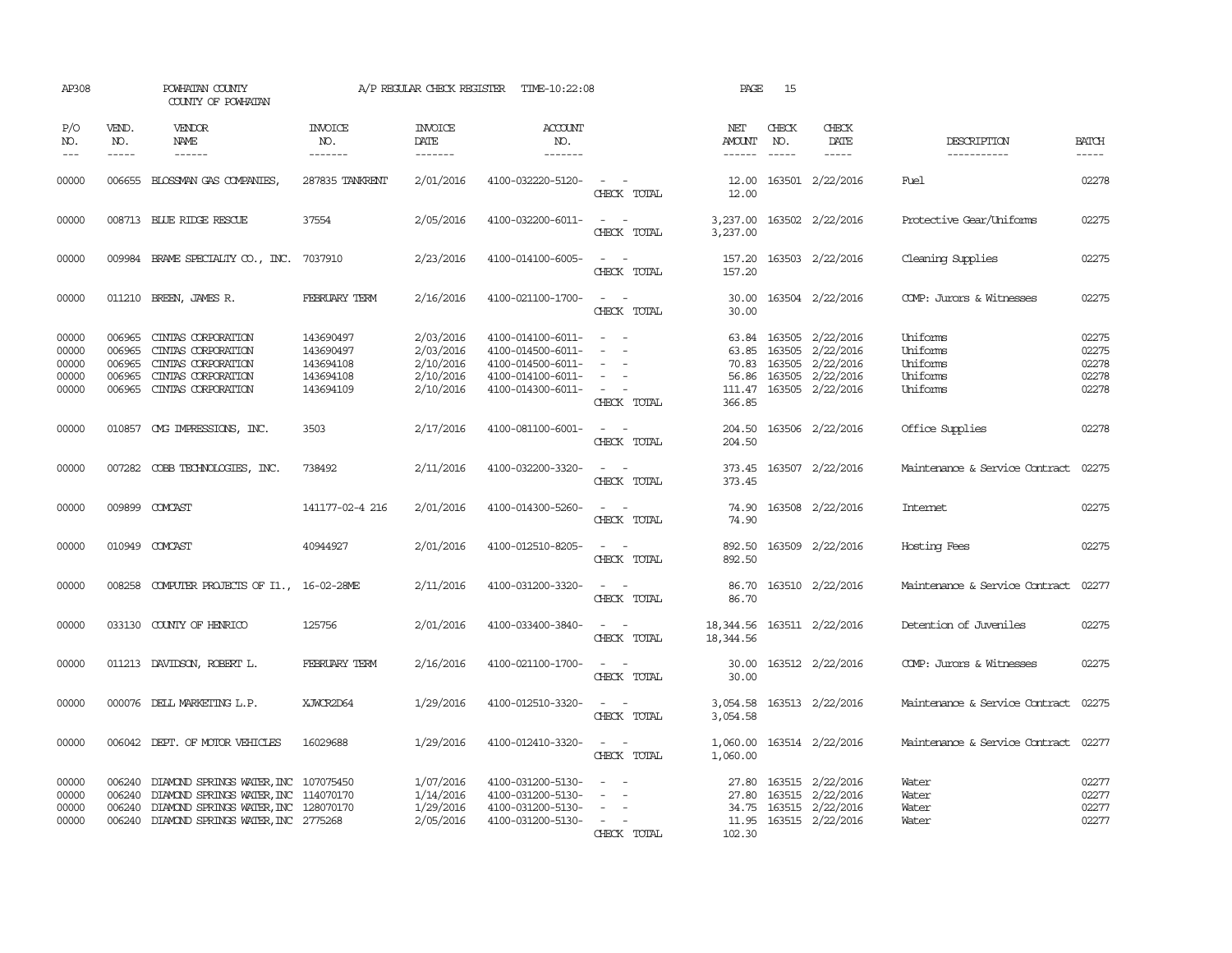| AP308                                               |                             | POWHATAN COUNTY<br>COUNTY OF POWHATAN             |                           | A/P REGULAR CHECK REGISTER                | TIME-10:22:08                            |                                                                                                              | PAGE            | 16           |                               |                                |                             |
|-----------------------------------------------------|-----------------------------|---------------------------------------------------|---------------------------|-------------------------------------------|------------------------------------------|--------------------------------------------------------------------------------------------------------------|-----------------|--------------|-------------------------------|--------------------------------|-----------------------------|
| P/O<br>NO.<br>$\!\!\!\!\!- \!\!\!\!-\!\!\!-\!\!\!-$ | VEND.<br>NO.<br>$- - - - -$ | <b>VENDOR</b><br>NAME<br>------                   | INVOICE<br>NO.<br>------- | <b>INVOICE</b><br>DATE<br>$- - - - - - -$ | <b>ACCOUNT</b><br>NO.<br>$- - - - - - -$ |                                                                                                              | NET<br>AMOUNT   | CHECK<br>NO. | CHECK<br>DATE<br>-----        | DESCRIPTION<br>-----------     | <b>BATCH</b><br>$- - - - -$ |
| 00000                                               | 000860                      | DOMINION VIRGINIA POWER                           | 0432180008 2/16           | 2/03/2016                                 | 4100-014600-5110-                        | $\sim$                                                                                                       | 30.52           | 163516       | 2/22/2016                     | Electricity                    | 02275                       |
| 00000                                               | 000860                      | DOMINION VIRGINIA POWER                           | 0863807277 2/16           | 2/03/2016                                 | 4100-014600-5110-                        | $\sim$<br>$\sim$                                                                                             | 6.59            | 163516       | 2/22/2016                     | Electricity                    | 02275                       |
| 00000                                               | 000860                      | DOMINION VIRGINIA POWER                           | 0962041034 2/16           | 2/03/2016                                 | 4100-032210-5110-                        | $\overline{\phantom{a}}$                                                                                     | 1,390.25        | 163516       | 2/22/2016                     | Electricity                    | 02275                       |
| 00000                                               | 000860                      | DOMINION VIRGINIA POWER                           | 1223507334 2/16           | 2/03/2016                                 | 4100-014300-5110-                        |                                                                                                              | 261.21          | 163516       | 2/22/2016                     | Electricity                    | 02275                       |
| 00000                                               | 000860                      | DOMINION VIRGINIA POWER                           | 2142337506 2/16           | 2/03/2016                                 | 4100-014600-5110-                        | $\sim$ $-$                                                                                                   |                 |              | 22.48 163516 2/22/2016        | Electricity                    | 02275                       |
| 00000                                               | 000860                      | DOMINION VIRGINIA POWER                           | 2312285006 2/16           | 2/03/2016                                 | 4100-014100-5110-                        | $\sim$ $-$                                                                                                   | 276.45          | 163516       | 2/22/2016                     | Electricity                    | 02275                       |
| 00000                                               | 000860                      | DOMINION VIRGINIA POWER                           | 2346327501 2/16           | 2/03/2016                                 | 4100-014100-5110-                        | $\sim$                                                                                                       | 1,672.96        | 163516       | 2/22/2016                     | Electricity                    | 02275                       |
| 00000                                               | 000860                      | DOMINION VIRGINIA POWER                           | 2346327501 2/16           | 2/03/2016                                 | 4100-031200-5110-                        | $\sim$ $\sim$                                                                                                | 1,672.95        |              | 163516 2/22/2016              | Electricity                    | 02275                       |
| 00000                                               | 000860                      | DOMINION VIRGINIA POWER                           | 2352270009 2/16           | 2/03/2016                                 | 4100-014100-5110-                        | $\sim$ $ \sim$<br>$\overline{\phantom{a}}$                                                                   |                 |              | 323.46 163516 2/22/2016       | Electricity                    | 02275                       |
| 00000                                               | 000860                      | DOMINION VIRGINIA POWER                           | 2442170003 2/16           | 3/03/2016                                 | 4100-014100-5110-                        | $\sim$                                                                                                       | 2,881.30        |              | 163516 2/22/2016              | Electricity                    | 02275                       |
| 00000                                               | 000860                      | DOMINION VIRGINIA POWER                           | 2322252509 2/16           | 2/03/2016                                 | 4100-031200-5110-                        | $\sim$ $ \sim$                                                                                               | 290.48          |              | 163516 2/22/2016              | Electricity                    | 02277                       |
|                                                     |                             |                                                   |                           |                                           |                                          | CHECK TOTAL                                                                                                  | 8,828.65        |              |                               |                                |                             |
| 00000                                               | 000860                      | DOMINION VIRGINIA POWER                           | 2462222502 2/16           | 2/03/2016                                 | 4100-014100-5110-                        | $\overline{\phantom{a}}$<br>$\overline{\phantom{a}}$                                                         | 3,916.47        |              | 163517 2/22/2016              | Electricity                    | 02275                       |
| 00000                                               | 000860                      | DOMINION VIRGINIA POWER                           | 2476067034 2/16           | 2/03/2016                                 | 4100-014100-5110-                        |                                                                                                              | 464.37          |              | 163517 2/22/2016              | Electricity                    | 02275                       |
| 00000                                               | 000860                      | DOMINION VIRGINIA POWER                           | 2912605595 2/16           | 2/03/2016                                 | 4100-014100-5110-                        | $\sim$ $-$                                                                                                   | 334.90          |              | 163517 2/22/2016              | Electricity                    | 02275                       |
| 00000                                               | 000860                      | DOMINION VIRGINIA POWER                           | 2932352368 2/16           | 2/03/2016                                 | 4100-032220-5110-                        | $\sim$ $-$                                                                                                   | 20.48           |              | 163517 2/22/2016              | Electricity                    | 02275                       |
| 00000                                               | 000860                      | DOMINION VIRGINIA POWER                           | 2972120006 2/16           | 2/03/2016                                 | 4100-014100-5110-                        | $\sim$ $-$<br>$\sim$                                                                                         | 1,956.03        |              | 163517 2/22/2016              | Electricity                    | 02275                       |
| 00000                                               | 000860                      | DOMINION VIRGINIA POWER                           | 3451094936 2/16           | 2/03/2016                                 | 4100-014600-5110-                        | $\sim$                                                                                                       | 6.59            |              | 163517 2/22/2016              | Electricity                    | 02275                       |
| 00000                                               | 000860                      | DOMINION VIRGINIA POWER                           | 3496131156 2/16           | 2/03/2016                                 | 4100-014100-5110-                        | $\sim$ $ \sim$<br>$\sim$                                                                                     | 6.59            |              | 163517 2/22/2016              | Electricity                    | 02275                       |
| 00000                                               | 000860                      | DOMINION VIRGINIA POWER                           | 3507951824 2/16           | 2/03/2016                                 | 4100-014600-5110-                        | $\sim$                                                                                                       | 6.59            |              | 163517 2/22/2016              | Electricity                    | 02275                       |
| 00000                                               | 000860                      | DOMINION VIRGINIA POWER                           | 4691491015 2/16           | 2/04/2016                                 | 4100-014600-5110-                        | $\sim$                                                                                                       |                 |              | 6.59 163517 2/22/2016         | Electricity                    | 02275                       |
| 00000                                               |                             | 000860 DOMINION VIRGINIA POWER                    | 4732217502 2/16           | 2/03/2016                                 | 4100-014600-5110-                        | $\sim$ $ \sim$                                                                                               | 25.05           |              | 163517 2/22/2016              | Electricity                    | 02275                       |
|                                                     |                             |                                                   |                           |                                           |                                          | CHECK TOTAL                                                                                                  | 6,743.66        |              |                               |                                |                             |
| 00000                                               | 000860                      | DOMINION VIRGINIA POWER                           | 5652237503 2/16           | 2/03/2016                                 | 4100-014600-5110-                        | $\overline{\phantom{a}}$                                                                                     | 7.00            |              | 163518 2/22/2016              | Electricity                    | 02275                       |
| 00000                                               | 000860                      | DOMINION VIRGINIA POWER                           | 6024003557 2/16           | 2/04/2016                                 | 4100-014100-5110-                        | $\overline{\phantom{a}}$<br>$\overline{\phantom{a}}$                                                         | 24.45           | 163518       | 2/22/2016                     | Electricity                    | 02275                       |
| 00000                                               | 000860                      | DOMINION VIRGINIA POWER                           | 8971069334 2/16           | 2/03/2016                                 | 4100-014300-5110-                        | $\overline{\phantom{a}}$                                                                                     | 66.06           |              | 163518 2/22/2016              | Electricity                    | 02275                       |
| 00000                                               | 000860                      | DOMINION VIRGINIA POWER                           | 9750120975 2/16           | 2/03/2016                                 | 4100-032220-5110-                        | $\overline{\phantom{0}}$                                                                                     | 2,411.45        |              | 163518 2/22/2016              | Electricity                    | 02275                       |
|                                                     |                             |                                                   |                           |                                           |                                          | CHECK TOTAL                                                                                                  | 2,508.96        |              |                               |                                |                             |
| 00000                                               |                             | 008669 EMERGENCY SERVICES                         | P2016-623                 | 1/26/2016                                 | 4100-032200-3320-                        |                                                                                                              | 12.96           |              | 163519 2/22/2016              | Maintenance & Service Contract | 02276                       |
|                                                     |                             |                                                   |                           |                                           |                                          | CHECK TOTAL                                                                                                  | 12.96           |              |                               |                                |                             |
| 00000                                               |                             | 006869 GALE GROUP                                 | 57497372                  | 2/09/2016                                 | 4100-073100-6012-                        | $\frac{1}{2} \left( \frac{1}{2} \right) \left( \frac{1}{2} \right) = \frac{1}{2} \left( \frac{1}{2} \right)$ |                 |              | 277.78 163520 2/22/2016       | Books & Subscriptions          | 02276                       |
|                                                     |                             |                                                   |                           |                                           |                                          | CHECK TOTAL                                                                                                  | 277.78          |              |                               |                                |                             |
|                                                     |                             |                                                   |                           |                                           |                                          |                                                                                                              |                 |              |                               |                                |                             |
| 00000                                               | 008700                      | GRADWELL, MELISSA LOWE                            | POSTAGE/MILEAGE           | 2/08/2016                                 | 4100-012220-5210-                        | $\overline{\phantom{a}}$<br>$\overline{\phantom{a}}$                                                         | 22.95           |              | 163521 2/22/2016              | Postage                        | 02276                       |
| 00000                                               |                             | 008700 GRADWELL, MELISSA LOWE                     | POSTAGE/MILEAGE           | 2/08/2016                                 | 4100-012220-5510-                        | $\overline{\phantom{a}}$<br>$\overline{\phantom{a}}$<br>CHECK TOTAL                                          | 69.58<br>92.53  |              | 163521 2/22/2016              | Travel-mileage                 | 02276                       |
|                                                     |                             |                                                   |                           |                                           |                                          |                                                                                                              |                 |              |                               |                                |                             |
| 00000                                               | 008400                      | HEROES APPAREL, LLC                               | 1668097                   | 2/08/2016                                 | 4100-031200-6011-                        | $\overline{\phantom{a}}$<br>$\overline{\phantom{a}}$                                                         | 233.00          |              | 163522 2/22/2016              | Uniforms                       | 02277                       |
| 00000                                               | 008400                      | HEROES APPAREL, LLC                               | 1670202                   | 2/08/2016                                 | 4100-031200-6011-                        | $\overline{\phantom{a}}$<br>$\overline{\phantom{a}}$                                                         | 74.00           | 163522       | 2/22/2016                     | Uniforms                       | 02277                       |
| 00000                                               | 008400                      | HEROES APPAREL, LLC                               | 1670984                   | 2/08/2016                                 | 4100-031200-6011-                        | $\sim$                                                                                                       | 1,035.00        | 163522       | 2/22/2016                     | Uniforms                       | 02277                       |
| 00000                                               | 008400                      | HEROES APPAREL, LLC                               | 1670989                   | 2/08/2016                                 | 4100-031200-6011-                        | $\overline{\phantom{a}}$                                                                                     | 222.00          | 163522       | 2/22/2016                     | Uniforms                       | 02277                       |
| 00000                                               | 008400                      | HEROES APPAREL, LLC                               | 1671029                   | 2/08/2016                                 | 4100-031200-6011-                        | $\sim$<br>$\overline{\phantom{a}}$                                                                           | 60.00           | 163522       | 2/22/2016                     | Uniforms                       | 02277                       |
| 00000<br>00000                                      | 008400                      | HEROES APPAREL, LLC<br>008400 HEROES APPAREL, LLC | 1671034<br>1671040        | 2/08/2016<br>2/08/2016                    | 4100-031200-6011-<br>4100-031200-6011-   | $\sim$<br><b><i><u>Participate</u></i></b>                                                                   | 60.00<br>289.50 | 163522       | 2/22/2016<br>163522 2/22/2016 | Uniforms<br>Uniforms           | 02277<br>02277              |
|                                                     |                             |                                                   |                           |                                           |                                          | CHECK TOTAL                                                                                                  | 1,973.50        |              |                               |                                |                             |
|                                                     |                             |                                                   |                           |                                           |                                          |                                                                                                              |                 |              |                               |                                |                             |
| 00000                                               |                             | 010041 HUDSON, RYAN T.                            | FEBRUARY TERM             | 2/16/2016                                 | 4100-021100-1700-                        |                                                                                                              | 30.00           |              | 163523 2/22/2016              | COMP: Jurors & Witnesses       | 02275                       |
|                                                     |                             |                                                   |                           |                                           |                                          | CHECK TOTAL                                                                                                  | 30.00           |              |                               |                                |                             |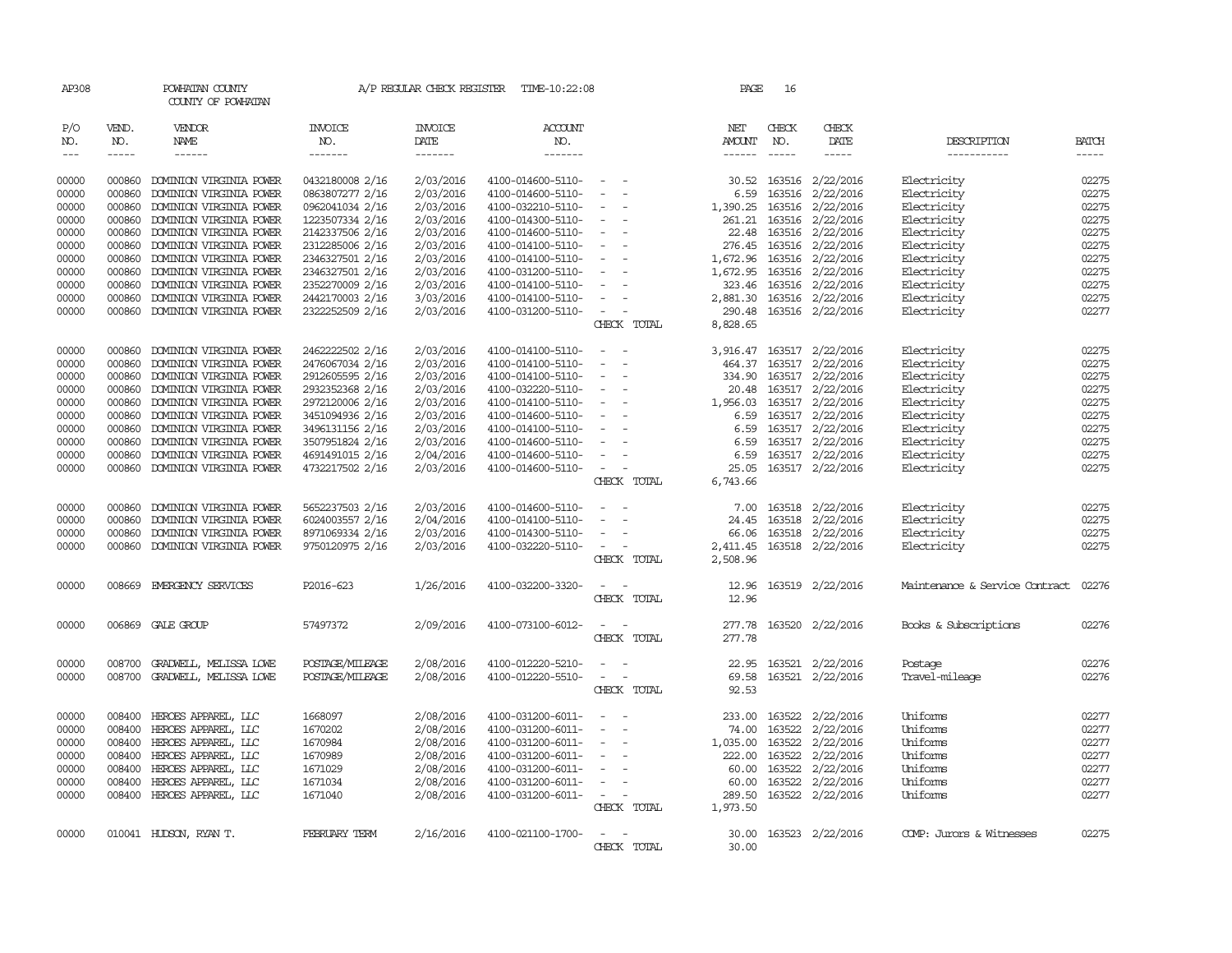| AP308                                     |                             | POWHATAN COUNTY<br>COUNTY OF POWHATAN                                                                                                                   |                                                | A/P REGULAR CHECK REGISTER                                    | TIME-10:22:08                                                                                         |                                                                                                                             | PAGE                                                     | 17                                   |                                                                      |                                                                           |                                           |
|-------------------------------------------|-----------------------------|---------------------------------------------------------------------------------------------------------------------------------------------------------|------------------------------------------------|---------------------------------------------------------------|-------------------------------------------------------------------------------------------------------|-----------------------------------------------------------------------------------------------------------------------------|----------------------------------------------------------|--------------------------------------|----------------------------------------------------------------------|---------------------------------------------------------------------------|-------------------------------------------|
| P/O<br>NO.<br>$---$                       | VEND.<br>NO.<br>$- - - - -$ | VENDOR<br><b>NAME</b><br>------                                                                                                                         | <b>INVOICE</b><br>NO.<br>-------               | <b>INVOICE</b><br>DATE<br>-------                             | <b>ACCOUNT</b><br>NO.<br>-------                                                                      |                                                                                                                             | NET<br>AMOUNT<br>$- - - - - -$                           | CHECK<br>NO.                         | CHECK<br>DATE<br>$- - - - -$                                         | DESCRIPTION<br>-----------                                                | <b>BATCH</b><br>-----                     |
| 00000                                     |                             | 011216 INFECTION CONTROL/                                                                                                                               | 5410                                           | 2/10/2016                                                     | 4100-032200-3320-                                                                                     | $\sim$<br>CHECK TOTAL                                                                                                       | 85.00<br>85.00                                           |                                      | 163524 2/22/2016                                                     | Maintenance & Service Contract 02278                                      |                                           |
| 00000                                     |                             | 010755 INNOVATIVE TURF                                                                                                                                  | 2868                                           | 1/29/2016                                                     | 4100-014600-3320-                                                                                     | $\sim$<br>CHECK TOTAL                                                                                                       | 1,580.95<br>1,580.95                                     |                                      | 163525 2/22/2016                                                     | Maintenance/Service Contracts                                             | 02276                                     |
| 00000                                     |                             | 010811 IAND AND COATES, INC                                                                                                                             | 646534                                         | 2/10/2016                                                     | 4100-014500-3319-                                                                                     | $\overline{\phantom{a}}$<br>CHECK TOTAL                                                                                     | 85.00<br>85.00                                           |                                      | 163526 2/22/2016                                                     | Equipment Repairs and Maintena 02278                                      |                                           |
| 00000<br>00000                            | 006629<br>006629            | LANDSCAPE SUPPLY, INC.<br>LANDSCAPE SUPPLY, INC.                                                                                                        | 0093551-IN<br>0093551-IN                       | 2/05/2016<br>2/05/2016                                        | 4100-014100-6004-<br>4100-014500-3190-                                                                | $\omega_{\rm{max}}$<br>$\overline{\phantom{a}}$<br>CHECK TOTAL                                                              | 58.69<br>80.00<br>138.69                                 |                                      | 163527 2/22/2016<br>163527 2/22/2016                                 | Tools and Equipment<br>Grounds Maintenance                                | 02278<br>02278                            |
| 00000                                     | 011209                      | LLEWELLYN, MICHAEL J.                                                                                                                                   | <b>FEBRUARY TERM</b>                           | 2/16/2016                                                     | 4100-021100-1700-                                                                                     | $\sim$<br>CHECK TOTAL                                                                                                       | 30.00<br>30.00                                           |                                      | 163528 2/22/2016                                                     | COMP: Jurors & Witnesses                                                  | 02275                                     |
| 00000                                     |                             | 000166 LUCK STONE CORP.                                                                                                                                 | 100492346                                      | 1/20/2016                                                     | 4100-014500-3321-                                                                                     | $\overline{\phantom{a}}$<br>- -<br>CHECK TOTAL                                                                              | 129.60<br>129.60                                         |                                      | 163529 2/22/2016                                                     | Snow Removal                                                              | 02278                                     |
| 00000<br>00000<br>00000<br>00000<br>00000 |                             | 001550 M & W PRINTERS, INC.<br>001550 M & W PRINTERS, INC.<br>001550 M & W PRINTERS, INC.<br>001550 M & W PRINTERS, INC.<br>001550 M & W PRINTERS, INC. | 100821<br>100807<br>100810<br>100949<br>100949 | 1/26/2016<br>2/09/2016<br>2/09/2016<br>2/11/2016<br>2/11/2016 | 4100-012410-3500-<br>4100-012410-5210-<br>4100-012410-5210-<br>4100-012410-3500-<br>4100-012410-5210- | $\sim$<br>$\overline{\phantom{a}}$<br>CHECK TOTAL                                                                           | 358.10<br>776.86<br>276.02<br>50.00<br>11.21<br>1,472.19 | 163530<br>163530<br>163530<br>163530 | 2/22/2016<br>2/22/2016<br>2/22/2016<br>163530 2/22/2016<br>2/22/2016 | Printing & Binding<br>Postage<br>Postage<br>Printing & Binding<br>Postage | 02276<br>02277<br>02277<br>02277<br>02277 |
| 00000                                     |                             | 008885 MARTIN, PEGGY                                                                                                                                    | CALD/AMELIA                                    | 2/12/2016                                                     | 4100-073100-5510-                                                                                     | $\sim$<br>CHECK TOTAL                                                                                                       | 25.30<br>25.30                                           |                                      | 163531 2/22/2016                                                     | Travel/Mileage/Parking/Tolls                                              | 02276                                     |
| 00000                                     |                             | 010765 MATTHEW BENDER & CO, INC.                                                                                                                        | 80117759 1/16                                  | 1/18/2016                                                     | 4100-011010-3002-                                                                                     | CHECK TOTAL                                                                                                                 | 110.48<br>110.48                                         |                                      | 163532 2/22/2016                                                     | County Code                                                               | 02276                                     |
| 00000                                     |                             | 006696 MCGUIREWOODS LLP                                                                                                                                 | 91836748                                       | 12/17/2015                                                    | 4100-095101-9150-                                                                                     | $\sim$<br>CHECK TOTAL                                                                                                       | 1,446.50<br>1,446.50                                     |                                      | 163533 2/22/2016                                                     | Bond Trustee Fees/Arbitrage                                               | 02276                                     |
| 00000                                     |                             | 011208 MCKOY, PAMELA H.                                                                                                                                 | FEBRUARY 2016                                  | 2/16/2016                                                     | 4100-021100-1700-                                                                                     | $\sim$ $\sim$<br>CHECK TOTAL                                                                                                | 30.00<br>30.00                                           |                                      | 163534 2/22/2016                                                     | COMP: Jurors & Witnesses                                                  | 02275                                     |
| 00000                                     |                             | 006610 MO-JOHNS SANITATION                                                                                                                              | 88645                                          | 2/05/2016                                                     | 4100-014600-3311-                                                                                     | $\frac{1}{2} \left( \frac{1}{2} \right) \left( \frac{1}{2} \right) = \frac{1}{2} \left( \frac{1}{2} \right)$<br>CHECK TOTAL | 125.00<br>125.00                                         |                                      | 163535 2/22/2016                                                     | Portable Bathrooms                                                        | 02276                                     |
| 00000                                     |                             | 009239 MOVIE LICENSING USA                                                                                                                              | 2152720                                        | 2/15/2016                                                     | 4100-073100-6012-                                                                                     | $\sim$ $\sim$<br>CHECK TOTAL                                                                                                | 499.00<br>499.00                                         |                                      | 163536 2/22/2016                                                     | Books & Subscriptions                                                     | 02276                                     |
| 00000<br>00000                            |                             | 010646 MURRAY AUTOMOTTVE<br>010646 MURRAY AUTOMOTTVE                                                                                                    | 17655<br>17686                                 | 2/12/2016<br>2/05/2016                                        | 4100-032200-8107-<br>4100-032200-6009-                                                                | CHECK TOTAL                                                                                                                 | 3,288.20<br>38.94<br>3,327.14                            |                                      | 163537 2/22/2016<br>163537 2/22/2016                                 | Capital Outlay<br>Auto Repairs and Parts                                  | 02276<br>02276                            |
| 00000                                     |                             | 009281 OVER DRIVE, INC.                                                                                                                                 | 13690004020916                                 | 2/09/2016                                                     | 4100-073100-6012-                                                                                     | CHECK TOTAL                                                                                                                 | 1.00<br>1.00                                             |                                      | 163538 2/22/2016                                                     | Books & Subscriptions                                                     | 02276                                     |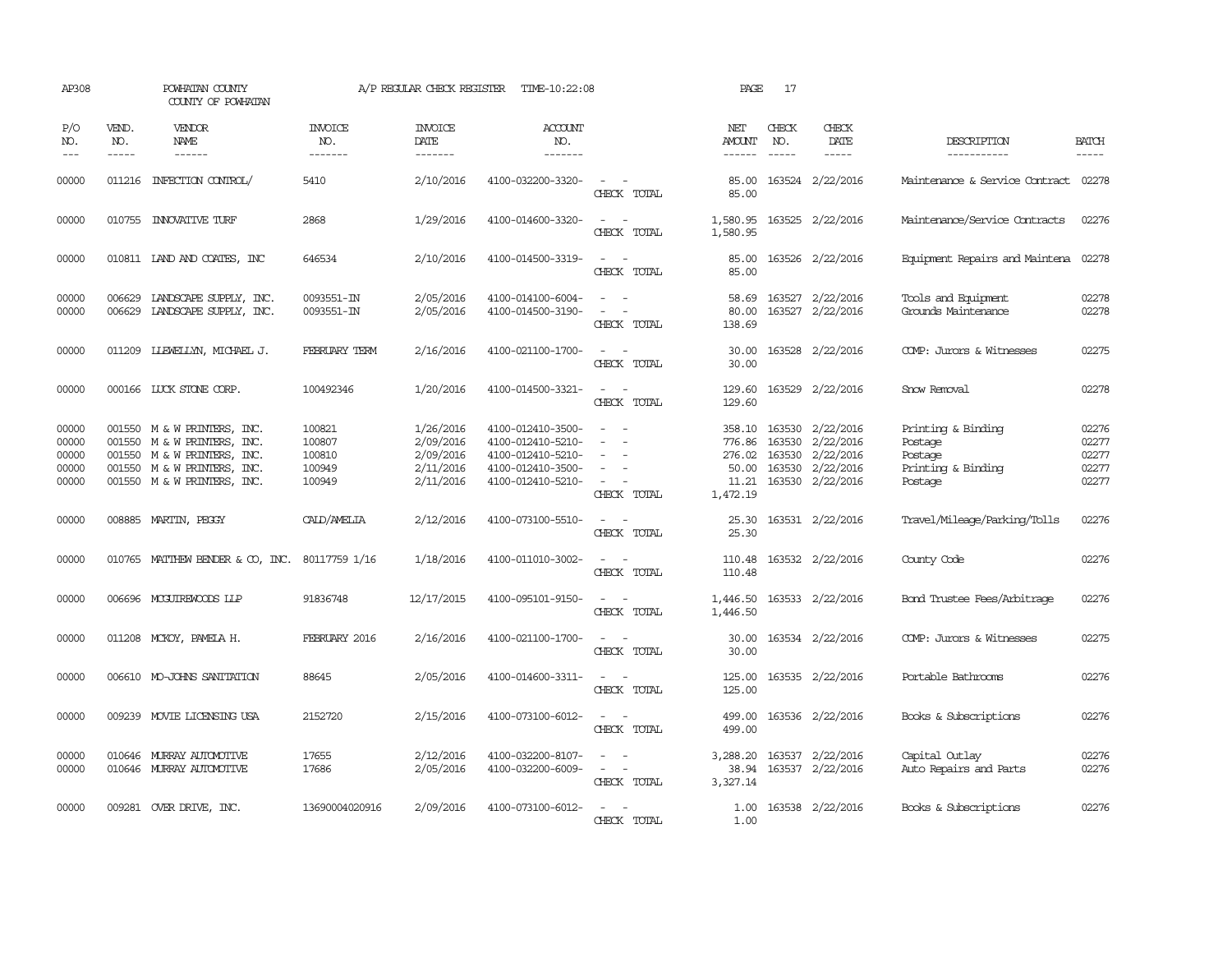| AP308                   |                             | POWHATAN COUNTY<br>COUNTY OF POWHATAN                                         |                                  | A/P REGULAR CHECK REGISTER          | TIME-10:22:08                                               |                                         | PAGE                                  | 18                               |                                                   |                                                              |                         |
|-------------------------|-----------------------------|-------------------------------------------------------------------------------|----------------------------------|-------------------------------------|-------------------------------------------------------------|-----------------------------------------|---------------------------------------|----------------------------------|---------------------------------------------------|--------------------------------------------------------------|-------------------------|
| P/O<br>NO.<br>$---$     | VEND.<br>NO.<br>$- - - - -$ | VENDOR<br><b>NAME</b><br>$- - - - - -$                                        | <b>INVOICE</b><br>NO.<br>------- | <b>INVOICE</b><br>DATE<br>-------   | <b>ACCOUNT</b><br>NO.<br>-------                            |                                         | NET<br><b>AMOUNT</b><br>$- - - - - -$ | CHECK<br>NO.<br>$- - - - -$      | CHECK<br>DATE<br>-----                            | DESCRIPTION<br>-----------                                   | <b>BATCH</b><br>-----   |
| 00000                   | 009588                      | PHARMACEUTICAL DIMENSIONS                                                     | 16010405-MISX                    | 1/25/2016                           | 4100-035100-6022-                                           | CHECK TOTAL                             | 60.00<br>60.00                        |                                  | 163539 2/22/2016                                  | Dog Food/Supplies                                            | 02277                   |
| 00000                   |                             | 000375 PIEDMONT REGIONAL JAIL                                                 | 2692                             | 2/01/2016                           | 4100-033400-3841-                                           | $\equiv$<br>CHECK TOTAL                 | 33, 152.00<br>33, 152.00              |                                  | 163540 2/22/2016                                  | Detention of Adults                                          | 02276                   |
| 00000                   |                             | 007962 PITNEY BOWES GLOBAL                                                    | 6892772-FB16                     | 2/13/2016                           | 4100-021600-5210-                                           | $\equiv$<br>CHECK TOTAL                 | 150.00<br>150.00                      |                                  | 163541 2/22/2016                                  | Postage                                                      | 02276                   |
| 00000<br>00000          | 001250<br>001250            | POWHATAN AUTO & TRACTOR<br>POWHATAN AUTO & TRACTOR                            | 383195<br>384881                 | 1/20/2016<br>2/02/2016              | 4100-014300-6007-<br>4100-014500-3319-                      | $\sim$<br>$\sim$                        | 28.94<br>3.29                         |                                  | 163542 2/22/2016<br>163542 2/22/2016              | Transfer Station Supplies<br>Equipment Repairs and Maintena  | 02276<br>02276          |
| 00000<br>00000<br>00000 | 001250<br>001250<br>001250  | POWHATAN AUTO & TRACTOR<br>POWHATAN AUTO & TRACTOR<br>POWHATAN AUTO & TRACTOR | 381023<br>381023<br>381083       | 1/04/2016<br>1/04/2016<br>1/05/2016 | 4100-014500-6009-<br>4100-014500-6008-<br>4100-014500-6008- | $\equiv$                                | 17.98<br>18.45<br>28.09               | 163542                           | 2/22/2016<br>163542 2/22/2016<br>163542 2/22/2016 | Auto Parts & Repairs<br>Gas/Grease/Oil<br>Gas/Grease/Oil     | 02278<br>02278<br>02278 |
| 00000<br>00000          | 001250<br>001250            | POWHATAN AUTO & TRACTOR<br>POWHATAN AUTO & TRACTOR                            | 381171<br>381279                 | 1/05/2016<br>1/06/2016              | 4100-014500-6009-<br>4100-014500-6009-                      |                                         | 14.99<br>108.30                       | 163542                           | 163542 2/22/2016<br>2/22/2016                     | Auto Parts & Repairs<br>Auto Parts & Repairs                 | 02278<br>02278          |
| 00000<br>00000<br>00000 | 001250<br>001250<br>001250  | POWHATAN AUTO & TRACTOR<br>POWHATAN AUTO & TRACTOR<br>POWHATAN AUTO & TRACTOR | 382189<br>382217<br>382881       | 1/13/2016<br>1/13/2016<br>1/19/2016 | 4100-014500-6009-<br>4100-014500-6009-<br>4100-014500-3321- | $\equiv$                                | 140.55<br>47.96                       | 163542<br>18.00-163542<br>163542 | 2/22/2016<br>2/22/2016<br>2/22/2016               | Auto Parts & Repairs<br>Auto Parts & Repairs<br>Snow Removal | 02278<br>02278<br>02278 |
| 00000                   | 001250                      | POWHATAN AUTO & TRACTOR                                                       | 383220                           | 1/20/2016                           | 4100-014500-6009-                                           | CHECK TOTAL                             | 5.99<br>396.54                        |                                  | 163542 2/22/2016                                  | Auto Parts & Repairs                                         | 02278                   |
| 00000<br>00000          | 006914                      | POWHATAN AUTO REPAIR<br>006914 POWHATAN AUTO REPAIR                           | 776<br>778                       | 2/08/2016<br>2/16/2016              | 4100-081100-6008-<br>4100-031200-6008-                      | $\overline{\phantom{a}}$                | 25.70<br>43.95                        |                                  | 163543 2/22/2016<br>163543 2/22/2016              | Gas/Grease/Oil<br>Gas/Grease/0il                             | 02276<br>02277          |
|                         |                             |                                                                               |                                  |                                     |                                                             | CHECK TOTAL                             | 69.65                                 |                                  |                                                   |                                                              |                         |
| 00000                   | 008294                      | POWHATAN COUNTY PUBLIC                                                        | PAPER 2-10-16                    | 2/10/2016                           | 4100-034100-6001-                                           |                                         | 12.94                                 | 163544                           | 2/22/2016                                         | Office Supplies                                              | 02281                   |
| 00000                   | 008294                      | POWHATAN COUNTY PUBLIC                                                        | PAPER 2-10-16                    | 2/10/2016                           | 4100-012310-6001-                                           | $\equiv$<br>$\sim$                      | 5.26                                  | 163544                           | 2/22/2016                                         | Office Supplies                                              | 02281                   |
| 00000                   | 008294                      | POWHATAN COUNTY PUBLIC                                                        | PAPER 2-10-16                    | 2/10/2016                           | 4100-012100-6001-                                           |                                         | 16.88                                 | 163544                           | 2/22/2016                                         | Office Supplies                                              | 02281<br>02281          |
| 00000<br>00000          | 008294<br>008294            | POWHATAN COUNTY PUBLIC<br>POWHATAN COUNTY PUBLIC                              | PAPER 2-10-16<br>PAPER 2-10-16   | 2/10/2016                           | 4100-012210-6001-<br>4100-014100-6001-                      | $\sim$                                  | .02<br>.03                            | 163544<br>163544                 | 2/22/2016                                         | Office Supplies                                              | 02281                   |
| 00000                   |                             | 008294 POWHATAN COUNTY PUBLIC                                                 | PAPER 2-10-16                    | 2/10/2016<br>2/10/2016              | 4100-012200-6001-                                           | $\overline{\phantom{a}}$                | 23.34                                 | 163544                           | 2/22/2016<br>2/22/2016                            | Office Supplies<br>Office Supplies                           | 02281                   |
| 00000                   | 008294                      | POWHATAN COUNTY PUBLIC                                                        | PAPER 2-10-16                    | 2/10/2016                           | 4100-032200-6001-                                           |                                         | 39.43                                 | 163544                           | 2/22/2016                                         | Stationery/Office Supplies                                   | 02281                   |
| 00000                   | 008294                      | POWHATAN COUNTY PUBLIC                                                        | PAPER 2-10-16                    | 2/10/2016                           | 4100-053120-3320-                                           |                                         | 4.58                                  | 163544                           | 2/22/2016                                         | Maint/Service Contract/Copying                               | 02281                   |
| 00000                   | 008294                      | POWHATAN COUNTY PUBLIC                                                        | PAPER 2-10-16                    | 2/10/2016                           | 4100-081100-6001-                                           | $\overline{\phantom{a}}$                | 7.47                                  | 163544                           | 2/22/2016                                         | Office Supplies                                              | 02281                   |
| 00000                   | 008294                      | POWHATAN COUNTY PUBLIC                                                        | PAPER 2-10-16                    | 2/10/2016                           | 4100-012320-6014-                                           |                                         | 4.92                                  | 163544                           | 2/22/2016                                         | Other Operating Supplies                                     | 02281                   |
| 00000                   | 008294                      | POWHATAN COUNTY PUBLIC                                                        | PAPER 2-10-16                    | 2/10/2016                           | 4100-012410-6001-                                           |                                         | .82                                   |                                  | 163544 2/22/2016                                  | Office Supplies                                              | 02281                   |
| 00000                   |                             | 008294 POWHATAN COUNTY PUBLIC                                                 | PAPER 2-10-16                    | 2/10/2016                           | 4100-012100-6001-                                           | $\sim$<br>$\sim$                        | 23.14                                 | 163544                           | 2/22/2016                                         | Office Supplies                                              | 02281                   |
| 00000                   | 008294                      | POWHATAN COUNTY PUBLIC                                                        | PAPER 2-10-16                    | 2/10/2016                           | 4100-083500-6001-                                           |                                         | 23.14                                 | 163544                           | 2/22/2016                                         | Office Supplies                                              | 02281                   |
| 00000                   | 008294                      | POWHATAN COUNTY PUBLIC                                                        | PAPER 2-10-16                    | 2/10/2016                           | 4100-014100-6001-                                           |                                         |                                       | 23.14 163544                     | 2/22/2016                                         | Office Supplies                                              | 02281                   |
| 00000                   | 008294                      | POWHATAN COUNTY PUBLIC                                                        | PAPER 2-10-16                    | 2/10/2016                           | 4100-073100-6001-                                           | $\equiv$                                | 69.42                                 | 163544                           | 2/22/2016                                         | Office Supplies                                              | 02281                   |
| 00000                   |                             | 008294 POWHATAN COUNTY PUBLIC                                                 | PAPER 2-10-16                    | 2/10/2016                           | 4100-031200-6001-                                           | $\overline{\phantom{a}}$<br>CHECK TOTAL | 92.56<br>347.09                       | 163544                           | 2/22/2016                                         | Office Supplies                                              | 02281                   |
| 00000                   |                             | 006474 PROGRESSIVE AUTO WORKS                                                 | 30239                            | 2/15/2016                           | 4100-031200-6009-                                           |                                         |                                       |                                  | 147.41 163545 2/22/2016                           | Auto Parts/Repairs                                           | 02277                   |
|                         |                             |                                                                               |                                  |                                     |                                                             | CHECK TOTAL                             | 147.41                                |                                  |                                                   |                                                              |                         |
| 00000                   | 000780                      | <b>QUILL CORPORATION</b>                                                      | 2345467                          | 1/14/2016                           | 4100-012410-6001-                                           |                                         | 49.90                                 | 163546                           | 2/22/2016                                         | Office Supplies                                              | 02276                   |
| 00000                   | 000780                      | <b>QUILL CORPORATION</b>                                                      | 2348066                          | 1/14/2016                           | 4100-012410-6001-                                           | $\overline{\phantom{a}}$                | 53.40                                 | 163546                           | 2/22/2016                                         | Office Supplies                                              | 02276                   |
| 00000                   | 000780                      | <b>CUILL CORPORATION</b>                                                      | 2364147                          | 1/14/2016                           | 4100-012410-6001-                                           | $\overline{\phantom{a}}$                | 54.37                                 |                                  | 163546 2/22/2016                                  | Office Supplies                                              | 02276                   |
| 00000                   | 000780                      | <b>CUILL CORPORATION</b>                                                      | 296277                           | 1/12/2016                           | 4100-012410-6001-                                           | $\sim$                                  |                                       |                                  | 15.29-163546 2/22/2016                            | Office Supplies                                              | 02276                   |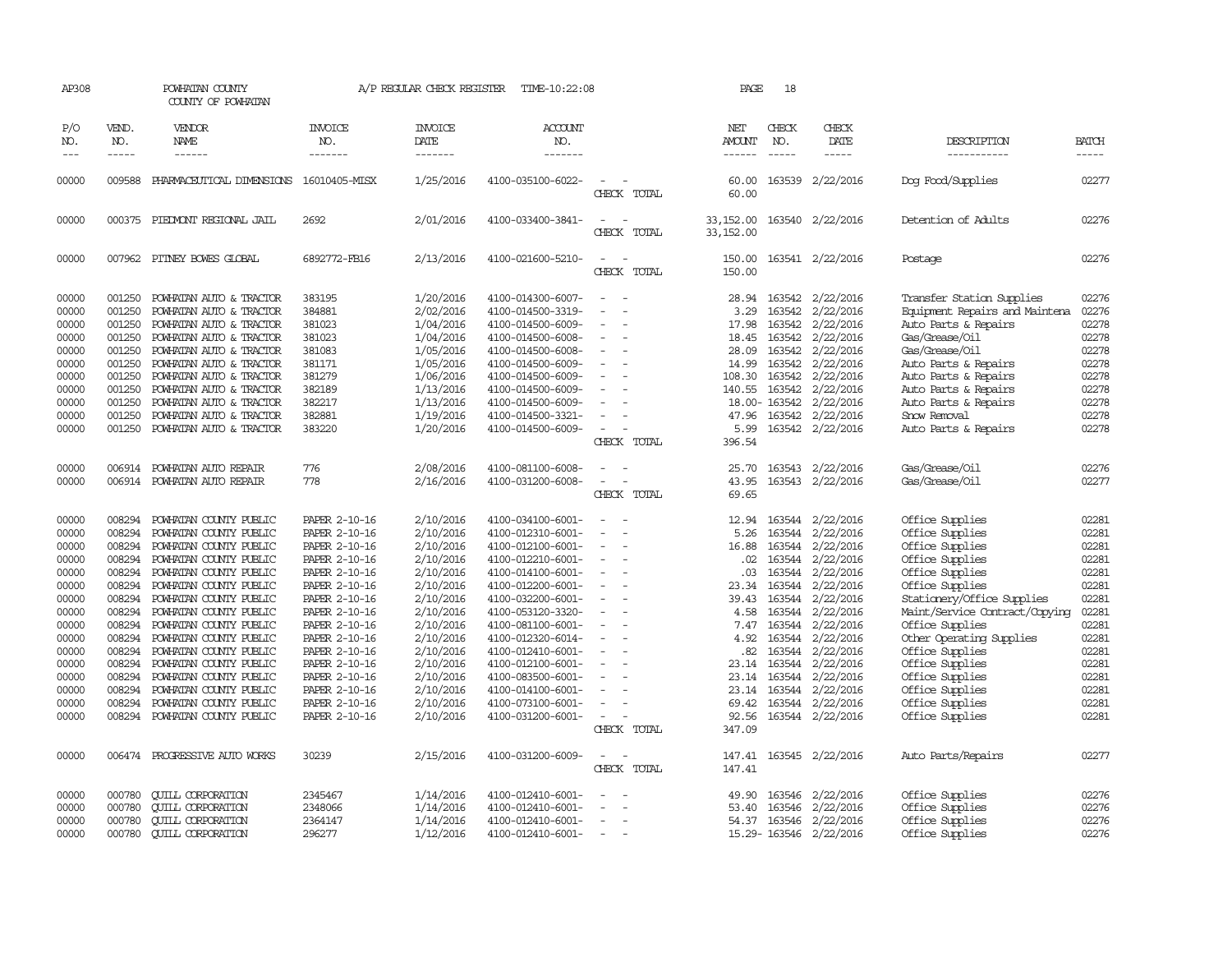| AP308                                                                |                                                          | POWHATAN COUNTY<br>COUNTY OF POWHATAN                                                                                                                                                                      |                                                                                                                | A/P REGULAR CHECK REGISTER                                                                           | TIME-10:22:08                                                                                                                                                        |                                                                                                                             | PAGE                                                                             | 19                                                       |                                                                                                      |                                                                                                                                                                 |                                                                      |
|----------------------------------------------------------------------|----------------------------------------------------------|------------------------------------------------------------------------------------------------------------------------------------------------------------------------------------------------------------|----------------------------------------------------------------------------------------------------------------|------------------------------------------------------------------------------------------------------|----------------------------------------------------------------------------------------------------------------------------------------------------------------------|-----------------------------------------------------------------------------------------------------------------------------|----------------------------------------------------------------------------------|----------------------------------------------------------|------------------------------------------------------------------------------------------------------|-----------------------------------------------------------------------------------------------------------------------------------------------------------------|----------------------------------------------------------------------|
| P/O<br>NO.<br>$---$                                                  | VEND.<br>NO.<br>$- - - - -$                              | VENDOR<br><b>NAME</b><br>$- - - - - -$                                                                                                                                                                     | <b>INVOICE</b><br>NO.<br>-------                                                                               | <b>INVOICE</b><br>DATE<br>-------                                                                    | <b>ACCOUNT</b><br>NO.<br>-------                                                                                                                                     |                                                                                                                             | NET<br><b>AMOUNT</b><br>$- - - - - -$                                            | CHECK<br>NO.<br>$- - - - -$                              | CHECK<br>DATE<br>-----                                                                               | DESCRIPTION<br>-----------                                                                                                                                      | <b>BATCH</b><br>$- - - - -$                                          |
| 00000                                                                |                                                          | 000780 CUILL CORPORATION                                                                                                                                                                                   | 3042877                                                                                                        | 2/04/2016                                                                                            | 4100-012310-6001-                                                                                                                                                    | $\sim$ $\sim$<br>CHECK TOTAL                                                                                                | 27.38<br>169.76                                                                  |                                                          | 163546 2/22/2016                                                                                     | Office Supplies                                                                                                                                                 | 02276                                                                |
| 00000<br>00000                                                       |                                                          | 000620 R. C. GOODWYN & SONS, INC<br>000620 R. C. GOODWYN & SONS, INC                                                                                                                                       | 703720<br>704828                                                                                               | 1/27/2016<br>2/05/2016                                                                               | 4100-014100-3310-<br>4100-032200-3310-                                                                                                                               | $\sim$<br>$\equiv$<br>$\sim$<br>CHECK TOTAL                                                                                 | 13.25<br>34.67<br>47.92                                                          |                                                          | 163547 2/22/2016<br>163547 2/22/2016                                                                 | Repairs & Maintenance<br>Equipment Repair                                                                                                                       | 02276<br>02276                                                       |
| 00000                                                                |                                                          | 006466 RADIO COMMUNICATION OF VA 400011103-1                                                                                                                                                               |                                                                                                                | 2/08/2016                                                                                            | 4100-031200-3310-                                                                                                                                                    | CHECK TOTAL                                                                                                                 | 367.17<br>367.17                                                                 |                                                          | 163548 2/22/2016                                                                                     | Repairs & Maintenance                                                                                                                                           | 02277                                                                |
| 00000                                                                |                                                          | 006945 RECORDED BOOKS, LLC                                                                                                                                                                                 | 75283286                                                                                                       | 2/05/2016                                                                                            | 4100-073100-6012-                                                                                                                                                    | CHECK TOTAL                                                                                                                 | 99.00<br>99.00                                                                   |                                                          | 163549 2/22/2016                                                                                     | Books & Subscriptions                                                                                                                                           | 02276                                                                |
| 00000                                                                |                                                          | 006717 REYNOLDS, MATTHEW SHAUN                                                                                                                                                                             | DEQ WETLANDS                                                                                                   | 2/05/2015                                                                                            | 4100-081100-5510-                                                                                                                                                    | CHECK TOTAL                                                                                                                 | 41.98<br>41.98                                                                   |                                                          | 163550 2/22/2016                                                                                     | Travel/Mileage/Parking/Tolls                                                                                                                                    | 02276                                                                |
| 00000                                                                |                                                          | 007942 RICHMOND SUBURBAN                                                                                                                                                                                   | I00001896090701                                                                                                | 7/15/2015                                                                                            | 4100-081100-3600-                                                                                                                                                    | CHECK TOTAL                                                                                                                 | 97.50<br>97.50                                                                   |                                                          | 163551 2/22/2016                                                                                     | Advertising                                                                                                                                                     | 02276                                                                |
| 00000                                                                |                                                          | 007400 SAFE AIR SYSTEMS, INC.                                                                                                                                                                              | 75210                                                                                                          | 2/09/2016                                                                                            | 4100-032200-6010-                                                                                                                                                    | CHECK TOTAL                                                                                                                 | 553.14<br>553.14                                                                 |                                                          | 163552 2/22/2016                                                                                     | Breathing Apparatus                                                                                                                                             | 02276                                                                |
| 00000                                                                |                                                          | 010435 SCITEST LABORATORIES, INC 18 FY16                                                                                                                                                                   |                                                                                                                | 2/11/2016                                                                                            | 4100-012220-3141-                                                                                                                                                    | - 11<br>$\sim$ $\sim$<br>CHECK TOTAL                                                                                        | 105.00<br>105.00                                                                 |                                                          | 163553 2/22/2016                                                                                     | Druq Testinq                                                                                                                                                    | 02276                                                                |
| 00000                                                                |                                                          | 009701 SHI INTERNATIONAL CORP.                                                                                                                                                                             | B04493256                                                                                                      | 1/25/2016                                                                                            | 4100-012510-6003-                                                                                                                                                    | $\equiv$<br>$\sim$<br>CHECK TOTAL                                                                                           | 376.78<br>376.78                                                                 |                                                          | 163554 2/22/2016                                                                                     | Computer Software                                                                                                                                               | 02276                                                                |
| 00000                                                                |                                                          | 011211 SHOCK, BRANDON C.                                                                                                                                                                                   | FEBRUARY TERM                                                                                                  | 2/16/2016                                                                                            | 4100-021100-1700-                                                                                                                                                    | $\sim$<br>CHECK TOTAL                                                                                                       | 30.00<br>30.00                                                                   |                                                          | 163555 2/22/2016                                                                                     | COMP: Jurors & Witnesses                                                                                                                                        | 02275                                                                |
| 00000                                                                |                                                          | 001320 SOUTHERN POLICE                                                                                                                                                                                     | 183784                                                                                                         | 2/09/2016                                                                                            | 4100-031200-6011-                                                                                                                                                    | $\sim$<br>$\overline{\phantom{a}}$<br>CHECK TOTAL                                                                           | 73.93<br>73.93                                                                   |                                                          | 163556 2/22/2016                                                                                     | Uniforms                                                                                                                                                        | 02277                                                                |
| 00000<br>00000                                                       | 006594<br>006594                                         | SOUTHSIDE ELECTRIC COOP<br>SOUTHSIDE ELECTRIC COOP                                                                                                                                                         | 63504005 2/16<br>81643001 12/15                                                                                | 2/08/2016<br>12/23/2015                                                                              | 4100-031210-5110-<br>4100-053910-5642-                                                                                                                               | CHECK TOTAL                                                                                                                 | 106.66<br>241.02<br>347.68                                                       | 163557<br>163557                                         | 2/22/2016<br>2/22/2016                                                                               | Electricity - Comunications H<br>PCCAA Services - TANF                                                                                                          | 02276<br>02276                                                       |
| 00000<br>00000                                                       | 006565                                                   | SPRINT<br>006565 SPRINT                                                                                                                                                                                    | 93013161000500<br>93013161000503                                                                               | 1/31/2016<br>1/31/2016                                                                               | 4100-012510-5240-<br>4100-012510-5240-                                                                                                                               | $\frac{1}{2} \left( \frac{1}{2} \right) \left( \frac{1}{2} \right) = \frac{1}{2} \left( \frac{1}{2} \right)$<br>CHECK TOTAL | 17.42<br>6.44<br>23.86                                                           |                                                          | 163558 2/22/2016<br>163558 2/22/2016                                                                 | Long Distance<br>Long Distance                                                                                                                                  | 02276<br>02276                                                       |
| 00000<br>00000<br>00000<br>00000<br>00000<br>00000<br>00000<br>00000 | 008578<br>008578<br>008578<br>008578<br>008578<br>008578 | 008578 STAPLES BUSINESS AD-<br>STAPLES BUSINESS AD-<br>008578 STAPLES BUSINESS AD-<br>STAPLES BUSINESS AD-<br>STAPLES BUSINESS AD-<br>STAPLES BUSINESS AD-<br>STAPLES BUSINESS AD-<br>STAPLES BUSINESS AD- | 3289267600A<br>3289546995A<br>3290972058<br>3290972058<br>3291058056<br>3291383425<br>3292296986<br>3292146740 | 1/09/2016<br>1/12/2016<br>1/28/2016<br>1/28/2016<br>1/29/2016<br>1/30/2016<br>2/05/2016<br>2/03/2016 | 4100-014300-6013-<br>4100-081100-6001-<br>4100-012200-6001-<br>4100-081100-6001-<br>4100-014400-6001-<br>4100-083500-6001-<br>4100-021600-6001-<br>4100-031200-6001- | $\equiv$                                                                                                                    | 110.26 163559<br>61.07<br>15.75 163559<br>.49<br>53.53<br>6.99<br>22.00<br>15.52 | 163559<br>163559<br>163559<br>163559<br>163559<br>163559 | 2/22/2016<br>2/22/2016<br>2/22/2016<br>2/22/2016<br>2/22/2016<br>2/22/2016<br>2/22/2016<br>2/22/2016 | Office Supplies<br>Office Supplies<br>Office Supplies<br>Office Supplies<br>Stationery/Office Supplies<br>Office Supplies<br>Office Supplies<br>Office Supplies | 02276<br>02276<br>02276<br>02276<br>02276<br>02276<br>02276<br>02277 |
| 00000                                                                |                                                          | 008578 STAPLES BUSINESS AD-                                                                                                                                                                                | 3292296988                                                                                                     | 2/05/2016                                                                                            | 4100-031200-6001-                                                                                                                                                    | CHECK TOTAL                                                                                                                 | 50.38<br>335.99                                                                  |                                                          | 163559 2/22/2016                                                                                     | Office Supplies                                                                                                                                                 | 02277                                                                |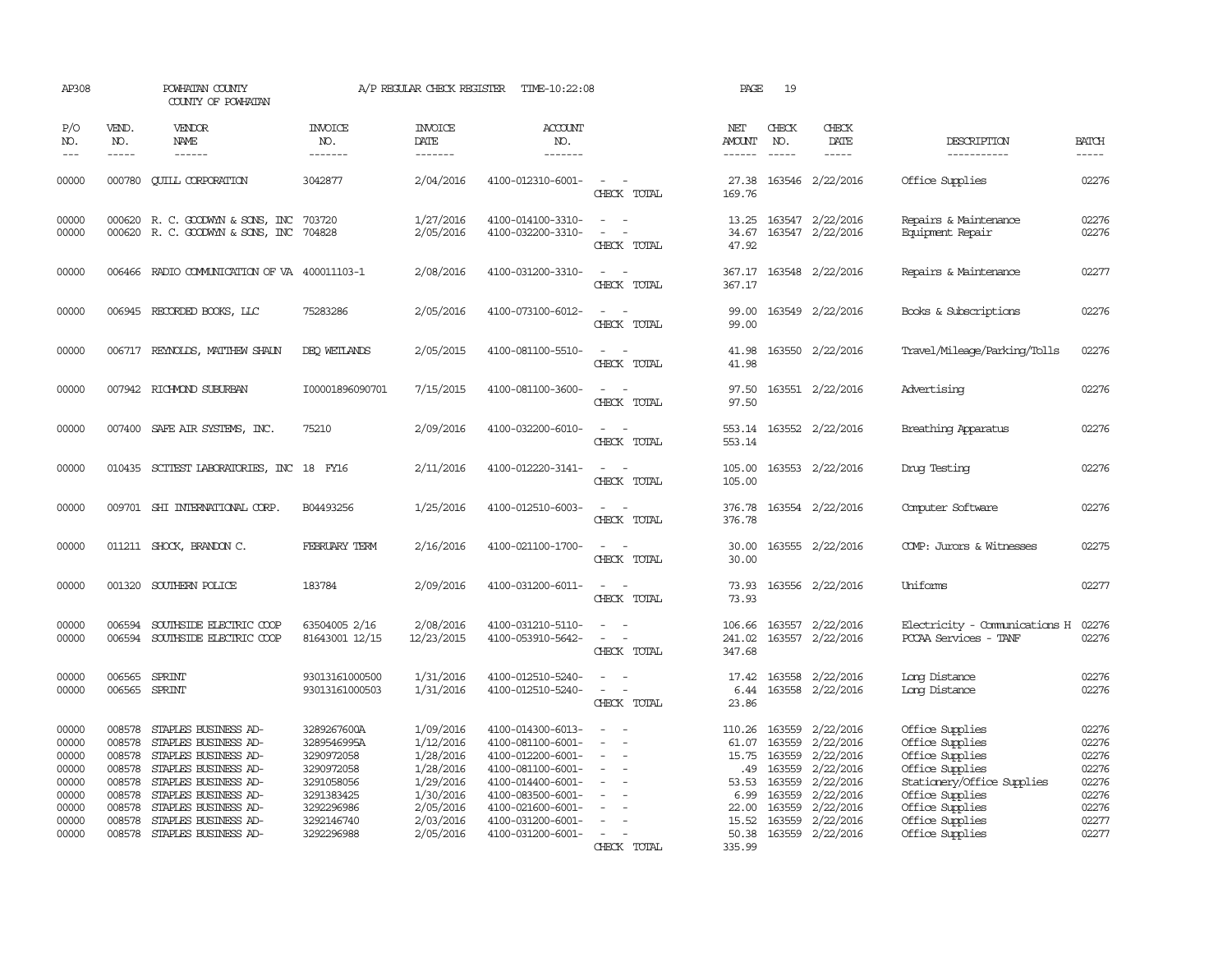| AP308               |                             | POWHATAN COUNTY<br>COUNTY OF POWHATAN          |                                  | A/P REGULAR CHECK REGISTER        | TIME-10:22:08                          |                                 | PAGE                                  | 20                            |                        |                                                                  |                             |
|---------------------|-----------------------------|------------------------------------------------|----------------------------------|-----------------------------------|----------------------------------------|---------------------------------|---------------------------------------|-------------------------------|------------------------|------------------------------------------------------------------|-----------------------------|
| P/O<br>NO.<br>$---$ | VEND.<br>NO.<br>$- - - - -$ | VENDOR<br>NAME<br>$- - - - - -$                | <b>INVOICE</b><br>NO.<br>------- | <b>INVOICE</b><br>DATE<br>------- | <b>ACCOUNT</b><br>NO.<br>-------       |                                 | NET<br><b>AMOUNT</b><br>$- - - - - -$ | CHECK<br>NO.<br>$\frac{1}{2}$ | CHECK<br>DATE<br>----- | DESCRIPTION<br>-----------                                       | <b>BATCH</b><br>$- - - - -$ |
| 00000               | 000280                      | SYDNOR HYDRO, INC.                             | 71173209 2/16                    | 2/09/2016                         | 4100-035100-5140-                      |                                 | 234.68                                | 163560                        | 2/22/2016              | Sewer                                                            | 02277                       |
|                     |                             |                                                |                                  |                                   |                                        | CHECK TOTAL                     | 234.68                                |                               |                        |                                                                  |                             |
| 00000               |                             | 007450 THOMSON REUTERS -                       | 833413281                        | 2/01/2016                         | 4100-031200-3320-                      | $\equiv$<br>CHECK TOTAL         | 234.53<br>234.53                      |                               | 163561 2/22/2016       | Maintenance & Service Contract                                   | 02277                       |
| 00000               |                             | 000845 TOWN POLICE SUPPLY OF                   | 7740                             | 2/10/2016                         | 4100-031200-6011-                      | $\equiv$<br>- 11<br>CHECK TOTAL | 5.49<br>5.49                          |                               | 163562 2/22/2016       | Uniforms                                                         | 02277                       |
| 00000               | 011006                      | TRACTOR SUPPLY CREDIT                          | 100277492                        | 1/13/2016                         | 4100-031200-6022-                      |                                 | 79.97                                 |                               | 163563 2/22/2016       | Dog Food & Supplies K9                                           | 02277                       |
| 00000               | 011006                      | TRACTOR SUPPLY CREDIT                          | 100279880                        | 1/26/2016                         | 4100-031200-6022-                      | CHECK TOTAL                     | 54.25<br>134.22                       |                               | 163563 2/22/2016       | Dog Food & Supplies K9                                           | 02277                       |
| 00000               | 008126                      | VERIZON                                        | 9760010147                       | 2/06/2016                         | 100-000100-0005-                       |                                 | 40.03                                 | 163564                        | 2/22/2016              | Due from other governmental un                                   | 02281                       |
| 00000               | 008126                      | VERIZON                                        | 9760010147                       | 2/06/2016                         | 4100-012510-5260-                      |                                 | 40.01                                 | 163564                        | 2/22/2016              | Internet Usage                                                   | 02281                       |
| 00000               |                             | 008126 VERIZON                                 | 9760010147                       | 2/06/2016                         | 4100-035500-5260-                      | CHECK TOTAL                     | 40.01<br>120.05                       |                               | 163564 2/22/2016       | <b>Internet</b>                                                  | 02281                       |
| 00000               | 011187                      | <b>VERIZON BUSINESS</b>                        | 62400833                         | 12/10/2015                        | 4100-012510-5240-                      |                                 | 17.47                                 | 163565                        | 2/22/2016              | Long Distance                                                    | 02276                       |
| 00000               | 011187                      | VERIZON BUSINESS                               | 63332647                         | 1/10/2016                         | 4100-012510-5240-                      |                                 | 31.45                                 | 163565                        | 2/22/2016              | Long Distance                                                    | 02276                       |
| 00000               | 011187                      | <b>VERIZON BUSINESS</b>                        | 64262658                         | 2/10/2016                         | 4100-012510-5240-                      | $\equiv$<br>CHECK TOTAL         | 31.02<br>79.94                        |                               | 163565 2/22/2016       | Long Distance                                                    | 02276                       |
| 00000               | 008710                      | VIRGINIA BUSINESS SYSTEMS                      | 18053161                         | 12/24/2015                        | 4100-021600-8002-                      |                                 | 350.58                                | 163566                        | 2/22/2016              | Copier Lease                                                     | 02276                       |
| 00000               | 008710                      | VIRGINIA BUSINESS SYSTEMS                      | PAYOFF                           | 2/12/2016                         | 100-000100-0010-                       | CHECK TOTAL                     | 15,514.42<br>15,865.00                |                               | 163566 2/22/2016       | Due from other funds                                             | 02281                       |
| 00000               | 006984                      | VIRGINIA CORRECTIONAL                          | 9485664                          | 2/05/2016                         | 4100-031210-3310-                      |                                 | 2,496.30                              |                               | 163567 2/22/2016       | Repairs and Maintenance                                          | 02276                       |
|                     |                             |                                                |                                  |                                   |                                        | CHECK TOTAL                     | 2,496.30                              |                               |                        |                                                                  |                             |
| 00000               | 001680                      | WASTE MANAGEMENT OF                            | 3092129-2424-0                   | 2/01/2016                         | 4100-014300-3175-                      | CHECK TOTAL                     | 278.02<br>278.02                      |                               | 163568 2/22/2016       | Waste Disposal                                                   | 02278                       |
| 00000               | 011181                      | WELLS FARGO FINANCIAL                          | 5002800027                       | 1/24/2016                         | 4100-012100-3320-                      |                                 | 198.82                                | 163569                        | 2/22/2016              | Maintenance & Service Contract                                   | 02281                       |
| 00000               | 011181                      | WELLS FARGO FINANCIAL                          | 5002800027                       | 1/24/2016                         | 4100-012200-3320-                      |                                 | 180.23                                | 163569                        | 2/22/2016              | Maintenance & Service Contract                                   | 02281                       |
| 00000               | 011181                      | WELLS FARGO FINANCIAL                          | 5002800027                       | 1/24/2016<br>1/24/2016            | 4100-012310-3320-                      |                                 | 71.01                                 | 163569                        | 2/22/2016<br>2/22/2016 | Maintenance & Service Contract                                   | 02281<br>02281              |
| 00000<br>00000      | 011181<br>011181            | WELLS FARGO FINANCIAL<br>WELLS FARGO FINANCIAL | 5002800027<br>5002800027         | 1/24/2016                         | 4100-012320-3500-<br>4100-012410-3320- |                                 | 35.76<br>9.35                         | 163569<br>163569              | 2/22/2016              | Printing & Binding<br>Maintenance & Service Contract             | 02281                       |
| 00000               | 011181                      | WEILS FARGO FINANCIAL                          | 5002800027                       | 1/24/2016                         | 4100-012510-3320-                      |                                 | .10                                   | 163569                        | 2/22/2016              | Maintenance & Service Contract                                   | 02281                       |
| 00000               | 011181                      | WELLS FARGO FINANCIAL                          | 5002800027                       | 1/24/2016                         | 4100-012510-3320-                      |                                 | 12.80                                 | 163569                        | 2/22/2016              | Maintenance & Service Contract                                   | 02281                       |
| 00000               | 011181                      | WELLS FARGO FINANCIAL                          | 5002800027                       | 1/24/2016                         | 4100-013200-3320-                      |                                 | 244.49                                | 163569                        | 2/22/2016              | Maintenance & Service Contract                                   | 02281                       |
| 00000               | 011181                      | WELLS FARGO FINANCIAL                          | 5002800027                       | 1/24/2016                         | 4100-021600-8002-                      |                                 | 318.77                                | 163569                        | 2/22/2016              | Copier Lease                                                     | 02281                       |
| 00000               | 011181                      | WELLS FARGO FINANCIAL                          | 5002800027                       | 1/24/2016                         | 4100-021600-8002-                      |                                 | 179.71                                | 163569                        | 2/22/2016              | Copier Lease                                                     | 02281                       |
| 00000               | 011181                      | WELLS FARGO FINANCIAL                          | 5002800027                       | 1/24/2016                         | 4100-022100-3320-                      |                                 | 299.75                                | 163569                        | 2/22/2016              | Maintenance & Service Contract                                   | 02281                       |
| 00000               | 011181                      | WELLS FARGO FINANCIAL                          | 5002800027                       | 1/24/2016                         | 4100-031200-3320-                      |                                 | 299.75                                | 163569                        | 2/22/2016              | Maintenance & Service Contract                                   | 02281                       |
| 00000               | 011181                      | WELLS FARGO FINANCIAL                          | 5002800027                       | 1/24/2016                         | 4100-031200-3320-                      |                                 | 400.18                                | 163569                        | 2/22/2016              | Maintenance & Service Contract                                   | 02281                       |
| 00000<br>00000      | 011181<br>011181            | WELLS FARGO FINANCIAL<br>WELLS FARGO FINANCIAL | 5002800027<br>5002800027         | 1/24/2016<br>1/24/2016            | 4100-032200-3320-<br>4100-034100-3320- |                                 | 422.24<br>143.19                      | 163569<br>163569              | 2/22/2016<br>2/22/2016 | Maintenance & Service Contract<br>Maintenance & Service Contract | 02281<br>02281              |
| 00000               | 011181                      | WELLS FARGO FINANCIAL                          | 5002800027                       | 1/24/2016                         | 4100-035100-3321-                      |                                 | 158.30                                | 163569                        | 2/22/2016              | Maintenance/Service Contracts                                    | 02281                       |
| 00000               |                             | 011181 WELLS FARGO FINANCIAL                   | 5002800027                       | 1/24/2016                         | 4100-081100-3320-                      |                                 | 75.69                                 |                               | 163569 2/22/2016       | Maintenance & Service Contract                                   | 02281                       |
|                     |                             |                                                |                                  |                                   |                                        | CHECK TOTAL                     | 3,050.14                              |                               |                        |                                                                  |                             |
|                     |                             |                                                |                                  |                                   |                                        |                                 |                                       |                               |                        |                                                                  |                             |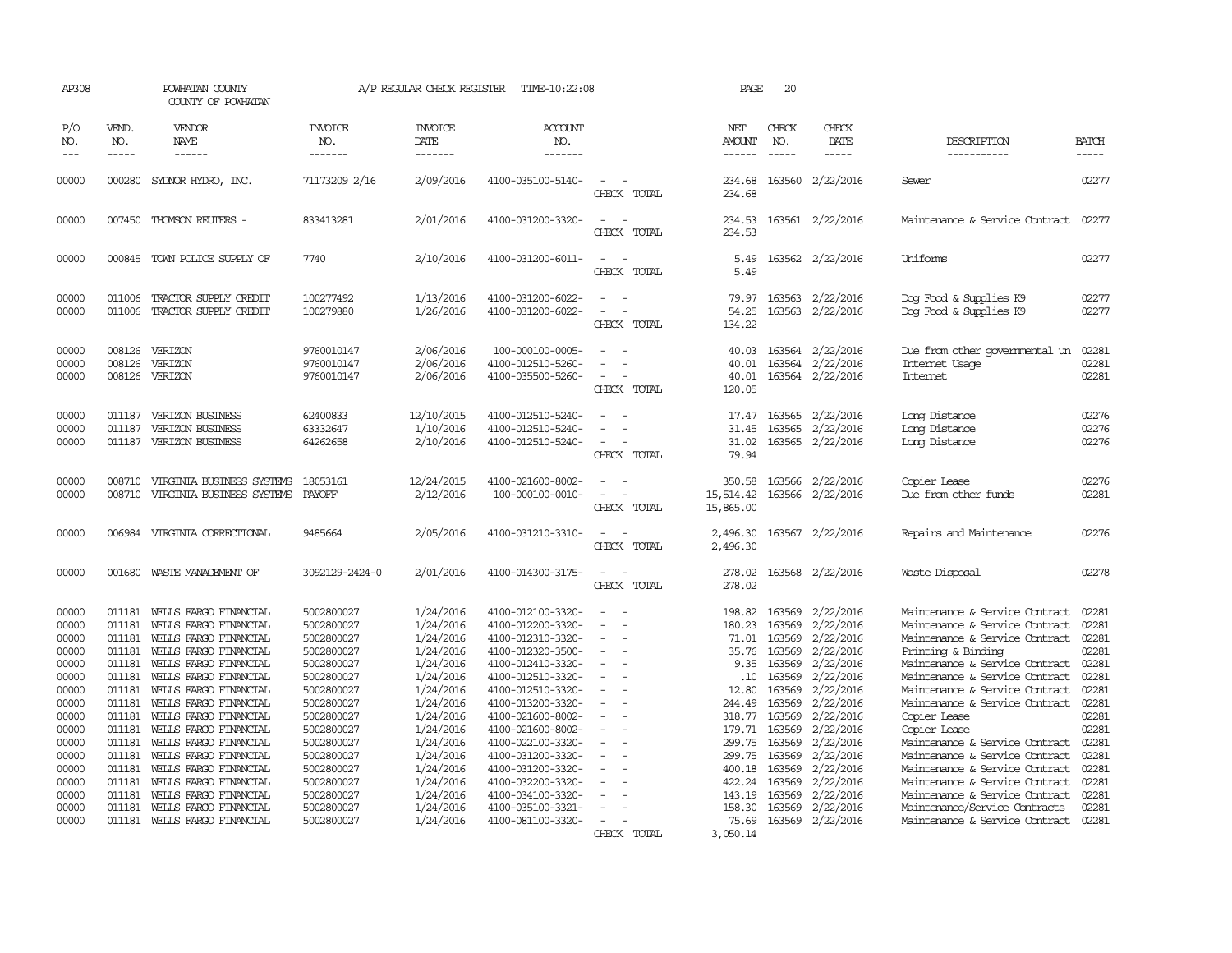| AP308                                                                         |                                                | POWHATAN COUNTY<br>COUNTY OF POWHATAN                                                                                                                                                                                                                                      |                                                                                                                                              | A/P REGULAR CHECK REGISTER                                                                                        | TIME-10:22:08                                                                                                                                                                             |                                                                                                           | PAGE                                                                 | 21                                                         |                                                                                                                                                      |                                                                                                                                        |                                                                               |
|-------------------------------------------------------------------------------|------------------------------------------------|----------------------------------------------------------------------------------------------------------------------------------------------------------------------------------------------------------------------------------------------------------------------------|----------------------------------------------------------------------------------------------------------------------------------------------|-------------------------------------------------------------------------------------------------------------------|-------------------------------------------------------------------------------------------------------------------------------------------------------------------------------------------|-----------------------------------------------------------------------------------------------------------|----------------------------------------------------------------------|------------------------------------------------------------|------------------------------------------------------------------------------------------------------------------------------------------------------|----------------------------------------------------------------------------------------------------------------------------------------|-------------------------------------------------------------------------------|
| P/O<br>NO.<br>$---$                                                           | VEND.<br>NO.<br>$- - - - -$                    | VENDOR<br>NAME<br>$- - - - - -$                                                                                                                                                                                                                                            | INVOICE<br>NO.<br>-------                                                                                                                    | <b>INVOICE</b><br>DATE<br>-------                                                                                 | ACCOUNT<br>NO.<br>$- - - - - - -$                                                                                                                                                         |                                                                                                           | NET<br>AMOUNT<br>------                                              | CHECK<br>NO.<br>$\frac{1}{2}$                              | CHECK<br>DATE<br>$- - - - -$                                                                                                                         | DESCRIPTION<br>-----------                                                                                                             | <b>BATCH</b><br>-----                                                         |
| 00000                                                                         |                                                | 001890 X-ZACT                                                                                                                                                                                                                                                              | 3179                                                                                                                                         | 2/02/2016                                                                                                         | 4100-012410-6001-                                                                                                                                                                         | CHECK TOTAL                                                                                               | 115.90<br>115.90                                                     |                                                            | 163570 2/22/2016                                                                                                                                     | Office Supplies                                                                                                                        | 02276                                                                         |
| 00000                                                                         |                                                | 010780 ALL GOOD AUTOMOTIVE LLC                                                                                                                                                                                                                                             | 1518                                                                                                                                         | 2/17/2016                                                                                                         | 4100-031200-6008-                                                                                                                                                                         | $\sim$<br>CHECK TOTAL                                                                                     | 39.50<br>39.50                                                       |                                                            | 163618 2/25/2016                                                                                                                                     | Gas/Grease/Oil                                                                                                                         | 02283                                                                         |
| 00000                                                                         |                                                | 006815 ANTHEM BLUE CROSS/SHIELD                                                                                                                                                                                                                                            | CTY 200 JAN '16                                                                                                                              | 2/15/2016                                                                                                         | 4100-033400-3845-                                                                                                                                                                         | $\sim$<br>CHECK TOTAL                                                                                     | 8,344.14                                                             |                                                            | 8,344.14 163619 2/25/2016                                                                                                                            | Detention of Adults - Health C 02283                                                                                                   |                                                                               |
| 00000<br>00000<br>00000<br>00000<br>00000<br>00000<br>00000<br>00000<br>00000 |                                                | 007436 AQUA VIRGINIA, INC.<br>007436 AQUA VIRGINIA, INC.<br>007436 AQUA VIRGINIA, INC.<br>007436 AQUA VIRGINIA, INC.<br>007436 AOUA VIRGINIA, INC.<br>007436 AQUA VIRGINIA, INC.<br>007436 AQUA VIRGINIA, INC.<br>007436 AQUA VIRGINIA, INC.<br>007436 AQUA VIRGINIA, INC. | 0574622 2/16<br>0575072 2/16<br>0620830 2/16<br>0620830 2/16<br>0621132 2/16<br>0621880 2/16<br>1100657 2/16<br>1401897 2/16<br>0621788 2/16 | 2/09/2016<br>2/09/2016<br>2/09/2016<br>2/09/2016<br>2/09/2016<br>2/09/2016<br>2/09/2016<br>2/09/2016<br>2/09/2016 | 4100-014100-5130-<br>4100-014100-5130-<br>4100-014100-5130-<br>4100-031200-5130-<br>4100-014600-5130-<br>4100-014600-5130-<br>4100-014100-5130-<br>4100-014600-5130-<br>4100-073100-5130- | $\sim$ $ \sim$<br>$\overline{\phantom{a}}$<br>$\sim$<br>$\sim$<br>$\sim$<br>$\sim$ 10 $\,$<br>CHECK TOTAL | 90.43<br>100.26<br>100.27 163620<br>17.62<br>114.34 163620<br>648.11 | 163620<br>163620<br>73.36 163620<br>163620<br>17.62 163620 | 80.79 163620 2/25/2016<br>2/25/2016<br>2/25/2016<br>2/25/2016<br>2/25/2016<br>2/25/2016<br>2/25/2016<br>2/25/2016<br>53.42 163620 2/25/2016          | Water<br>Water<br>Water<br>Water<br>Water - Field Irrigation<br>Water - Field Irrigation<br>Water<br>Water - Field Irrigation<br>Water | 02284<br>02284<br>02284<br>02284<br>02284<br>02284<br>02284<br>02284<br>02285 |
| 00000<br>00000                                                                |                                                | 007436 AQUA VIRGINIA, INC.<br>007436 AQUA VIRGINIA, INC.                                                                                                                                                                                                                   | 574341 2/16<br>621730 2/16                                                                                                                   | 2/09/2016<br>2/09/2016                                                                                            | 4100-022100-5130-<br>4100-014100-5130-                                                                                                                                                    | $\sim$ $ \sim$<br>CHECK TOTAL                                                                             | 199.37                                                               |                                                            | 44.47 163621 2/25/2016<br>154.90 163621 2/25/2016                                                                                                    | Water<br>Water                                                                                                                         | 02282<br>02284                                                                |
| 00000                                                                         |                                                | 000660 BAI MUNICIPAL SOFTWARE                                                                                                                                                                                                                                              | WATS201651-2                                                                                                                                 | 2/24/2016                                                                                                         | 4100-012510-3320-                                                                                                                                                                         | $\sim$ $ \sim$<br>CHECK TOTAL                                                                             | 9,560.00                                                             |                                                            | 9,560.00 163623 2/25/2016                                                                                                                            | Maintenance & Service Contract                                                                                                         | 02284                                                                         |
| 00000                                                                         |                                                | 007941 BAKER & TAYLOR                                                                                                                                                                                                                                                      | 5013996351                                                                                                                                   | 2/16/2016                                                                                                         | 4100-073100-6012-                                                                                                                                                                         | $\sim$ $ \sim$<br>CHECK TOTAL                                                                             | 51.35                                                                |                                                            | 51.35 163624 2/25/2016                                                                                                                               | Books & Subscriptions                                                                                                                  | 02285                                                                         |
| 00000<br>00000<br>00000<br>00000                                              | 006655<br>006655<br>006655                     | BLOSSMAN GAS COMPANIES,<br>BLOSSMAN GAS COMPANIES,<br>BLOSSMAN GAS COMPANIES,<br>006655 BLOSSMAN GAS COMPANIES,                                                                                                                                                            | 205731<br>506724<br>701483<br>507006                                                                                                         | 1/19/2016<br>1/26/2016<br>1/06/2016<br>2/09/2016                                                                  | 4100-035100-5120-<br>4100-035100-5120-<br>4100-035100-5120-<br>4100-073100-5120-                                                                                                          | $\overline{\phantom{a}}$<br>$\sim$<br>CHECK TOTAL                                                         | 133.86<br>27.60<br>556.85                                            |                                                            | 210.27 163627 2/25/2016<br>163627 2/25/2016<br>185.12 163627 2/25/2016<br>163627 2/25/2016                                                           | Fuel<br>Fuel<br>Fuel<br>Fuel                                                                                                           | 02283<br>02283<br>02283<br>02285                                              |
| 00000                                                                         |                                                | 008713 BLUE RIDGE RESCUE                                                                                                                                                                                                                                                   | 37650                                                                                                                                        | 2/16/2016                                                                                                         | 4100-032200-6011-                                                                                                                                                                         | $\sim$ $ \sim$<br>CHECK TOTAL                                                                             | 1,618.50<br>1,618.50                                                 |                                                            | 163628 2/25/2016                                                                                                                                     | Protective Gear/Uniforms                                                                                                               | 02285                                                                         |
| 00000                                                                         |                                                | 007869 BOULDIN, LATASHA                                                                                                                                                                                                                                                    | CONFERENCE 2/16                                                                                                                              | 2/22/2016                                                                                                         | 4100-012310-5540-                                                                                                                                                                         | $\overline{\phantom{a}}$<br>CHECK TOTAL                                                                   | 23.60<br>23.60                                                       |                                                            | 163629 2/25/2016                                                                                                                                     | Conferences & Training                                                                                                                 | 02282                                                                         |
| 00000<br>00000<br>00000<br>00000<br>00000<br>00000<br>00000                   | 000540<br>000540<br>000540<br>000540<br>000540 | CENTRAL VIRGINIA WASTE<br>CENTRAL VIRGINIA WASTE<br>CENTRAL VIRGINIA WASTE<br>000540 CENTRAL VIRGINIA WASTE<br>CENTRAL VIRGINIA WASTE<br>CENTRAL VIRGINIA WASTE<br>000540 CENTRAL VIRGINIA WASTE                                                                           | 20901<br>20903<br>20903<br>20903<br>20903<br>20903<br>20903                                                                                  | 2/10/2016<br>2/11/2016<br>2/11/2016<br>2/11/2016<br>2/11/2016<br>2/11/2016<br>2/11/2016                           | 4100-014300-3175-<br>4100-014600-3185-<br>4100-014100-3185-<br>4100-035100-3185-<br>4100-073100-3185-<br>4100-032210-3185-<br>4100-032220-3185-                                           | $\overline{\phantom{a}}$<br>$\sim$<br>$\overline{\phantom{a}}$<br>$\overline{\phantom{a}}$<br>CHECK TOTAL | 13,556.75<br>288.37<br>192.25<br>7.40<br>16.02<br>14, 124.87         |                                                            | 163634 2/25/2016<br>163634 2/25/2016<br>163634 2/25/2016<br>32.04 163634 2/25/2016<br>32.04 163634 2/25/2016<br>163634 2/25/2016<br>163634 2/25/2016 | Waste Disposal<br>Trash Removal<br>Trash Removal<br>Trash Removal<br>Trash Removal<br>Trash Removal<br>Trash Removal                   | 02282<br>02284<br>02284<br>02284<br>02284<br>02284<br>02284                   |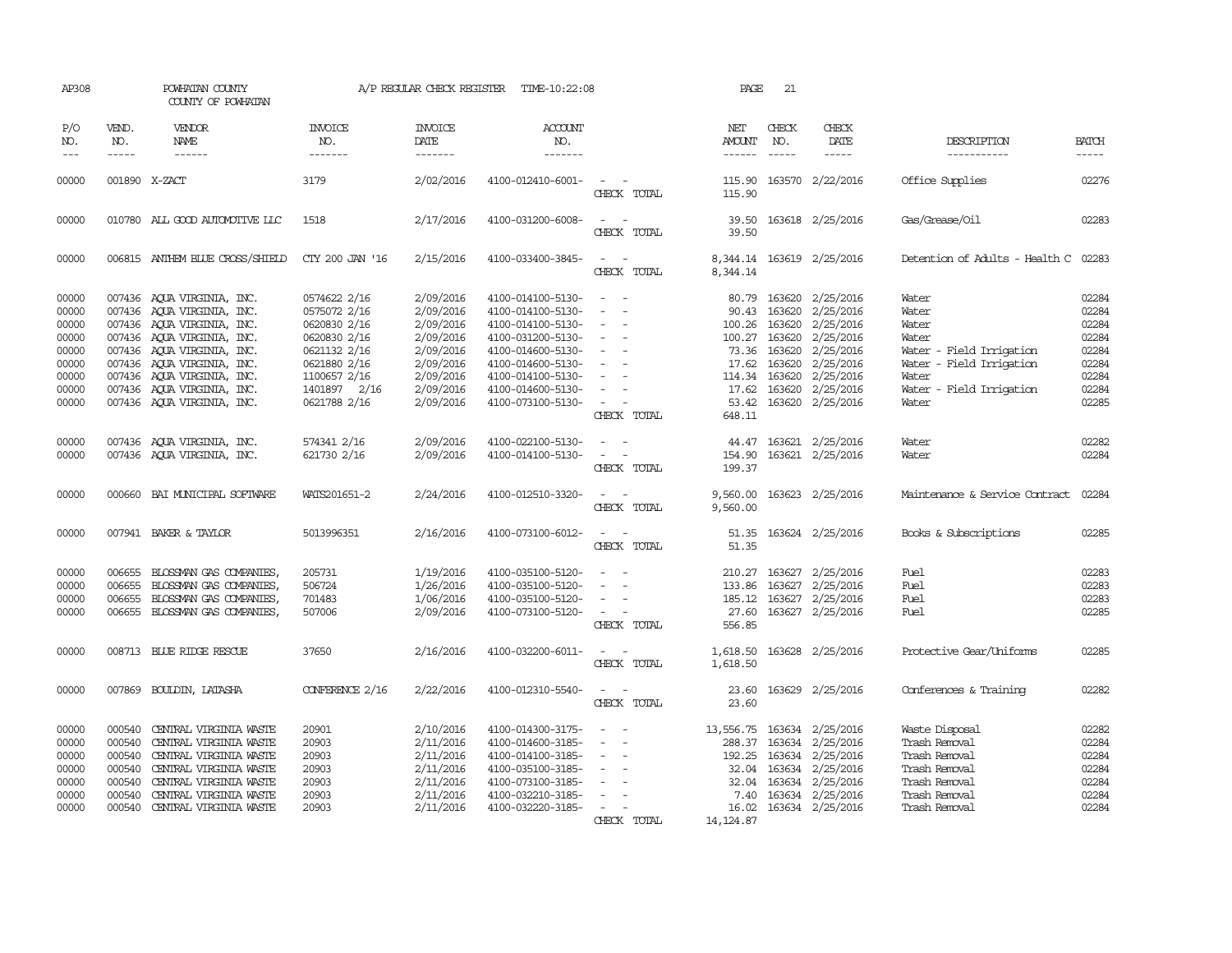| AP308                                                       |                            | POWHATAN COUNTY<br>COUNTY OF POWHATAN                                                                                                                                                                                               |                                                             | A/P REGULAR CHECK REGISTER                                                              | TIME-10:22:08                                                                                                                                   |                                                                                                                                                                     | PAGE                                                              | 22                                             |                                                                                                                                                                                                                                                                                                                                                                                                                                                                                     |                                                                                                                                                                                                                              |                                                             |
|-------------------------------------------------------------|----------------------------|-------------------------------------------------------------------------------------------------------------------------------------------------------------------------------------------------------------------------------------|-------------------------------------------------------------|-----------------------------------------------------------------------------------------|-------------------------------------------------------------------------------------------------------------------------------------------------|---------------------------------------------------------------------------------------------------------------------------------------------------------------------|-------------------------------------------------------------------|------------------------------------------------|-------------------------------------------------------------------------------------------------------------------------------------------------------------------------------------------------------------------------------------------------------------------------------------------------------------------------------------------------------------------------------------------------------------------------------------------------------------------------------------|------------------------------------------------------------------------------------------------------------------------------------------------------------------------------------------------------------------------------|-------------------------------------------------------------|
| P/O<br>NO.                                                  | VEND.<br>NO.               | VENDOR<br>NAME                                                                                                                                                                                                                      | INVOICE<br>NO.                                              | <b>INVOICE</b><br>DATE                                                                  | <b>ACCOUNT</b><br>NO.                                                                                                                           |                                                                                                                                                                     | NET<br>AMOUNT                                                     | CHECK<br>NO.                                   | CHECK<br>DATE                                                                                                                                                                                                                                                                                                                                                                                                                                                                       | DESCRIPTION                                                                                                                                                                                                                  | <b>BATCH</b>                                                |
| $\frac{1}{2}$                                               | $\frac{1}{2}$              | $- - - - - -$                                                                                                                                                                                                                       | -------                                                     | -------                                                                                 | -------                                                                                                                                         |                                                                                                                                                                     | ------                                                            | $- - - - -$                                    | $\begin{tabular}{ccccc} \multicolumn{2}{c}{} & \multicolumn{2}{c}{} & \multicolumn{2}{c}{} & \multicolumn{2}{c}{} & \multicolumn{2}{c}{} & \multicolumn{2}{c}{} & \multicolumn{2}{c}{} & \multicolumn{2}{c}{} & \multicolumn{2}{c}{} & \multicolumn{2}{c}{} & \multicolumn{2}{c}{} & \multicolumn{2}{c}{} & \multicolumn{2}{c}{} & \multicolumn{2}{c}{} & \multicolumn{2}{c}{} & \multicolumn{2}{c}{} & \multicolumn{2}{c}{} & \multicolumn{2}{c}{} & \multicolumn{2}{c}{} & \mult$ | -----------                                                                                                                                                                                                                  | $- - - - -$                                                 |
| 00000<br>00000<br>00000                                     | 006965<br>006965<br>006965 | CINIAS CORPORATION<br>CINIAS CORPORATION<br>CINIAS CORPORATION                                                                                                                                                                      | 143697784<br>143697783<br>143697783                         | 2/17/2016<br>2/17/2016<br>2/17/2016                                                     | 4100-014300-6011-<br>4100-014500-6011-<br>4100-014100-6011-                                                                                     | $\overline{\phantom{a}}$<br>$\sim$<br>CHECK TOTAL                                                                                                                   | 65.22<br>65.22<br>241.91                                          | 111.47 163635                                  | 2/25/2016<br>163635 2/25/2016<br>163635 2/25/2016                                                                                                                                                                                                                                                                                                                                                                                                                                   | Uniforms<br>Uniforms<br>Uniforms                                                                                                                                                                                             | 02282<br>02284<br>02284                                     |
| 00000                                                       | 009297                     | CITY DIRECTORIES, INC.                                                                                                                                                                                                              | 10002911003                                                 | 2/03/2016                                                                               | 4100-031200-6014-                                                                                                                               | $\overline{\phantom{a}}$<br>$\overline{\phantom{a}}$<br>CHECK TOTAL                                                                                                 | 660.00<br>660.00                                                  |                                                | 163636 2/25/2016                                                                                                                                                                                                                                                                                                                                                                                                                                                                    | Other Operating Supplies                                                                                                                                                                                                     | 02283                                                       |
| 00000<br>00000<br>00000<br>00000<br>00000<br>00000<br>00000 | 007341<br>007341           | 007341 CLAWS & PAWS ANIMAL CARE<br>CLAWS & PAWS ANIMAL CARE<br>007341 CLAWS & PAWS ANIMAL CARE<br>007341 CLAWS & PAWS ANIMAL CARE<br>007341 CLAWS & PAWS ANIMAL CARE<br>CLAWS & PAWS ANIMAL CARE<br>007341 CLAWS & PAWS ANIMAL CARE | 71537<br>71626<br>71643<br>71881<br>72026<br>72069<br>72083 | 1/04/2016<br>1/07/2016<br>1/08/2016<br>1/21/2016<br>1/28/2016<br>1/29/2016<br>1/31/2016 | 4100-035100-3110-<br>4100-035100-3110-<br>4100-035100-3110-<br>4100-035100-3110-<br>4100-035100-3110-<br>4100-035100-3110-<br>4100-035100-3110- | $\sim$<br>$\sim$<br>$\sim$<br>$\overline{\phantom{a}}$<br>$\overline{\phantom{a}}$<br>$\overline{\phantom{a}}$<br>$\sim$<br>$\overline{\phantom{a}}$<br>CHECK TOTAL | 35.00<br>134.55<br>307.90<br>172.50<br>73.25<br>51.00<br>1,009.65 | 163637<br>163637<br>163637<br>163637<br>163637 | 235.45 163637 2/25/2016<br>2/25/2016<br>2/25/2016<br>2/25/2016<br>2/25/2016<br>2/25/2016<br>163637 2/25/2016                                                                                                                                                                                                                                                                                                                                                                        | Professional Health Services<br>Professional Health Services<br>Professional Health Services<br>Professional Health Services<br>Professional Health Services<br>Professional Health Services<br>Professional Health Services | 02283<br>02283<br>02283<br>02283<br>02283<br>02283<br>02283 |
| 00000                                                       |                            | 010857 CMG IMPRESSIONS, INC.                                                                                                                                                                                                        | 3507                                                        | 2/19/2016                                                                               | 4100-081100-6001-                                                                                                                               | CHECK TOTAL                                                                                                                                                         | 175.51<br>175.51                                                  |                                                | 163638 2/25/2016                                                                                                                                                                                                                                                                                                                                                                                                                                                                    | Office Supplies                                                                                                                                                                                                              | 02282                                                       |
| 00000                                                       |                            | 009636 CMS COMMUNICATIONS                                                                                                                                                                                                           | 1657596                                                     | 2/04/2016                                                                               | 4100-012510-6002-                                                                                                                               | CHECK TOTAL                                                                                                                                                         | 495.00<br>495.00                                                  |                                                | 163639 2/25/2016                                                                                                                                                                                                                                                                                                                                                                                                                                                                    | Computer Equipment-non-capital                                                                                                                                                                                               | 02284                                                       |
| 00000                                                       |                            | 007294 CUMBERLAND FARM & AUTO                                                                                                                                                                                                       | 898103                                                      | 2/16/2016                                                                               | 4100-032200-6009-                                                                                                                               | CHECK TOTAL                                                                                                                                                         | 25.98<br>25.98                                                    |                                                | 163641 2/25/2016                                                                                                                                                                                                                                                                                                                                                                                                                                                                    | Auto Repairs and Parts                                                                                                                                                                                                       | 02285                                                       |
| 00000                                                       |                            | 006879 DEMCO, INC.                                                                                                                                                                                                                  | 5798361                                                     | 2/09/2016                                                                               | 4100-073100-6001-                                                                                                                               | $\frac{1}{2} \left( \frac{1}{2} \right) \left( \frac{1}{2} \right) = \frac{1}{2} \left( \frac{1}{2} \right)$<br>CHECK TOTAL                                         | 15.85<br>15.85                                                    |                                                | 163642 2/25/2016                                                                                                                                                                                                                                                                                                                                                                                                                                                                    | Office Supplies                                                                                                                                                                                                              | 02285                                                       |
| 00000<br>00000                                              | 006240<br>006240           | DIAMOND SPRINGS WATER, INC 106074500<br>DIAMOND SPRINGS WATER, INC 2775499                                                                                                                                                          |                                                             | 1/07/2016<br>2/05/2016                                                                  | 4100-014300-5130-<br>4100-014300-5130-                                                                                                          | $\sim$<br>$\overline{\phantom{a}}$<br>$\frac{1}{2} \left( \frac{1}{2} \right) \left( \frac{1}{2} \right) = \frac{1}{2} \left( \frac{1}{2} \right)$<br>CHECK TOTAL   | 20.85<br>11.95<br>32.80                                           |                                                | 163643 2/25/2016<br>163643 2/25/2016                                                                                                                                                                                                                                                                                                                                                                                                                                                | Water<br>Water                                                                                                                                                                                                               | 02282<br>02282                                              |
| 00000                                                       |                            | 008467 DISCOUNT SCHOOL SUPPLY                                                                                                                                                                                                       | P33977670001                                                | 2/11/2016                                                                               | 4100-073100-6001-                                                                                                                               | $\sim$ $\sim$<br>CHECK TOTAL                                                                                                                                        | 56.47<br>56.47                                                    |                                                | 163644 2/25/2016                                                                                                                                                                                                                                                                                                                                                                                                                                                                    | Office Supplies                                                                                                                                                                                                              | 02285                                                       |
| 00000                                                       |                            | 010404 DOBBINS, TERESA HASH                                                                                                                                                                                                         | COMPLETE PICTUR                                             | 10/22/2015                                                                              | 4100-021600-6001-                                                                                                                               | $\overline{\phantom{a}}$<br>$\overline{\phantom{a}}$<br>CHECK TOTAL                                                                                                 | 73.71<br>73.71                                                    |                                                | 163645 2/25/2016                                                                                                                                                                                                                                                                                                                                                                                                                                                                    | Office Supplies                                                                                                                                                                                                              | 02284                                                       |
| 00000<br>00000                                              | 000860<br>000860           | DOMINION VIRGINIA POWER<br>DOMINION VIRGINIA POWER                                                                                                                                                                                  | 1498464559 2/16<br>1982170001 2/16                          | 2/03/2016<br>2/03/2016                                                                  | 4100-014600-5110-<br>4100-014100-5110-                                                                                                          | $\overline{\phantom{a}}$<br>CHECK TOTAL                                                                                                                             | 7.19<br>11.47<br>18.66                                            | 163646<br>163646                               | 2/25/2016<br>2/25/2016                                                                                                                                                                                                                                                                                                                                                                                                                                                              | Electricity<br>Electricity                                                                                                                                                                                                   | 02284<br>02284                                              |
| 00000                                                       | 008750                     | DOMINION VIRGINIA POWER                                                                                                                                                                                                             | 2856832858 2/16                                             | 2/03/2016                                                                               | 4100-053910-5642-                                                                                                                               | CHECK TOTAL                                                                                                                                                         | 786.43<br>786.43                                                  |                                                | 163647 2/25/2016                                                                                                                                                                                                                                                                                                                                                                                                                                                                    | PCCAA Services - TANF                                                                                                                                                                                                        | 02285                                                       |
| 00000                                                       |                            | 011160 DUNIVAN, DAVID                                                                                                                                                                                                               | 02222016                                                    | 2/22/2016                                                                               | 4100-034100-5510-                                                                                                                               | $\sim$<br>$\overline{\phantom{a}}$<br>CHECK TOTAL                                                                                                                   | 68.51                                                             |                                                | 68.51 163649 2/25/2016                                                                                                                                                                                                                                                                                                                                                                                                                                                              | Travel/Mileage/Parking/Tolls                                                                                                                                                                                                 | 02282                                                       |
| 00000<br>00000                                              |                            | 006869 GALE GROUP<br>006869 GALE GROUP                                                                                                                                                                                              | 57511886<br>57523275                                        | 2/10/2016<br>2/11/2016                                                                  | 4100-073100-6012-<br>4100-073100-6012-                                                                                                          | $\overline{\phantom{a}}$<br>CHECK TOTAL                                                                                                                             | 20.99<br>18.19<br>39.18                                           |                                                | 163653 2/25/2016<br>163653 2/25/2016                                                                                                                                                                                                                                                                                                                                                                                                                                                | Books & Subscriptions<br>Books & Subscriptions                                                                                                                                                                               | 02285<br>02285                                              |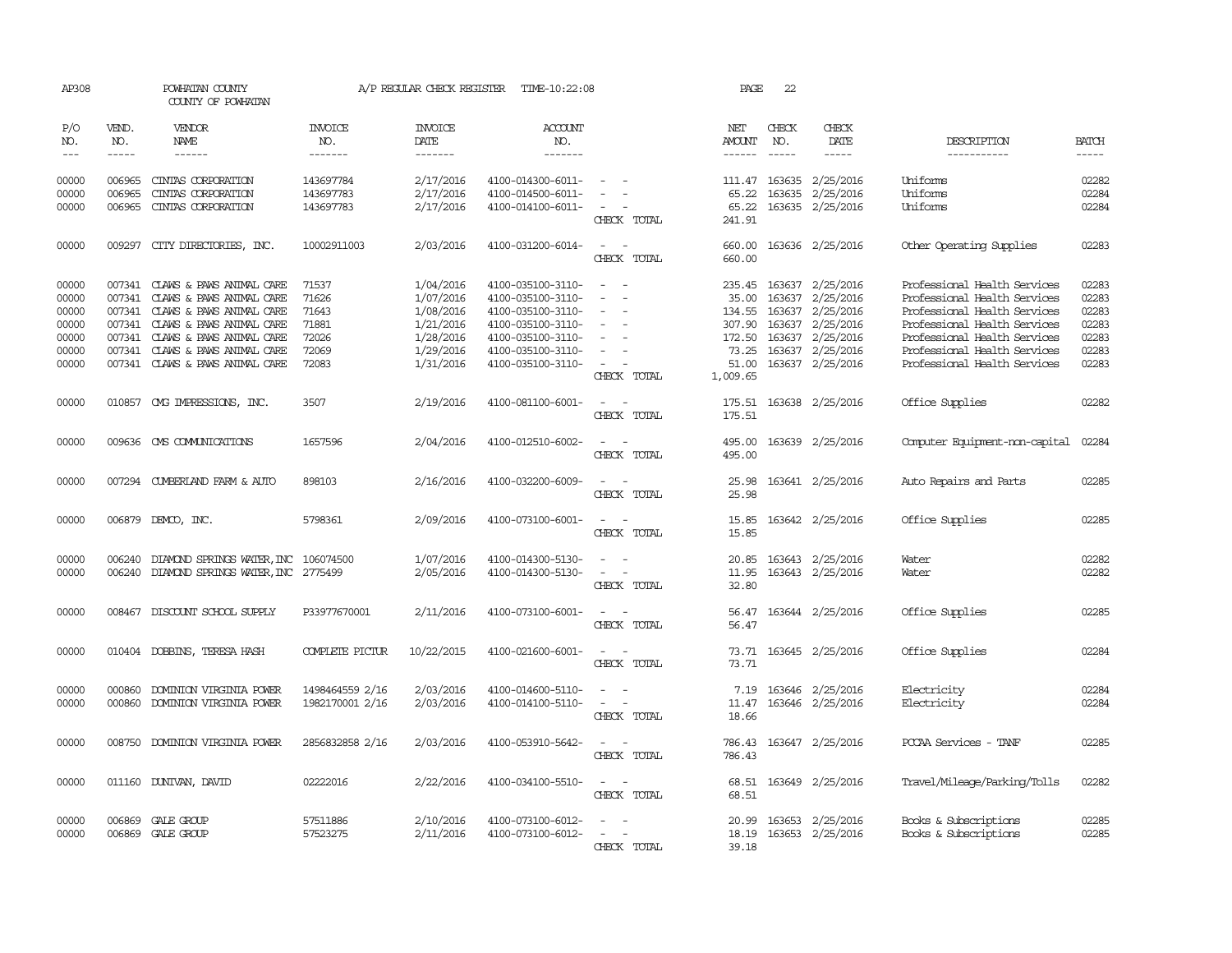| AP308                   |                             | POWHATAN COUNTY<br>COUNTY OF POWHATAN                             |                                  | A/P REGULAR CHECK REGISTER          | TIME-10:22:08                                               |                                                                     | PAGE                                   | 23                            |                                            |                                                         |                         |
|-------------------------|-----------------------------|-------------------------------------------------------------------|----------------------------------|-------------------------------------|-------------------------------------------------------------|---------------------------------------------------------------------|----------------------------------------|-------------------------------|--------------------------------------------|---------------------------------------------------------|-------------------------|
| P/O<br>NO.<br>$---$     | VEND.<br>NO.<br>$- - - - -$ | VENDOR<br>NAME<br>------                                          | <b>INVOICE</b><br>NO.<br>------- | <b>INVOICE</b><br>DATE<br>--------  | <b>ACCOUNT</b><br>NO.<br>-------                            |                                                                     | NET<br>AMOUNT<br>$- - - - - -$         | CHECK<br>NO.<br>$\frac{1}{2}$ | CHECK<br>DATE<br>-----                     | DESCRIPTION<br>-----------                              | <b>BATCH</b><br>-----   |
| 00000                   | 006763                      | <b>GREENBERG &amp; ASSOCIATES</b>                                 | 2657                             | 2/08/2016                           | 4100-031200-3110-                                           | $\sim$<br>CHECK TOTAL                                               | 540.00<br>540.00                       |                               | 163656 2/25/2016                           | Professional Health Services                            | 02283                   |
| 00000<br>00000          | 007563<br>007563            | HASTINGS, THOMAS G.<br>HASTINGS, THOMAS G.                        | NETWRKS USERS<br>NETWRKS USERS   | 2/16/2016<br>2/16/2016              | 4100-031200-5540-<br>4100-031200-5540-                      | $\sim$<br>$\sim$<br>CHECK TOTAL                                     | 122.98<br>129.08                       | 163659                        | 6.10 163659 2/25/2016<br>2/25/2016         | Conferences & Training<br>Conferences & Training        | 02283<br>02283          |
| 00000                   |                             | 010677 HEINTZEIMAN, MICHAEL                                       | PRISONER DINNER                  | 2/20/2016                           | 4100-031200-5550-                                           | CHECK TOTAL                                                         | 8.56<br>8.56                           |                               | 163660 2/25/2016                           | Prisoner Extradition                                    | 02283                   |
| 00000<br>00000<br>00000 | 008400<br>008400<br>008400  | HEROES APPAREL, LLC<br>HEROES APPAREL, LLC<br>HEROES APPAREL, LLC | 1668819<br>1674409<br>1665544    | 2/11/2016<br>2/11/2016<br>2/05/2016 | 4100-031200-6011-<br>4100-031200-6011-<br>4100-032200-6011- | CHECK TOTAL                                                         | 111.00<br>433.50<br>539.10<br>1,083.60 | 163661<br>163661              | 2/25/2016<br>2/25/2016<br>163661 2/25/2016 | <b>Iniforms</b><br>Uniforms<br>Protective Gear/Uniforms | 02283<br>02283<br>02285 |
| 00000                   |                             | 007920 HOWLAND, ED                                                | <b>MILEAGE 2-19-16</b>           | 2/19/2016                           | 4100-081100-5510-                                           | CHECK TOTAL                                                         | 20.94<br>20.94                         |                               | 163662 2/25/2016                           | Travel/Mileage/Parking/Tolls                            | 02284                   |
| 00000                   | 009627                      | IMAGEIREND, INC                                                   | 100501                           | 2/08/2016                           | 4100-032200-3320-                                           | $\sim$<br>CHECK TOTAL                                               | 8,000.00<br>8,000.00                   |                               | 163663 2/25/2016                           | Maintenance & Service Contract                          | 02285                   |
| 00000                   |                             | 010231 J & K HEAVY TRUCKS &                                       | 5802                             | 2/17/2016                           | 4100-032200-6009-                                           | $\equiv$<br>CHECK TOTAL                                             | 480.86<br>480.86                       |                               | 163666 2/25/2016                           | Auto Repairs and Parts                                  | 02285                   |
| 00000<br>00000          | 000120<br>000120            | <b>JAMES RIVER AIR</b><br><b>JAMES RIVER AIR</b>                  | S64426<br>S64544                 | 1/31/2016<br>1/31/2016              | 4100-014100-3308-<br>4100-014100-3308-                      | CHECK TOTAL                                                         | 774.00<br>258.00<br>1,032.00           |                               | 163667 2/25/2016<br>163667 2/25/2016       | HVAC Service and Repairs<br>HVAC Service and Repairs    | 02282<br>02282          |
| 00000                   | 009898                      | JORDAN, CECIL W.                                                  | <b>NOV-FEB 2016</b>              | 2/22/2016                           | 4100-013200-1011-                                           | $\overline{\phantom{a}}$<br>CHECK TOTAL                             | 688.16<br>688.16                       |                               | 163669 2/25/2016                           | COMP: Electoral Board                                   | 02282                   |
| 00000                   |                             | 009743 LEETE TIRE & AUTO CENTER,                                  | 1437172                          | 2/05/2016                           | 4100-032200-6009-                                           | CHECK TOTAL                                                         | 2,823.24<br>2,823.24                   |                               | 163670 2/25/2016                           | Auto Repairs and Parts                                  | 02285                   |
| 00000                   |                             | 001550 M & W PRINTERS, INC.                                       | 101299                           | 2/18/2016                           | 4100-012310-6001-                                           | CHECK TOTAL                                                         | 110.81<br>110.81                       |                               | 163672 2/25/2016                           | Office Supplies                                         | 02282                   |
| 00000                   |                             | 010817 MELIS, JOHNNY                                              | MILEAGE AUG/FEB                  | 2/19/2016                           | 4100-014400-5510-                                           | $\sim$<br>$\sim$<br>CHECK TOTAL                                     | 233.81<br>233.81                       |                               | 163673 2/25/2016                           | Travel-Mileage                                          | 02284                   |
| 00000                   |                             | 007297 NAFECO, INC.                                               | 812966                           | 2/12/2016                           | 4100-032200-6011-                                           | CHECK TOTAL                                                         | 460.47<br>460.47                       |                               | 163674 2/25/2016                           | Protective Gear/Uniforms                                | 02285                   |
| 00000                   | 008079                      | PAETEC/CAVALIER BUSINESS                                          | 4237625 2/16                     | 2/10/2016                           | 4100-073100-5230-                                           | $\sim$<br>$\overline{\phantom{a}}$<br>CHECK TOTAL                   | 455.07<br>455.07                       |                               | 163675 2/25/2016                           | Telephone Services                                      | 02285                   |
| 00000                   | 009612                      | POWHATAN COLLISION AND                                            | 1744                             | 2/19/2016                           | 4100-031200-6009-                                           | $\overline{\phantom{a}}$<br>$\overline{\phantom{a}}$<br>CHECK TOTAL | 235.00<br>235.00                       |                               | 163678 2/25/2016                           | Auto Parts/Repairs                                      | 02283                   |
| 00000                   | 006928                      | POWHATAN COUNTY DEPT. OF                                          | <b>COX-ADAMS#94595</b>           | 2/17/2016                           | 4100-053910-5643-                                           | CHECK TOTAL                                                         | 200.99<br>200.99                       |                               | 163679 2/25/2016                           | POCAA Services - Federal CSBG                           | 02285                   |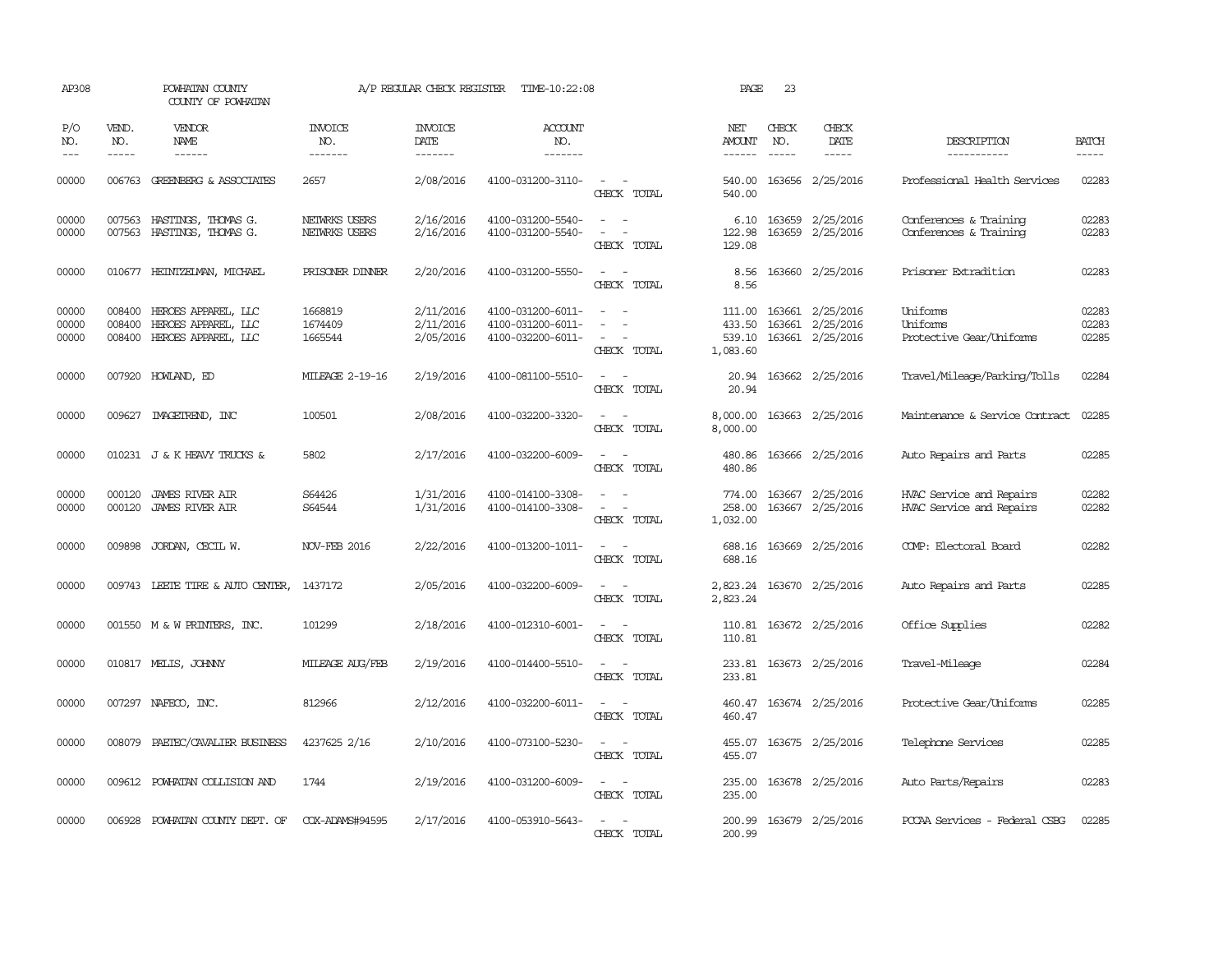| AP308               |                             | POWHATAN COUNTY<br>COUNTY OF POWHATAN   |                                  | A/P REGULAR CHECK REGISTER        | TIME-10:22:08                    |                                                                                                                             | PAGE                                  | 24                            |                              |                               |                       |
|---------------------|-----------------------------|-----------------------------------------|----------------------------------|-----------------------------------|----------------------------------|-----------------------------------------------------------------------------------------------------------------------------|---------------------------------------|-------------------------------|------------------------------|-------------------------------|-----------------------|
| P/O<br>NO.<br>$---$ | VEND.<br>NO.<br>$- - - - -$ | VENDOR<br>NAME<br>$- - - - - -$         | <b>INVOICE</b><br>NO.<br>------- | <b>INVOICE</b><br>DATE<br>------- | <b>ACCOUNT</b><br>NO.<br>------- |                                                                                                                             | NET<br><b>AMOUNT</b><br>$- - - - - -$ | CHECK<br>NO.<br>$\frac{1}{2}$ | CHECK<br>DATE<br>$- - - - -$ | DESCRIPTION<br>-----------    | <b>BATCH</b><br>----- |
|                     |                             |                                         |                                  |                                   |                                  |                                                                                                                             |                                       |                               |                              |                               |                       |
| 00000               |                             | 000770 POWHATAN HEALTH DEPT             | 3RD OTR FY16                     | 3/31/2016                         | 4100-051200-5699-                | $\overline{\phantom{a}}$<br>CHECK TOTAL                                                                                     | 49,712.75<br>49,712.75                |                               | 163680 2/25/2016             | State Health Department       | 02282                 |
| 00000               |                             | 008163 PRICE, PAULA                     | <b>NOV-FEB 2016</b>              | 2/22/2016                         | 4100-013200-1011-                | $\sim$ $\sim$<br>CHECK TOTAL                                                                                                | 688.16                                |                               | 688.16 163681 2/25/2016      | COMP: Electoral Board         | 02282                 |
| 00000               | 006474                      | PROGRESSIVE AUTO WORKS                  | 30263                            | 2/18/2016                         | 4100-031200-6009-                |                                                                                                                             | 678.22                                |                               | 163682 2/25/2016             | Auto Parts/Repairs            | 02283                 |
| 00000               | 006474                      | PROGRESSIVE AUTO WORKS                  | 30266                            | 2/18/2016                         | 4100-031200-6009-                | $\equiv$                                                                                                                    | 934.79                                |                               | 163682 2/25/2016             | Auto Parts/Repairs            | 02283                 |
| 00000               | 006474                      | PROGRESSIVE AUTO WORKS                  | 30298                            | 2/22/2016                         | 4100-031200-6008-                | $\overline{\phantom{a}}$<br>CHECK TOTAL                                                                                     | 55.14<br>1,668.15                     |                               | 163682 2/25/2016             | Gas/Grease/Oil                | 02283                 |
| 00000               |                             | 006523 PURCHASE POWER                   | 19346006 2/15                    | 2/17/2016                         | 4100-021600-5210-                | $\equiv$<br>CHECK TOTAL                                                                                                     | 208.99<br>208.99                      |                               | 163683 2/25/2016             | Postage                       | 02284                 |
| 00000               |                             | 000620 R. C. GOODWYN & SONS, INC        | 704390                           | 2/02/2016                         | 4100-014100-3310-                | $\sim$ $\sim$                                                                                                               | 8.28                                  |                               | 163684 2/25/2016             | Repairs & Maintenance         | 02282                 |
| 00000               |                             | 000620 R. C. GOODWYN & SONS, INC        | 704771                           | 2/05/2016                         | 4100-014100-3310-                | $\sim$<br>$\overline{\phantom{a}}$                                                                                          | 22.98                                 |                               | 163684 2/25/2016             | Repairs & Maintenance         | 02282                 |
|                     |                             |                                         |                                  |                                   |                                  | CHECK TOTAL                                                                                                                 | 31.26                                 |                               |                              |                               |                       |
| 00000               | 009047                      | RED WING SHOES                          | 484124764                        | 2/22/2016                         | 4100-014100-6100-                | $\equiv$                                                                                                                    | 417.73                                | 163686                        | 2/25/2016                    | Personal Protective Equipment | 02284                 |
| 00000               | 009047                      | RED WING SHOES                          | 484124764                        | 2/22/2016                         | 4100-014500-6100-                |                                                                                                                             | 564.16                                | 163686                        | 2/25/2016                    | Personal Protective Equipment | 02284                 |
| 00000               |                             | 009047 RED WING SHOES                   | 484124764                        | 2/22/2016                         | 4100-014300-6100-                | $\sim$ 100 $\mu$<br>CHECK TOTAL                                                                                             | 273.23<br>1,255.12                    |                               | 163686 2/25/2016             | Personal Protective Equipment | 02284                 |
| 00000               |                             | 006201 RENGER, JEANIE AREHART           | <b>NOV-FEB 2016</b>              | 2/22/2016                         | 4100-013200-1011-                | $\frac{1}{2} \left( \frac{1}{2} \right) \left( \frac{1}{2} \right) = \frac{1}{2} \left( \frac{1}{2} \right)$<br>CHECK TOTAL | 1,376.33                              |                               | 1,376.33 163687 2/25/2016    | COMP: Electoral Board         | 02282                 |
| 00000               | 009037                      | REYNOLDS LIGHTING SUPPLY                | 114837                           | 2/05/2016                         | 4100-014100-3310-                | $\overline{\phantom{a}}$<br>$\sim$<br>CHECK TOTAL                                                                           | 315.20<br>315.20                      |                               | 163688 2/25/2016             | Repairs & Maintenance         | 02282                 |
| 00000               |                             | 007062 RUIHERFORD JANITOR SUPPLY 918729 |                                  | 2/16/2016                         | 4100-032210-6005-                |                                                                                                                             | 30.49                                 |                               | 163689 2/25/2016             | Cleaning Supplies             | 02282                 |
|                     |                             |                                         |                                  |                                   |                                  | CHECK TOTAL                                                                                                                 | 30.49                                 |                               |                              |                               |                       |
| 00000               |                             | 011168 RYAN BURKE                       | TIME 1/20-2/16                   | 2/16/2016                         | 4100-032200-5815-                | $ -$<br>CHECK TOTAL                                                                                                         | 360.00<br>360.00                      |                               | 163690 2/25/2016             | Training/Seminars             | 02285                 |
|                     |                             |                                         |                                  |                                   |                                  |                                                                                                                             |                                       |                               |                              |                               |                       |
| 00000               |                             | 006593 SHEEHY FORD                      | NOHB317953                       | 2/15/2016                         | 4100-031200-6009-                | $\sim$ 10 $\,$<br>$\overline{\phantom{a}}$<br>CHECK TOTAL                                                                   | 219.00<br>219.00                      |                               | 163692 2/25/2016             | Auto Parts/Repairs            | 02283                 |
| 00000               | 007157                      | SHORES COLLISION, INC.                  | 15-10081                         | 12/14/2015                        | 4100-031200-6009-                |                                                                                                                             | 4,064.00                              | 163693                        | 2/25/2016                    | Auto Parts/Repairs            | 02283                 |
| 00000               | 007157                      | SHORES COLLISION, INC.                  | 16-10267                         | 2/19/2016                         | 4100-031200-6009-                | $\overline{\phantom{a}}$                                                                                                    | 442.52                                | 163693                        | 2/25/2016                    | Auto Parts/Repairs            | 02283                 |
| 00000               | 007157                      | SHORES COLLISION, INC.                  | 16-10285                         | 2/19/2016                         | 4100-031200-6009-                | $\sim$<br>CHECK TOTAL                                                                                                       | 442.52<br>4,949.04                    |                               | 163693 2/25/2016             | Auto Parts/Repairs            | 02283                 |
| 00000               | 001320                      | SOUTHERN POLICE                         | 183905                           | 2/17/2016                         | 4100-031200-6011-                | $\sim$ 100 $\mu$                                                                                                            | 93.99                                 |                               | 163695 2/25/2016             | Uniforms                      | 02283                 |
| 00000               | 001320                      | SOUTHERN POLICE                         | 183926                           | 2/19/2016                         | 4100-031200-6011-                | $\overline{\phantom{a}}$                                                                                                    | 685.00                                | 163695                        | 2/25/2016                    | Uniforms                      | 02283                 |
|                     |                             |                                         |                                  |                                   |                                  | CHECK TOTAL                                                                                                                 | 778.99                                |                               |                              |                               |                       |
| 00000               | 006594                      | SOUTHSIDE ELECTRIC COOP                 | 63504004 2/16                    | 2/15/2016                         | 4100-035100-5110-                |                                                                                                                             |                                       |                               | 557.72 163696 2/25/2016      | Electricity                   | 02283                 |
| 00000               | 006594                      | SOUTHSIDE ELECTRIC COOP                 | 530574001 2/16                   | 2/08/2016                         | 4100-053910-5643-                |                                                                                                                             | 153.09                                | 163696                        | 2/25/2016                    | PCCAA Services - Federal CSBG | 02285                 |
| 00000               |                             | 006594 SOUTHSIDE ELECTRIC COOP          | 63504001 2/16                    | 2/15/2016                         | 4100-073100-5110-                |                                                                                                                             |                                       |                               | 4,017.52 163696 2/25/2016    | Electricity                   | 02285                 |
|                     |                             |                                         |                                  |                                   |                                  | CHECK TOTAL                                                                                                                 | 4,728.33                              |                               |                              |                               |                       |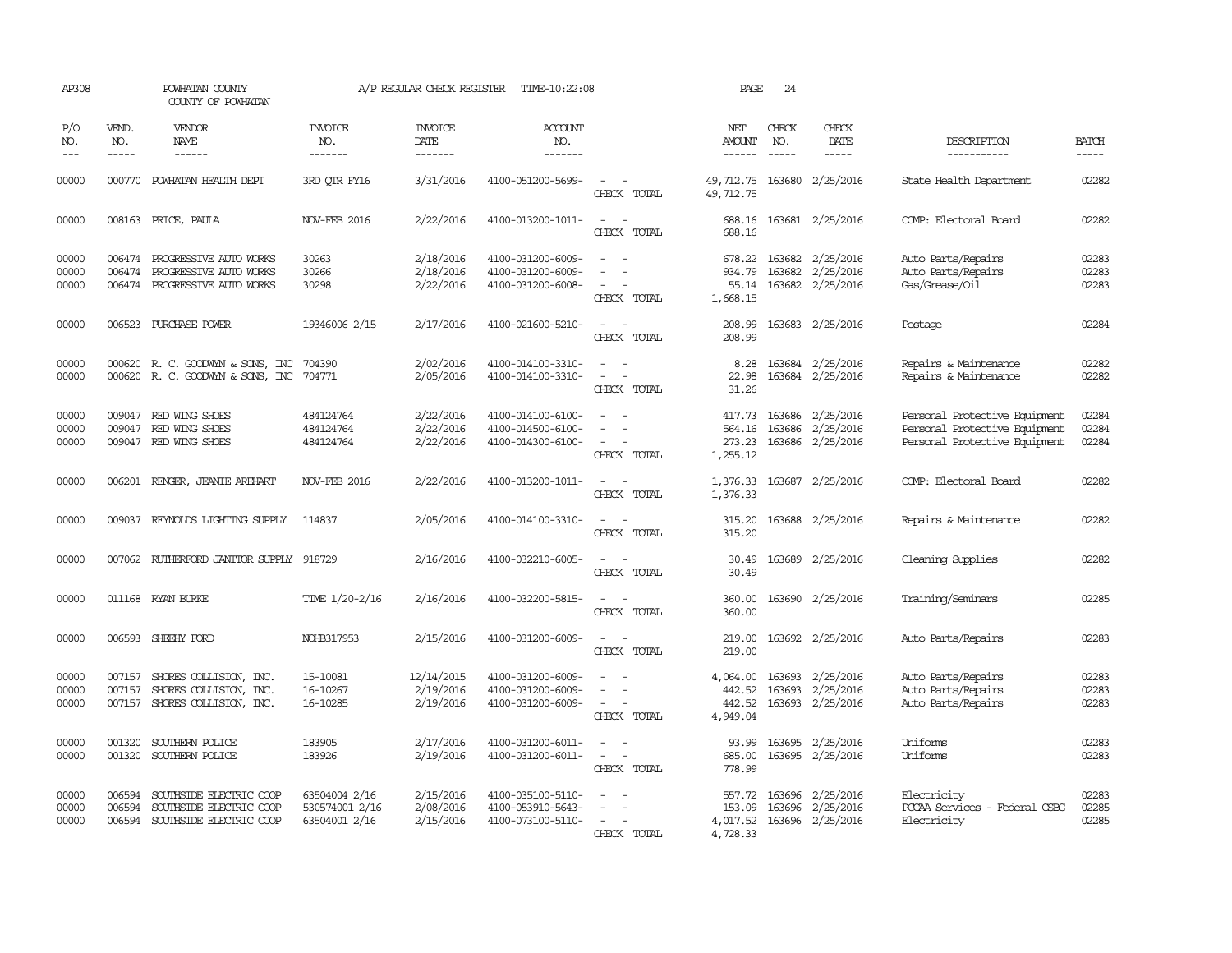| AP308                           |                             | POWHATAN COUNTY<br>COUNTY OF POWHATAN |                                  | A/P REGULAR CHECK REGISTER        | TIME-10:22:08                    |                                    | PAGE          | 25                          |                        |                                |                             |
|---------------------------------|-----------------------------|---------------------------------------|----------------------------------|-----------------------------------|----------------------------------|------------------------------------|---------------|-----------------------------|------------------------|--------------------------------|-----------------------------|
| P/O<br>NO.<br>$\qquad \qquad -$ | VEND.<br>NO.<br>$- - - - -$ | VENDOR<br>NAME<br>------              | <b>INVOICE</b><br>NO.<br>------- | <b>INVOICE</b><br>DATE<br>------- | <b>ACCOUNT</b><br>NO.<br>------- |                                    | NET<br>AMOUNT | CHECK<br>NO.<br>$- - - - -$ | CHECK<br>DATE<br>----- | DESCRIPTION<br>-----------     | <b>BATCH</b><br>$- - - - -$ |
|                                 |                             |                                       |                                  |                                   |                                  |                                    |               |                             |                        |                                |                             |
| 00000                           |                             | 008578 STAPLES BUSINESS AD-           | 3292296987                       | 2/05/2016                         | 4100-022100-6001-                | $\overline{\phantom{a}}$           | 132.97 163700 |                             | 2/25/2016              | Office Supplies                | 02282                       |
| 00000                           | 008578                      | STAPLES BUSINESS AD-                  | 3292445253                       | 2/06/2016                         | 4100-031200-6001-                |                                    | 49.99         | 163700                      | 2/25/2016              | Office Supplies                | 02283                       |
| 00000                           | 008578                      | STAPLES BUSINESS AD-                  | 3292445260                       | 2/06/2016                         | 4100-031200-6001-                | $\overline{\phantom{a}}$           | 69.52         | 163700                      | 2/25/2016              | Office Supplies                | 02283                       |
| 00000                           | 008578                      | STAPLES BUSINESS AD-                  | 3291383413                       | 1/30/2016                         | 4100-012200-6001-                | $\overline{\phantom{a}}$           | 135.70        | 163700                      | 2/25/2016              | Office Supplies                | 02284                       |
| 00000                           | 008578                      | STAPLES BUSINESS AD-                  | 3291383419                       | 1/30/2016                         | 4100-012200-6001-                | $\overline{\phantom{a}}$           | 108.36        | 163700                      | 2/25/2016              | Office Supplies                | 02284                       |
| 00000                           | 008578                      | STAPLES BUSINESS AD-                  | 3292146737                       | 2/03/2016                         | 4100-012100-6001-                | $\equiv$                           | 73.52         | 163700                      | 2/25/2016              | Office Supplies                | 02284                       |
| 00000                           | 008578                      | STAPLES BUSINESS AD-                  | 3292146738                       | 2/03/2016                         | 4100-081500-6001-                | $\sim$                             |               | 9.92 163700                 | 2/25/2016              | Office Supplies                | 02284                       |
| 00000                           | 008578                      | STAPLES BUSINESS AD-                  | 3292677840                       | 2/09/2016                         | 4100-021600-6001-                | $\sim$                             | 54.92         | 163700                      | 2/25/2016              | Office Supplies                | 02284                       |
|                                 |                             |                                       |                                  |                                   |                                  | CHECK TOTAL                        | 634.90        |                             |                        |                                |                             |
| 00000                           |                             | 007295 STERICYLE, INC.                | 1006440718                       | 2/08/2016                         | 4100-032200-3175-                | $\overline{\phantom{a}}$<br>$\sim$ | 256.64        |                             | 163701 2/25/2016       | Waste Disposal                 | 02285                       |
|                                 |                             |                                       |                                  |                                   |                                  | CHECK TOTAL                        | 256.64        |                             |                        |                                |                             |
| 00000                           | 009520                      | STONE'S OFFICE EQUIPMENT              | 63593                            | 2/16/2016                         | 4100-073100-3320-                |                                    | 486.95        |                             | 163702 2/25/2016       | Maintenance & Service Contract | 02285                       |
| 00000                           | 009520                      | STONE'S OFFICE EQUIPMENT              | 63594                            | 2/16/2016                         | 4100-073100-3320-                | $\equiv$<br>$\sim$                 | 146.63        |                             | 163702 2/25/2016       | Maintenance & Service Contract | 02285                       |
|                                 |                             |                                       |                                  |                                   |                                  | CHECK TOTAL                        | 633.58        |                             |                        |                                |                             |
| 00000                           | 000280                      | SYLNOR HYDRO, INC.                    | 71173095 2/16                    | 2/09/2016                         | 4100-014100-5140-                |                                    | 232.56 163703 |                             | 2/25/2016              | Sewer                          | 02284                       |
| 00000                           | 000280                      | SYLNOR HYDRO, INC.                    | 71173114 2/16                    | 2/09/2016                         | 4100-032220-5130-                |                                    | 225.84        | 163703                      | 2/25/2016              | Water                          | 02284                       |
| 00000                           | 000280                      | SYLNOR HYDRO, INC.                    | 71173114 2/16                    | 2/09/2016                         | 4100-032220-5140-                | $\sim$                             | 273.81 163703 |                             | 2/25/2016              | Sewer                          | 02284                       |
| 00000                           | 000280                      | SYDNOR HYDRO, INC.                    | 71173166 2/16                    | 2/09/2016                         | 4100-014100-5140-                | $\sim$                             | 202.92        | 163703                      | 2/25/2016              | Sewer                          | 02284                       |
| 00000                           | 000280                      | SYLNOR HYDRO, INC.                    | 71173168 2/16                    | 2/09/2016                         | 4100-032210-5140-                |                                    | 137.85 163703 |                             | 2/25/2016              | Sewer                          | 02284                       |
| 00000                           | 000280                      | SYDNOR HYDRO, INC.                    | 71173177 2/16                    | 2/09/2016                         | 4100-031200-5140-                | $\sim$<br>$\overline{\phantom{a}}$ | 220.28        | 163703                      | 2/25/2016              | Sewer                          | 02284                       |
| 00000                           | 000280                      | SYDNOR HYDRO, INC.                    | 71173177 2/16                    | 2/09/2016                         | 4100-014100-5140-                | $\sim$                             | 220.27 163703 |                             | 2/25/2016              | Sewer                          | 02284                       |
| 00000                           | 000280                      | SYDNOR HYDRO, INC.                    | 71173178 2/16                    | 2/09/2016                         | 4100-031200-5140-                |                                    |               | 19.15 163703                | 2/25/2016              | Sewer                          | 02284                       |
| 00000                           | 000280                      | SYLNOR HYDRO, INC.                    | 71173178 2/16                    | 2/09/2016                         | 4100-014100-5140-                | $\overline{\phantom{a}}$           | 19.15         | 163703                      | 2/25/2016              | Sewer                          | 02284                       |
| 00000                           | 000280                      | SYDNOR HYDRO, INC.                    | 71173210 2/16                    | 2/09/2016                         | 4100-014100-5140-                | $\sim$                             | 127.37 163703 |                             | 2/25/2016              | Sewer                          | 02284                       |
| 00000                           | 000280                      | SYLNOR HYDRO, INC.                    | 71173164 2/16                    | 2/09/2016                         | 4100-032200-5140-                |                                    | 147.15 163703 |                             | 2/25/2016              | Sewer                          | 02285                       |
| 00000                           | 000280                      | SYDNOR HYDRO, INC.                    | 71173208 2/16                    | 2/09/2016                         | 4100-073100-5140-                | $\sim$                             | 105.90        |                             | 163703 2/25/2016       | Sewer                          | 02285                       |
|                                 |                             |                                       |                                  |                                   |                                  | CHECK TOTAL                        | 1,932.25      |                             |                        |                                |                             |
| 00000                           | 000845                      | TOWN POLICE SUPPLY OF                 | R79749                           | 2/05/2015                         | 4100-031200-6011-                |                                    | 27.00         | 163705                      | 2/25/2016              | Uniforms                       | 02283                       |
| 00000                           | 000845                      | TOWN POLICE SUPPLY OF                 | R79750                           | 2/05/2016                         | 4100-031200-6011-                | $\sim$                             | 134.00        | 163705                      | 2/25/2016              | Uniforms                       | 02283                       |
| 00000                           | 000845                      | TOWN POLICE SUPPLY OF                 | 7770                             | 2/18/2016                         | 4100-031200-6011-                | $\sim$<br>$\overline{\phantom{a}}$ | 175.00        |                             | 163705 2/25/2016       | Uniforms                       | 02283                       |
|                                 |                             |                                       |                                  |                                   |                                  | CHECK TOTAL                        | 336.00        |                             |                        |                                |                             |
| 00000                           |                             | 007625 TURNER, LATOYA C.              | COR MTG 2-22-16                  | 2/22/2016                         | 4100-012310-5540-                |                                    | 19.46         |                             | 163706 2/25/2016       | Conferences & Training         | 02282                       |
|                                 |                             |                                       |                                  |                                   |                                  | CHECK TOTAL                        | 19.46         |                             |                        |                                |                             |
| 00000                           | 008126                      | VERIZON                               | 9759767623                       | 2/01/2016                         | 4100-012100-5250-                | $\overline{a}$                     | 49.81         | 163708                      | 2/25/2016              | Cell Phones                    | 02282                       |
| 00000                           | 008126                      | VERIZON                               | 9759767623                       | 2/01/2016                         | 4100-012510-5250-                |                                    | 49.81         | 163708                      | 2/25/2016              | Cell Phones                    | 02282                       |
| 00000                           | 008126                      | VERIZON                               | 9759767623                       | 2/01/2016                         | 4100-012510-5270-                |                                    | 100.01        | 163708                      | 2/25/2016              | Network Service Connection     | 02282                       |
| 00000                           |                             | 008126 VERIZON                        | 9759767623                       | 2/01/2016                         | 4100-014100-5250-                | $\sim$                             | 483.16 163708 |                             | 2/25/2016              | Cell Phones                    | 02282                       |
| 00000                           | 008126                      | VERIZON                               | 9759767623                       | 2/01/2016                         | 4100-032200-5250-                | $\overline{\phantom{0}}$           | 349.48        | 163708                      | 2/25/2016              | Cell Phones                    | 02282                       |
| 00000                           | 008126                      | VERIZON                               | 9759767623                       | 2/01/2016                         | 4100-033300-5250-                |                                    | 29.13         | 163708                      | 2/25/2016              | Cell Phones                    | 02282                       |
| 00000                           |                             | 008126 VERIZON                        | 9759767623                       | 2/01/2016                         | 4100-034100-5250-                | $\sim$<br>$\overline{\phantom{a}}$ | 149.43 163708 |                             | 2/25/2016              | Cell Phones                    | 02282                       |
| 00000                           | 008126                      | VERIZON                               | 9759767623                       | 2/01/2016                         | 4100-071110-5250-                |                                    | 49.81         | 163708                      | 2/25/2016              | Cell Phones                    | 02282                       |
| 00000                           | 008126                      | VERIZON                               | 9759767623                       | 2/01/2016                         | 4100-073100-5250-                |                                    | 99.62         | 163708                      | 2/25/2016              | Cell Phones                    | 02282                       |
| 00000                           |                             | 008126 VERIZON                        | 9759767623                       | 2/01/2016                         | 4100-081100-5250-                | $\equiv$                           |               |                             | 51.63 163708 2/25/2016 | Cell Phones                    | 02282                       |
|                                 |                             |                                       |                                  |                                   |                                  | CHECK TOTAL                        | 1,411.89      |                             |                        |                                |                             |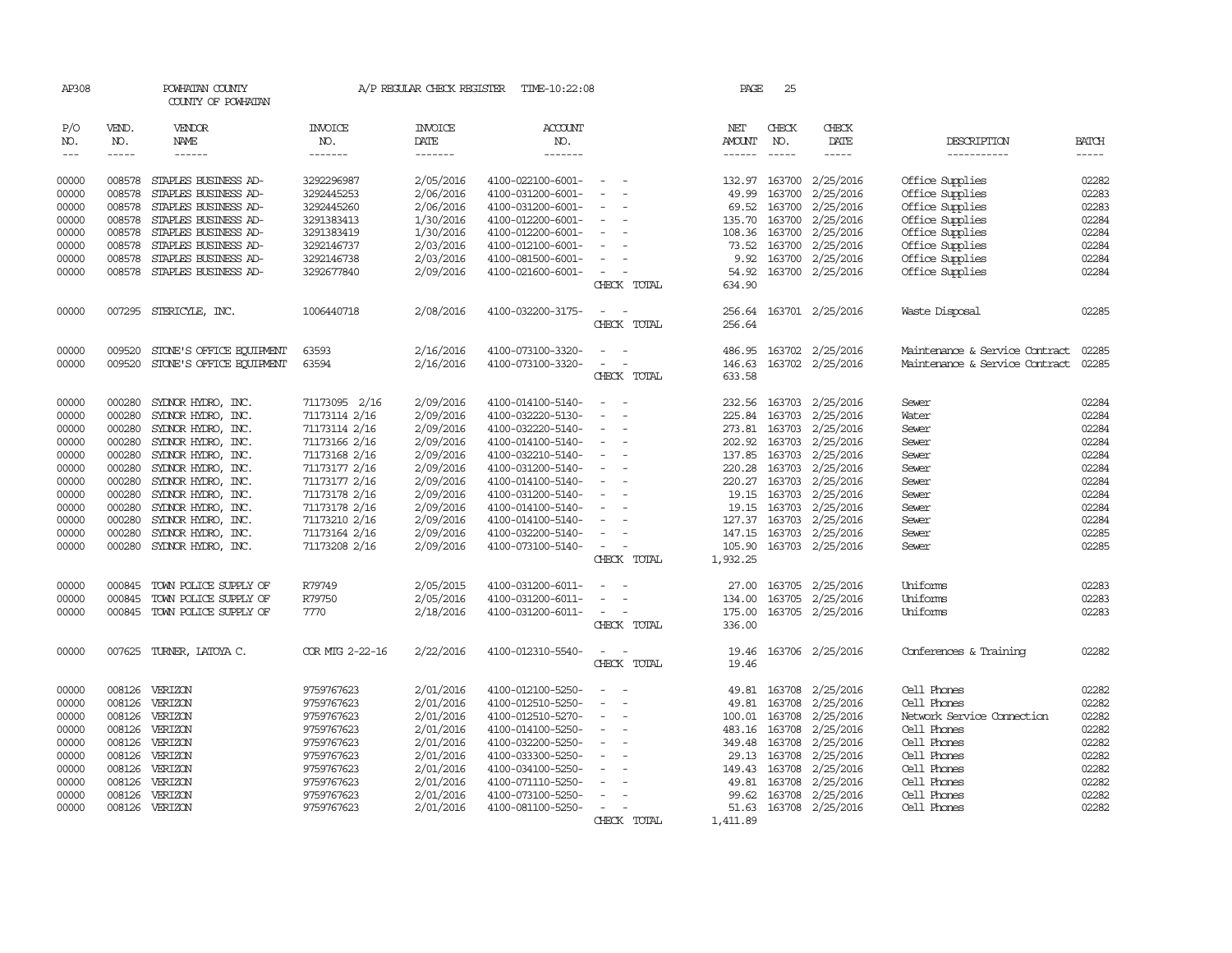| AP308             |                       | POWHATAN COUNTY<br>COUNTY OF POWHATAN |                                  | A/P REGULAR CHECK REGISTER        | TIME-10:22:08                    |                                                                                                                             | PAGE                    | 26                          |                           |                                |                       |
|-------------------|-----------------------|---------------------------------------|----------------------------------|-----------------------------------|----------------------------------|-----------------------------------------------------------------------------------------------------------------------------|-------------------------|-----------------------------|---------------------------|--------------------------------|-----------------------|
| P/O<br>NO.<br>--- | VEND.<br>NO.<br>----- | VENDOR<br>NAME<br>------              | <b>INVOICE</b><br>NO.<br>------- | <b>INVOICE</b><br>DATE<br>------- | <b>ACCOUNT</b><br>NO.<br>------- |                                                                                                                             | NET<br>AMOUNT<br>------ | CHECK<br>NO.<br>$- - - - -$ | CHECK<br>DATE<br>-----    | DESCRIPTION<br>-----------     | <b>BATCH</b><br>----- |
| 00000             | 011169                | VERIZON                               | 8045985671 2/16                  | 2/11/2016                         | 4100-073100-5230-                | CHECK TOTAL                                                                                                                 | 47.15<br>47.15          |                             | 163709 2/25/2016          | Telephone Services             | 02285                 |
| 00000             | 008710                | VIRGINIA BUSINESS SYSTEMS             | 18053160                         | 12/24/2015                        | 4100-012100-3320-                | CHECK TOTAL                                                                                                                 | 369.60                  |                             | 369.60 163710 2/25/2016   | Maintenance & Service Contract | 02282                 |
| 00000             | 011217                | VUKMER, CYNTHIA                       | REFUND                           | 2/22/2016                         | 3100-014020-0001-                | $\frac{1}{2} \left( \frac{1}{2} \right) \left( \frac{1}{2} \right) = \frac{1}{2} \left( \frac{1}{2} \right)$<br>CHECK TOTAL | 24.94                   |                             | 24.94 163712 2/25/2016    | Library Fines - Lost Books, Et | 02285                 |
| 00000             | 007210                | ZOLL, WAYNE KEVIN                     | EXPENSES 2/19                    | 2/19/2016                         | 4100-034100-5510-                | $\sim$ 100 $\mu$<br>CHECK TOTAL                                                                                             | 28.44<br>28.44          |                             | 163713 2/25/2016          | Travel/Mileage/Parking/Tolls   | 02285                 |
| 00000             |                       | 009874 MORRIS, AUDRA                  | 02292016                         | 2/29/2016                         | 100-000100-0011-                 | $\frac{1}{2} \left( \frac{1}{2} \right) \left( \frac{1}{2} \right) = \frac{1}{2} \left( \frac{1}{2} \right)$<br>CHECK TOTAL | 3,107.26                |                             | 3,107.26 163731 2/29/2016 | Payroll Advance                | 02287                 |
|                   |                       |                                       |                                  |                                   |                                  | CHECK TYPE TOTAL                                                                                                            | 500,359.76              |                             |                           |                                |                       |
|                   |                       |                                       |                                  |                                   |                                  | FINAL TOTAL                                                                                                                 | 500,359.76              |                             |                           |                                |                       |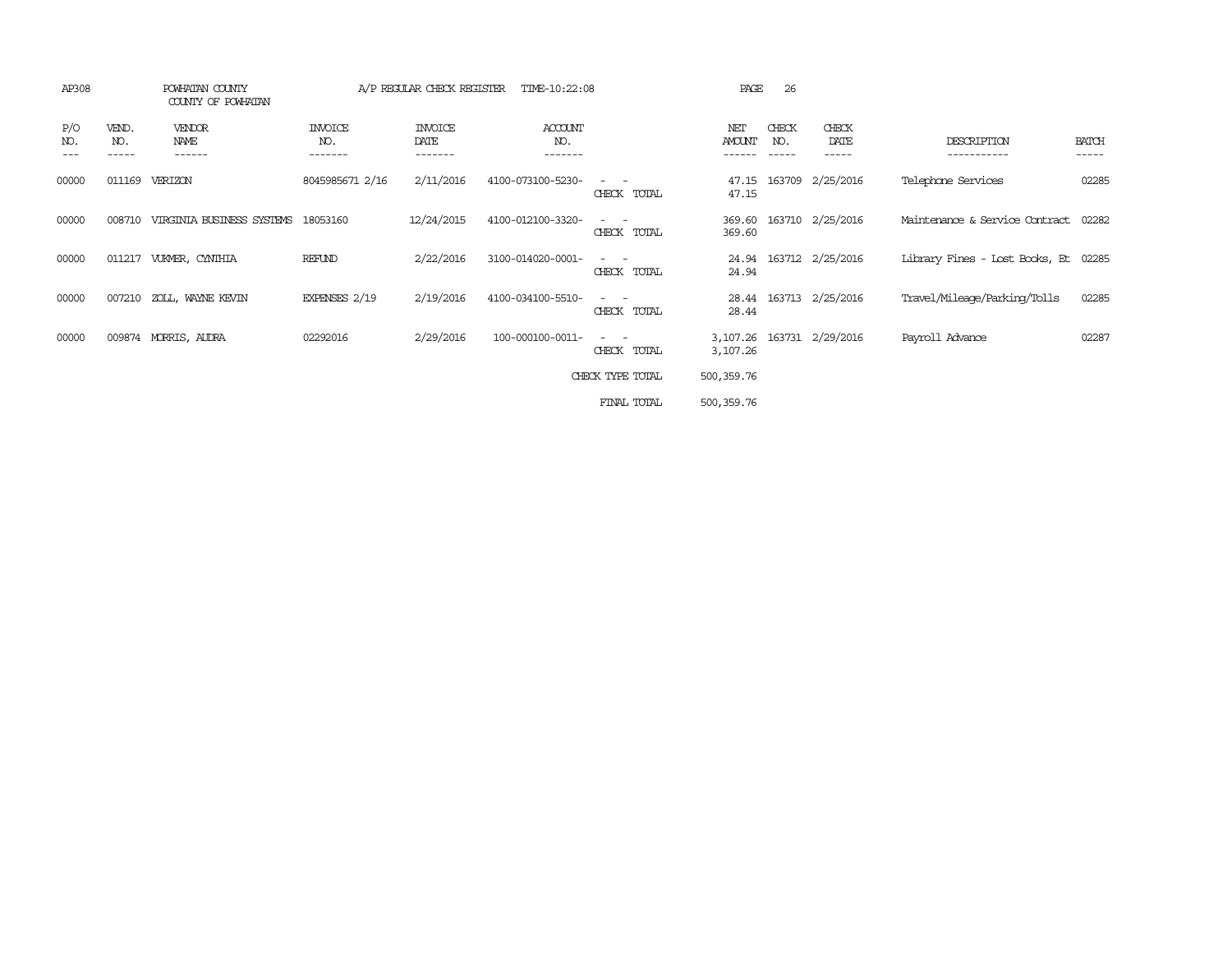| AP308               | POWHATAN COUNTY<br>COUNTY OF POWHATAN |                           | A/P REGULAR CHECK REGISTER TIME-10:22:55 |                                   |                                           |                  | PAGE                    |                          |                              |                            |                             |
|---------------------|---------------------------------------|---------------------------|------------------------------------------|-----------------------------------|-------------------------------------------|------------------|-------------------------|--------------------------|------------------------------|----------------------------|-----------------------------|
| P/O<br>NO.<br>$---$ | VEND.<br>NO.<br>$- - - - -$           | VENDOR<br>NAME<br>------- | <b>INVOICE</b><br>NO.<br>-------         | <b>INVOICE</b><br>DATE<br>------- | ACCOUNT<br>NO.<br>-------                 |                  | NET<br>AMOUNT<br>------ | CHECK<br>NO.<br>$------$ | CHECK<br>DATE<br>$- - - - -$ | DESCRIPTION<br>----------- | <b>BATCH</b><br>$- - - - -$ |
| 00000               |                                       | 008668 BANK OF AMERICA    | 02/01/2016                               | 2/01/2016                         | 4103-012510-0001-<br>and the state of the | CHECK TOTAL      | 409.99                  |                          | 409.99 163422 2/12/2016      | Capital Outlay             | 02274                       |
|                     |                                       |                           |                                          |                                   |                                           | CHECK TYPE TOTAL | 409.99                  |                          |                              |                            |                             |
|                     |                                       |                           |                                          |                                   |                                           | FINAL TOTAL      | 409.99                  |                          |                              |                            |                             |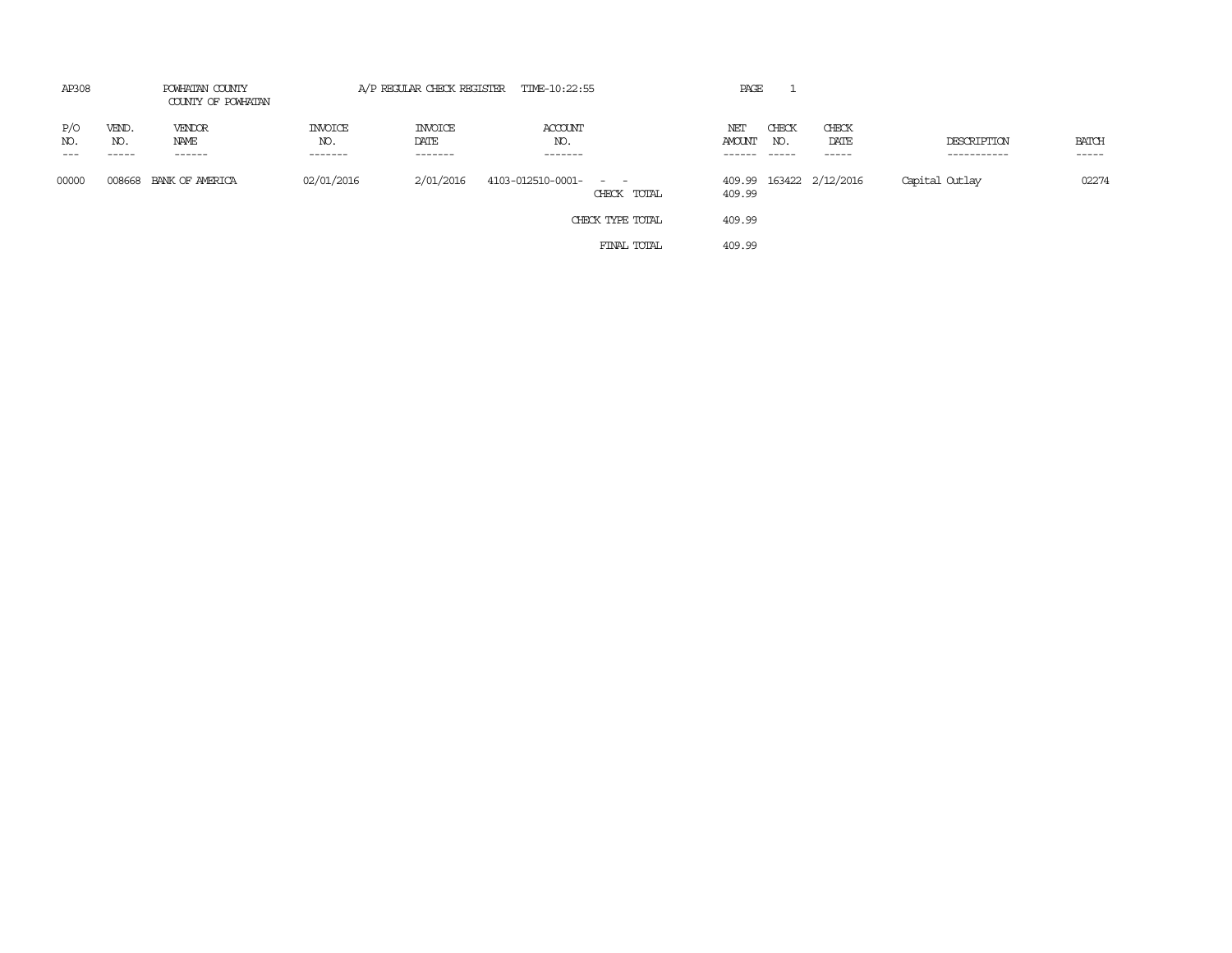| AP308                                                       |                                                          | POWHATAN COUNTY<br>COUNTY OF POWHATAN                                                                                                                                                                                                                  |                                     |                                                                                         | A/P REGULAR CHECK REGISTER TIME-10:23:35                                                                                                        |                                                                                                                                                                     | PAGE                                       | $\mathbf{1}$                  |                                                                                                                                                              |                                                                                                                                                                             |                                                             |
|-------------------------------------------------------------|----------------------------------------------------------|--------------------------------------------------------------------------------------------------------------------------------------------------------------------------------------------------------------------------------------------------------|-------------------------------------|-----------------------------------------------------------------------------------------|-------------------------------------------------------------------------------------------------------------------------------------------------|---------------------------------------------------------------------------------------------------------------------------------------------------------------------|--------------------------------------------|-------------------------------|--------------------------------------------------------------------------------------------------------------------------------------------------------------|-----------------------------------------------------------------------------------------------------------------------------------------------------------------------------|-------------------------------------------------------------|
| P/O<br>NO.<br>$---$                                         | VEND.<br>NO.<br>$- - - - -$                              | VENDOR<br>NAME<br>------                                                                                                                                                                                                                               | <b>INVOICE</b><br>NO.<br>-------    | <b>INVOICE</b><br>DATE<br>-------                                                       | <b>ACCOUNT</b><br>NO.<br>-------                                                                                                                |                                                                                                                                                                     | NET<br>AMOUNT<br>------                    | CHECK<br>NO.<br>$\frac{1}{2}$ | CHECK<br>DATE<br>$- - - - -$                                                                                                                                 | DESCRIPTION<br>-----------                                                                                                                                                  | <b>BATCH</b><br>-----                                       |
| 00000                                                       |                                                          | 008579 POWHATAN COMMERCIAL                                                                                                                                                                                                                             | 0085201602                          | 2/05/2016                                                                               | 4501-043400-5420-                                                                                                                               | $\sim$ $\sim$<br>CHECK TOTAL                                                                                                                                        | 2,467.37                                   |                               | 2,467.37 163324 2/05/2016                                                                                                                                    | Rent - Office Space                                                                                                                                                         | 02264                                                       |
| 00000                                                       |                                                          | 011171 ACCESS MOBILITY EQUIPMENT                                                                                                                                                                                                                       | 01122016-VA-02                      | 1/12/2016                                                                               | 4116-031201-5540-                                                                                                                               | $\sim$ 10 $\sim$ 10 $\sim$<br>CHECK TOTAL                                                                                                                           | 5,400.00<br>5,400.00                       |                               | 163406 2/05/2016                                                                                                                                             | Triad Expenses                                                                                                                                                              | 02263                                                       |
| 00000                                                       |                                                          | 011166 K9TACTICALGEAR                                                                                                                                                                                                                                  | 3848                                | 1/18/2016                                                                               | 4116-031213-6015-                                                                                                                               | $\frac{1}{2} \left( \frac{1}{2} \right) \left( \frac{1}{2} \right) = \frac{1}{2} \left( \frac{1}{2} \right)$<br>CHECK TOTAL                                         | 11.49                                      |                               | 11.49 163407 2/05/2016                                                                                                                                       | K9 Expenses                                                                                                                                                                 | 02265                                                       |
| 00000                                                       |                                                          | 008885 MARTIN, PEGGY                                                                                                                                                                                                                                   | 602800009039                        | 1/28/2016                                                                               | 4116-073102-6012-                                                                                                                               | $\sim$<br>CHECK TOTAL                                                                                                                                               | 43.96<br>43.96                             |                               | 163408 2/05/2016                                                                                                                                             | Robotics Materials                                                                                                                                                          | 02265                                                       |
| 00000                                                       |                                                          | 006510 EMERGENCY SERVICES                                                                                                                                                                                                                              | 138 1/16                            | 1/27/2016                                                                               | 4120-032300-3110-                                                                                                                               | $\sim$ $ \sim$<br>CHECK TOTAL                                                                                                                                       | 27,552.76 163409 2/05/2016<br>27,552.76    |                               |                                                                                                                                                              | Contract Services-Daytime Cove                                                                                                                                              | 02266                                                       |
| 00000                                                       |                                                          | 007310 SOUTHEASTERN EMERGENCY                                                                                                                                                                                                                          | 621149                              | 1/29/2016                                                                               | 4120-032301-6013-                                                                                                                               | $\sim$ 100 $\sim$<br>CHECK TOTAL                                                                                                                                    | 1,879.23<br>1,879.23                       |                               | 163410 2/05/2016                                                                                                                                             | Medical Supplies                                                                                                                                                            | 02266                                                       |
| 00000                                                       |                                                          | 007885 WHITTAKER, VINCE                                                                                                                                                                                                                                | 0249997-IN                          | 1/20/2016                                                                               | 4216-031800-6023-                                                                                                                               | $\frac{1}{2} \left( \frac{1}{2} \right) \left( \frac{1}{2} \right) = \frac{1}{2} \left( \frac{1}{2} \right)$<br>CHECK TOTAL                                         | 75.00<br>75.00                             |                               | 163411 2/05/2016                                                                                                                                             | Sheriff Asset Forfeiture Expen                                                                                                                                              | 02266                                                       |
| 00000                                                       |                                                          | 006986 BCWH, INC.                                                                                                                                                                                                                                      | 106283                              | 1/27/2016                                                                               | 4301-042000-8301-                                                                                                                               | CHECK TOTAL                                                                                                                                                         | 39,667.60<br>39,667.60                     |                               | 163412 2/05/2016                                                                                                                                             | Joint Maintenance Garage                                                                                                                                                    | 02265                                                       |
| 00000<br>00000<br>00000<br>00000<br>00000<br>00000<br>00000 | 009183<br>009183<br>009183<br>009183<br>009183<br>009183 | AIR, WATER & SOIL LABORA-<br>AIR, WATER & SOIL LABORA-<br>AIR, WATER & SOIL LABORA- V16000473<br>AIR, WATER & SOIL LABORA- V16000474<br>AIR, WATER & SOIL LABORA- V16000515<br>AIR, WATER & SOIL LABORA-<br>009183 AIR, WATER & SOIL LABORA- V16000558 | V16000447<br>V16000448<br>V16000557 | 1/22/2016<br>1/22/2016<br>1/26/2016<br>1/26/2016<br>1/28/2016<br>1/29/2016<br>1/29/2016 | 4501-043400-3140-<br>4501-043400-3140-<br>4501-043400-3140-<br>4501-043400-3140-<br>4501-043400-3140-<br>4501-043400-3140-<br>4501-043400-3140- | $\sim$ $\sim$<br>$\equiv$<br>$\sim$ 10 $\sim$ 10 $\sim$<br>CHECK TOTAL                                                                                              | 40.00<br>40.00<br>40.00<br>40.00<br>437.94 |                               | 40.00 163413 2/05/2016<br>163413 2/05/2016<br>135.68 163413 2/05/2016<br>102.26 163413 2/05/2016<br>163413 2/05/2016<br>163413 2/05/2016<br>163413 2/05/2016 | Professional Services<br>Professional Services<br>Professional Services<br>Professional Services<br>Professional Services<br>Professional Services<br>Professional Services | 02263<br>02263<br>02263<br>02263<br>02265<br>02265<br>02265 |
| 00000<br>00000                                              | 006965<br>006965                                         | CINIAS CORPORATION<br>CINIAS CORPORATION                                                                                                                                                                                                               | 143683158<br>143686842              | 1/20/2015<br>1/27/2015                                                                  | 4501-043400-6011-<br>4501-043400-6011-                                                                                                          | CHECK TOTAL                                                                                                                                                         | 84.22<br>171.20                            |                               | 86.98 163414 2/05/2016<br>163414 2/05/2016                                                                                                                   | Uniforms<br>Uniforms                                                                                                                                                        | 02263<br>02263                                              |
| 00000                                                       |                                                          | 007147 DRAPER ADEN ASSOCIATES,                                                                                                                                                                                                                         | 2015120440                          | 12/31/2015                                                                              | 4501-043400-3140-                                                                                                                               | CHECK TOTAL                                                                                                                                                         | 1,900.00                                   |                               | 1,900.00 163415 2/05/2016                                                                                                                                    | Professional Services                                                                                                                                                       | 02265                                                       |
| 00000<br>00000                                              |                                                          | 010924 MITCHELL PEST<br>010924 MITCHELL PEST                                                                                                                                                                                                           | 94035<br>94036                      | 1/26/2016<br>1/26/2016                                                                  | 4501-043400-3320-<br>4501-043400-3320-                                                                                                          | $\sim 100$ km s $^{-1}$<br>$\frac{1}{2} \left( \frac{1}{2} \right) \left( \frac{1}{2} \right) \left( \frac{1}{2} \right) \left( \frac{1}{2} \right)$<br>CHECK TOTAL | 95.00<br>95.00<br>190.00                   |                               | 163416 2/05/2016<br>163416 2/05/2016                                                                                                                         | Maintenance and Service Contra<br>Maintenance and Service Contra 02263                                                                                                      | 02263                                                       |
| 00000                                                       |                                                          | 006914 POWHATAN AUTO REPAIR                                                                                                                                                                                                                            | 771                                 | 1/21/2016                                                                               | 4501-043400-6008-                                                                                                                               | $\frac{1}{2} \left( \frac{1}{2} \right) \left( \frac{1}{2} \right) = \frac{1}{2} \left( \frac{1}{2} \right)$<br>CHECK TOTAL                                         | 144.60<br>144.60                           |                               | 163417 2/05/2016                                                                                                                                             | Gas/Grease/Oil/Vehicle Repairs 02265                                                                                                                                        |                                                             |
| 00000                                                       |                                                          | 000620 R. C. GOODWYN & SONS, INC 0703233                                                                                                                                                                                                               |                                     | 1/20/2016                                                                               | 4501-043400-3310-                                                                                                                               | $\frac{1}{2} \left( \frac{1}{2} \right) \left( \frac{1}{2} \right) = \frac{1}{2} \left( \frac{1}{2} \right)$<br>CHECK TOTAL                                         | 54.76                                      |                               | 54.76 163418 2/05/2016                                                                                                                                       | Repairs and Maintenance                                                                                                                                                     | 02263                                                       |
| 00000                                                       |                                                          | 006594 SOUTHSIDE ELECTRIC COOP                                                                                                                                                                                                                         | 63504003 1/16                       | 1/18/2016                                                                               | 4501-043400-5110-                                                                                                                               | $\sim$ 100 $\sim$ 100 $\sim$<br>CHECK TOTAL                                                                                                                         | 2,604.74                                   |                               | 2,604.74 163419 2/05/2016                                                                                                                                    | Electricity                                                                                                                                                                 | 02263                                                       |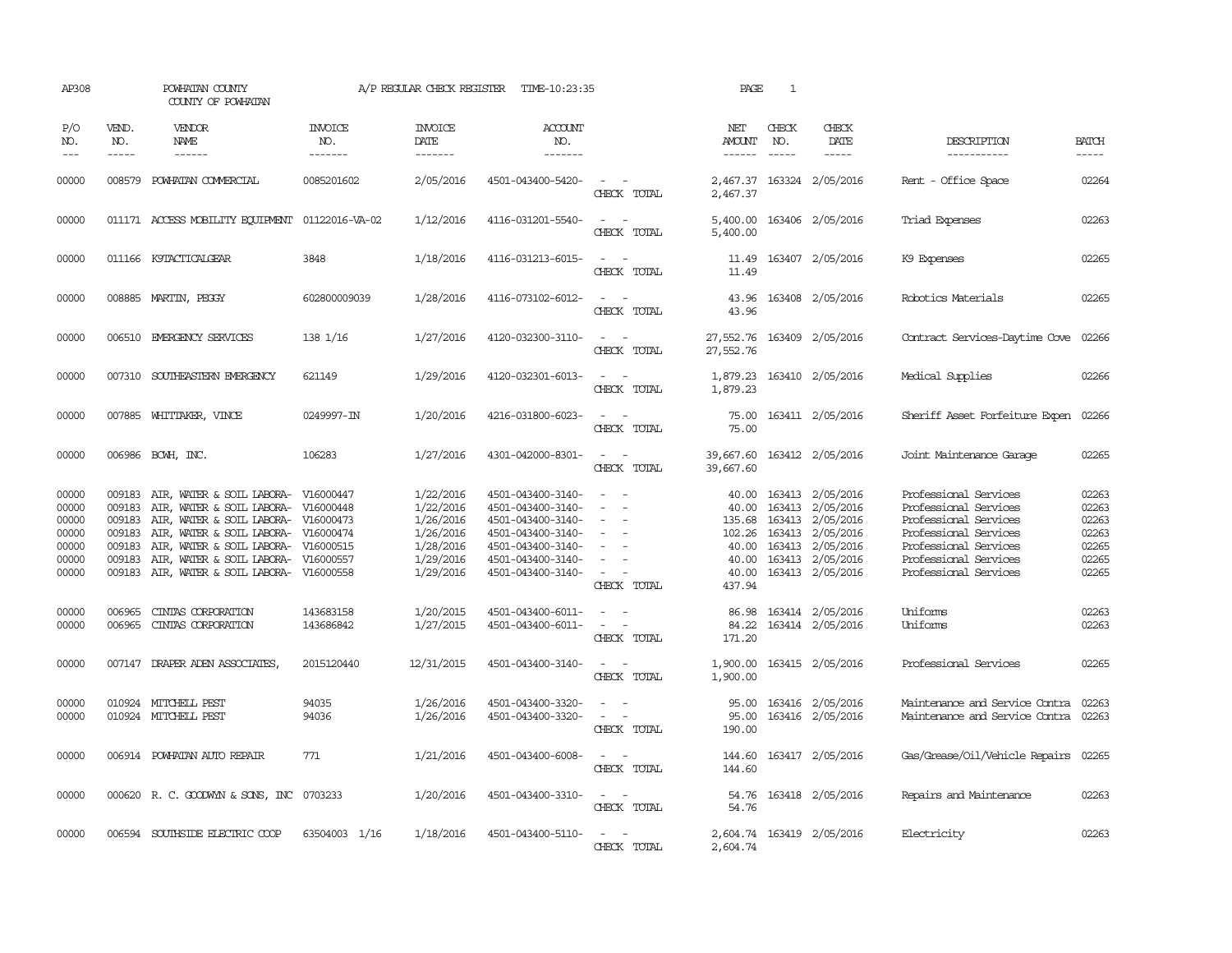| AP308        |                    | POWHATAN COUNTY<br>COUNTY OF POWHATAN |                | A/P REGULAR CHECK REGISTER | TIME-10:23:35     |                                         | PAGE                 | 2                  |                  |                                      |                             |
|--------------|--------------------|---------------------------------------|----------------|----------------------------|-------------------|-----------------------------------------|----------------------|--------------------|------------------|--------------------------------------|-----------------------------|
| P/O          | VEND.              | VENDOR                                | <b>INVOICE</b> | <b>INVOICE</b>             | <b>ACCOUNT</b>    |                                         | NET                  | CHECK              | CHECK            |                                      |                             |
| NO.<br>$---$ | NO.<br>$- - - - -$ | NAME<br>$- - - - - -$                 | NO.<br>------- | DATE<br>-------            | NO.<br>-------    |                                         | AMOUNT               | NO.<br>$- - - - -$ | DATE<br>-----    | DESCRIPTION<br>-----------           | <b>BATCH</b><br>$- - - - -$ |
|              |                    |                                       |                |                            |                   |                                         |                      |                    |                  |                                      |                             |
| 00000        |                    | 006722 SYDNOR HYDRO INC.              | 33772          | 2/01/2016                  | 4501-043400-3320- | CHECK TOTAL                             | 692.00<br>692.00     |                    | 163420 2/05/2016 | Maintenance and Service Contra 02265 |                             |
|              |                    |                                       |                |                            |                   |                                         |                      |                    |                  |                                      |                             |
| 00000        | 010233             | DEWBERRY ENGINEERS, INC.              | 1268635        | 1/28/2016                  | 4502-044000-0002- | $\overline{\phantom{a}}$<br>CHECK TOTAL | 4,090.50<br>4,090.50 |                    | 163421 2/05/2016 | Dutoy Creek WITP Upgrades            | 02265                       |
| 00000        | 008668             | BANK OF AMERICA                       | 02/01/2016     | 2/01/2016                  | 4301-012500-8301- |                                         | 5.00                 | 163422             | 2/12/2016        | Sheriff's Vehicles                   | 02274                       |
| 00000        | 008668             | BANK OF AMERICA                       | 02/01/2016     | 2/01/2016                  | 4501-043400-5210- |                                         | 13.05                | 163422             | 2/12/2016        | Postage                              | 02274                       |
| 00000        | 008668             | BANK OF AMERICA                       | 02/01/2016     | 2/01/2016                  | 4501-043400-3310- |                                         | 21.00                | 163422             | 2/12/2016        | Repairs and Maintenance              | 02274                       |
| 00000        | 008668             | BANK OF AMERICA                       | 02/01/2016     | 2/01/2016                  | 4501-043400-3310- |                                         | 89.31                | 163422             | 2/12/2016        | Repairs and Maintenance              | 02274                       |
| 00000        | 008668             | BANK OF AMERICA                       | 02/01/2016     | 2/01/2016                  | 4501-043400-3310- |                                         | 195.00               | 163422             | 2/12/2016        | Repairs and Maintenance              | 02274                       |
| 00000        | 008668             | BANK OF AMERICA                       | 02/01/2016     | 2/01/2016                  | 4501-043400-3310- |                                         | 190.62               | 163422             | 2/12/2016        | Repairs and Maintenance              | 02274                       |
| 00000        | 008668             | BANK OF AMERICA                       | 02/01/2016     | 2/01/2016                  | 4501-043400-3310- | $\sim$                                  | 14.98                | 163422             | 2/12/2016        | Repairs and Maintenance              | 02274                       |
| 00000        | 008668             | BANK OF AMERICA                       | 02/01/2016     | 2/01/2016                  | 4501-043400-3310- |                                         | 19.74                | 163422             | 2/12/2016        | Repairs and Maintenance              | 02274                       |
| 00000        | 008668             | BANK OF AMERICA                       | 02/01/2016     | 2/01/2016                  | 4501-043400-3310- |                                         |                      | 186.11-163422      | 2/12/2016        | Repairs and Maintenance              | 02274                       |
| 00000        | 008668             | BANK OF AMERICA                       | 02/01/2016     | 2/01/2016                  | 4501-043400-6009- |                                         | 2,398.00             | 163422             | 2/12/2016        | Facility-Water and Sewer Needs       | 02274                       |
| 00000        | 008668             | BANK OF AMERICA                       | 02/01/2016     | 2/01/2016                  | 4501-043400-6009- |                                         | 58.80                | 163422             | 2/12/2016        | Facility-Water and Sewer Needs       | 02274                       |
| 00000        | 008668             | BANK OF AMERICA                       | 02/01/2016     | 2/01/2016                  | 4501-043400-6015- |                                         | 47.50                | 163422             | 2/12/2016        | Lab Supplies                         | 02274                       |
| 00000        | 008668             | BANK OF AMERICA                       | 02/01/2016     | 2/01/2016                  | 4501-043400-6015- |                                         | 87.84                | 163422             | 2/12/2016        | Lab Supplies                         | 02274                       |
| 00000        | 008668             | BANK OF AMERICA                       | 02/01/2016     | 2/01/2016                  | 4501-043400-3310- |                                         | 32.00                | 163422             | 2/12/2016        | Repairs and Maintenance              | 02274                       |
| 00000        | 008668             | BANK OF AMERICA                       | 02/01/2016     | 2/01/2016                  | 4501-043400-6100- |                                         | 32.97                | 163422             | 2/12/2016        | Personal Protective Equipment        | 02274                       |
| 00000        | 008668             | BANK OF AMERICA                       | 02/01/2016     | 2/01/2016                  | 4501-043400-5810- |                                         | 80.00                | 163422             | 2/12/2016        | Dues/Association Membership          | 02274                       |
| 00000        | 008668             | BANK OF AMERICA                       | 02/01/2016     | 2/01/2016                  | 4501-043400-5810- |                                         | 80.00                | 163422             | 2/12/2016        | Dues/Association Membership          | 02274                       |
| 00000        | 008668             | BANK OF AMERICA                       | 02/01/2016     | 2/01/2016                  | 4501-043400-5210- |                                         | 11.23                | 163422             | 2/12/2016        | Postage                              | 02274                       |
| 00000        | 008668             | BANK OF AMERICA                       | 02/01/2016     | 2/01/2016                  | 4501-043400-3310- |                                         | 489.05               | 163422             | 2/12/2016        | Repairs and Maintenance              | 02274                       |
| 00000        | 008668             | BANK OF AMERICA                       | 02/01/2016     | 2/01/2016                  | 4501-043400-3310- |                                         | 177.76               | 163422             | 2/12/2016        | Repairs and Maintenance              | 02274                       |
| 00000        | 008668             | BANK OF AMERICA                       | 02/01/2016     | 2/01/2016                  | 4501-043400-5540- |                                         | 168.00               |                    | 163422 2/12/2016 | Conferences & Training               | 02274                       |
| 00000        | 008668             | BANK OF AMERICA                       | 02/01/2016     | 2/01/2016                  | 4501-043400-5540- |                                         | 252.00               | 163422             | 2/12/2016        | Conferences & Training               | 02274                       |
| 00000        | 008668             | BANK OF AMERICA                       | 02/01/2016     | 2/01/2016                  | 4501-043400-3310- |                                         | 80.85                | 163422             | 2/12/2016        | Repairs and Maintenance              | 02274                       |
| 00000        | 008668             | BANK OF AMERICA                       | 02/01/2016     | 2/01/2016                  | 4501-043400-6015- |                                         | 215.58               | 163422             | 2/12/2016        | Lab Supplies                         | 02274                       |
| 00000        |                    | 008668 BANK OF AMERICA                | 02/01/2016     | 2/01/2016                  | 4501-043400-5540- |                                         | 50.00                |                    | 163422 2/12/2016 | Conferences & Training               | 02274                       |
|              |                    |                                       |                |                            |                   | CHECK TOTAL                             | 4,624.17             |                    |                  |                                      |                             |
|              |                    |                                       |                |                            |                   |                                         |                      |                    |                  |                                      |                             |
| 00000        | 001340             | <b>BUSINESS CARD</b>                  | 01/27/2016     | 1/27/2016                  | 4116-031210-6015- |                                         | 20.85                | 163423             | 2/12/2016        | Project Lifesaver expenses           | 02273                       |
| 00000        | 001340             | <b>BUSINESS CARD</b>                  | 01/27/2016     | 1/27/2016                  | 4116-031213-6015- |                                         | 22.10                | 163423             | 2/12/2016        | K9 Expenses                          | 02273                       |
| 00000        |                    | 001340 BUSINESS CARD                  | 01/27/2016     | 1/27/2016                  | 4116-031213-6015- |                                         | 294.00               |                    | 163423 2/12/2016 | K9 Expenses                          | 02273                       |
|              |                    |                                       |                |                            |                   | CHECK TOTAL                             | 336.95               |                    |                  |                                      |                             |
| 00000        |                    | 008073 PROJECT LIFESAVER              | 16-10593-91    | 1/06/2016                  | 4116-031210-6015- | $\sim$                                  | 476.53               |                    | 163485 2/12/2016 | Project Lifesaver expenses           | 02271                       |
|              |                    |                                       |                |                            |                   | CHECK TOTAL                             | 476.53               |                    |                  |                                      |                             |
| 00000        | 007450             | THOMSON REUTERS -                     | 833393286      | 2/01/2016                  | 4116-021100-6012- |                                         | 370.46               |                    | 163486 2/12/2016 | Law Library Expenses                 | 02271                       |
|              |                    |                                       |                |                            |                   | CHECK TOTAL                             | 370.46               |                    |                  |                                      |                             |
| 00000        | 007325             | RICHMOND OXYGEN CO.                   | 216509         | 1/06/2016                  | 4120-032301-6013- |                                         | 80.00                | 163487             | 2/12/2016        | Medical Supplies                     | 02271                       |
| 00000        | 007325             | RICHMOND OXYGEN CO.                   | 216510         | 1/06/2016                  | 4120-032301-6013- |                                         | 39.00                | 163487             | 2/12/2016        | Medical Supplies                     | 02271                       |
| 00000        | 007325             | RICHMOND OXYGEN CO.                   | 217036         | 1/20/2016                  | 4120-032301-6013- |                                         | 54.00                | 163487             | 2/12/2016        | Medical Supplies                     | 02271                       |
| 00000        |                    | 007325 RICHMOND OXYGEN CO.            | 218394         | 1/31/2016                  | 4120-032301-6013- |                                         | 239.50               | 163487             | 2/12/2016        | Medical Supplies                     | 02271                       |
|              |                    |                                       |                |                            |                   | CHECK TOTAL                             | 412.50               |                    |                  |                                      |                             |
|              |                    |                                       |                |                            |                   |                                         |                      |                    |                  |                                      | 02269                       |
| 00000        |                    | 000166 LUCK STONE CORP.               | 100486973      | 1/15/2016                  | 4301-071120-0002- |                                         | 180.05               |                    | 163488 2/12/2016 | Fencing/Backstop Maintenance         |                             |
|              |                    |                                       |                |                            |                   | CHECK TOTAL                             | 180.05               |                    |                  |                                      |                             |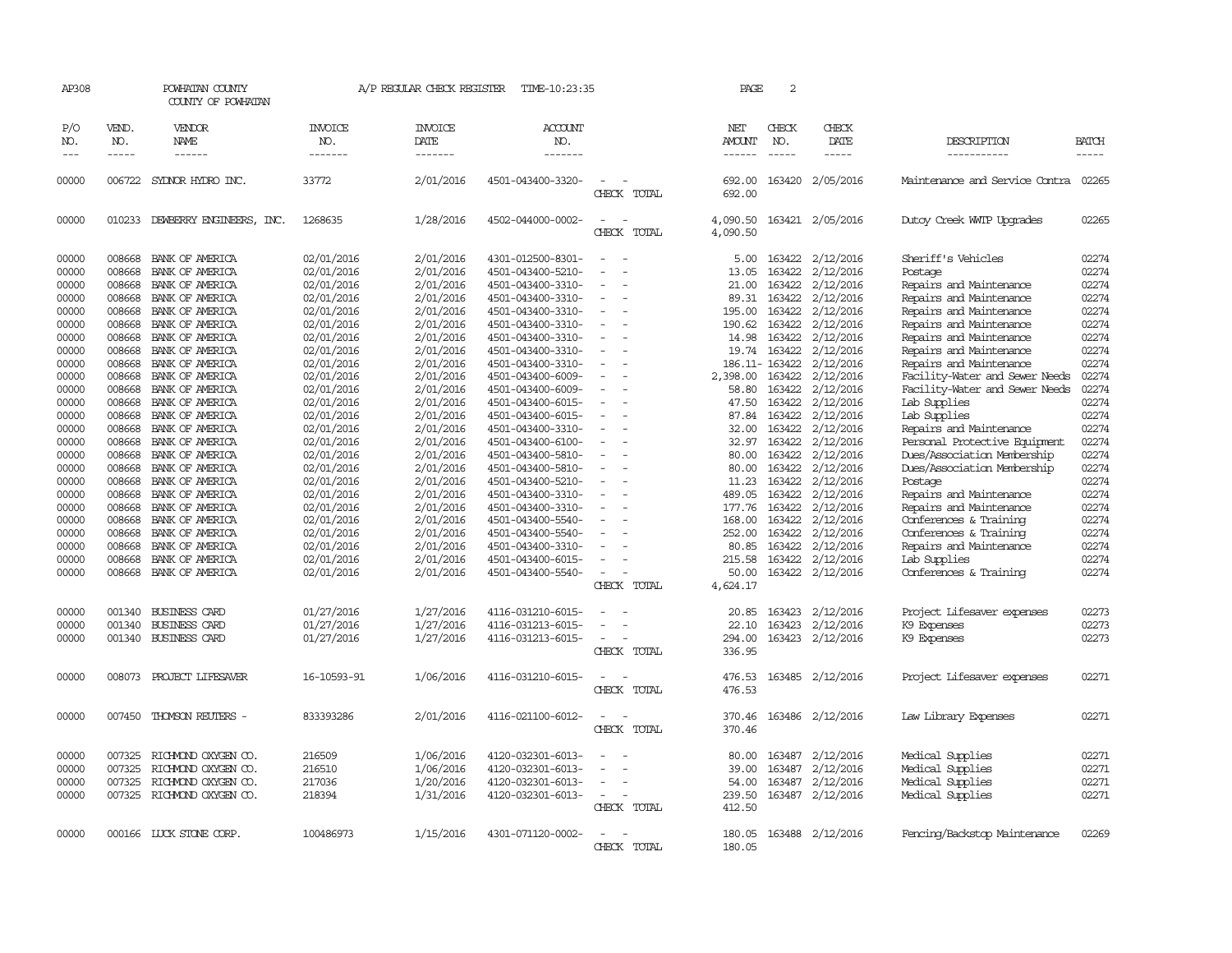| AP308                            |                                                                                                                                                                                                                                                                                                                                                                                                                                                                                                     | POWHATAN COUNTY<br>COUNTY OF POWHATAN                                                                                                                                                                                                                                                                                                                                                                                                                                     |                                      | A/P REGULAR CHECK REGISTER                       | TIME-10:23:35                                                                    |                                                                                                                             | PAGE                                  | 3                             |                                                                                                   |                                                                              |                                  |
|----------------------------------|-----------------------------------------------------------------------------------------------------------------------------------------------------------------------------------------------------------------------------------------------------------------------------------------------------------------------------------------------------------------------------------------------------------------------------------------------------------------------------------------------------|---------------------------------------------------------------------------------------------------------------------------------------------------------------------------------------------------------------------------------------------------------------------------------------------------------------------------------------------------------------------------------------------------------------------------------------------------------------------------|--------------------------------------|--------------------------------------------------|----------------------------------------------------------------------------------|-----------------------------------------------------------------------------------------------------------------------------|---------------------------------------|-------------------------------|---------------------------------------------------------------------------------------------------|------------------------------------------------------------------------------|----------------------------------|
| P/O<br>NO.<br>$---$              | VEND.<br>NO.<br>$\begin{tabular}{ccccc} \multicolumn{2}{c}{} & \multicolumn{2}{c}{} & \multicolumn{2}{c}{} & \multicolumn{2}{c}{} & \multicolumn{2}{c}{} & \multicolumn{2}{c}{} & \multicolumn{2}{c}{} & \multicolumn{2}{c}{} & \multicolumn{2}{c}{} & \multicolumn{2}{c}{} & \multicolumn{2}{c}{} & \multicolumn{2}{c}{} & \multicolumn{2}{c}{} & \multicolumn{2}{c}{} & \multicolumn{2}{c}{} & \multicolumn{2}{c}{} & \multicolumn{2}{c}{} & \multicolumn{2}{c}{} & \multicolumn{2}{c}{} & \mult$ | VENDOR<br>NAME<br>$\begin{tabular}{ccccc} \multicolumn{2}{c }{\multicolumn{2}{c }{\multicolumn{2}{c }{\multicolumn{2}{c}}{\hspace{-2.2cm}}}} \multicolumn{2}{c }{\multicolumn{2}{c }{\hspace{-2.2cm}}\hline} \multicolumn{2}{c }{\hspace{-2.2cm}}\hline \multicolumn{2}{c }{\hspace{-2.2cm}}\hline \multicolumn{2}{c }{\hspace{-2.2cm}}\hline \multicolumn{2}{c }{\hspace{-2.2cm}}\hline \multicolumn{2}{c }{\hspace{-2.2cm}}\hline \multicolumn{2}{c }{\hspace{-2.2cm}}$ | <b>INVOICE</b><br>NO.<br>-------     | <b>INVOICE</b><br>DATE<br>-------                | <b>ACCOUNT</b><br>NO.<br>-------                                                 |                                                                                                                             | NET<br>AMOUNT<br>------               | CHECK<br>NO.<br>$\frac{1}{2}$ | CHECK<br>DATE<br>$\cdots \cdots \cdots$                                                           | DESCRIPTION<br>-----------                                                   | <b>BATCH</b><br>-----            |
| 00000<br>00000                   |                                                                                                                                                                                                                                                                                                                                                                                                                                                                                                     | 011110 MOSELEY ARCHITECTS<br>011110 MOSELEY ARCHITECTS                                                                                                                                                                                                                                                                                                                                                                                                                    | 550394-004<br>550492-003             | 1/31/2016<br>1/31/2016                           | 4301-062100-8302-<br>4301-031200-6002-                                           | $\sim$ $ -$<br>$\omega_{\rm{max}}$ and $\omega_{\rm{max}}$<br>CHECK TOTAL                                                   | 103,672.80<br>11,260.00<br>114,932.80 |                               | 163489 2/12/2016<br>163489 2/12/2016                                                              | RJHS Replacement/Renovation De 02269<br>Sally Port & Courthouse Design 02269 |                                  |
| 00000<br>00000                   |                                                                                                                                                                                                                                                                                                                                                                                                                                                                                                     | 009183 AIR, WATER & SOIL LABORA-<br>009183 AIR, WATER & SOIL LABORA- V16000612                                                                                                                                                                                                                                                                                                                                                                                            | V16000611                            | 2/02/2016<br>2/02/2016                           | 4501-043400-3140-<br>4501-043400-3140-                                           | $\overline{a}$<br>$\overline{\phantom{a}}$<br>CHECK TOTAL                                                                   | 221.34                                |                               | 119.08 163490 2/12/2016<br>102.26 163490 2/12/2016                                                | Professional Services<br>Professional Services                               | 02269<br>02269                   |
| 00000<br>00000<br>00000<br>00000 | 006655<br>006655<br>006655                                                                                                                                                                                                                                                                                                                                                                                                                                                                          | BLOSSMAN GAS COMPANIES<br>BLOSSMAN GAS COMPANIES,<br>BLOSSMAN GAS COMPANIES,<br>006655 BLOSSMAN GAS COMPANIES,                                                                                                                                                                                                                                                                                                                                                            | 308013<br>308151<br>506723<br>506892 | 1/27/2016<br>2/03/2016<br>1/26/2016<br>2/02/2016 | 4501-043400-5120-<br>4501-043400-5120-<br>4501-043400-5120-<br>4501-043400-5120- | $\sim$<br>CHECK TOTAL                                                                                                       | 276.28<br>1,189.39                    |                               | 163491 2/12/2016<br>279.03 163491 2/12/2016<br>308.09 163491 2/12/2016<br>325.99 163491 2/12/2016 | Fuel (htg)<br>Fuel (htg)<br>Fuel (htg)<br>Fuel (htg)                         | 02269<br>02269<br>02269<br>02269 |
| 00000                            | 000540                                                                                                                                                                                                                                                                                                                                                                                                                                                                                              | CENTRAL VIRGINIA WASTE                                                                                                                                                                                                                                                                                                                                                                                                                                                    | 20875                                | 1/29/2016                                        | 4501-043400-3185-                                                                | $\frac{1}{2} \left( \frac{1}{2} \right) \left( \frac{1}{2} \right) = \frac{1}{2} \left( \frac{1}{2} \right)$<br>CHECK TOTAL | 32.04<br>32.04                        |                               | 163492 2/12/2016                                                                                  | Trash Removal                                                                | 02269                            |
| 00000                            | 006965                                                                                                                                                                                                                                                                                                                                                                                                                                                                                              | CINIAS CORPORATION                                                                                                                                                                                                                                                                                                                                                                                                                                                        | 143690496                            | 2/03/2016                                        | 4501-043400-6011-                                                                | $\frac{1}{2} \left( \frac{1}{2} \right) \left( \frac{1}{2} \right) = \frac{1}{2} \left( \frac{1}{2} \right)$<br>CHECK TOTAL | 81.08<br>81.08                        |                               | 163493 2/12/2016                                                                                  | Uniforms                                                                     | 02269                            |
| 00000                            |                                                                                                                                                                                                                                                                                                                                                                                                                                                                                                     | 008381 JAMES RIVER PEIROLEUM                                                                                                                                                                                                                                                                                                                                                                                                                                              | 84D                                  | 2/02/2016                                        | 4501-043400-6008-                                                                | $ -$<br>CHECK TOTAL                                                                                                         | 733.02                                |                               | 733.02 163494 2/12/2016                                                                           | Gas/Grease/Oil/Vehicle Repairs                                               | 02270                            |
| 00000                            |                                                                                                                                                                                                                                                                                                                                                                                                                                                                                                     | 009055 QUANTUM CONTROLS, INC.                                                                                                                                                                                                                                                                                                                                                                                                                                             | 12600                                | 1/26/2016                                        | 4501-043400-3310-                                                                | $\sim$ 100 $\sim$<br>CHECK TOTAL                                                                                            | 5,608.64                              |                               | 5,608.64 163495 2/12/2016                                                                         | Repairs and Maintenance                                                      | 02269                            |
| 00000                            |                                                                                                                                                                                                                                                                                                                                                                                                                                                                                                     | 008126 VERIZON                                                                                                                                                                                                                                                                                                                                                                                                                                                            | 9758139841                           | 1/01/2016                                        | 4501-043400-5250-                                                                | CHECK TOTAL                                                                                                                 | 149.82                                |                               | 149.82 163496 2/12/2016                                                                           | Cell Phones                                                                  | 02271                            |
| 00000                            |                                                                                                                                                                                                                                                                                                                                                                                                                                                                                                     | 011169 VERIZON                                                                                                                                                                                                                                                                                                                                                                                                                                                            | 0401104444 1/16                      | 1/28/2016                                        | 4501-043400-5270-                                                                | $\frac{1}{2} \left( \frac{1}{2} \right) \left( \frac{1}{2} \right) = \frac{1}{2} \left( \frac{1}{2} \right)$<br>CHECK TOTAL | 291.85<br>291.85                      |                               | 163497 2/12/2016                                                                                  | Network Service Cornection                                                   | 02269                            |
| 00000<br>00000                   |                                                                                                                                                                                                                                                                                                                                                                                                                                                                                                     | 011023 MILLER, SKIP<br>011023 MILLER, SKIP                                                                                                                                                                                                                                                                                                                                                                                                                                | <b>LOWES</b><br>201500553A           | 2/16/2016<br>10/08/2015                          | 4116-073102-6012-<br>4116-073102-6012-                                           | $\omega_{\rm{max}}$ and $\omega_{\rm{max}}$<br>$\sim$ 100 $\sim$<br>CHECK TOTAL                                             | 62.54                                 |                               | 38.54 163571 2/22/2016<br>24.00 163571 2/22/2016                                                  | Robotics Materials<br>Robotics Materials                                     | 02280<br>02280                   |
| 00000                            |                                                                                                                                                                                                                                                                                                                                                                                                                                                                                                     | 011215 PASI, T. CUINN                                                                                                                                                                                                                                                                                                                                                                                                                                                     | 478355                               | 1/31/2016                                        | 4116-031213-6015-                                                                | $\sim$ $ -$<br>CHECK TOTAL                                                                                                  | 45.05                                 |                               | 45.05 163572 2/22/2016                                                                            | K9 Expenses                                                                  | 02277                            |
| 00000                            |                                                                                                                                                                                                                                                                                                                                                                                                                                                                                                     | 011006 TRACTOR SUPPLY CREDIT                                                                                                                                                                                                                                                                                                                                                                                                                                              | 100275308                            | 12/31/2015                                       | 4116-031213-6015-                                                                | $\frac{1}{2} \left( \frac{1}{2} \right) \left( \frac{1}{2} \right) = \frac{1}{2} \left( \frac{1}{2} \right)$<br>CHECK TOTAL | 36.99<br>36.99                        |                               | 163573 2/22/2016                                                                                  | K9 Expenses                                                                  | 02277                            |
| 00000                            |                                                                                                                                                                                                                                                                                                                                                                                                                                                                                                     | 006510 EMERGENCY SERVICES                                                                                                                                                                                                                                                                                                                                                                                                                                                 | 142<br><b>CPR</b>                    | 2/12/2016                                        | 4120-032301-5815-                                                                | $\sim$ $-$<br>$\overline{\phantom{a}}$<br>CHECK TOTAL                                                                       | 130.00<br>130.00                      |                               | 163574 2/22/2016                                                                                  | Training                                                                     | 02276                            |
| 00000                            |                                                                                                                                                                                                                                                                                                                                                                                                                                                                                                     | 009639 EMS MANAGEMENT &                                                                                                                                                                                                                                                                                                                                                                                                                                                   | 26932                                | 1/31/2016                                        | 4120-032300-5845-                                                                | $\frac{1}{2} \left( \frac{1}{2} \right) \left( \frac{1}{2} \right) = \frac{1}{2} \left( \frac{1}{2} \right)$<br>CHECK TOTAL | 2,373.35<br>2,373.35                  |                               | 163575 2/22/2016                                                                                  | EMS Transport Third Party Bill 02276                                         |                                  |
| 00000                            |                                                                                                                                                                                                                                                                                                                                                                                                                                                                                                     | 007310 SOUTHEASTERN EMERGENCY                                                                                                                                                                                                                                                                                                                                                                                                                                             | 622433                               | 2/05/2016                                        | 4120-032301-6013-                                                                | $\frac{1}{2} \left( \frac{1}{2} \right) \left( \frac{1}{2} \right) = \frac{1}{2} \left( \frac{1}{2} \right)$<br>CHECK TOTAL | 187.11                                |                               | 187.11 163576 2/22/2016                                                                           | Medical Supplies                                                             | 02276                            |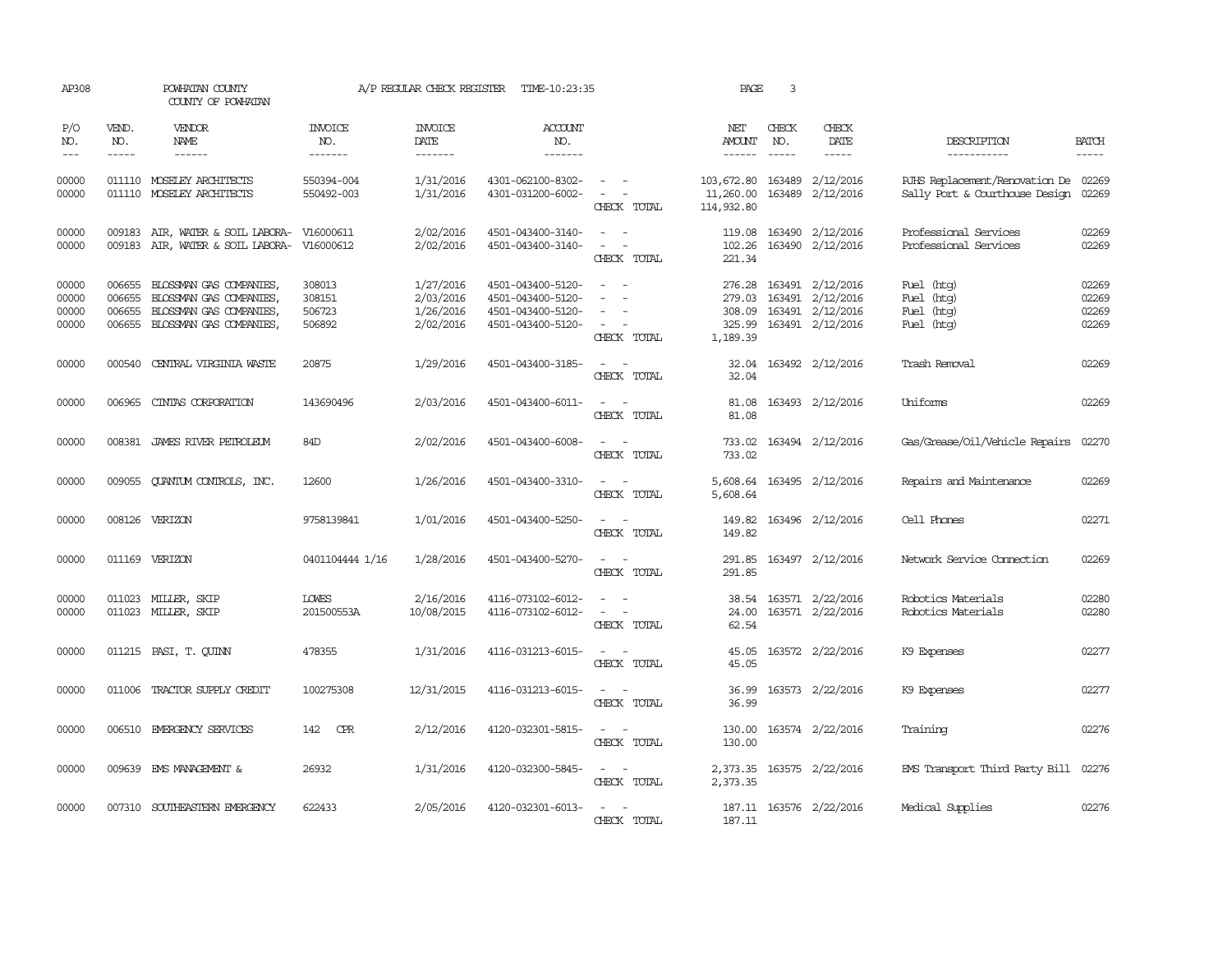| AP308                                                                         |                                                                              | POWHATAN COUNTY<br>COUNTY OF POWHATAN                                                                                                                                                                                                                                              |                                                                                                                                   | A/P REGULAR CHECK REGISTER                                                                                        | TIME-10:23:35                                                                                                                                                                             |                                                                                                                                               | PAGE                                                                              | $\overline{4}$                                                                     |                                                                                                                          |                                                                                                                                                                                                                               |                                                                               |
|-------------------------------------------------------------------------------|------------------------------------------------------------------------------|------------------------------------------------------------------------------------------------------------------------------------------------------------------------------------------------------------------------------------------------------------------------------------|-----------------------------------------------------------------------------------------------------------------------------------|-------------------------------------------------------------------------------------------------------------------|-------------------------------------------------------------------------------------------------------------------------------------------------------------------------------------------|-----------------------------------------------------------------------------------------------------------------------------------------------|-----------------------------------------------------------------------------------|------------------------------------------------------------------------------------|--------------------------------------------------------------------------------------------------------------------------|-------------------------------------------------------------------------------------------------------------------------------------------------------------------------------------------------------------------------------|-------------------------------------------------------------------------------|
| P/O<br>NO.<br>$---$                                                           | VEND.<br>NO.<br>$- - - - -$                                                  | VENDOR<br>NAME<br>------                                                                                                                                                                                                                                                           | <b>INVOICE</b><br>NO.<br>-------                                                                                                  | <b>INVOICE</b><br>DATE<br>-------                                                                                 | ACCOUNT<br>NO.<br>-------                                                                                                                                                                 |                                                                                                                                               | NET<br>AMOUNT<br>$- - - - - -$                                                    | CHECK<br>NO.<br>$\frac{1}{2}$                                                      | CHECK<br>DATE<br>$- - - - -$                                                                                             | DESCRIPTION<br>-----------                                                                                                                                                                                                    | <b>BATCH</b><br>$- - - - -$                                                   |
| 00000                                                                         |                                                                              | 010641 WELLS FARGO BANK, N.A.                                                                                                                                                                                                                                                      | 10195943                                                                                                                          | 1/08/2016                                                                                                         | 4209-062000-0003-                                                                                                                                                                         | $\overline{\phantom{a}}$<br>CHECK TOTAL                                                                                                       | 2,510.29                                                                          |                                                                                    | 2,510.29 163577 2/22/2016                                                                                                | Administration Fees                                                                                                                                                                                                           | 02276                                                                         |
| 00000                                                                         |                                                                              | 000845 TOWN POLICE SUPPLY OF                                                                                                                                                                                                                                                       | 7739                                                                                                                              | 2/10/2016                                                                                                         | 4215-031700-6023-                                                                                                                                                                         | $\equiv$<br>$\sim$<br>CHECK TOTAL                                                                                                             | 409.00<br>409.00                                                                  |                                                                                    | 163578 2/22/2016                                                                                                         | State Asset Forfeiture Expense                                                                                                                                                                                                | 02277                                                                         |
| 00000                                                                         |                                                                              | 011206 A1 DOOR COMPANY                                                                                                                                                                                                                                                             | 20055404                                                                                                                          | 1/20/2016                                                                                                         | 4301-032200-6001-                                                                                                                                                                         | $\frac{1}{2} \left( \frac{1}{2} \right) \left( \frac{1}{2} \right) = \frac{1}{2} \left( \frac{1}{2} \right)$<br>CHECK TOTAL                   | 57,511.80                                                                         |                                                                                    | 57,511.80 163579 2/22/2016                                                                                               | Fire/EMS Station #1                                                                                                                                                                                                           | 02275                                                                         |
| 00000                                                                         |                                                                              | 011207 KINGMOR SUPPLY, INC.                                                                                                                                                                                                                                                        | 327                                                                                                                               | 2/08/2016                                                                                                         | 4301-012600-8301-                                                                                                                                                                         | $\overline{\phantom{a}}$<br>CHECK TOTAL                                                                                                       | 347,000.00<br>347,000.00                                                          |                                                                                    | 163580 2/22/2016                                                                                                         | School Buses/School Support Ve                                                                                                                                                                                                | 02276                                                                         |
| 00000                                                                         |                                                                              | 011214 GOODWILL OF CENTRAL                                                                                                                                                                                                                                                         | CASE #14-10-ES                                                                                                                    | 2/11/2016                                                                                                         | 405-000200-0234-                                                                                                                                                                          | $\equiv$<br>CHECK TOTAL                                                                                                                       | 7,080.00<br>7,080.00                                                              |                                                                                    | 163581 2/22/2016                                                                                                         | Goodwill of Central Virginia                                                                                                                                                                                                  | 02276                                                                         |
| 00000<br>00000<br>00000<br>00000<br>00000<br>00000<br>00000<br>00000<br>00000 | 009183<br>009183<br>009183<br>009183<br>009183<br>009183<br>009183<br>009183 | AIR, WATER & SOIL LABORA-<br>AIR, WATER & SOIL LABORA-<br>AIR, WATER & SOIL LABORA-<br>AIR, WATER & SOIL LABORA-<br>AIR, WATER & SOIL LABORA- V16000765<br>AIR, WATER & SOIL LABORA-<br>AIR, WATER & SOIL LABORA-<br>AIR, WATER & SOIL LABORA-<br>009183 AIR, WATER & SOIL LABORA- | V16000262<br>V16000701<br>V16000702<br>V16000703<br>V16000766<br>V16000816<br>V16000838<br>V16000901                              | 1/14/2016<br>2/05/2016<br>2/05/2016<br>2/05/2016<br>2/09/2016<br>2/09/2016<br>2/11/2016<br>2/12/2016<br>2/18/2016 | 4501-043400-3140-<br>4501-043400-3140-<br>4501-043400-3140-<br>4501-043400-3140-<br>4501-043400-3140-<br>4501-043400-3140-<br>4501-043400-3140-<br>4501-043400-3140-<br>4501-043400-3140- | $\sim$<br>$\equiv$<br>$\sim$<br>$\overline{\phantom{a}}$<br>$\overline{\phantom{a}}$<br>$\equiv$<br>$\equiv$<br>CHECK TOTAL                   | 40.00<br>40.00<br>40.00<br>40.00<br>314.21<br>226.92<br>40.00<br>102.26<br>883.39 | 163582<br>163582<br>163582<br>163582<br>163582<br>163582<br>40.00 163582<br>163582 | 2/22/2016<br>2/22/2016<br>2/22/2016<br>2/22/2016<br>2/22/2016<br>2/22/2016<br>2/22/2016<br>2/22/2016<br>163582 2/22/2016 | Professional Services<br>Professional Services<br>Professional Services<br>Professional Services<br>Professional Services<br>Professional Services<br>Professional Services<br>Professional Services<br>Professional Services | 02275<br>02275<br>02275<br>02275<br>02275<br>02275<br>02278<br>02278<br>02278 |
| 00000<br>00000<br>00000<br>00000                                              | 006655<br>006655<br>006655<br>006655                                         | BLOSSMAN GAS COMPANIES,<br>BLOSSMAN GAS COMPANIES,<br>BLOSSMAN GAS COMPANIES,<br>BLOSSMAN GAS COMPANIES,                                                                                                                                                                           | 308291<br>507009<br>507051<br>85880 TANK RENT                                                                                     | 2/10/2016<br>2/09/2016<br>2/16/2016<br>2/01/2016                                                                  | 4501-043400-5120-<br>4501-043400-5120-<br>4501-043400-5120-<br>4501-043400-5120-                                                                                                          | $\equiv$<br>CHECK TOTAL                                                                                                                       | 314.66<br>367.34<br>327.72<br>12.00<br>1,021.72                                   | 163583<br>163583<br>163583                                                         | 2/22/2016<br>2/22/2016<br>2/22/2016<br>163583 2/22/2016                                                                  | Fuel (htg)<br>Fuel (htg)<br>Fuel (htg)<br>Fuel (htg)                                                                                                                                                                          | 02278<br>02278<br>02278<br>02278                                              |
| 00000                                                                         | 007385                                                                       | CHALMERS & KUBECK-SOUTH                                                                                                                                                                                                                                                            | 66626-IN                                                                                                                          | 1/13/2016                                                                                                         | 4501-043400-3310-                                                                                                                                                                         | $\sim$<br>CHECK TOTAL                                                                                                                         | 721.50<br>721.50                                                                  |                                                                                    | 163584 2/22/2016                                                                                                         | Repairs and Maintenance                                                                                                                                                                                                       | 02278                                                                         |
| 00000                                                                         | 006965                                                                       | CINIAS CORPORATION                                                                                                                                                                                                                                                                 | 143694107                                                                                                                         | 2/10/2016                                                                                                         | 4501-043400-6011-                                                                                                                                                                         | $\overline{\phantom{a}}$<br>CHECK TOTAL                                                                                                       | 70.08<br>70.08                                                                    |                                                                                    | 163585 2/22/2016                                                                                                         | Uniforms                                                                                                                                                                                                                      | 02278                                                                         |
| 00000<br>00000<br>00000<br>00000<br>00000<br>00000<br>00000                   | 000860<br>000860<br>000860<br>000860<br>000860<br>000860                     | DOMINION VIRGINIA POWER<br>DOMINION VIRGINIA POWER<br>DOMINION VIRGINIA POWER<br>DOMINION VIRGINIA POWER<br>DOMINION VIRGINIA POWER<br>DOMINION VIRGINIA POWER<br>000860 DOMINION VIRGINIA POWER                                                                                   | 0998223150 2/16<br>1875198911 2/16<br>2907028530 2/16<br>3085476897 2/16<br>6656300552 2/16<br>7897055856 2/16<br>9052426195 2/16 | 2/03/2016<br>2/04/2016<br>2/03/2016<br>2/03/2016<br>2/03/2016<br>2/03/2016<br>2/03/2016                           | 4501-043400-5110-<br>4501-043400-5110-<br>4501-043400-5110-<br>4501-043400-5110-<br>4501-043400-5110-<br>4501-043400-5110-<br>4501-043400-5110-                                           | $\sim$<br>$\overline{\phantom{a}}$<br>$\sim$<br>$\equiv$<br>$\overline{\phantom{a}}$<br>$\sim$ $-$<br>$\overline{\phantom{a}}$<br>CHECK TOTAL | 145.58<br>102.96<br>222.65<br>512.93<br>3,381.11<br>149.56<br>4,568.27            | 163586<br>163586<br>53.48 163586<br>163586<br>163586<br>163586                     | 2/22/2016<br>2/22/2016<br>2/22/2016<br>2/22/2016<br>2/22/2016<br>2/22/2016<br>163586 2/22/2016                           | Electricity<br>Electricity<br>Electricity<br>Electricity<br>Electricity<br>Electricity<br>Electricity                                                                                                                         | 02275<br>02275<br>02275<br>02275<br>02275<br>02275<br>02275                   |
| 00000                                                                         |                                                                              | 007537 FERGUSON ENTERPRISES, INC 1834160                                                                                                                                                                                                                                           |                                                                                                                                   | 1/21/2016                                                                                                         | 4501-043400-3310-                                                                                                                                                                         | $\overline{\phantom{a}}$<br>CHECK TOTAL                                                                                                       | 189.58<br>189.58                                                                  |                                                                                    | 163587 2/22/2016                                                                                                         | Repairs and Maintenance                                                                                                                                                                                                       | 02278                                                                         |
| 00000                                                                         |                                                                              | 006405 HACH COMPANY                                                                                                                                                                                                                                                                | 9750608                                                                                                                           | 1/14/2016                                                                                                         | 4501-043400-6015-                                                                                                                                                                         | $\overline{\phantom{a}}$<br>CHECK TOTAL                                                                                                       | 280.89<br>280.89                                                                  |                                                                                    | 163588 2/22/2016                                                                                                         | Lab Supplies                                                                                                                                                                                                                  | 02278                                                                         |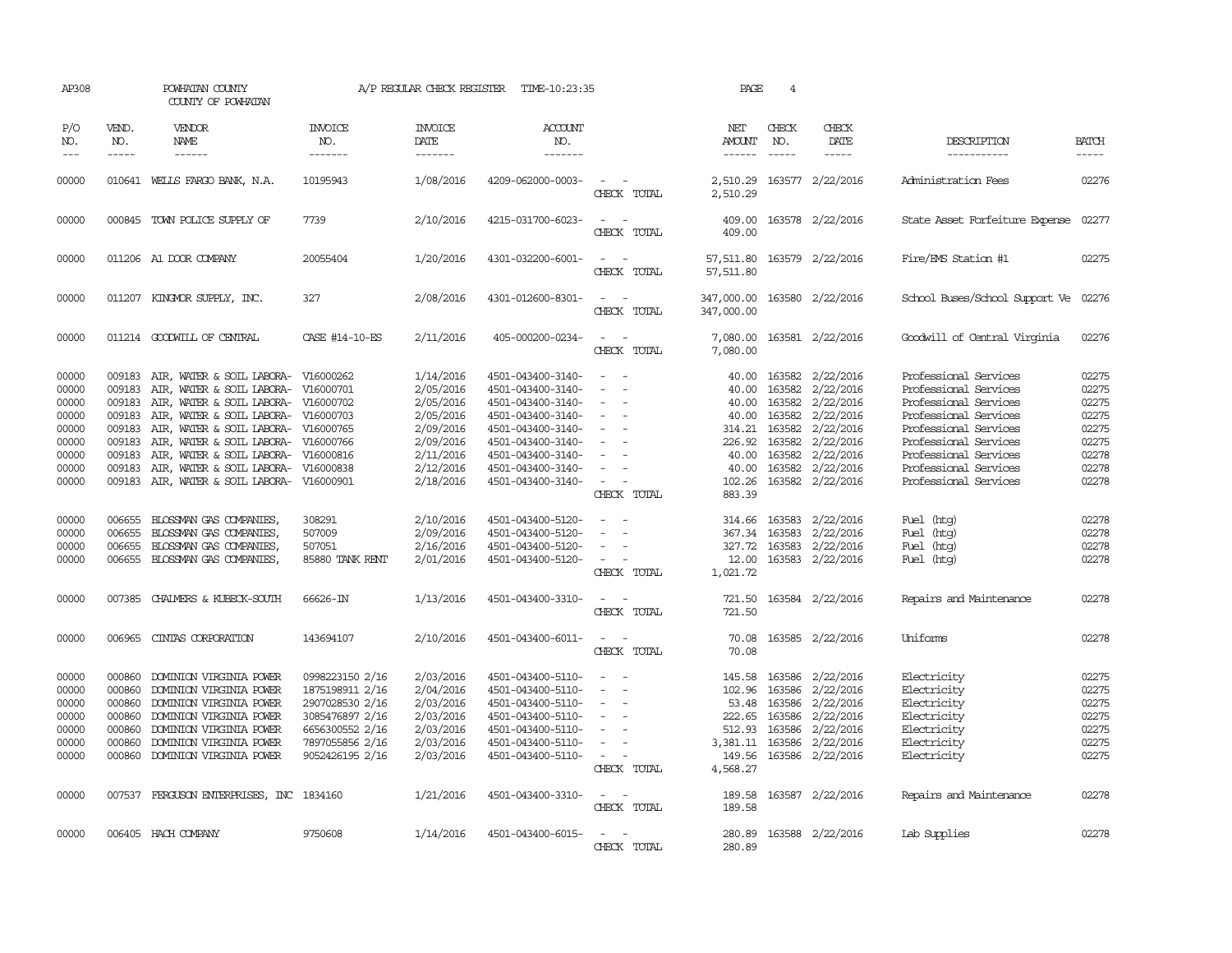| AP308                   |                               | POWHATAN COUNTY<br>COUNTY OF POWHATAN                                         |                                   | A/P REGULAR CHECK REGISTER          | TIME-10:23:35                                               |                                                                                                                             | PAGE                                          | 5                             |                                                          |                                                                       |                             |
|-------------------------|-------------------------------|-------------------------------------------------------------------------------|-----------------------------------|-------------------------------------|-------------------------------------------------------------|-----------------------------------------------------------------------------------------------------------------------------|-----------------------------------------------|-------------------------------|----------------------------------------------------------|-----------------------------------------------------------------------|-----------------------------|
| P/O<br>NO.<br>$---$     | VEND.<br>NO.<br>$\frac{1}{2}$ | <b>VENDOR</b><br>NAME<br>$- - - - - -$                                        | <b>INVOICE</b><br>NO.<br>-------- | <b>INVOICE</b><br>DATE<br>-------   | ACCOUNT<br>NO.<br>-------                                   |                                                                                                                             | NET<br>AMOUNT<br>------                       | CHECK<br>NO.<br>$\frac{1}{2}$ | CHECK<br>DATE<br>$- - - - -$                             | DESCRIPTION<br>-----------                                            | <b>BATCH</b><br>$- - - - -$ |
| 00000                   |                               | 001250 POWHATAN AUTO & TRACTOR                                                | 383128                            | 1/20/2016                           | 4501-043400-6008-                                           | $\frac{1}{2} \left( \frac{1}{2} \right) \left( \frac{1}{2} \right) = \frac{1}{2} \left( \frac{1}{2} \right)$<br>CHECK TOTAL | 31.96<br>31.96                                |                               | 163589 2/22/2016                                         | Gas/Grease/Oil/Vehicle Repairs 02276                                  |                             |
| 00000                   |                               | 008294 POWHATAN COUNTY PUBLIC                                                 | <b>PAPER 2-10-16</b>              | 2/10/2016                           | 4501-043400-6001-                                           | $\overline{\phantom{a}}$<br>$\sim$<br>CHECK TOTAL                                                                           | 23.14                                         |                               | 23.14 163590 2/22/2016                                   | Office Supplies                                                       | 02281                       |
| 00000                   |                               | 011169 VERIZON                                                                | 89238220381Y116                   | 1/28/2016                           | 4501-043400-5260-                                           | CHECK TOTAL                                                                                                                 | 291.85<br>291.85                              |                               | 163591 2/22/2016                                         | Internet Services                                                     | 02276                       |
| 00000                   |                               | 007415 VIRGINIA UTILITY                                                       | 01160327                          | 1/31/2016                           | 4501-043400-3140-                                           | $\sim$ $\sim$<br>CHECK TOTAL                                                                                                | 35.70<br>35.70                                |                               | 163592 2/22/2016                                         | Professional Services                                                 | 02276                       |
| 00000                   |                               | 011181 WELLS FARGO FINANCIAL                                                  | 5002800027                        | 1/24/2016                           | 4501-043400-3320-                                           | $\sim$<br>CHECK TOTAL                                                                                                       | 400.28<br>400.28                              |                               | 163593 2/22/2016                                         | Maintenance and Service Contra                                        | 02281                       |
| 00000<br>00000          | 009183<br>009183              | AIR, WATER & SOIL LABORA-<br>AIR, WATER & SOIL LABORA-                        | V16000986<br>V16000987            | 2/19/2016<br>2/19/2016              | 4501-043400-3140-<br>4501-043400-3140-                      | CHECK TOTAL                                                                                                                 | 40.00<br>40.00<br>80.00                       |                               | 163617 2/25/2016<br>163617 2/25/2016                     | Professional Services<br>Professional Services                        | 02284<br>02284              |
| 00000<br>00000          |                               | 007436 AQUA VIRGINIA, INC.<br>007436 AQUA VIRGINIA, INC.                      | 1188328 2/16<br>0574661 2/16      | 2/09/2016<br>2/09/2016              | 4501-043400-5130-<br>4501-043400-5130-                      | $\sim$ 10 $\sim$ 10 $\sim$<br>$\sim$ 100 $\mu$<br>$\overline{\phantom{a}}$<br>CHECK TOTAL                                   | 17.62<br>21.17<br>38.79                       |                               | 163620 2/25/2016<br>163620 2/25/2016                     | Water<br>Water                                                        | 02282<br>02284              |
| 00000                   |                               | 011206 A1 DOOR COMPANY                                                        | 20055718                          | 2/22/2016                           | 4301-032200-6001-                                           | $\sim$<br>CHECK TOTAL                                                                                                       | 7,940.20<br>7,940.20                          |                               | 163622 2/25/2016                                         | Fire/EMS Station #1                                                   | 02284                       |
| 00000<br>00000<br>00000 |                               | 009876 BSN SPORTS, INC.<br>009876 BSN SPORTS, INC.<br>009876 BSN SPORTS, INC. | 97628393<br>97625501<br>97625502  | 2/05/2016<br>2/04/2016<br>2/04/2016 | 4301-071120-0002-<br>4301-071120-0007-<br>4301-071120-0008- | $\sim$<br>$\equiv$<br>CHECK TOTAL                                                                                           | 2,678.00<br>6,086.00<br>1,293.60<br>10,057.60 |                               | 163631 2/25/2016<br>163631 2/25/2016<br>163631 2/25/2016 | Fencing/Backstop Maintenance<br><b>Bleachers</b><br>Temporary Fencing | 02282<br>02284<br>02284     |
| 00000                   |                               | 007353 CDW GOVERNMENT, INC.                                                   | BZT2346                           | 2/09/2016                           | 4301-014500-0013-                                           | $\sim$ 100 $\sim$<br>CHECK TOTAL                                                                                            | 720.62                                        |                               | 720.62 163633 2/25/2016                                  | Library Security Cameras                                              | 02284                       |
| 00000                   | 000540                        | CENTRAL VIRGINIA WASTE                                                        | 20903                             | 2/11/2016                           | 4501-043400-3185-                                           | $\overline{\phantom{a}}$<br>CHECK TOTAL                                                                                     | 32.04<br>32.04                                |                               | 163634 2/25/2016                                         | Trash Removal                                                         | 02284                       |
| 00000                   | 006965                        | CINIAS CORPORATION                                                            | 143697782                         | 2/17/2016                           | 4501-043400-6011-                                           | $\sim$<br>CHECK TOTAL                                                                                                       | 69.15<br>69.15                                |                               | 163635 2/25/2016                                         | Uniforms                                                              | 02282                       |
| 00000                   |                               | 010788 GULSTREAM WHIRLPOOL BATH                                               | 32007A                            | 2/05/2016                           | 4301-071120-0005-                                           | $\sim$<br>$\sim$<br>CHECK TOTAL                                                                                             | 908.00<br>908.00                              |                               | 163657 2/25/2016                                         | Baseball Mound Replacement                                            | 02284                       |
| 00000                   |                               | 000120 JAMES RIVER AIR                                                        | S64207                            | 1/31/2016                           | 4501-043400-6009-                                           | $\sim$<br>$\sim$<br>CHECK TOTAL                                                                                             | 559.00<br>559.00                              |                               | 163667 2/25/2016                                         | Facility-Water and Sewer Needs                                        | 02282                       |
| 00000                   |                               | 000620 R. C. GOODWYN & SONS, INC 705519                                       |                                   | 2/11/2016                           | 4501-043400-3310-                                           | $\sim$ $\sim$<br>CHECK TOTAL                                                                                                | 46.02<br>46.02                                |                               | 163684 2/25/2016                                         | Repairs and Maintenance                                               | 02284                       |
| 00000<br>00000          | 008899                        | RAY ALLEN MANUFACTURING,<br>008899 RAY ALLEN MANUFACTURING,                   | 327143<br>327143CM                | 1/06/2016<br>1/21/2016              | 4116-031213-6015-<br>4116-031213-6015-                      | $\sim$ $\sim$<br>CHRCK TOTAL                                                                                                | 294.97                                        |                               | 401.94 163685 2/25/2016<br>106.97-163685 2/25/2016       | K9 Expenses<br>K9 Expenses                                            | 02282<br>02282              |